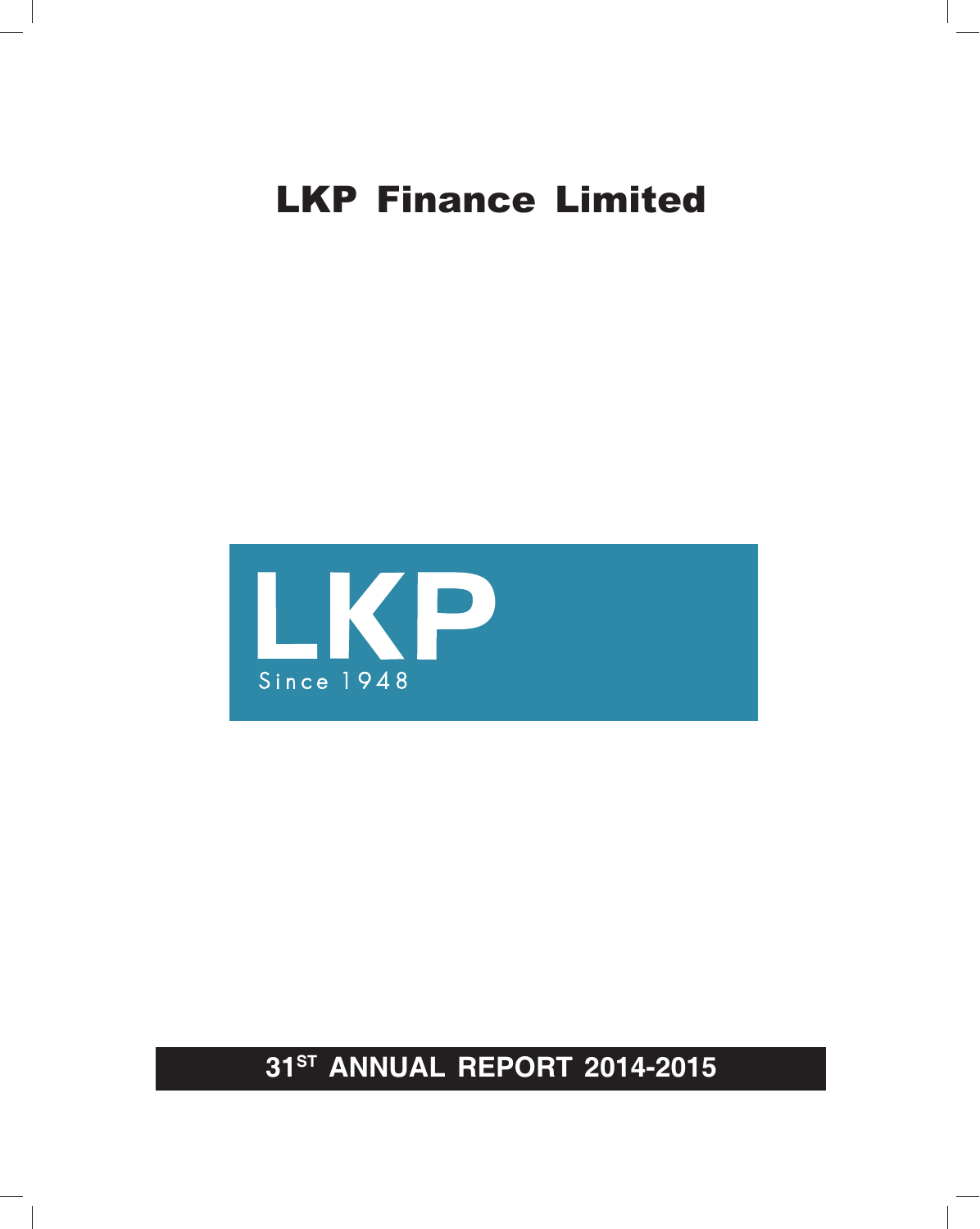

| <b>Board of Directors:</b>                           | DIN      |
|------------------------------------------------------|----------|
| Shri Mahendra V. Doshi<br>Executive Chairman         | 00123243 |
| Shri Vineet N. Suchanti                              | 00004031 |
| Shri Milan S. Bhise<br>(Upto 28th January, 2015)     | 00142276 |
| Shri Hariharan Padmanabhan                           | 00214284 |
| Shri Pratik M Doshi                                  | 00131122 |
| Shri Sayanta Basu                                    | 02128110 |
| Smt. Anjali Suresh<br>(w.e.f. 29th January, $2015$ ) | 02545317 |

#### **Company Secretary :**

Shri Girish B. Innani (General Manager - Legal & Company Secretary)

#### **Auditors :**

Ford, Rhodes, Parks & Co., Sai Commerical Building, 312 / 313, 3rd Floor, BKS Devshi Marg, Govandi (East), Mumbai - 400 088.

#### **Registered Office:**

203, Embassy Centre, Nariman Point, Mumbai - 400 021. Tel. : 4002 4785 / 4002 4786 Fax : 2287 4787

#### **CIN: L65990MH1984PLC032831**

#### **Registrar & Shares Transfer Agent :**

Adroit Corporate Services Pvt. Ltd. 19, Jaferbhoy Industrial Estate, 1st Floor, Makavana Road, Marol Naka, Andheri (East), Mumbai - 400 059. Tel. : 28590942 / 28594060

#### **CONTENTS**

|                                          | Page Nos. |
|------------------------------------------|-----------|
|                                          |           |
|                                          |           |
|                                          |           |
|                                          |           |
| Management Discussion and Analysis 24-27 |           |
|                                          |           |
|                                          |           |
|                                          |           |
|                                          |           |
| Notes to Financial Statements 33-42      |           |
| Consolidated Financial Statements43-52   |           |

*Annual General Meeting on Thursday, 11th June, 2015 at 11.00 a.m. at M. C. Ghia Hall, Hargovindas Building, 18/20, Kaikhushru Dubash Marg, Mumbai - 400 001.*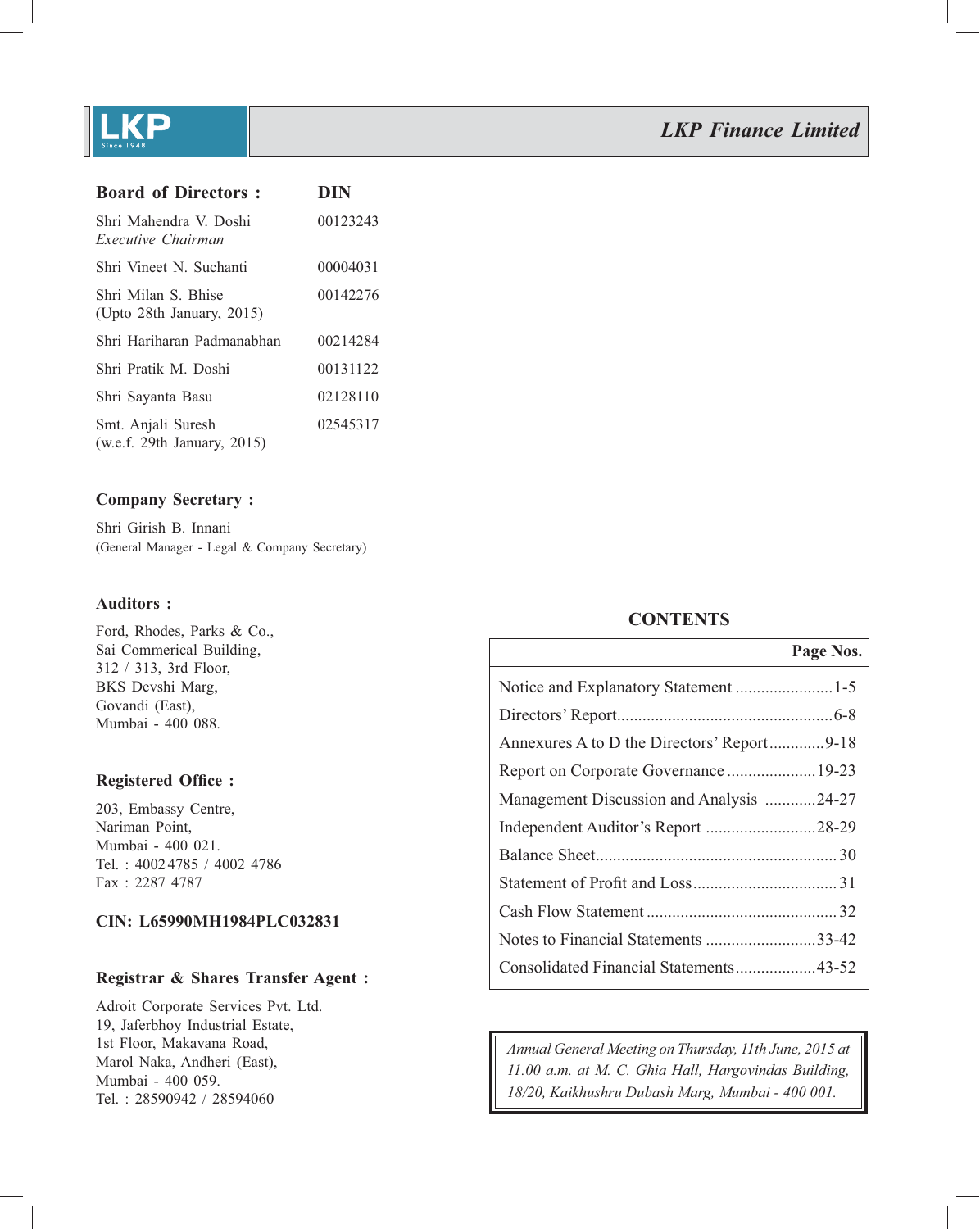

### **NOTICE**

**NOTICE** is hereby given that the Thirty First Annual General Meeting of the members of LKP Finance Limited will be held at M. C. Ghia Hall, Bhogilal Hargovindas Building, 18/20, K. Dubash Marg, Mumbai 400 001 on Thursday 11<sup>th</sup> June, 2015 at 11.00 a.m. to transact the following business:

#### **ORDINARY BUSINESS:**

- 1. To receive, consider and adopt the Audited Statement of Profit & Loss Account for the Financial Year ended on 31st March, 2015 and the Balance Sheet as at that date and the Reports of the Directors and Auditors thereon.
- 2. To declare dividend on equity shares.
- 3. To appoint a Director in place of Mr. Pratik M. Doshi (holding DIN 00131122), who retires by rotation and being eligible offers himself for re-appointment.
- 4. To appoint M/s. Ford, Rhodes, Parks & Co., Chartered Accountants (ICAI Registration No.102860W) as statutory auditors of the Company and fix their remuneration.

#### **SPECIAL BUSINESS**

5. To consider and if thought fit, to pass, with or without modification(s), the following resolution as a Special Resolution:

**"RESOLVED** that pursuant to the provisions of Section 14 and all other applicable provisions of the Companies Act, 2013 read with rules made thereunder and Schedule I of the said Act (including any statutory modification(s) or re-enactment thereof, for the time being in force), the new set of Articles of Association as laid before this meeting, duly initialed by the Chairman for purpose of identification, be and is hereby approved and adopted in substitution and to the entire exclusion, of the existing Articles of Association of the Company;

**RESOLVED** further that the Board of Directors of the Company be and is hereby authorized to do all acts, deeds, matters and things as may be necessary, proper or expedient to give effect to this Resolution."

6. To consider and if thought fit to pass with or without modification, the following resolution as an Ordinary Resolution:

"**RESOLVED** that pursuant to the provisions of section 149, 152 and other applicable provisions, if any, of the Companies Act, 2013 and the Rules thereunder, Mrs. Anjali Suresh (holding DIN 02545317), Director of the Company, be and is hereby appointed as an Independent Woman Director, not liable to retire by rotation, to hold office for a term of upto five consecutive years with effect from June 11, 2015."

By Order of the Board of Directors

| Mumbai |                                |  |
|--------|--------------------------------|--|
|        | Date: 5 <sup>th</sup> May 2015 |  |

(M. V. Doshi) Date: 5th May 2015 *Executive Chairman*

#### **IMPORTANT NOTES:**

- The Explanatory Statement setting out the material facts pursuant to Section 102 of the Companies Act, 2013 (''the Act''), concerning the Special Business in the Notice is annexed hereto and forms part of this Notice. The profile of the Directors seeking appointment / reappointment, as required in terms of Clause 49 of the Listing Agreement entered with the Stock Exchange is given below.
- 2. A MEMBER ENTITLED TO ATTEND AND VOTE IS ENTITLED TO APPOINT A PROXY TO ATTEND AND VOTE INSTEAD OF HIMSELF AND THE PROXY NEED NOT BE A MEMBER. PROXIES IN ORDER TO BE VALID MUST BE RECEIVED BY THE COMPANY NOT LESS THAN 48 HOURS BEFORE THE MEETING. A PERSON CAN ACT AS PROXY FOR ONLY 50 MEMBERS AND HOLDING IN AGGREGATE NOT MORE THAN 10 PERCENT OF THE TOTAL SHARE CAPITAL OF THE COMPANY CARRYING VOTING RIGHTS. MEMBER HOLDING MORE THAN 10 PERCENT OF THE TOTAL SHARE CAPITAL OF THE COMPANY CARRYING VOTING RIGHTS MAY APPOINT A SINGLE PERSON AS PROXY AND SUCH PERSON SHALL NOT ACT AS PROXY FOR ANY OTHER MEMBER.
- 3. Corporate Members intending to send their authorised representatives to attend the AGM are requested to send a duly certified copy of their Board Resolution authorising their representatives to attend and vote at the AGM.
- 4. In case of joint holders attending the Meeting, only such joint holder who is higher in the order of names will be entitled to vote.
- 5. Members / Proxies / Authorised Representatives should bring the enclosed attendance Slip, duly filled in, for attending the Meeting. Copies of the Annual Report or Attendance Slips will not be distributed at the Meeting.
- 6. The Register of Members and the Share Transfer Books of the Company shall remain closed from Thursday, 4<sup>th</sup> June, 2015 to Thursday, 11<sup>th</sup> June, 2015 (both days inclusive) for payment of final dividend.
- 7. The Final dividend, as recommended by the Board, if approved at the AGM, in respect of equity shares held in electronic form will be payable to the beneficial owners of shares as on 11<sup>th</sup> June, 2015 as per the downloads furnished to the Company by Depositories for this purpose. In case of shares held in physical form, dividend will be paid to the shareholders, whose names shall appear on the Register of Members as on  $11<sup>th</sup>$  June, 2015.
- 8. a) Members holding the shares in electronic mode may please note that their dividend would be paid through National Electronic Clearing System (NECS) or Electronic Clearing Services (ECS) at the available RBI locations. The dividend would be credited to their bank account as per the mandate given by the members to their DPs. In the absence of availability of NECS/ECS facility, the dividend would be paid through warrants and the Bank details as furnished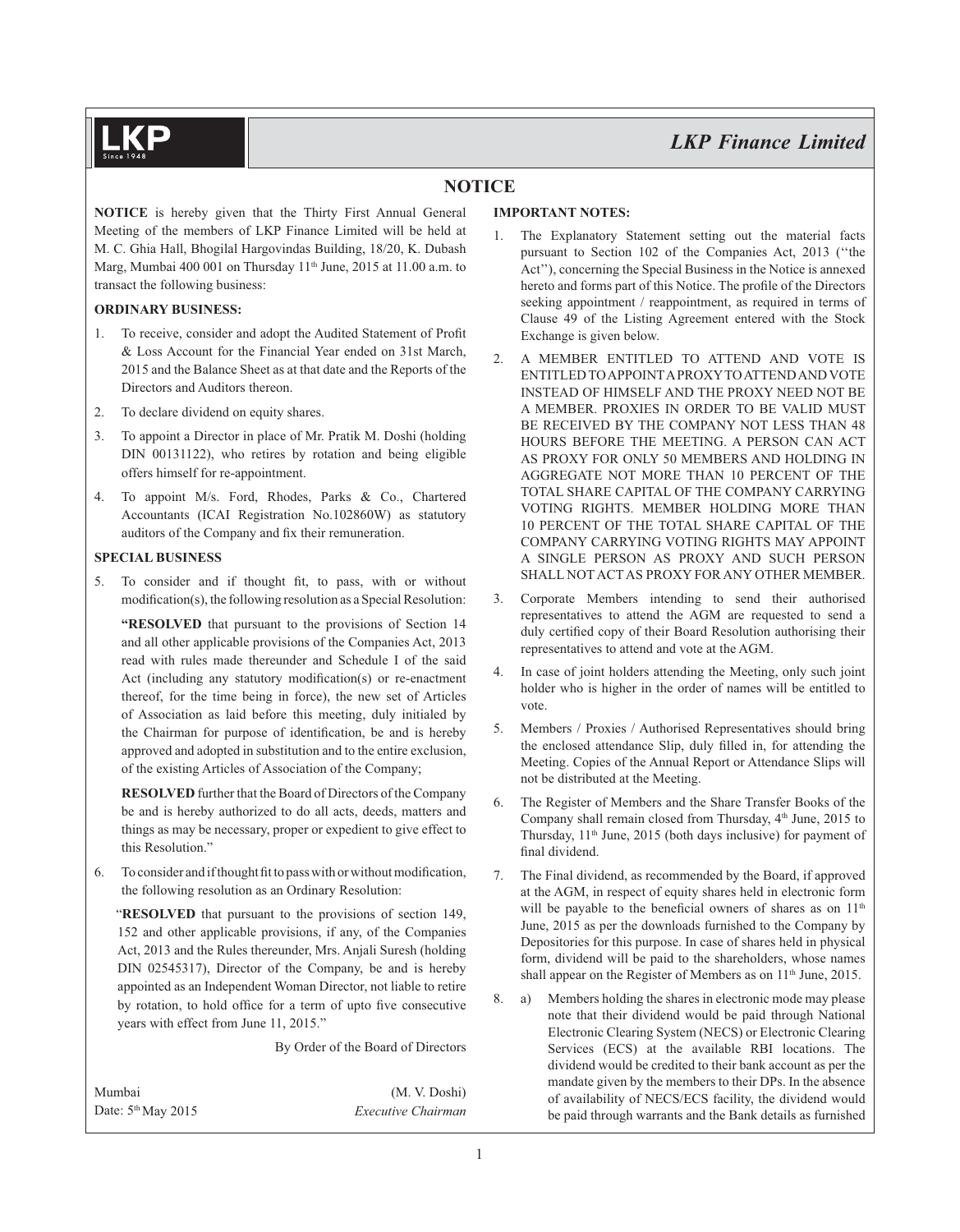by the respective Depositories to the Company will be printed on their dividend warrants as per the applicable Regulations.

- b) Members are requested to send their Bank Account particulars (viz. Account No., Name & Branch of the Bank and the MICR Code) to their DPs in case the shares are held in electronic mode or to the Registrar and Share Transfer Agents in case the shares are held in physical mode for printing on dividend warrant to ensure that there is no fraudulent encashment of the warrants.
- 9. SEBI & the Ministry of Corporate Affairs encourages paperless communication as a contribution to greener environment. Members holding shares in physical mode are requested to register their e-mail ID's with the Adroit Corporate Services Private Limited , the Registrars & Share Transfer Agents of the Company and Members holding shares in demat mode are requested to register their e-mail ID's with their respective Depository Participants (DPs) in case the same is still not registered. If there is any change in the e-mail ID already registered with the Company, members are requested to immediately notify such change to the Registrars & Share Transfer Agents of the Company in respect of shares held in physical form and to DPs in respect of shares held in electronic form. Members who wish to register their email ID can download the 'Green Initiative' form from the Company's website viz.www.lkpsec.com.
- 10. In terms of Section 101 and 136 of the Companies Act, 2013 read together with the Rules made thereunder, the copy of the Annual Report including Financial statements, Board's report etc. and this Notice are being sent by electronic mode, to those members who have registered their email ids with their respective depository participants or with the share transfer agent of the Company, unless any member has requested for a physical copy of the same. In case you wish to get a physical copy of the Annual Report, you may send your request to info@ adroitcorporate.com mentioning your Folio/DP ID & Client ID.
- 11. Pursuant to Section 72 of the Companies Act, 2013, members holding shares in physical form are advised to file nomination in the prescribed Form SH-13 with the Company's share transfer agent. In respect of shares held in electronic/ demat form, the members may please contact their respective depository participant.
- 12. Members are requested to send all communications relating to shares, and unclaimed dividends, change of address etc. to the Registrar and Share Transfer Agents at the following address:

 M/s. Adroit Corporate Services Private Limited 19, Jafarbhoy Industrial Estate, 1st Floor, Makawana Road, Marol Naka, Andheri ( East), Mumbai 400 059. Tel. No.022- 28590942

 If the shares are held in electronic form, then change of address and change in the Bank Accounts etc. should be furnished to their respective Depository Participants (DPs).

#### 13. **Unclaimed/Unpaid Dividend:**

 Members are informed that the dividend amount for the year ended 31st March 2008 remaining unclaimed shall become due for transfer on 13th September, 2015 respectively to the Investor Education and Protection Fund established by the Central Government in terms of Section 124 of the Companies Act, 2013 on expiry of 7 years from the date of its declaration. Members are requested to note that no claim shall lie against the Company or the aforesaid fund in respect of any amount of dividend remaining unclaimed / unpaid for a period of 7 years from the dates they became first due for payment. Any member, who has not claimed final dividend in respect of the financial year ended 31<sup>st</sup> March 2008 onwards is requested to approach the Company/ the Registrar and Share Transfer Agents of the Company for claiming the same as early as possible but not later than 30th August, 2015 for dividend of F. Y. 2007- 2008. The reminders to all such members at their registered addresses in this regard shall be given in due course of time.

#### 14. **Voting Options:-**

#### **Voting through electronic means**

- **I.** In compliance with provisions of Section 108 of the Companies Act, 2013, Rule 20 of the Companies (Management and Administration) Rules, 2014 as amended by the Companies (Management and Administration) Amendment Rules, 2015 and Clause 35B of the Listing Agreement, the Company is pleased to provide members facility to exercise their right to vote on resolutions proposed to be considered at the ensuing Annual General Meeting (AGM) by electronic means and the business may be transacted through e-Voting Services. The facility of casting the votes by the members using an electronic voting system from a place other than venue of the AGM ("remote e-voting") will be provided by National Securities Depository Limited (NSDL).
- **II.** The facility for voting through poling paper shall be made available at the AGM and the members attending the meeting who have not cast their vote by remote e-voting shall be able to exercise their right at the meeting through polling paper.
- **III.** The members who have cast their vote by remote e-voting prior to the AGM may also attend the AGM but shall not be entitled to cast their vote again.
- IV. The remote e-voting period commences on 8<sup>th</sup> June 2015  $(9:00)$  am) and ends on  $10<sup>th</sup>$  June, 2015 (5:00 pm). During this period members' of the Company, holding shares either in physical form or in dematerialized form, as on the cut-off date of 5th June, 2015 may cast their vote by remote e-voting. The remote e-voting module shall be disabled by NSDL for voting thereafter. Once the vote on a resolution is cast by the member, the member shall not be allowed to change it subsequently.
- **V.** The process and manner for remote e-voting are as under:
	- A. In case a Member receives an email from NSDL [for members whose email IDs are registered with the Company/Depository Participants(s)] :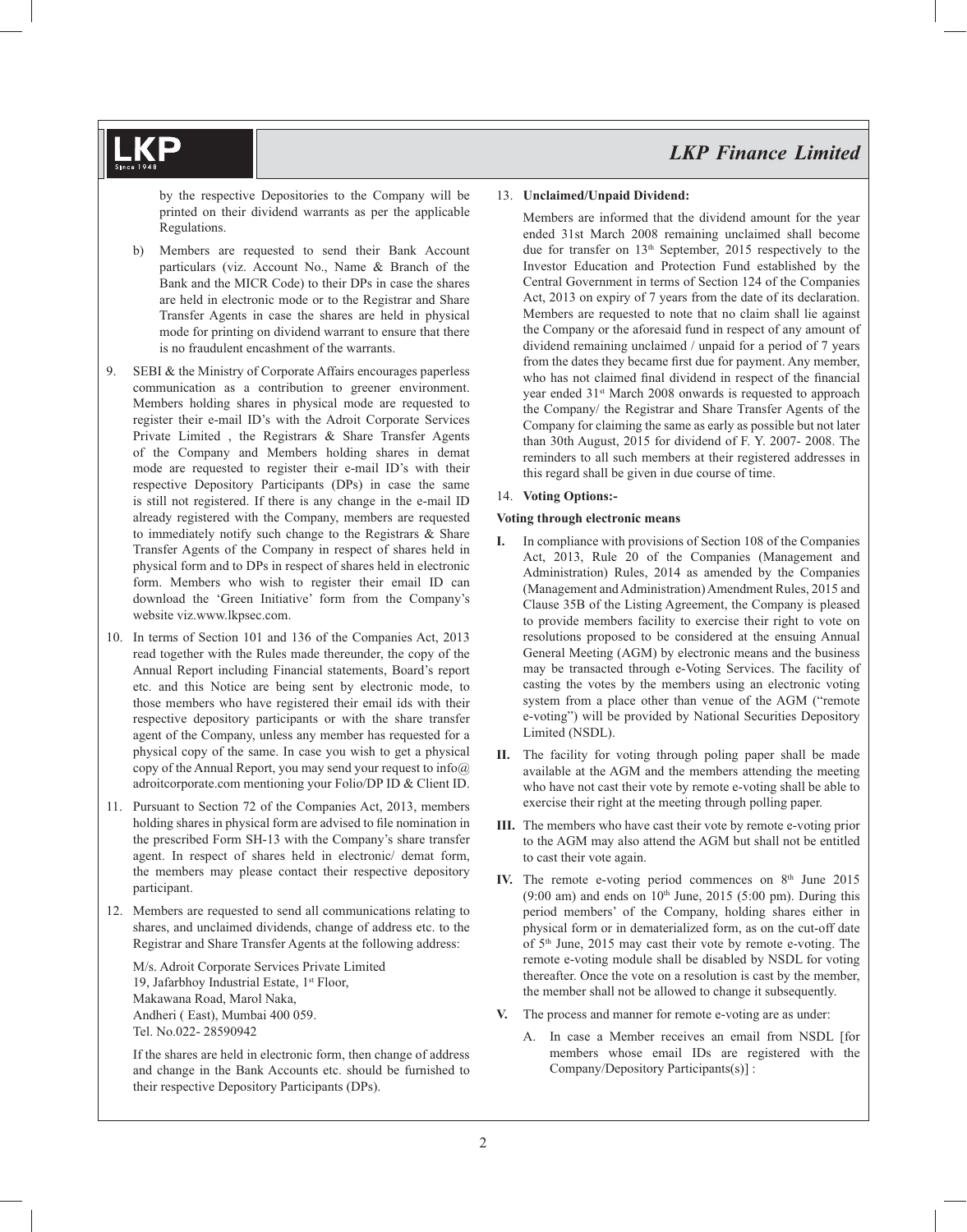- **(i)** Open email and open PDF file viz; "remote e-voting. pdf" with your Client ID or Folio No. as password. The said PDF file contains your user ID and password/PIN for remote e-voting. Please note that the password is an initial password.
- **(ii)** Launch internet browser by typing the following URL: https://www.evoting.nsdl.com/
- **(iii)** Click on Shareholder Login
- **(iv)** Put user ID and password as initial password/PIN noted in step (i) above. Click Login.
- **(v)** Password change menu appears. Change the password/PIN with new password of your choice with minimum 8 digits/characters or combination thereof. Note new password. It is strongly recommended not to share your password with any other person and take utmost care to keep your password confidential.
- **(vi)** Home page of remote e-voting opens. Click on remote e-voting: Active Voting Cycles.
- **(vii)** Select "EVEN" of "LKP Finance Limited".
- **(viii)** Now you are ready for remote e-voting as Cast Vote page opens.
- **(ix)** Cast your vote by selecting appropriate option and click on "Submit" and also "Confirm" when prompted.
- (x) Upon confirmation, the message "Vote cast successfully" will be displayed.
- **(xi)** Once you have voted on the resolution, you will not be allowed to modify your vote.
- **(xii)** Institutional shareholders (i.e. other than individuals, HUF, NRI etc.) are required to send scanned copy (PDF/JPG Format) of the relevant Board Resolution/ Authority letter etc. together with attested specimen signature of the duly authorized signatory(ies) who are authorized to vote, to the Scrutinizer through e-mail to lkpfinancescrutinizer@gmail.com with a copy marked to evoting@nsdl.co.in
- B. In case a Member receives physical copy of the Notice of AGM[for members whose email IDs are not registered with the Company/Depository Participants(s) or requesting physical copy] :
	- **(i)** Initial password is provided as below/at the bottom of the Attendance Slip for the AGM:

| <b>EVEN</b> (Remote e-voting<br><b>Event Number</b> ) | <b>USER ID</b> | <b>PASSWORD/PIN</b> |
|-------------------------------------------------------|----------------|---------------------|
|                                                       |                |                     |

**(ii)** Please follow all steps from Sl. No. (ii) to Sl. No. (xii) above, to cast vote.

**VI.** In case of any queries, you may refer the Frequently Asked Questions (FAQs) for Members and remote e-voting user manual for Members available at the downloads section of www.evoting.nsdl.com or call on toll free no.: 1800-222-990.

- **VII.** If you are already registered with NSDL for remote e-voting then you can use your existing user ID and password/PIN for casting your vote.
- **VIII.**You can also update your mobile number and e-mail id in the user profile details of the folio which may be used for sending future communication(s).
- **IX.** The voting rights of members shall be in proportion to their shares of the paid up equity share capital of the Company as on the cut-off date of 5<sup>th</sup> June, 2015.
- **X.** Any person, who acquires shares of the Company and become member of the Company after dispatch of the notice and holding shares as of the cut-off date i.e.  $5<sup>th</sup>$  June 2015, may obtain the login ID and password by sending a request at evoting@nsdl. co.in or Issuer/RTA.

 However, if you are already registered with NSDL for remote e-voting then you can use your existing user ID and password for casting your vote. If you forgot your password, you can reset your password by using "Forgot User Details/Password" option available on www.evoting.nsdl.com or contact NSDL at the following toll free no.: 1800-222-990.

- **XI.** A member may participate in the AGM even after exercising his right to vote through remote e-voting but shall not be allowed to vote again at the AGM.
- **XII.** A person, whose name is recorded in the register of members or in the register of beneficial owners maintained by the depositories as on the cut-off date only shall be entitled to avail the facility of remote e-voting as well as voting at the AGM through polling paper.
- **XIII.**Mr. V. Ramachandran Practising Company Secretary, Proprietor of M/s V.R. Associates, Company Secretaries, ACS 7731, CP No. 4731 has been appointed for as the Scrutinizer for providing facility to the members of the Company to scrutinize the voting and remote e-voting process in a fair and transparent manner.
- **XIV.** The Chairman shall, at the AGM, at the end of discussions on the resolutions on which voting is to be held, allow voting with the assistance of scrutinizer, by use of "Polling Paper" for all those members who are present at the AGM but have not cast their votes by availing the remote e-voting facility.
- **XV.** The Scrutinizer shall after the conclusion of voting at the AGM, will first count the votes cast at the meeting by polling papers and thereafter unblock the votes cast through remote e-voting in the presence of at least two witnesses not in the employment of the Company and shall make, not later than three days of the conclusion of the AGM, a consolidated scrutinizer's report of the total votes cast in favour or against, if any, to the Chairman or a person authorized by him in writing, who shall countersign the same and declare the result of the voting forthwith.
- **XVI.** The Results declared alongwith the report of the Scrutinizer shall be placed on the website of the Company viz. www. lkpsec.com and on the website of NSDL immediately after the declaration of result by the Chairman or a person authorized by him in writing. The results shall also be immediately forwarded to the BSE Limited, Mumbai.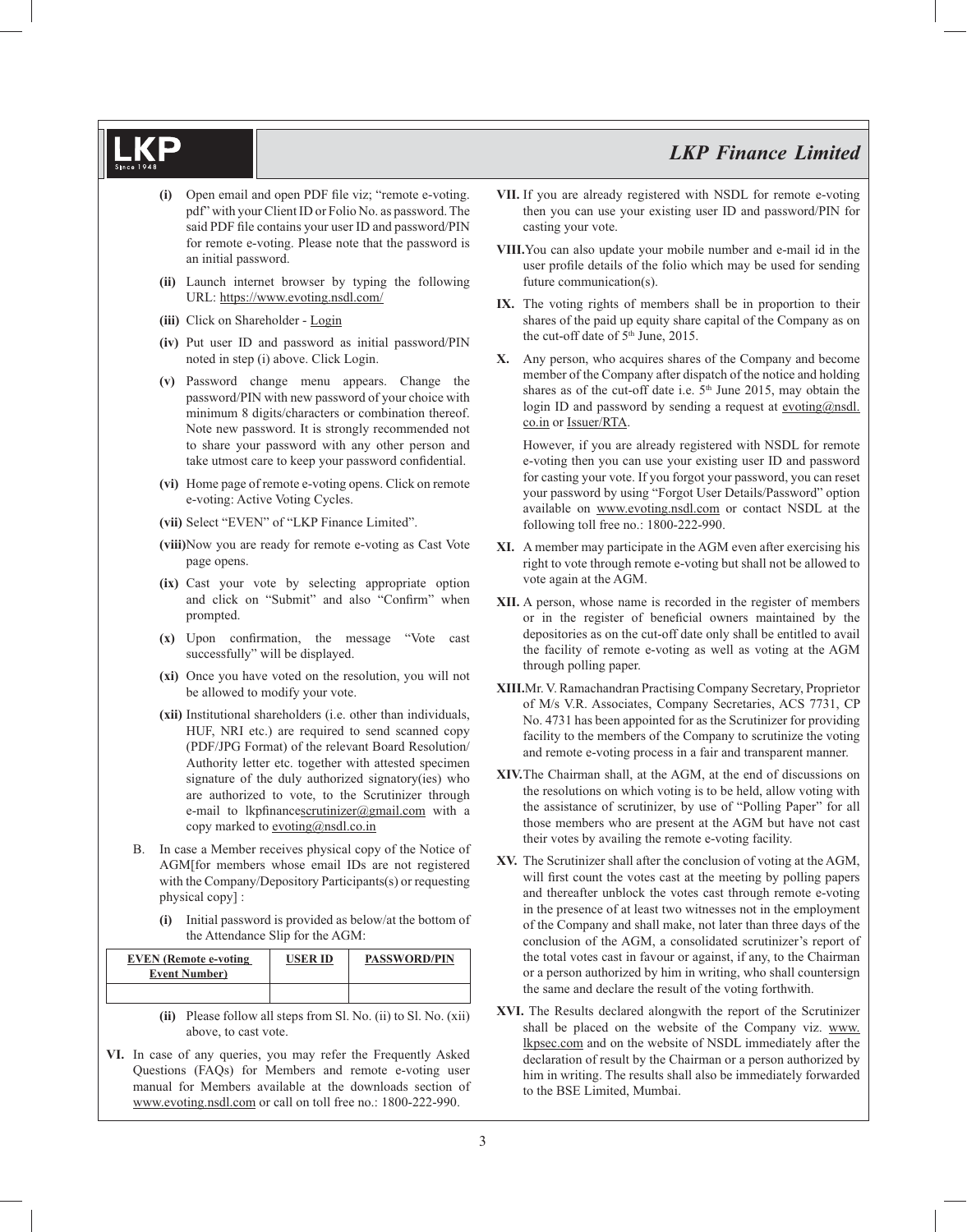| Name                                                                                                                                 | Mr. Pratik M. Doshi                                                                                                                                                                                                                                                                                                                                                            | Mrs. Anjali Suresh                                                                |
|--------------------------------------------------------------------------------------------------------------------------------------|--------------------------------------------------------------------------------------------------------------------------------------------------------------------------------------------------------------------------------------------------------------------------------------------------------------------------------------------------------------------------------|-----------------------------------------------------------------------------------|
| <b>DIN</b>                                                                                                                           | 00131122                                                                                                                                                                                                                                                                                                                                                                       | DIN 02545317                                                                      |
| Age                                                                                                                                  | 33 Years                                                                                                                                                                                                                                                                                                                                                                       | 49 Years                                                                          |
| Date of Appointment                                                                                                                  | 2.6 <sup>th</sup> October 2009                                                                                                                                                                                                                                                                                                                                                 | 26th July, 2001                                                                   |
| Qualification                                                                                                                        | B. A. In Economics-UK.                                                                                                                                                                                                                                                                                                                                                         | <b>Chartered Accountant</b>                                                       |
| Expertise                                                                                                                            | Extensive experience of 11 years in the field of<br>Foreign Exchange, Stock Market and Commodity<br>Market.                                                                                                                                                                                                                                                                    | Extensive experience of 20 years in the field of<br>Financial Services.           |
| Other<br>Directorships                                                                                                               | LKP Securities Ltd.<br>1.<br>(Whole-time Director)<br>MKM Share and Stock Brokers Ltd.<br>2.<br>3.<br>Bhavana Holdings Pvt. Ltd.<br>LKP Wealth Advisory Pvt. Ltd.<br>$\boldsymbol{4}$ .<br>Alpha Commodity Pvt. Ltd.<br>5.<br>SolarEx P V Solution Pvt. Ltd.<br>6.<br>7.<br>Peak Plastonics Pvt. Ltd.<br>8.<br>Astro Sports Pvt. Ltd.<br>Astro Sports Promotion Pvt.Ltd.<br>9. | 1. Ouartet Financial Services Private Limited                                     |
| *Chairman / Member of<br>Committee of the Board of the<br>Companies on which he/she is a<br>Director as on 5 <sup>th</sup> May 2015. | Nil                                                                                                                                                                                                                                                                                                                                                                            | Nil                                                                               |
| Shareholding in the Company                                                                                                          | 1,00,722 Equity Shares                                                                                                                                                                                                                                                                                                                                                         | Nil                                                                               |
| Relationship with any<br>Director(s) of the Company                                                                                  | He is related to Executive Chairman of the<br>Company.                                                                                                                                                                                                                                                                                                                         | She is not related to any Director or Key<br>Managerial Personnel of the Company. |

#### 15. Brief Profile of Director being Appointed / Re-appointed:

#### **EXPLANATORY STATEMENT IN RESPECT OF THE SPECIAL BUSINESS PURSUANT TO SECTION 102 OF THE COMPANIES ACT, 2013**

#### **Item No. 5**

The Articles of Association (AOA) of the Company as currently in force was originally adopted as per the provisions of the Companies Act, 1956 and further amendments were adopted pursuant to the provision under the Companies Act, 1956, from time to time. The existing AoA is based on the provisions contained in the Companies Act, 1956 and therefore contains references to specific sections of the Companies Act, 1956.

In view of the implementation of the Companies Act, 2013 together with various Schedules thereto and the Rules framed thereunder, in replacement of the Companies Act, 1956, several regulations of the existing AoA of the Company require alteration, additions or deletions. Therefore it is considered expedient to fully replace the existing AoA of the Company with the new set of Articles, with a view to bring the Articles in consonance with the notified provisions of the Companies Act, 2013 and Rules made thereunder.

The proposed AoA (draft) of the Company is available on the Company's website www. lkpsec.com for perusal by the Members. A copy of the aforesaid draft AoA would be available for inspection by the Members at the Registered Office of the Company on all working days, except Saturdays, Sundays and public holidays, between 11.00

a.m. and 1.00 p.m. upto the date of the Annual General Meeting and a copy thereof will also be available at the meeting venue for inspection by the Members.

The proposed set of AoA of the Company is aligned to the new Companies Act, 2013 and will therefore help in smooth transitioning and management of the Company as per the Companies Act, 2013 and other applicable law.

The Board, therefore, recommends the Special Resolution set out at item no. 5 of the Notice for your approval.

None of the Directors/Key Managerial Personnel of the Company or their relatives is in any way concerned or interested, financially or otherwise in the Resolution, except to the extent of their respective shareholding in the Company

#### **Item No. 6**

Appointment of Mrs. Anjali Suresh was made by the Board of Director on 29<sup>th</sup> January 2014, as an Independent Woman Director to fill-up casual vacancy caused by the resignation of Mr. Milan S. Bhise, who was an Independent Director of the Company. She is considered an Independent Woman Director pursuant to provisions of the Listing Agreement with the Stock Exchange. She has given a declaration that she fulfils and complies with all the conditions specified in the Companies Act, 2013 making her eligible to be appointed as an Independent Woman Director in compliance with the provisions of section 149 of the Companies Act, 2013 at the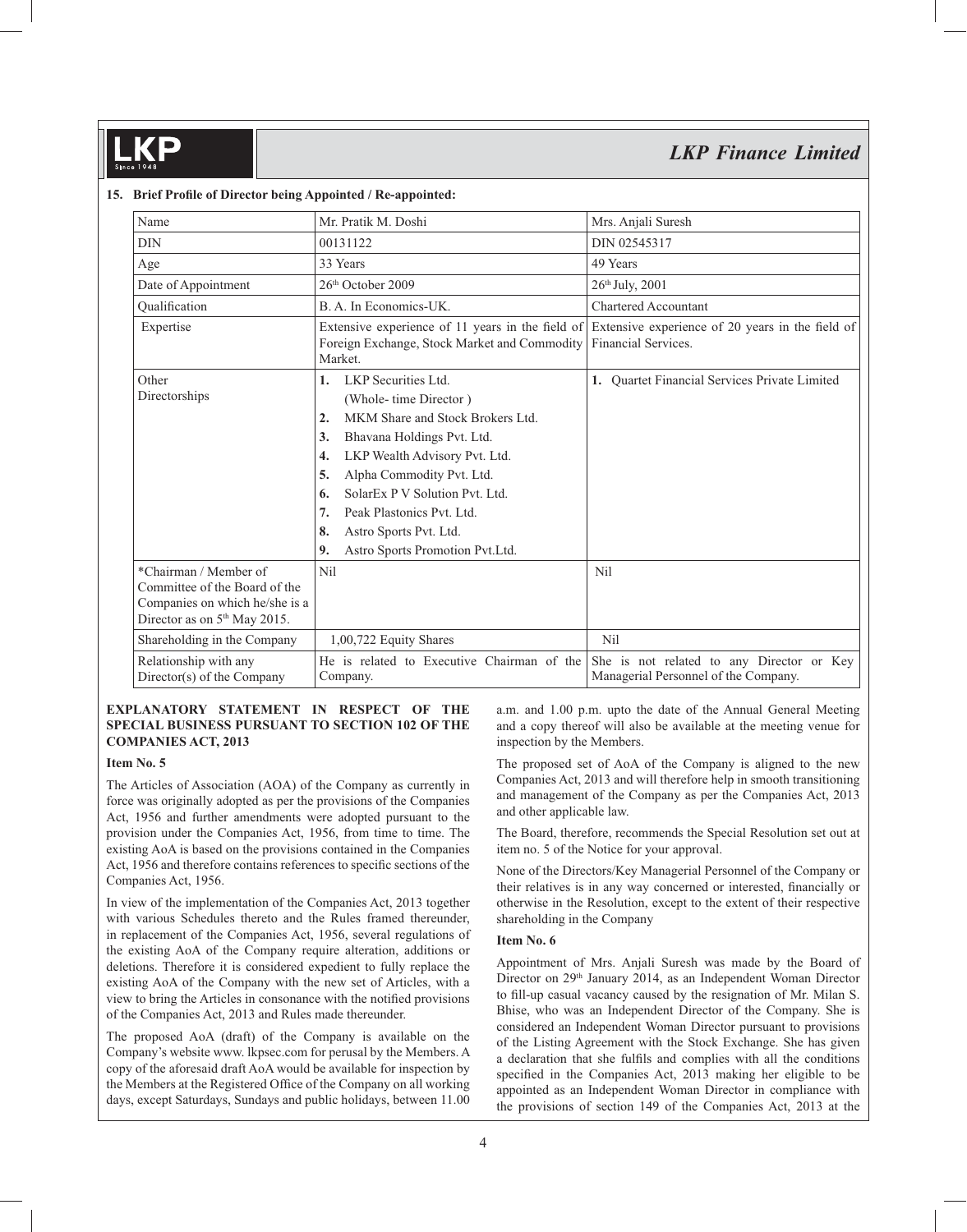forthcoming Annual General Meeting. The Board of Directors are also of the opinion that Mrs. Anjali Suresh fulfils all the conditions specified in the Companies Act, 2013 and is recommended to be appointed as an Independent Woman Director of the Company.

Mrs. Anjali Suresh (DIN 02545317), aged about 49 years, is a Chartered Accountant and has about 20 years extensive experience in the field of Financial Services. She is presently a Director of Quartet Financial Services Private Limited.

She is a member of the following Committees of the Board of Directors of the Company.

- **1.** Stakeholders Relationship Committee- Chairperson
- **2.** Audit Committee- Member
- **3.** Nomination and Remuneration Committee- Member

She is not holding any share of the Company and has no pecuniary relationship with the Company or its subsidiary or associate Company. She is not related to any Director or Key Managerial Personnel of the Company.

The Board of Directors recommends the appointment of Mrs. Anjali Suresh as an Independent Woman Director of the Company.

Other than Mrs. Anjali Suresh and her relatives, no Promoter, Director, Key Managerial Personnel or their relatives is concerned or interested in the resolution.

By Order of the Board of Directors

Mumbai (M. V. Doshi) Date: 5th May 2015 *Executive Chairman*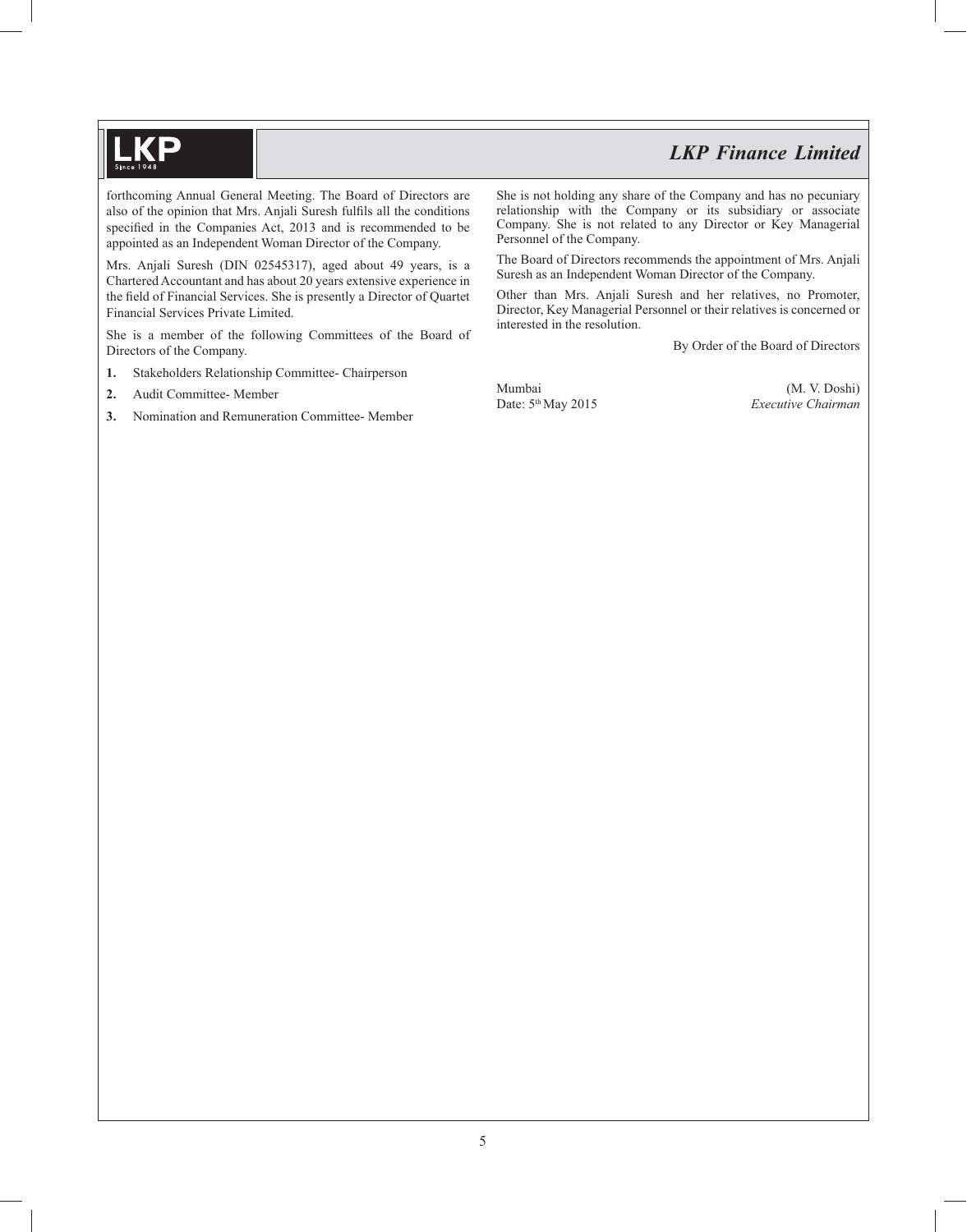#### **DIRECTORS' REPORT**

The Directors present the Thirty First Annual Report and Audited Accounts of the Company for the year ended March 31, 2015.

| <b>FINANCIAL RESULTS</b>                                              | $2014 - 2015$ | $2013 - 2014$ |
|-----------------------------------------------------------------------|---------------|---------------|
|                                                                       | (Rs. in lacs) | (Rs. in lacs) |
| Profit before tax                                                     | 2240.91       | 707.64        |
| Less: Tax Expense for the Year                                        | 467.23        | (40.05)       |
| Profit after tax                                                      | 1773.68       | 747.69        |
| Profit<br>brought<br>forward<br>from                                  | 2452.47       | 2250.60       |
| previous year                                                         |               |               |
| Amount available for appropriation                                    | 4226.16       | 2998.29       |
| <b>APPROPRIATIONS:</b>                                                |               |               |
| Proposed Dividend                                                     | 243.96        | 243.96        |
| Tax on Dividend                                                       | 48.77         | 39.58         |
| Interim Dividend Paid                                                 | 1219.80       |               |
| Tax on interim Dividend                                               | 243.89        | --            |
| Transfer to Capital Redemption<br>Reserve                             |               | 14.60         |
| Transfer to General Reserve                                           | 1000.00       | 100.00        |
| Transfer to Special Reserve Fund                                      | 354.74        | 149.54        |
| Excess Provision for Dividend and<br>DDT of earlier year written back |               | 1.86          |
| Balance carried to Balance Sheet                                      | 1114.99       | 2452.47       |

#### **DIVIDEND**

The Company paid an interim dividend during the financial year ended 31<sup>st</sup> March, 2015, Rs. 10/- per equity share (100%) on the equity share capital in February, 2015, amounting to Rs. 12,19,80,230/- (exclusive of tax on dividend).

The Directors are pleased to recommend payment of a final dividend of Rs.2/- per equity share (20%) on the equity share capital amounting to Rs. 2,43,96,046/- (exclusive of tax on dividend) for your consideration.

The total of the interim and proposed final dividends for the financial year ended 31<sup>st</sup> March 2015 is Rs. 12/- per equity share (120) %). The total cash outflow on account of dividend  $&$  tax thereon Rs.17,56,42,919/-.

#### **PERFORMANCE REVIEW**

The Company's total income increased to Rs.8370.41 lacs from Rs. 3557.17 lacs and profit after tax to Rs. 1773.69 lacs from Rs. 747.69 lacs in the previous year.

Trading in debt papers and development of retail clients like PF/ Pension/Gratuity trust etc. has continued to yield good results.

#### **EMPLOYEES STOCK OPTION SCHEME**

Pursuant to the approval of shareholders, your Company has instituted the Employees Stock Option Scheme 2010 and 2014. The Scheme is administered by the Nomination and Remuneration Committee of the Board of Directors. The detail of Options granted during the year under review is annexed to this report.

Disclosures under the Companies (Share Capital and Debentures) Rules, 2014 and Securities And Exchange Board of India (Share Based Employee Benefits) Regulations, 2014 is annexed to this report herewith as "Annexure A".

#### **FIXED DEPOSITS**

The Company has no public deposits as of date and will not accept any deposits without prior approval of the Statutory Authorities concerned.

#### **PARTICULARS OF LOANS, GUARANTEES OR INVESTMENTS**

The company has not given any loans or guarantees covered under the provisions of section 186 of the Companies Act, 2013.

The details of the investments made by company is given in the notes to the financial statements.

#### **INTERNAL CONTROL SYSTEMS AND THEIR ADEQUACY**

The Company has an Internal Control System, commensurate with the size, scale and complexity of its operations. The scope and authority of the Internal Auditors function is defined in their letter of engagement. To maintain its objectivity and independence, the Internal Audit function reports to the Chairman of the Audit Committee of the Board & to the Chairman & Managing Director.

The Internal Audit Department monitors and evaluates the efficiency and adequacy of internal control system in the Company, its compliance with operating systems, accounting procedures and policies of the Company. Based on the report of internal audit function, process owners undertake corrective action in their respective areas and thereby strengthen the controls. Significant audit observations and recommendations along with corrective actions thereon are presented to the Audit Committee of the Board.

#### **SUBSIDIARIES**

Your Company's subsidiary, LKP Securities Ltd. has expanded its geographical reach and now has more than 2000 outlets across India.

As per the Circular No. 51/12/2007-CL-III dated 8<sup>th</sup> February, 2011 issued by Government of India, Ministry of Corporate Affairs, the required financial information in the consolidated balance sheet is given in respect of Company's subsidiaries i.e. LKP Securities Limited, LKP Wealth Advisory Private Limited and Gayatri Cement and Chemical Industries Private Limited.

The annual accounts of the aforesaid subsidiaries and the related detailed information shall be made available to shareholders of the Company and it's subsidiaries, seeking such information at any point of time. The annual accounts of the subsidiary companies shall also be kept open for inspection by any shareholder at the head office at 112A /203 Embassy Centre, Nariman Point, Mumbai 400 021.

#### **DIRECTORS**

Mr. Pratik M. Doshi retires by rotation and being eligible offers himself for re-appointment. Your Directors recommend his reappointment.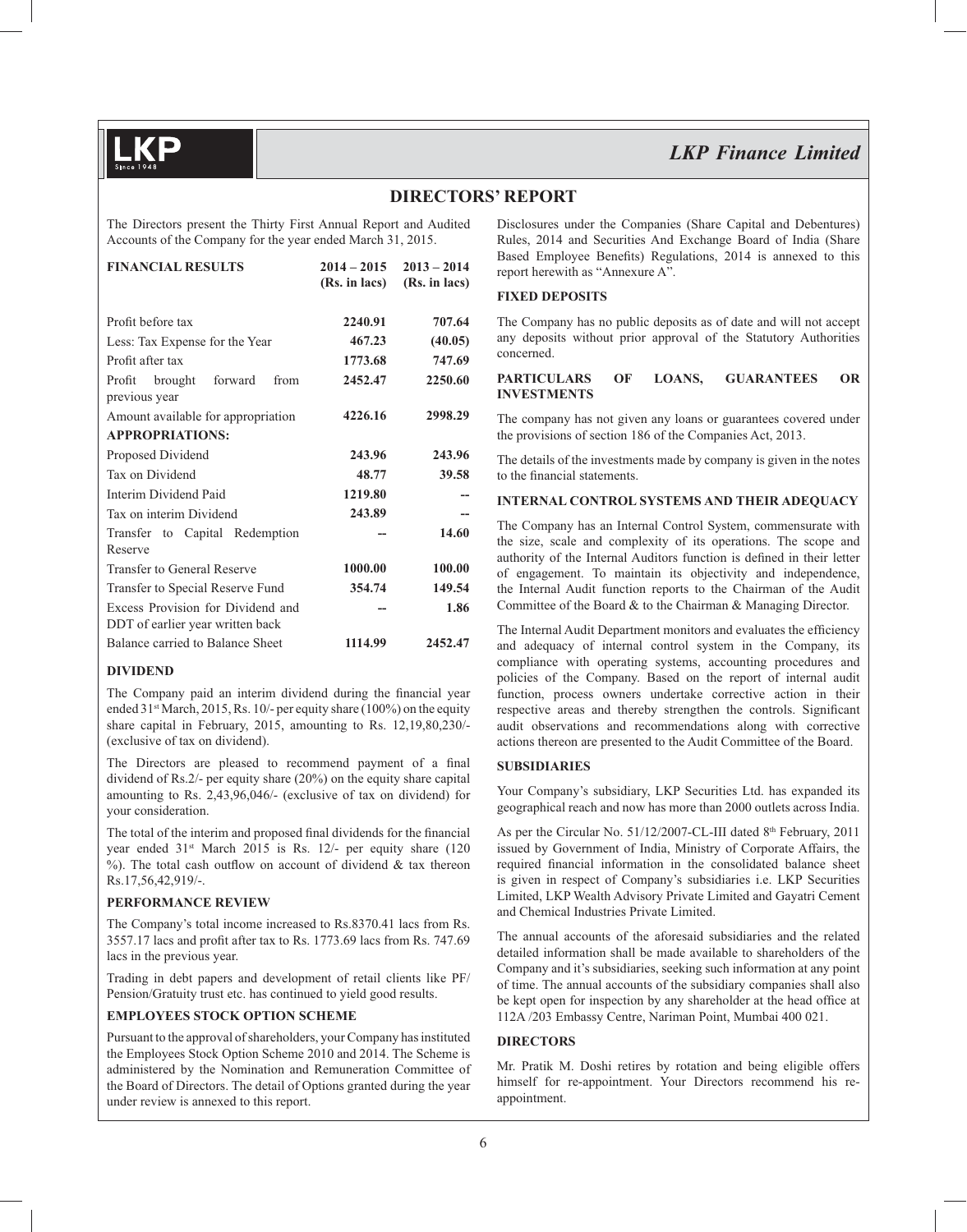During the year under review Mr. Milan S. Bhise, who was appointed as an Independent Director at 30<sup>th</sup> Annual General Meeting, resigned from the Board due to his preoccupation. His resignation was accepted effective from 29<sup>th</sup> January 2015. The Board of Directors record their appreciation of the services rendered by Mr. Milan S. Bhise during his term as a Director of the Company since July, 2001.

The casual vacancy caused by resignation of Mr. Milan S. Bhise from the Board of Directors of the Company was filled in by appointment of Mrs. Anjali Suresh (holding DIN 02545317) with effect from 29<sup>th</sup> January 2015, as an Independent Woman Director.

In accordance with the requirements of Section 149 and 152 of the Companies Act, 2013 and Clause 49 of the Listing Agreement, her continuation as an Independent Director on the Board of the Company will have to be approved by the Members of the Company.

The requisite Resolutions for the appointment of Mrs. Anjali Suresh as an Independent Woman Director, are being proposed in the Notice of the ensuing Annual General Meeting for the approval of the Members.

The Company has received declarations from all the Independent Directors of the Company confirming that they meet the criteria of independence as prescribed in Section 149(6) of the Companies Act, 2013 and clause 49 of the Listing Agreement.

As required under Clause 49 of the Listing Agreement with the Stock Exchange, the information on the particulars of the Directors proposed for appointment/ re-appointment has been given in the Notice of the Annual General Meeting.

#### Board Evaluation

Pursuant to the provisions of the Companies Act, 2013 and Clause 49 of the Listing Agreement, the Board has carried out an evaluation of its own performance, the directors individually as well as the evaluation of the working of its Audit, Appointment & Remuneration Committees. The manner in which the evaluation has been carried out has been explained in the Corporate Governance Report.

#### Remuneration Policy

The Board has, on the recommendation of the Appointment & Remuneration Committee framed a policy for selection and appointment of Directors, Senior Management and their remuneration. The Remuneration Policy is stated in the Corporate Governance Report.

#### Meetings

During the year four Board Meetings and four Audit Committee Meetings were convened and held. The details of which are given in the Corporate Governance Report. The intervening gap between the Meetings was within the period prescribed under the Companies Act, 2013.

#### **DIRECTORS' RESPONSIBILITY STATEMENT**

The Board of Directors acknowledges the responsibility for ensuring compliance with the provisions of section 134(3)(c) read with section 134(5) of the Companies Act, 2013 and Clause  $49(III)(D)(4)(a)$  of the listing agreement with Stock Exchanges in the preparation of the annual accounts for the year ended on March 31, 2015 and state that :

- i. in the preparation of the annual accounts, the applicable accounting standards have been followed along with proper explanation relating to material departures, if any;
- ii. the Directors have selected such accounting policies and applied them consistently and made judgments and estimates that are reasonable and prudent so as to give a true and fair view of the state of affairs of the Company at the end of the financial year and of the profit of the Company for that period;
- iii. the Directors have taken proper and sufficient care for the maintenance of adequate accounting records in accordance with the provisions of this Act for safeguarding the assets of the Company and for preventing and detecting fraud and other irregularities;
- iv. the Directors have prepared the annual accounts on a going concern basis;
- v. the Directors have laid down internal financial controls to be followed by the Company and that such internal financial controls are adequate and are operating effectively; and
- vi. there is a proper system to ensure compliance with the provisions of all applicable laws and that such systems are adequate and operating effectively.

#### **AUDITORS' REPORT**

M/s. Ford, Rhodes, Parks & Co., Chartered Accountants, Mumbai, retire at the conclusion of the forthcoming Annual General Meeting. The Company has received a letter from them to the effect that their appointment, if made, would be within the provision prescribed under Section 139 of the Companies Act, 2013. Your Directors recommend their re-appointment.

#### **SECRETARIAL AUDIT**

Pursuant provisions of section 204 of the Companies Act 2013 and The Companies (Appointment and Remuneration of Managerial Personnel) Rules, 2014 the company has appointed M/s V. R. Associates, a firm of Company Secretaries in practice to undertake the Secretarial Audit of the Company. The Secretarial Audit report is annexed herewith as "Annexure B".

The observation made in the report with regard to appointment of at least one common Independent Director of Holding Company on the Board of Subsidiaries of the Company as required under Clause 49 V A, of the Listing Agreement is self explanatory. In view of resignation of Mr. Milan S. Bhise with effect from 29th January 2015, the requirement under Clause 49 III B of the Listing Agreement, quorum of two Independent Directors at Audit Committee Meeting held on 29th January 2015, could not complied with. However, the Company would ensure in future compliance of the requisite provisions.

#### **EXTRACT OF ANNUAL RETURN**

The details forming part of the extract of the Annual Return in form MGT-9 is annexed herewith as "Annexure C".

#### **CORPORATE SOCIAL RESPONSIBILITY INITIATIVES**

The company has contributed funds for the promotion of education and medical aid, environmental sustainability etc. The contribution has been made to a registered trust which mainly undertakes activities specified under Schedule VII of the Companies Act, 2013.

The report on CSR activities is annexed herewith as "Annexure D".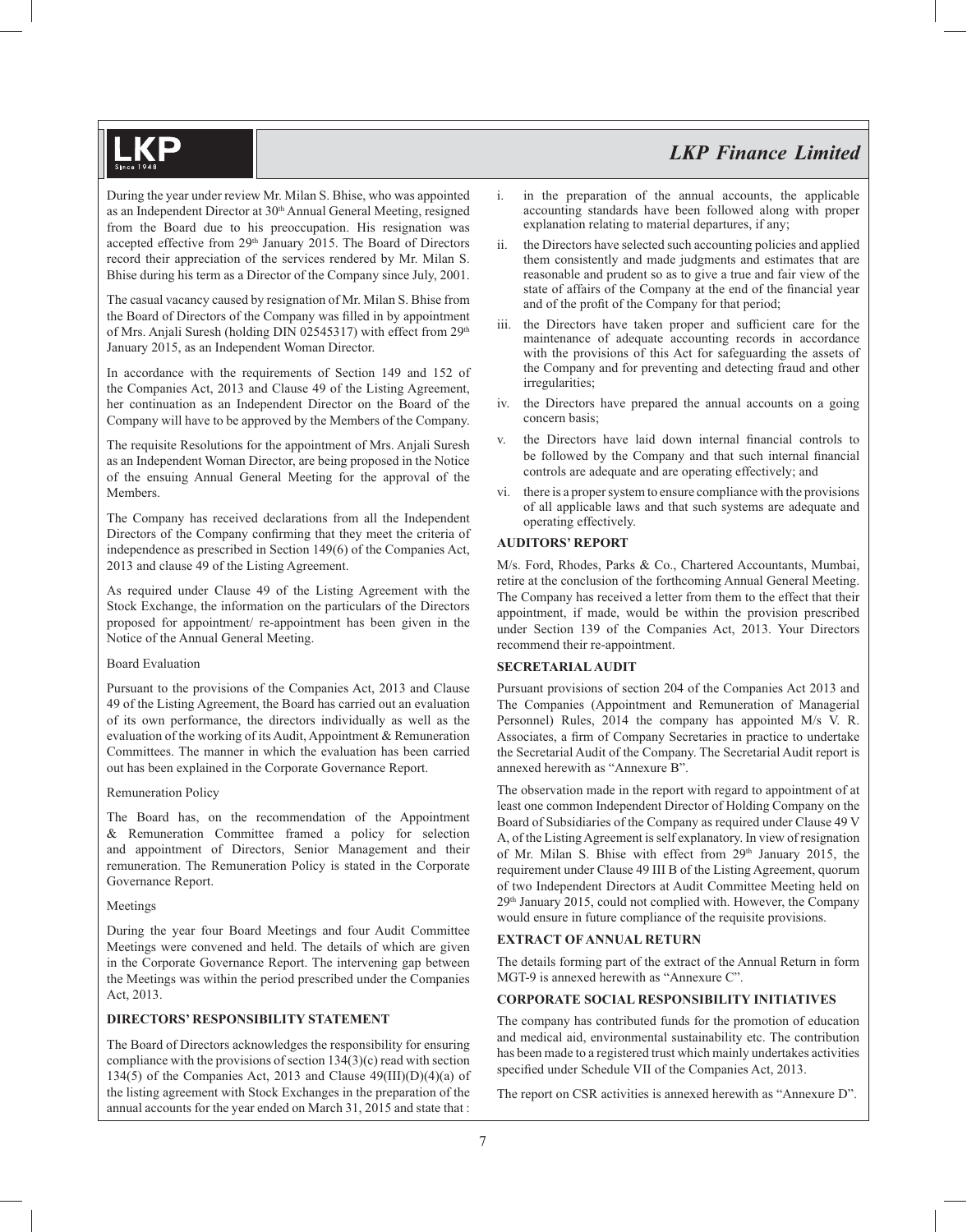

#### **RELATED PARTY TRANSACTIONS**

All related party transactions that were entered into during the financial year were on arm's length basis and were in the ordinary course of the business. There are no materially significant related party transactions made by the company with Promoters, Key Managerial Personnel or other designated persons which may have potential conflict with interest of the company at large.

#### **CODE OF CONDUCT:**

The Board of Directors has approved a Code of Conduct which is applicable to the Members of the Board and all employees in the course of day to day business operations of the company. The Code has been placed on the Company's website www.lkpsec.com

The Code lays down the standard procedure of business conduct which is expected to be followed by the Directors and the designated employees in their business dealings and in particular on matters relating to integrity in the work place, in business practices and in dealing with stakeholders.

All the Board Members and the Senior Management personnel have confirmed compliance with the Code.

#### **VIGIL MECHANISM / WHISTLE BLOWER POLICY**

The Company is committed to the high standards of Corporate Governance and stakeholder responsibility.

The Company has established a vigil mechanism to be known as the 'Whistle Blower Policy' for its Directors and employees, to report instances of unethical behaviour, actual or suspected, fraud or violation of the Company's Code of Conduct. The aim of the policy is to provide adequate safeguards against victimization of whistle blower who avails of the mechanism and also provide direct access to the Chairman of the Audit Committee, in appropriate or exceptional cases.

Accordingly, 'Whistle Blower Policy' has been formulated with a view to provide a mechanism for the Directors and employees of the Company to approach the Ethics Counsellor or the Chairman of the Audit Committee of the Company.

The purpose of this policy is to provide a framework to promote responsible and secure whistle blowing. It protects employees willing to raise a concern about serious irregularities within the Company.

#### **PREVENTION OF INSIDER TRADING**

The Company has adopted a Code of Conduct for Prevention of Insider Trading with a view to regulate trading in securities by the Directors and designated employees of the Company. The Code requires pre-clearance for dealing in the Company's shares and prohibits the purchase or sale of Company shares by the Directors and the designated employees while in possession of unpublished price sensitive information in relation to the Company and during the period when the Trading Window is closed. The Board is responsible for implementation of the Code.

All Board Directors and the designated employees have confirmed compliance with the Code.

#### **BUSINESS RISK MANAGEMENT**

Pursuant to section 134 (3) (n) of the Companies Act, 2013 & Clause 49 of the listing agreement, the company has constituted a business risk management committee. The details of the committee and its terms of reference are set out in the corporate governance report forming part of the Boards report.

At present the company has not identified any element of risk which may threaten the existence of the company.

#### **INFORMATION PURSUANT TO SECTION 134(3) OF THE COMPANIES ACT, 2013**

The information required pursuant to Section 197 read with rule 5 of the Companies (Appointment and Remuneration of Managerial Personnel) Rules, 2014 in respect of employees of the Company, will be provided upon request. In terms of Section 136 of the Act, the reports and accounts are being sent to the members and others entitled thereto, excluding the information on employees' particulars which is available for inspection by the members at the Registered office of the company during business hours on working days of the company up to the date of ensuing Annual General Meeting. If any member is interested in inspecting the same, such member may write to the Company Secretary in advance.

The prescribed particulars of Conservation of Energy, Technology Absorption do not apply to your Company. There are no foreign exchange earnings & outgo during the year under report.

#### **CONSOLIDATED FINANCIAL STATEMENTS**

In accordance with Accounting Standard AS-21, the Consolidated Financial Statements are furnished herewith and form part of this Report and Accounts. These statements have been prepared on the basis of audited financial statements received from the Subsidiary Companies as approved by their Board of Directors.

#### **CORPORATE GOVERNANCE**

The Report on Corporate Governance along with a Certificate of compliance from the Auditors and Management Discussion and Analysis Report forms part of this Report.

#### **ACKNOWLEDGEMENT**

Your Directors would like to place on record their sincere appreciation to Shareholders, Bankers, Institutions and Employees for their cooperation and support.

#### **For and on behalf of the Board of Directors**

Mumbai **( M. V. Doshi )** Date: May 05, 2015 *Executive Chairman*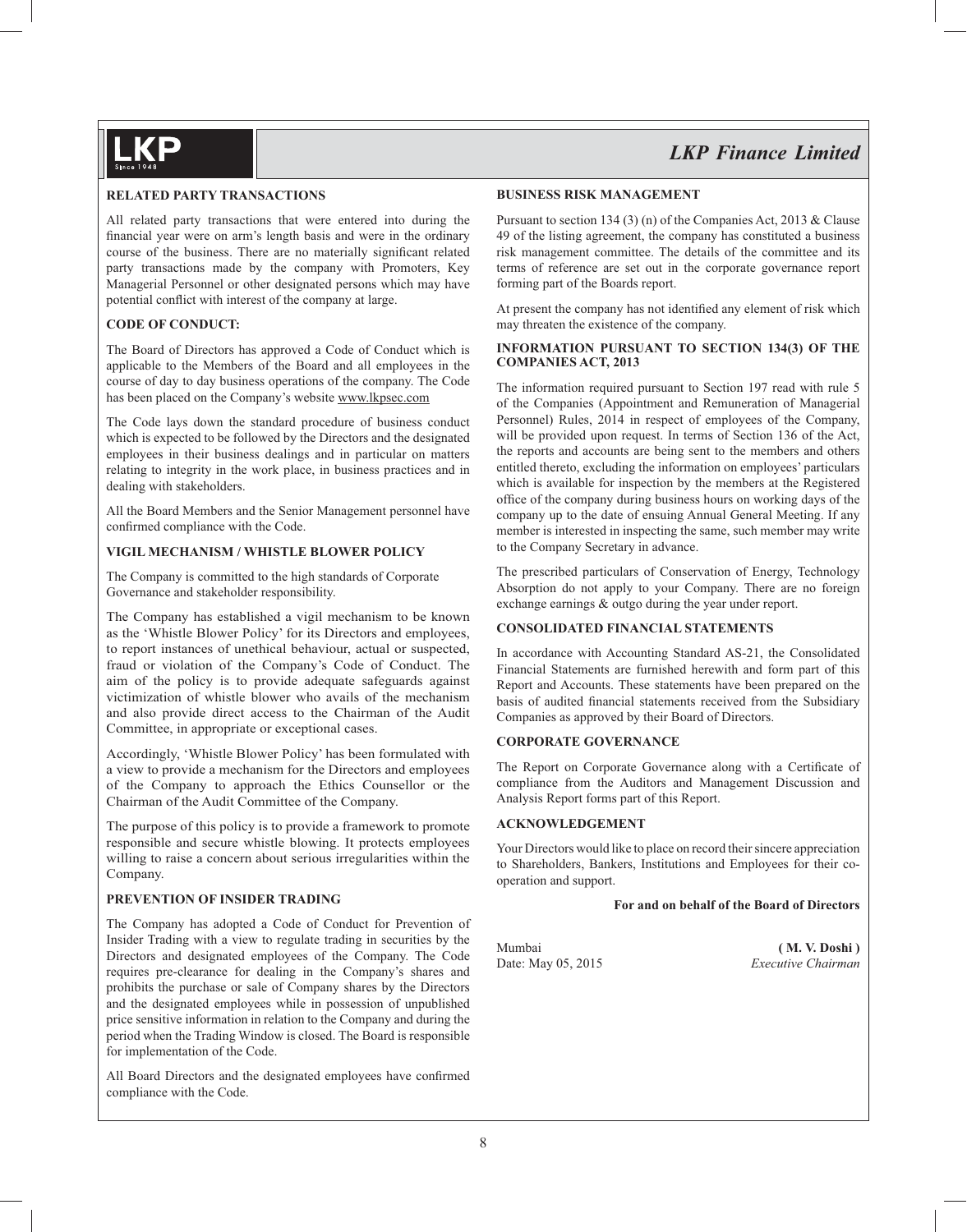### **Annexure A to the Directors' Report**

Disclosures under the Companies (Share Capital and Debentures) Rules, 2014 and Securities And Exchange Board of India (Share Based Employee Benefits) Regulations, 2014.

|                   |                                                                                                                                                                                                                                                                                                                                                                                                                                                                                                                                                                                                                                                                                                                                                                                                                                                                                                                                      | <b>Employees Stock Option</b><br>Scheme 2010                                                                                                                                 | <b>Employees Stock Option</b><br>Scheme 2010                                                                                                                                                                                                                                                                                                                      | <b>Employees Stock Option</b><br>Scheme 2014                                                                                                                                                                                                                                                                                                                                                                                                                                                                                                                  |
|-------------------|--------------------------------------------------------------------------------------------------------------------------------------------------------------------------------------------------------------------------------------------------------------------------------------------------------------------------------------------------------------------------------------------------------------------------------------------------------------------------------------------------------------------------------------------------------------------------------------------------------------------------------------------------------------------------------------------------------------------------------------------------------------------------------------------------------------------------------------------------------------------------------------------------------------------------------------|------------------------------------------------------------------------------------------------------------------------------------------------------------------------------|-------------------------------------------------------------------------------------------------------------------------------------------------------------------------------------------------------------------------------------------------------------------------------------------------------------------------------------------------------------------|---------------------------------------------------------------------------------------------------------------------------------------------------------------------------------------------------------------------------------------------------------------------------------------------------------------------------------------------------------------------------------------------------------------------------------------------------------------------------------------------------------------------------------------------------------------|
|                   |                                                                                                                                                                                                                                                                                                                                                                                                                                                                                                                                                                                                                                                                                                                                                                                                                                                                                                                                      | Granted on April 21, 2010                                                                                                                                                    | Granted on June 26, 2012                                                                                                                                                                                                                                                                                                                                          | Granted on January 29, 2015                                                                                                                                                                                                                                                                                                                                                                                                                                                                                                                                   |
| 1.                | Options Granted                                                                                                                                                                                                                                                                                                                                                                                                                                                                                                                                                                                                                                                                                                                                                                                                                                                                                                                      | 5,99,500                                                                                                                                                                     | 4,47,000                                                                                                                                                                                                                                                                                                                                                          | 7,75,000                                                                                                                                                                                                                                                                                                                                                                                                                                                                                                                                                      |
| 2.                | Pricing Formula                                                                                                                                                                                                                                                                                                                                                                                                                                                                                                                                                                                                                                                                                                                                                                                                                                                                                                                      | Up to 5 $\%$ discount on the<br>average of the closing price<br>of the Company's shares, in<br>the BSE during the last 15<br>days preceding the date of<br>grant of options. | At a price of Rs. 80/- per<br>option.                                                                                                                                                                                                                                                                                                                             | At a price of Rs. 80/- per option.                                                                                                                                                                                                                                                                                                                                                                                                                                                                                                                            |
| 3.                | Options Vested                                                                                                                                                                                                                                                                                                                                                                                                                                                                                                                                                                                                                                                                                                                                                                                                                                                                                                                       | 3,90,000                                                                                                                                                                     | 3,47,500                                                                                                                                                                                                                                                                                                                                                          |                                                                                                                                                                                                                                                                                                                                                                                                                                                                                                                                                               |
| 4.                | Options Exercised                                                                                                                                                                                                                                                                                                                                                                                                                                                                                                                                                                                                                                                                                                                                                                                                                                                                                                                    |                                                                                                                                                                              |                                                                                                                                                                                                                                                                                                                                                                   |                                                                                                                                                                                                                                                                                                                                                                                                                                                                                                                                                               |
| 5.                | Total number of Ordinary Shares arising as<br>a result of exercise of Options                                                                                                                                                                                                                                                                                                                                                                                                                                                                                                                                                                                                                                                                                                                                                                                                                                                        |                                                                                                                                                                              |                                                                                                                                                                                                                                                                                                                                                                   |                                                                                                                                                                                                                                                                                                                                                                                                                                                                                                                                                               |
| 6.                | Options Lapsed/Forfeited/Surrendered/<br>Cancelled                                                                                                                                                                                                                                                                                                                                                                                                                                                                                                                                                                                                                                                                                                                                                                                                                                                                                   | 2,09,500                                                                                                                                                                     | 89,000                                                                                                                                                                                                                                                                                                                                                            |                                                                                                                                                                                                                                                                                                                                                                                                                                                                                                                                                               |
| 7.                | Variations of terms of Options                                                                                                                                                                                                                                                                                                                                                                                                                                                                                                                                                                                                                                                                                                                                                                                                                                                                                                       | --                                                                                                                                                                           |                                                                                                                                                                                                                                                                                                                                                                   |                                                                                                                                                                                                                                                                                                                                                                                                                                                                                                                                                               |
| 8.                | Money realized by exercise of the Options                                                                                                                                                                                                                                                                                                                                                                                                                                                                                                                                                                                                                                                                                                                                                                                                                                                                                            |                                                                                                                                                                              |                                                                                                                                                                                                                                                                                                                                                                   |                                                                                                                                                                                                                                                                                                                                                                                                                                                                                                                                                               |
| 9.                | Total number of Options in force                                                                                                                                                                                                                                                                                                                                                                                                                                                                                                                                                                                                                                                                                                                                                                                                                                                                                                     | 3,90,000                                                                                                                                                                     | 3,58,000                                                                                                                                                                                                                                                                                                                                                          | 7,75,000                                                                                                                                                                                                                                                                                                                                                                                                                                                                                                                                                      |
| 10.<br>11.<br>12. | Employee-wise details of Options granted to:<br>Details of Options granted to senior managerial personnel<br>i)<br>Any other employee who receives a grant in any one year of Option<br>$\overline{11}$<br>amounting to 5% or more of Options granted during that Year.<br>iii) Identified employees, who were granted Options, during any one year,<br>equal to or exceeding 1% of the issued capital (excluding outstanding<br>warrants and conversions) of the Company at the time of the grant.<br>Diluted Earnings Per Share (EPS) calculated in accordance with<br>Accounting Standard 20 issued by ICAI for the year ended March 31,<br>2015.<br>i)<br>Method of calculation of employee compensation cost.<br>Difference between the employee compensation cost so computed at<br>$\overline{11}$<br>(i) above and the employee compensation cost that shall have been<br>recognized if fair value of Options had been used. |                                                                                                                                                                              | granted<br>were<br>to<br>the<br>Employees of the Company<br>also including the options<br>given in 10 iii) below.<br>One employee received<br>3,90,000 options.<br>Rs. 13.52<br>Intrinsic Value<br>the intrinsic value the charge<br>based on intrinsic value.<br>There is no change in the<br>The impact of difference on profits and EPS of the Company for the | A total of $7,44,500$ options A total of $6,10,000$ options were<br>granted to the Employees of the<br>Company<br>Including its subsidiary and Including its subsidiary and also<br>including the options given in 10<br>iii) below.<br>Two employees received 6,10,000<br>options in aggregate.<br>Intrinsic Value<br>As the fair value is lower than $ As$ the fair value is lower than<br>the intrinsic value the charge to<br>to profit and loss account is profit and loss account is based on<br>intrinsic value.<br>There is no change in the reported |
| 13.               | year ended March 31, 2015 had fair value Options had been used for<br>accounting Employee Options.<br>Weighted-average exercise price of options granted is equal/exceeds/less 1. Rs. 118/- in respect<br>than market price of stock.                                                                                                                                                                                                                                                                                                                                                                                                                                                                                                                                                                                                                                                                                                |                                                                                                                                                                              | reported diluted EPS.<br>of Options granted on<br>$21/04/2010 -$ less than<br>the market price.<br>2. Rs. 80/- in respect of<br>Options granted on<br>$26/06/2012$ – exceeds the<br>market price                                                                                                                                                                  | diluted EPS.<br>Rs. 80/- in respect of Options<br>granted on $29/01/2015$ – exceeds<br>the market price                                                                                                                                                                                                                                                                                                                                                                                                                                                       |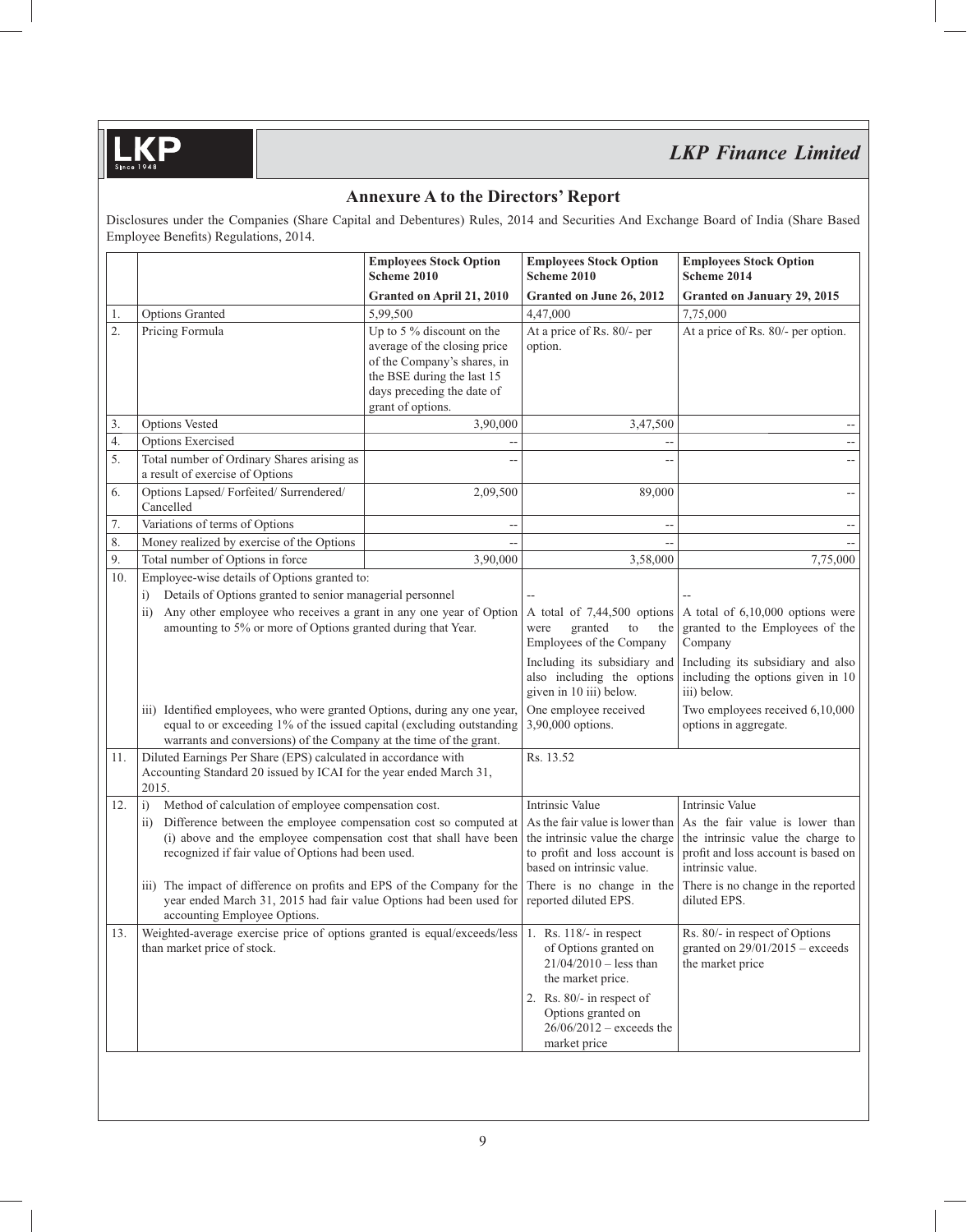#### **Annexure B to the Directors' Report**

**Form No. MR 3**

**SECRETARIAL AUDIT REPORT**

#### **For the Financial Year ended 31st March, 2015**

*[Pursuant to section 204(1) of the Companies Act, 2013 and rule No.9 of the Companies (Appointment and Remuneration of Managerial Personnel) Rules, 2014]*

To,

The Members,

LKP Finance Limited

We have conducted the secretarial audit of the compliance of applicable statutory provisions and the adherence to good corporate practices by LKP Finance Limited, (hereinafter called "the company"). Secretarial Audit was conducted in a manner that provided us a reasonable basis for evaluating the corporate conducts/ statutory compliances and expressing my opinion thereon.

Based on our verification of the company's books, papers, minute books, forms and returns filed and other records maintained by the company and also the information provided by the company, its offi cers, agents and authorized representatives during the conduct of secretarial audit, we hereby report that in our opinion, the company has, during the audit period covering the financial year ended on 31st March, 2015 complied with the statutory provisions listed hereunder and also that the company has proper Board-processes and compliance-mechanism in place to the extent, in the manner and subject to the reporting made hereinafter:

We have examined the books, papers, minute books, forms and returns filed and other records maintained by the company for the financial year ended on  $31<sup>st</sup> March, 2015 according to the provisions$ of:

- (i) The Companies Act, 2013 (the Act) and the rules made thereunder;
- (ii) The Securities Contracts (Regulation) Act, 1956 ('SCRA') and the rules made thereunder;
- (iii) The Depositories Act, 1996 and the Regulations and Bye-laws framed thereunder;
- (iv) Foreign Exchange Management Act, 1999 and the rules and regulations made thereunder to the extent of Foreign Direct Investment, Overseas Direct Investment and External Commercial Borrowings;
- (v) The following Regulations and Guidelines prescribed under the Securities and Exchange Board of India Act, 1992 ('SEBI Act');
	- (a) The Securities and Exchange Board of India (Substantial Acquisition of Shares and Takeovers) Regulations, 2011;
	- (b) The Securities and Exchange Board of India (Prohibition of Insider Trading) Regulations, 1992;
	- (c) The Securities and Exchange Board of India (Issue of Capital and Disclosure Requirements) Regulations, 2009;
	- (d) The Securities and Exchange Board of India (Share Based Employee Benefits) Regulations, 2014;
	- (e) The Securities and Exchange Board of India (Issue and Listing of Debt Securities) Regulations, 2008;
	- (f) The Securities and Exchange Board of India (Registrars

to an Issue and Share Transfer Agents) Regulations, 1993 regarding the Companies Act and dealing with client;

- (g) The Securities and Exchange Board of India (Delisting of Equity Shares) Regulations, 2009, and
- (h) The Securities and Exchange Board of India (Buyback of Securities) Regulations, 1998.
- (vi) Other Applicable Acts;
	- (a) Prevention of Money Laundering Act, 2002;
	- (b) RBI regulations on Non-Banking Financial (Non Deposit Accepting or Holding) Companies;
	- (c) The Employees Provident Fund & Miscellaneous Provisions Act, 1952;
	- (d) Employees State Insurance Act, 1948;
	- (e) Payment of Gratuity Act, 1972;
	- (f) The Sexual Harassment of Women at Workplace (Prevention, Prohibition & Redressal) Act, 2013;
- We have also examined compliance with the applicable clauses of the following:
	- (a) Secretarial Standards issued by The Institute of Company Secretaries of India.
	- (b) The Listing Agreement entered into by the Company with BSE;

 During the period under review the company has complied with the provisions of the Act, Rules, Regulations, Guidelines, Standards, etc. mentioned above subject to the following observations:

- *(i) The company has not appointed a common independent director on the Board of its subsidiary(ies) as required under clause 49(V)(A) of the listing agreement;*
- *(ii)* The quorum for the Audit Committee meeting held on 29<sup>th</sup> *January, 2015 did not have two independent directors as required by clause 49(III)(B) of the listing agreement.*

#### We further report that

 The Board of Directors of the company is duly constituted with proper balance of Executive Directors, Non-Executive Directors and Independent Directors. The changes in the composition of the Board of Directors that took place during the period under review were carried out in compliance with the provisions of the Act.

 Adequate notice is given to all directors to schedule the Board meetings, agenda and detailed notes on agenda were sent at least seven days in advance, and a system exists for seeking and obtaining further information and clarifications on the agenda items before the meeting and for meaningful participation at the meeting.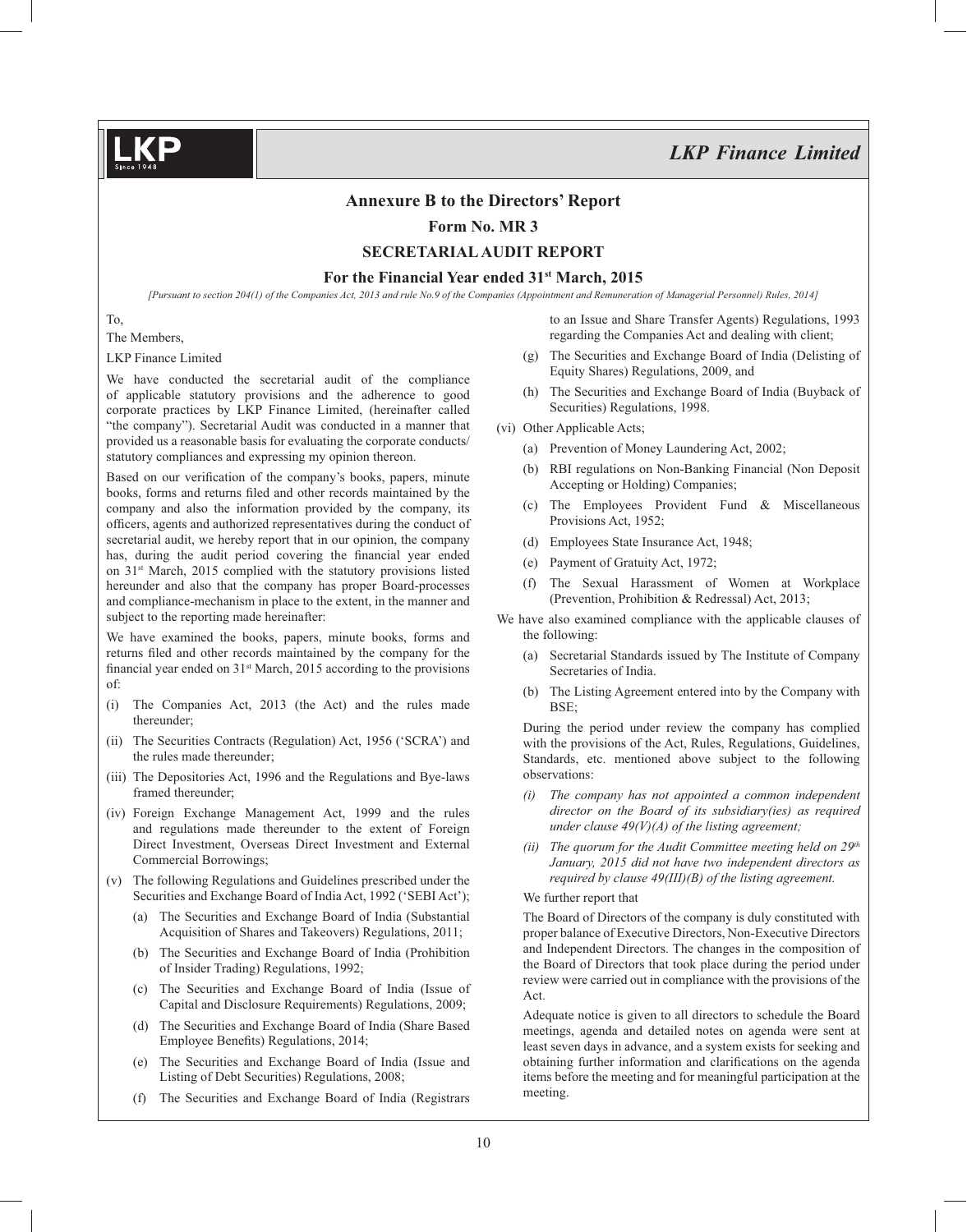Majority decision is carried through while the dissenting members' views are captured and recorded as part of the minutes.

 We further report that there are adequate systems and processes in the company commensurate with the size and operations of the company to monitor and ensure compliance with applicable laws, rules, regulations and guidelines.

 We further report that during the audit period the company has not incurred any specific event/ action that can have a major bearing on the company's affairs in pursuance of the above referred laws, rules, regulations, guidelines, standards etc. except as follows:

- *(i) Borrowing powers of the company under section 180(1)(c ) of the Companies Act, 2013 passed vide special resolution at the annual general meeting held on 10th June, 2014;*
- *(ii) Special resolution passed vide postal ballot dated 2nd January, 2015 for creation of mortgage/ charge on any of the movable or immovable assets and/ or immovable property of the company for securing borrowings for the company, under section 180(1)(a) of the Companies Act, 2013;*
- *(iii) Approval of Employee Stock Plan (ESOP) 2014 for employees of the company, for grant of options under ESOP 2014 for eligible employees of the subsidiary company and for two identified eligible employees, passed vide special resolution by way of postal ballot dated 2nd January, 2015.*

For *V.R. Associates Company Secretaries*

*V. Ramachandran CP 4731*

Place: Mumbai Date: 5<sup>th</sup> May, 2015

This report is to be read with our letter of even date which is annexed as' Annexure A' and forms an integral part of this report.

#### **Annexure A to Secretarial Audit Report**

To,

The Members

LKP Finance Limited

Our report of even date is to be read along with this letter.

- 1. Maintenance of Secretarial record is the responsibility of the management of the Company. Our responsibility is to express as opinion on these secretarial records based on my audit.
- 2. We have followed the audit practices and process as were appropriate to obtain reasonable assurance about the correctness of the contents of the Secretarial records. The verification was done on test basis to ensure that correct facts are reflected in secretarial records. We believe that the processes and practices, I followed provide a reasonable basis for my opinion.
- 3. We have not verified the correctness and appropriateness of financial records and Books of Accounts of the Company.
- 4. Where ever required, we have obtained the management representation about the compliance of laws, rules and regulations and happening of events etc.
- 5. The compliance of the provisions of Corporate and other applicable laws, Rules, Regulations, standards is the responsibility of management. Our examination was limited to the verification of procedures on test basis.
- 6. The Secretarial Audit report is neither an assurance as to the future viability of the Company nor of the efficiency or effectiveness with which the management has conducted the affairs of the Company.

For *V.R. Associates Company Secretaries*

*V. Ramachandran CP 4731*

Place: Mumbai Date: 5<sup>th</sup> May, 2015.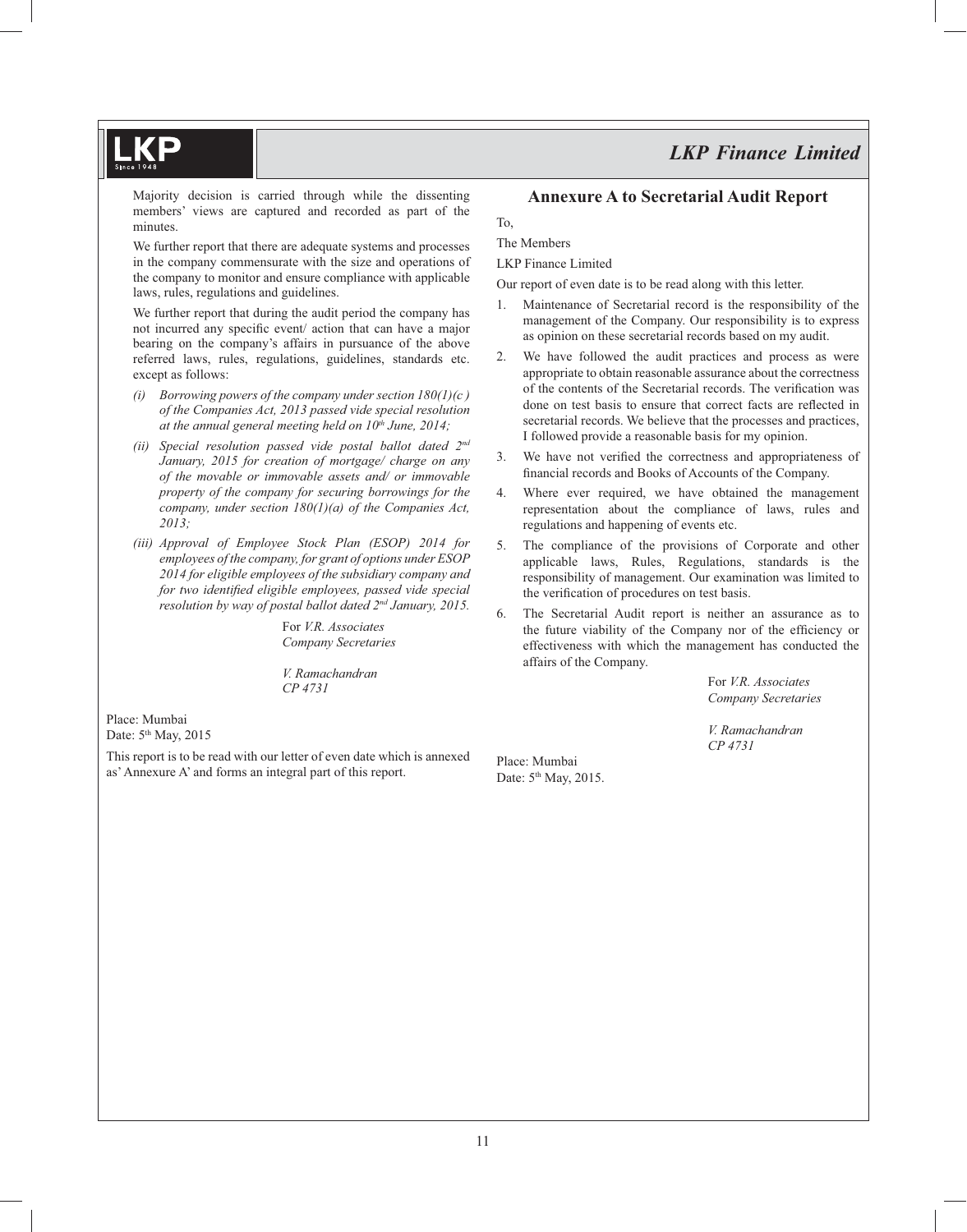

### **Annexure C to the Directors' Report**

### **Form No. MGT 9**

#### **EXTRACT OF ANNUAL RETURN**

#### **As on the Financial Year ended on March 31, 2015**

[Pursuant to section 92(3) of the Companies Act, 2013 and rule 12(1) of the Companies (Management and Administration) Rules, 2014]

#### **I. REGISTRATION AND OTHER DETAILS**:

- i) CIN: L65990MH1984PLC032831
- ii) Registration Date:  $5<sup>th</sup>$  May 1984
- iii) Name of the Company: LKP Finance Limited
- iv) Category / Sub-Category of the Company: Company Limited by shares
- v) Address of the Registered office and contact details : 203, Embassy Centre, Nariman Point, Mumbai 400 021.
- vi) Whether listed company : Yes
- vii) Name, Address and Contact details of Registrar and Transfer Agent :

 M/s. Adroit Corporate Services Private Limited 19, Jafarbhoy Industrial Estate, 1st Floor, Makawana Road, Marol Naka, Andheri ( East), Mumbai 400 059. Tel. No.022- 28590942

#### **II. PRINCIPAL BUSINESS ACTIVITIES OF THE COMPANY**

All the business activities contributing 10 % or more of the total turnover of the company shall be stated:-

| SI.<br>$\mathbf{N}\mathbf{0}$ . | Name and Description of main products / services | NIC Code of the<br>Product/service | % to total turnover of<br>the company |
|---------------------------------|--------------------------------------------------|------------------------------------|---------------------------------------|
|                                 | Interest Income                                  | 64990                              | 15.69                                 |
|                                 | Profit on sale of Shares and Securities          | 64990                              | 82.30                                 |

#### **III. PARTICULARS OF HOLDING, SUBSIDIARY AND ASSOCIATE COMPANIES**

| S.<br>No.      | Name and Address of the Company                                                                                                            | <b>CIN/GLN</b>        | Holding / Subsidiary/<br><b>Associate</b>            | $%$ of shares<br>held | Applicable<br><b>Section</b> |
|----------------|--------------------------------------------------------------------------------------------------------------------------------------------|-----------------------|------------------------------------------------------|-----------------------|------------------------------|
| 1              | <b>LKP</b> Securities Limited<br>203, Embassy Centre<br>Nariman Point<br>Mumbai, Maharashtra<br>India - 400021                             | U67120MH1988PLC080039 | Subsidiary                                           | 99.81                 | 2(87)(ii)                    |
| $\overline{2}$ | Gayatri Cement & Chemical Industries<br>Private Limited<br>112-A, Embassy Centre<br>Nariman Point<br>Mumbai, Maharashtra<br>India - 400021 | U99999MH1983PTC115063 | Subsidiary                                           | 100                   | 2(87)(ii)                    |
| 3              | LKP Wealth Advisory Private Limited<br>203 Embassy Centre<br>Nariman Point<br>Mumbai, Maharashtra<br>India - 400021                        | U67190MH2014PTC256997 | Subsidiary of<br>subsidiary (LKP<br>Securities Ltd.) | 99.98                 | 2(87)(ii)                    |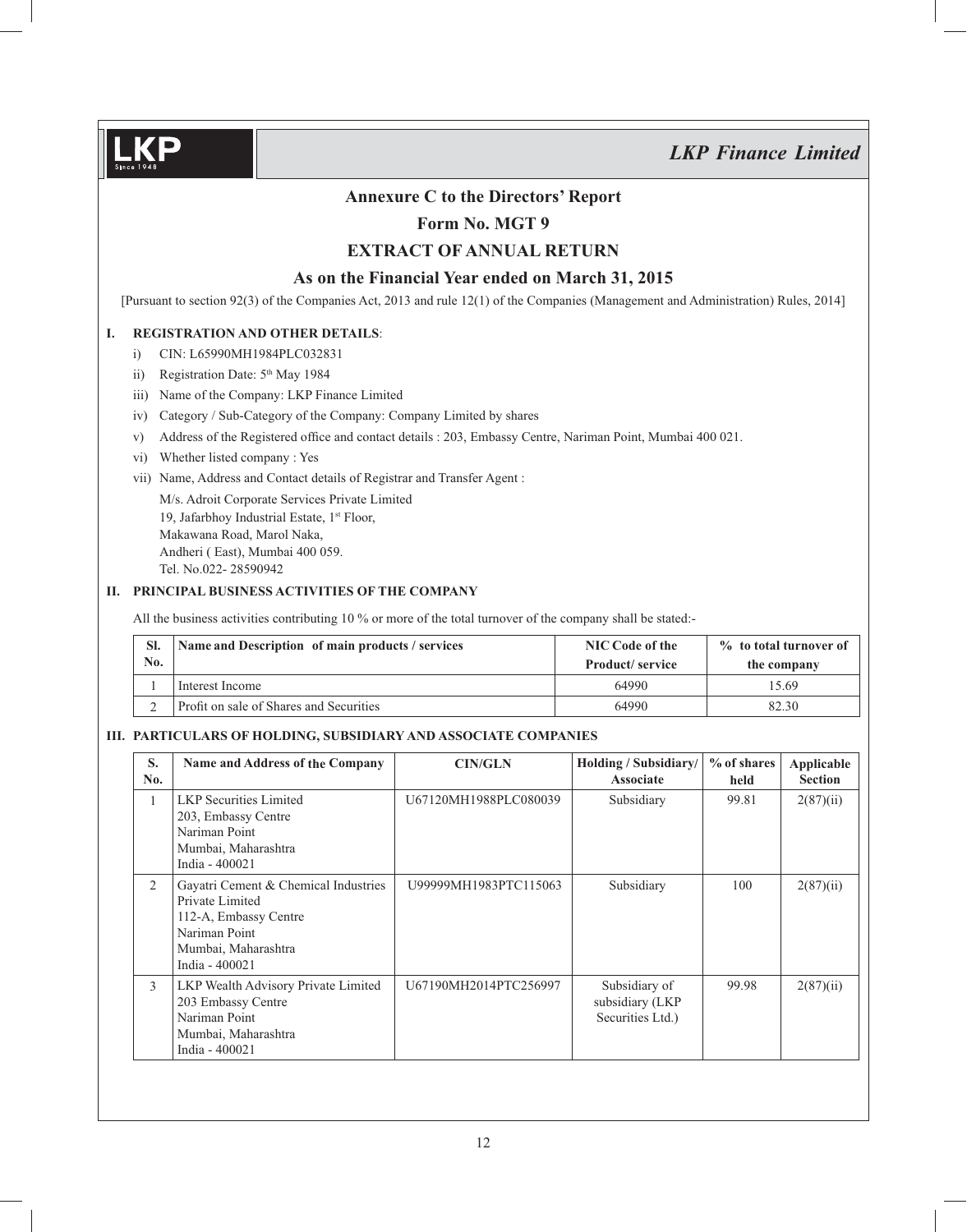### **IV. SHARE HOLDING PATTERN (Equity Share Capital Breakup as percentage of Total Equity)**

### **i) Category-wise Share Holding**

| <b>Category of Shareholders</b>  |                          | No. of Shares held at the beginning of the year<br>1/04/2014 |                                                     |                             | No. of Shares held at the end of the year<br>31/03/2015 |                          | %Change<br>during the    |                                                   |                                                     |
|----------------------------------|--------------------------|--------------------------------------------------------------|-----------------------------------------------------|-----------------------------|---------------------------------------------------------|--------------------------|--------------------------|---------------------------------------------------|-----------------------------------------------------|
|                                  | Demat                    | Physical                                                     | <b>Total</b>                                        | % of Total<br><b>Shares</b> | Demat                                                   | Physical                 | <b>Total</b>             | $\sqrt[9]{\phantom{1}}$ of Total<br><b>Shares</b> | year                                                |
| A. Promoters                     |                          |                                                              |                                                     |                             |                                                         |                          |                          |                                                   |                                                     |
| a) Individual/HUF                | 4600333                  | $\overline{\phantom{m}}$                                     | 4600333                                             | 37.71                       | 4600333                                                 | $\overline{\phantom{a}}$ | 4600333                  | 37.71                                             |                                                     |
| b) Central Govt.                 | $\overline{a}$           | $\overline{a}$                                               | $\overline{\phantom{a}}$                            |                             |                                                         | $\overline{\phantom{a}}$ | $\overline{a}$           | Ξ.                                                |                                                     |
| c) State Govt. (s)               | $-$                      | $\overline{\phantom{a}}$                                     | $\overline{\phantom{a}}$                            | $\overline{\phantom{a}}$    | $-$                                                     | $\overline{\phantom{a}}$ | $\overline{\phantom{a}}$ | $\overline{a}$                                    | $\sim$ $\sim$                                       |
| d) Bodies Corp.                  | 2527177                  | $\overline{\phantom{a}}$                                     | 2527177                                             | 20.72                       | 2666622                                                 | $\overline{\phantom{a}}$ | 2666622                  | 21.86                                             |                                                     |
| e) Banks / FI                    | $\overline{\phantom{a}}$ | $\overline{a}$                                               |                                                     |                             |                                                         | --                       |                          |                                                   |                                                     |
| f) Any Other                     | $\overline{a}$           | $\overline{\phantom{a}}$                                     | $\overline{\phantom{a}}$                            | $\overline{\phantom{a}}$    | --                                                      | $\qquad \qquad -$        |                          | ٠.                                                |                                                     |
| Sub-total $(A)$ $(1)$ :-         | 7127510                  | <u></u>                                                      | 7127510                                             | 58.43                       | 7266955                                                 |                          | 7266955                  | 59.57                                             | 1.14                                                |
| $\overline{(2)}$ Foreign         |                          |                                                              |                                                     |                             |                                                         |                          |                          |                                                   |                                                     |
| a) NRIs - Individuals            | $\overline{\phantom{a}}$ | $\overline{\phantom{a}}$                                     | $\overline{\phantom{a}}$                            | $\overline{\phantom{a}}$    | $\overline{a}$                                          | $\overline{\phantom{a}}$ | $\overline{\phantom{a}}$ | $\overline{a}$                                    | $\overline{\phantom{a}}$                            |
| b) Other - Individuals           | $\overline{a}$           | $\overline{\phantom{a}}$                                     | $\overline{a}$                                      | $\overline{\phantom{a}}$    | --                                                      | $\overline{\phantom{a}}$ | $\overline{\phantom{a}}$ | $\overline{\phantom{a}}$                          |                                                     |
| c) Bodies Corp.                  | $\overline{a}$           | $\overline{a}$                                               | $\overline{a}$                                      | $\sim$                      | $\overline{a}$                                          | $\overline{\phantom{a}}$ | $\overline{a}$           | Ξ.                                                | $\sim$ $\sim$                                       |
| d) Banks / FI                    | --                       | $\overline{a}$                                               | $\hspace{0.05cm} \dashv$                            | $\overline{\phantom{a}}$    | $\overline{\phantom{a}}$                                | $\overline{\phantom{a}}$ | $\overline{\phantom{a}}$ | $\overline{\phantom{a}}$                          | $\hspace{0.05cm} -\hspace{0.05cm} -\hspace{0.05cm}$ |
| e) Any Other                     | $\overline{a}$           | $\overline{\phantom{a}}$                                     | $\overline{\phantom{a}}$                            | $\overline{a}$              | $-$                                                     | $\overline{\phantom{a}}$ | $\overline{\phantom{a}}$ | $\overline{\phantom{a}}$                          |                                                     |
| Sub-total $(A)$ $(2)$ :-         | $\overline{a}$           | $\overline{a}$                                               | $\overline{\phantom{a}}$                            | $\overline{\phantom{a}}$    | $\overline{a}$                                          | $\overline{a}$           | Ξ.                       | $\overline{a}$                                    |                                                     |
| <b>Total shareholding</b>        | 7127510                  | --                                                           | 7127510                                             | 58.43                       | 7266955                                                 |                          | 7266955                  | 59.57                                             | 1.14                                                |
| of Promoter (A) = (A)(1)+(A)(2)  |                          |                                                              |                                                     |                             |                                                         |                          |                          |                                                   |                                                     |
| <b>B.Public Shareholding</b>     |                          |                                                              |                                                     |                             |                                                         |                          |                          |                                                   |                                                     |
| (1) Institutions                 |                          |                                                              |                                                     |                             |                                                         |                          |                          |                                                   |                                                     |
| a) Mutual Funds                  | $\overline{\phantom{a}}$ | 1400                                                         | 1400                                                | 0.01                        | $\overline{\phantom{a}}$                                | 1400                     | 1400                     | 0.01                                              |                                                     |
| b) Banks / FI                    | 50                       | 2500                                                         | 2550                                                | 0.02                        | 50                                                      | 2500                     | 2550                     | 0.02                                              | $\sim$                                              |
| c) Central Govt.                 | $\overline{\phantom{a}}$ | $\overline{a}$                                               | $\overline{a}$                                      | $\overline{a}$              | $-$                                                     | $\overline{\phantom{a}}$ | $\overline{a}$           | $\overline{a}$                                    |                                                     |
| d) State Govt(s)                 | $\overline{a}$           | $\overline{a}$                                               | $\sim$                                              | $\overline{a}$              | $\overline{a}$                                          | $\sim$                   | $\overline{a}$           | $\overline{a}$                                    | $\sim$                                              |
| e) Venture Capital Funds         |                          |                                                              |                                                     |                             |                                                         |                          |                          |                                                   |                                                     |
| f) Insurance Companies           | --                       | $\overline{a}$                                               | $\hspace{0.05cm} -\hspace{0.05cm} -\hspace{0.05cm}$ | $\overline{\phantom{a}}$    | $\overline{\phantom{a}}$                                | --                       | $\overline{\phantom{a}}$ | $\overline{\phantom{a}}$                          |                                                     |
| $g)$ FIIs                        | $\overline{\phantom{a}}$ | $\overline{\phantom{m}}$                                     | $\overline{\phantom{a}}$                            | $\overline{\phantom{a}}$    | Ξ.                                                      | $\overline{\phantom{a}}$ | $\overline{a}$           | $\overline{\phantom{a}}$                          |                                                     |
|                                  | 1329658                  | $\overline{a}$                                               | 1329658                                             | 10.90                       | 929658                                                  | $\overline{\phantom{a}}$ | 929658                   | 7.62                                              | $-3.28$                                             |
| h) Foreign Venture Capital Funds | $\overline{a}$           | $\overline{a}$                                               |                                                     |                             |                                                         | $\rightarrow$            |                          | $\overline{\phantom{a}}$                          |                                                     |
| i) Others (Specify)              | $\overline{a}$           | $\overline{a}$                                               |                                                     |                             |                                                         | $\overline{\phantom{a}}$ |                          | $\overline{a}$                                    |                                                     |
| Sub-total $(B)$ (1)              | 1329708                  | 3900                                                         | 1333608                                             | 10.93                       | 929708                                                  | 3900                     | 933608                   | 7.65                                              | $-3.28$                                             |
| (2) Non - Institutions           |                          |                                                              |                                                     |                             |                                                         |                          |                          |                                                   |                                                     |
| a) Bodies Corp.                  |                          |                                                              |                                                     |                             |                                                         |                          |                          |                                                   |                                                     |
| i) Indian                        | 743022                   | 9012                                                         | 752034                                              | 6.17                        | 1067743                                                 | 9012                     | 1076755                  | 8.83                                              | 2.66                                                |
| ii) Overseas                     | 727489                   |                                                              | 727489                                              | 5.96                        | 727489                                                  |                          | 727489                   | 5.96                                              |                                                     |
| b) Individuals                   |                          |                                                              |                                                     |                             |                                                         |                          |                          |                                                   |                                                     |
| i) Individual shareholders       |                          |                                                              |                                                     |                             |                                                         |                          |                          |                                                   |                                                     |
| holding nominal share capital    |                          |                                                              |                                                     |                             |                                                         |                          |                          |                                                   |                                                     |
| upto Rs.1 lakh                   | 1017397                  | 345245                                                       | 1362642                                             | 11.17                       | 1145417                                                 | 329713                   | 1475130                  | 12.09                                             | 0.92                                                |
| ii) Individual shareholders      |                          |                                                              |                                                     |                             |                                                         |                          |                          |                                                   |                                                     |
| holding nominal share capital in |                          |                                                              |                                                     |                             |                                                         |                          |                          |                                                   |                                                     |
| excdess of Rs.1 lakh             | 562797                   |                                                              | 562797                                              | 4.61                        | 378596                                                  | $\overline{\phantom{a}}$ | 378596                   | 3.10                                              | -1.51                                               |
| c) Others (Specify)              |                          |                                                              |                                                     |                             |                                                         |                          |                          |                                                   |                                                     |
| c-1) Non Resident Indians        |                          |                                                              |                                                     |                             |                                                         |                          |                          |                                                   |                                                     |
| (Individuals)                    | 76625                    | 100900                                                       | 177525                                              | 1.46                        | 71915                                                   | 101825                   | 173740                   | 1.42                                              | $-0.03$                                             |
| c-2) Clearing Member             | 1326                     |                                                              | 1326                                                | 0.01                        | 12658                                                   | $\overline{\phantom{a}}$ | 12658                    | 0.10                                              | 0.09                                                |
| c-3) Trusts                      | $200\,$                  | $\overline{\phantom{a}}$                                     | 200                                                 | $\overline{\phantom{a}}$    | $200\,$                                                 | $\overline{\phantom{a}}$ | 200                      |                                                   |                                                     |
| c-4) Directors                   | 152892                   |                                                              | 152892                                              | 1.25                        | 152892                                                  |                          | 152892                   | 1.25                                              |                                                     |
| Sub-total $(B)(2)$               | 3281748                  | 455157                                                       | 3736905                                             | 30.64                       | 3556910                                                 | 440550                   | 3997460                  | 32.77                                             | 2.14                                                |
| Total Public Shareholding (B)=   |                          |                                                              |                                                     |                             |                                                         |                          |                          |                                                   |                                                     |
| $(B)(1)+(B)(2)$                  | 4611456                  | 459057                                                       | 5070513                                             | 41.57                       | 4486618                                                 | 444450                   | 4931068                  | 40.43                                             | $-1.14$                                             |
| C. Shares held by Custodian for  |                          |                                                              |                                                     |                             |                                                         |                          |                          |                                                   |                                                     |
| GDRs & ADRs.                     |                          |                                                              |                                                     |                             |                                                         |                          |                          |                                                   |                                                     |
| Promoter and Promoter Group      | $\overline{\phantom{a}}$ | $\overline{a}$                                               | $\hspace{0.05cm} \dashv$                            | $\overline{\phantom{m}}$    | $\overline{\phantom{a}}$                                | $\sim$                   | $\overline{a}$           | $\overline{\phantom{a}}$                          | $\sim$                                              |
| Public -                         | --                       | $\overline{\phantom{a}}$                                     | $\overline{\phantom{a}}$                            | $\overline{\phantom{a}}$    | $\overline{\phantom{a}}$                                | $\overline{\phantom{a}}$ | $\overline{\phantom{a}}$ | $\overline{\phantom{a}}$                          |                                                     |
| Sub-total (C)                    |                          |                                                              |                                                     |                             |                                                         |                          |                          |                                                   |                                                     |
| Grand Total (A+B+C)              | 11738966                 | 459057                                                       | 12198023                                            | 100                         | 11753573                                                | 444450                   | 12198023                 | 100                                               | 0.00                                                |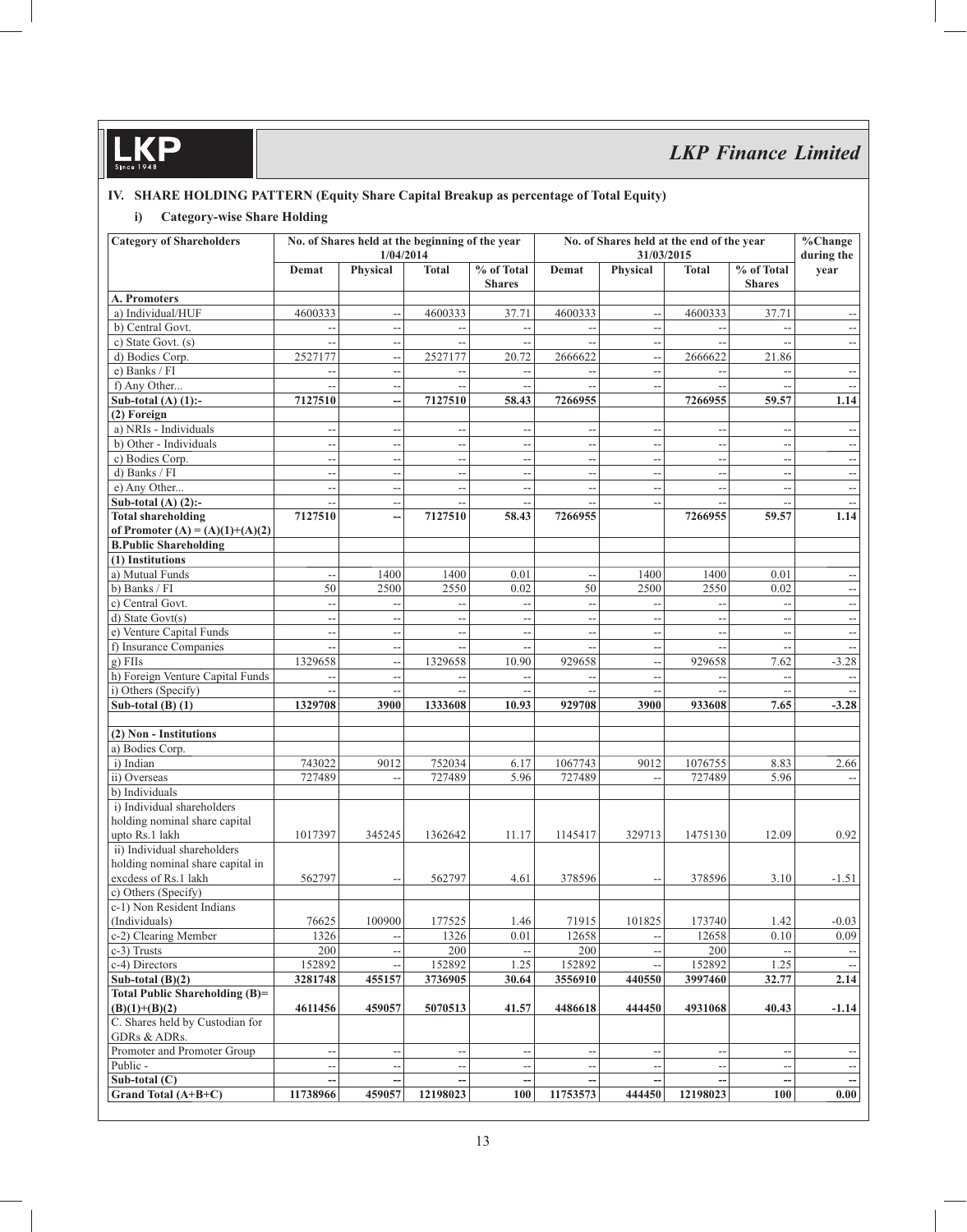#### **(ii) Shareholding of Promoters**

| SI.<br>No.     | <b>Shareholder's Name</b>            |                         | Shareholding at the beginning of the<br>vear 01/04/2014 |                                                             | Share holding at the end of the year | $%$ change in<br>shareholding                    |                                                             |                    |
|----------------|--------------------------------------|-------------------------|---------------------------------------------------------|-------------------------------------------------------------|--------------------------------------|--------------------------------------------------|-------------------------------------------------------------|--------------------|
|                |                                      | No. of<br><b>Shares</b> | $%$ of total<br><b>Shares</b><br>of the<br>company      | %of Shares<br>Pledged /<br>encumbered<br>to total<br>shares | No. of<br><b>Shares</b>              | % of total<br><b>Shares</b><br>of the<br>company | %of Shares<br>Pledged /<br>encumbered<br>to total<br>shares | during the<br>year |
|                | M. V. Doshi                          | 4382886                 | 35.93                                                   | 40.11                                                       | 4382886                              | 35.93                                            | 28.30                                                       |                    |
| $\overline{2}$ | Pratik M. Doshi                      | 100722                  | 0.83                                                    | $\sim$ $-$                                                  | 100722                               | 0.83                                             | $- -$                                                       |                    |
| 3              | Ira M. Doshi                         | 100000                  | 0.82                                                    | $\sim$ $-$                                                  | 100000                               | 0.82                                             | $- -$                                                       |                    |
| $\overline{4}$ | Shital A. Sonpal                     | 16725                   | 0.13                                                    | $\sim$ $-$                                                  | 16725                                | 0.13                                             | $- -$                                                       |                    |
| 5              | Bhavana Holdings Pvt. Ltd.           | 118400                  | 0.97                                                    | $\sim$ $-$                                                  | 118400                               | 0.97                                             | $- -$                                                       |                    |
| 6              | Dean Finance & Investment Pvt. Ltd.  | 147200                  | 1.21                                                    | $\sim$ $-$                                                  | $- -$                                | $-$                                              | $- -$                                                       | $-1.21$            |
| 7              | Prasu Leasing & Finance Pvt. Ltd.    | 1777700                 | 14.57                                                   | 24.94                                                       | $- -$                                | $-$                                              | $- -$                                                       | $-14.57$           |
| 8              | Prasam Trading and Finance Pvt. Ltd. | 79845                   | 0.65                                                    | $ -$                                                        | $- -$                                | $-$                                              | $- -$                                                       | $-0.65$            |
| 9              | Sea Glimpse Investments Pvt. Ltd.    | 403325                  | 3.31                                                    | $\sim$ $\sim$                                               | 2547515                              | 20.88                                            | $- -$                                                       | $+17.57$           |
| 10             | <b>LKP</b> Securities Ltd            | 707                     | 0.01                                                    | $\sim$ $\sim$                                               | 707                                  | 0.01                                             | $- -$                                                       |                    |
|                | <b>Total</b>                         | 7127510                 | 58.43                                                   | 65.05                                                       | 7266955                              | 59.57                                            | 28.30                                                       | $+1.14$            |

### **(iii) Change in Promoters' Shareholding (please specify, if there is no change)**

| SI.<br>No.     |                                                                                                                                      |                          | Shareholding at the beginning of<br>the year |                                        | <b>Cumulative Shareholding during</b><br>the year |                                        |  |
|----------------|--------------------------------------------------------------------------------------------------------------------------------------|--------------------------|----------------------------------------------|----------------------------------------|---------------------------------------------------|----------------------------------------|--|
|                |                                                                                                                                      | As on date               | No. of shares                                | % of total<br>shares of<br>the company | No. of shares                                     | % of total<br>shares of the<br>company |  |
| 1              | Mr. Mahendra V. Doshi<br>At the beginning of the year<br>Change during the year<br>At the end of Year                                | 01/04/2014<br>31/03/2015 | 4382886                                      | 35.93                                  | 4382886<br>4382886                                | 35.93<br>35.93                         |  |
| $\overline{2}$ | Mr. Pratik M. Doshi<br>At the beginning of the Year<br>Change during the Year<br>At the end of Year                                  | 01/04/2014<br>31/03/2015 | 100722<br>$-$                                | 0.83<br>$\overline{a}$                 | 100722<br>100722                                  | 0.83<br>0.83                           |  |
| 3              | Miss. Ira Pratik Doshi<br>At the beginning of the year<br>Change during the year<br>At the end of Year                               | 01/04/2014<br>31/03/2015 | 100000                                       | 0.82<br>--                             | 100000<br>$-$<br>100000                           | 0.82<br>0.82                           |  |
| 4              | Shital A Sonpal<br>At the beginning of the year<br>Change during the year<br>At the end of Year                                      | 01/04/2014<br>31/03/2015 | 16725                                        | 0.13<br>--                             | 16725<br>16725                                    | 0.13<br>0.13                           |  |
| 5              | Bhavna Holdings Pvt. Ltd.<br>At the beginning of the year<br>Change during the year<br>At the end of Year                            | 01/04/2014<br>31/03/2015 | 118400                                       | 0.97<br>--                             | 118400<br>118400                                  | 0.97<br>0.97                           |  |
| 6              | LKP Securities Ltd.<br>At the beginning of the year<br>Change during the year<br>At the end of Year                                  | 01/04/2014<br>31/03/2015 | 707<br>--                                    | 0.01<br>--                             | 707<br>$\overline{a}$<br>707                      | 0.01<br>0.01                           |  |
| 7              | Prasu Leasing & Finance Pvt. Ltd.<br>At the beginning of the year<br>Change during the year<br>Transfer due to amalgamation with sea | 01/04/2014               | 1777700                                      | 14.57                                  | 1777700                                           | 14.57                                  |  |
|                | Glimpse Investments Pvt. Ltd.<br>At the end of Year                                                                                  | 08/12/2014<br>31/03/2015 | $(-)1777700$                                 | $(-) 14.57$                            | --<br>$\overline{\phantom{m}}$                    |                                        |  |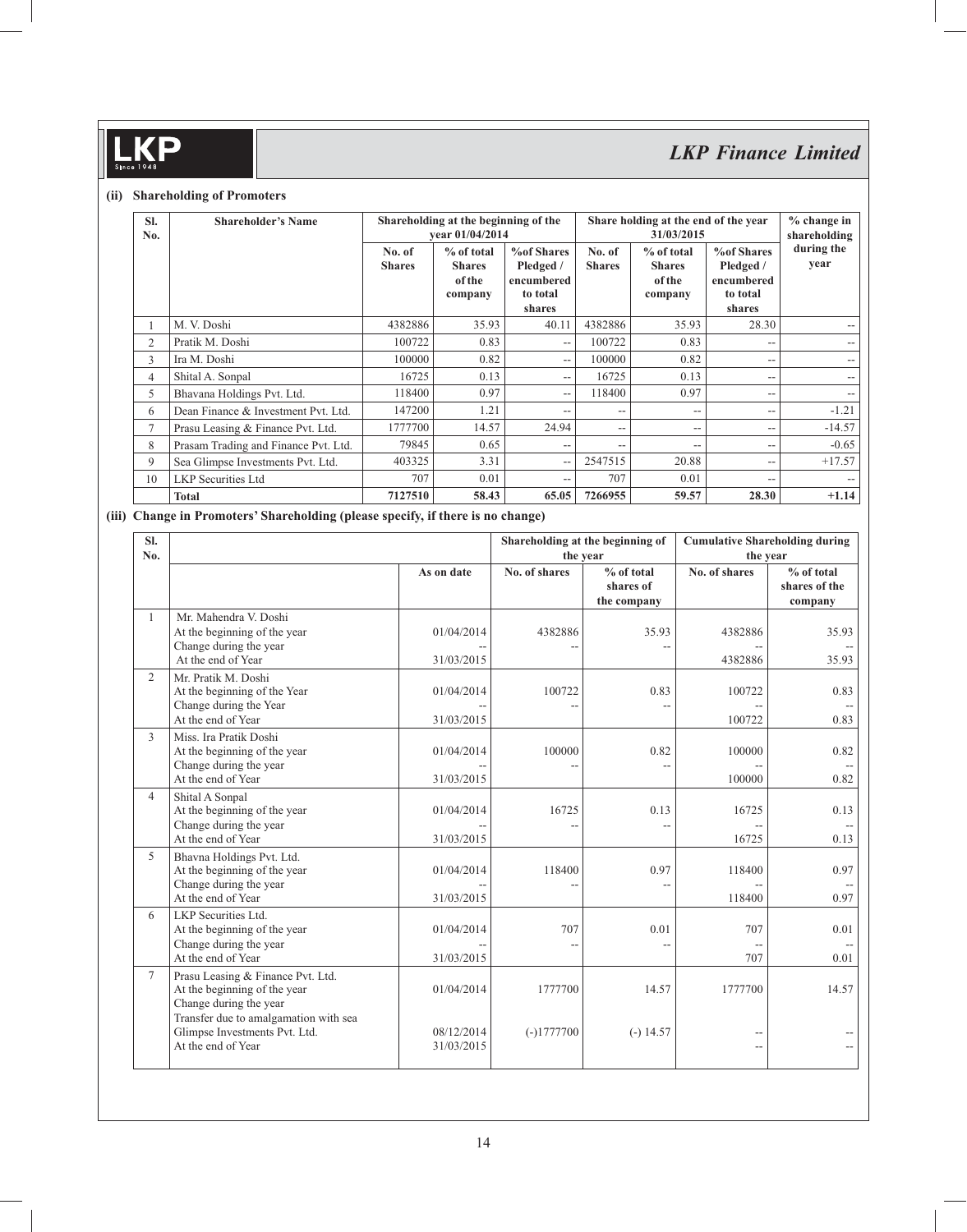## *LKP Finance Limited*

| SI.<br>No.     |                                                                                                                   | Shareholding at the beginning of<br>the year |                                                                                                |                  |                                                                                            | <b>Cumulative Shareholding during</b><br>the vear |                                                    |                                                         |                                                        |
|----------------|-------------------------------------------------------------------------------------------------------------------|----------------------------------------------|------------------------------------------------------------------------------------------------|------------------|--------------------------------------------------------------------------------------------|---------------------------------------------------|----------------------------------------------------|---------------------------------------------------------|--------------------------------------------------------|
|                |                                                                                                                   | As on date                                   | No. of shares                                                                                  |                  |                                                                                            | % of total<br>shares of<br>the company            |                                                    | No. of shares                                           | % of total<br>shares of the<br>company                 |
| 8              | Prasam Trading & Finance Pvt. Ltd.<br>At the beginning of the year<br>Change during the year                      | 01/04/2014                                   |                                                                                                | 79845            |                                                                                            | 0.65                                              |                                                    | 79845                                                   | 0.65                                                   |
|                | Transfer due to amalgamation with sea<br>Glimpse Investments Pvt. Ltd.<br>At the end of Year                      | 08/12/2014<br>31/03/2015                     |                                                                                                | $(-)79845$       |                                                                                            | $(-)0.65$                                         |                                                    | L.                                                      | $\sim$                                                 |
| $\overline{Q}$ | Dean Finance & Investment Pvt. Ltd.<br>At the beginning of the year<br>Change during the year                     | 01/04/2014                                   |                                                                                                | 147200           |                                                                                            | 1.21                                              |                                                    | 147200                                                  | 1.21                                                   |
|                | Buy<br>Transfer due to amalgamation with sea                                                                      | 06/06/2014                                   |                                                                                                | 100000           |                                                                                            | 0.82                                              |                                                    | 247200                                                  | 2.03                                                   |
| 10             | Glimpse Investments Pvt. Ltd.<br>At the end of Year<br>Sea Glimpse Investment Pvt. Ltd.                           | 08/12/2014<br>31/03/2015                     |                                                                                                | $(-)247200$      |                                                                                            | $(-)2.03$                                         |                                                    | 44<br>$\overline{a}$                                    | $\overline{a}$<br>$\sim$                               |
|                | At the beginning of the year<br>Change during the year                                                            | 01/04/2014                                   |                                                                                                | 403325           |                                                                                            | 3.31                                              |                                                    | 403325                                                  | 3.31                                                   |
|                | Buy<br>Transfer due amalgamation of 7,8 &9 above<br>with Sea Glimpse Investments Pvt. Ltd.                        | 25/07/2014<br>08/12/2014                     |                                                                                                | 39270<br>2104745 |                                                                                            | 0.32<br>17.25                                     |                                                    | 442595<br>2547340                                       | 3.63<br>20.88                                          |
|                | Increase by transfer<br>At the end of Year                                                                        | 27/01/2015<br>31/03/2015                     |                                                                                                | 175              |                                                                                            | 0.001                                             |                                                    | 2547515<br>2547515                                      | 20.88<br>20.88                                         |
|                | (iv) Shareholding Pattern of top ten Shareholders (other than Directors, Promoters and Holders of GDRs and ADRs): |                                              |                                                                                                |                  |                                                                                            |                                                   |                                                    |                                                         |                                                        |
| SI.<br>No.     | For Each of the Top 10 Shareholders                                                                               |                                              | As on date                                                                                     |                  |                                                                                            | Shareholding at the<br>beginning of the year      |                                                    |                                                         | <b>Cumulative Shareholding</b><br>during the year      |
|                |                                                                                                                   |                                              |                                                                                                |                  | No. of shares                                                                              | % of total<br>shares of<br>the company            |                                                    | No. of shares                                           | % of total<br>shares of the<br>company                 |
| $\mathbf{1}$   | India Max Investment Fund Ltd.                                                                                    |                                              | 01/04/2014<br>31/03/2015                                                                       |                  | 818508                                                                                     |                                                   | 6.71                                               | 818508<br>818508                                        | 6.71<br>6.71                                           |
| $\overline{c}$ | Agrud Capital Pte. Ltd.                                                                                           |                                              | 01/04/2014<br>31/03/2015                                                                       |                  | 727489                                                                                     |                                                   | 5.96<br>$\sim$                                     | 727489<br>727489                                        | 5.96<br>5.96                                           |
| 3              | Grovsnor Investmen Fund Ltd.                                                                                      |                                              | 01/04/2014<br>31/03/2015                                                                       |                  | 400000                                                                                     |                                                   | 3.28                                               | 400000<br>400000                                        | 3.28<br>3.28                                           |
| $\overline{4}$ | Padmakshi Financial Services Pvt. Ltd.<br>Buy                                                                     |                                              | 01/04/2014<br>11/04/2014<br>18/04/2014<br>06/06/2014<br>12/12/2014<br>31/03/2015               |                  | 238646<br>$(-)$ 55000<br>$(-)$ 31700<br>$(-)$ 100000<br>86700                              |                                                   | 1.96<br>0.45<br>0.26<br>0.82<br>0.71               | 238646<br>183646<br>151946<br>51946<br>138646<br>138646 | 1.96<br>1.51<br>1.25<br>0.43<br>1.14<br>1.14           |
| 5              | Sadguru Express Pvt. Ltd.                                                                                         |                                              | 01/04/2014<br>31/03/2015                                                                       |                  | 181203                                                                                     |                                                   | 1.49                                               | 181203<br>181203                                        | 1.49<br>1.49                                           |
| 6              | Ketan V. Thakkar                                                                                                  |                                              | 01/04/2014<br>21/11/2014<br>28/11/2014<br>05/12/2014<br>19/12/2014<br>09/01/2015<br>16/01/2015 |                  | 116300<br>$(-) 12500$<br>$(-)$ 6578<br>$(-)36580$<br>$(-)1783$<br>$(-)1859$<br>$(-) 57000$ |                                                   | 0.95<br>0.1<br>0.05<br>0.3<br>0.02<br>0.01<br>0.47 | 116300<br>103800<br>97222<br>60642<br>58859<br>57000    | 0.95<br>0.85<br>0.8<br>0.5<br>0.48<br>0.47<br>$\Omega$ |

31/03/2015  $|0|$ 0 0 0 7 Prime India Investment Fund Ltd.  $\frac{01/04/2014}{31/03/2015}$ 106000 -- 0.87 -- 106000 106000 0.87 0.87 8 Rasmikant Amratlal Shah 01/04/2014 31/03/2015 61031 -- 0.50 -- 61031 61031 0.50 0.50 9 Gannon Dunkerley Finance Ltd. 01/04/2014 31/03/2015 56272 -- 0.46 -- 56272 56272 0.46 0.46 10 Blue Roof Properties Pvt. Ltd.  $\frac{01}{04/2014}$ <br>31/03/2015 50600 -- 0.41 -- 50600 50600 0.41 0.41 11 Marytime Trimpex Pvt. Ltd. Buy<sup>1</sup> 01/04/2014 16/01/2015 31/03/2015  $\overline{0}$ 50799 --  $\overline{0}$ 0.42 --  $\overline{0}$ 50799 50799  $\overline{0}$ 0.42 0.42 Note : Decreased by sale / transfer to other (-)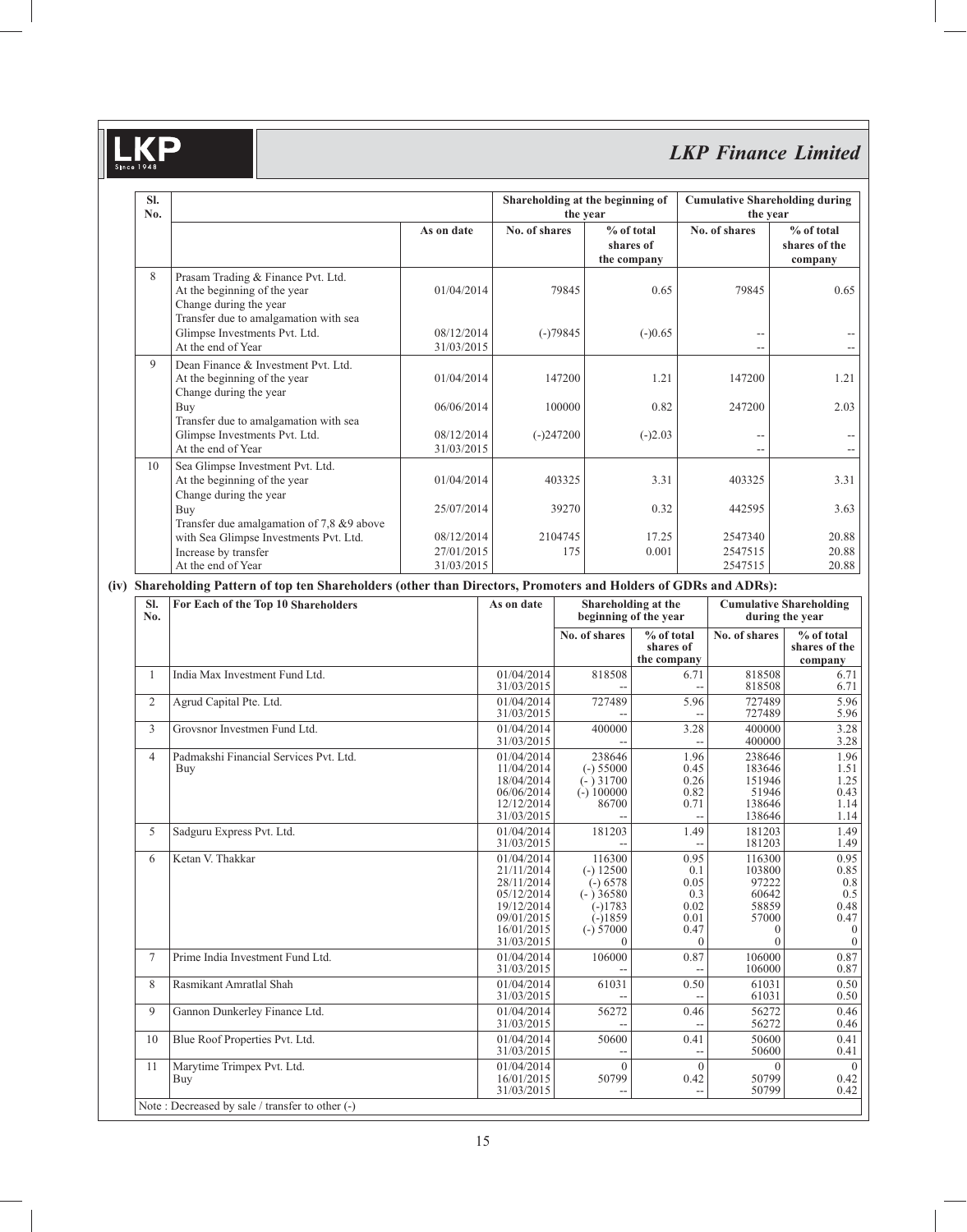#### **(v) Shareholding of Directors and Key Managerial Personnel:**

| SI.            | For Each of the Directors and KMP | Shareholding at the beginning of the year |                      | <b>Cumulative Shareholding during the year</b> |                      |
|----------------|-----------------------------------|-------------------------------------------|----------------------|------------------------------------------------|----------------------|
| No.            |                                   | No. of shares                             | % of total shares of | No. of shares                                  | % of total shares of |
|                |                                   |                                           | the company          |                                                | the company          |
|                | Mr. Mahendra V. Doshi             |                                           |                      |                                                |                      |
|                | Executive Chairman                |                                           |                      |                                                |                      |
|                | 01/04/2014                        | 4382886                                   | 35.93                | 4382886                                        | 35.93                |
|                | 31/03/2015                        |                                           |                      | 4382886                                        | 35.93                |
| 2              | Mr. Pratik M Doshi                |                                           |                      |                                                |                      |
|                | Director                          |                                           |                      |                                                |                      |
|                | 01/04/2014                        | 100722                                    | 0.83                 | 100722                                         | 0.83                 |
|                | 31/03/2015                        | --                                        |                      | 100722                                         | 0.83                 |
| 3              | Mr. Sayanta Basu                  |                                           |                      |                                                |                      |
|                | Nominee Director                  |                                           |                      |                                                |                      |
|                | 01/04/2014                        | 152892                                    | 1.25                 | 152892                                         | 1.25                 |
|                | 31/03/2015                        | --                                        | --                   | 152892                                         | 1.25                 |
| $\overline{4}$ | S. S. Gulati                      |                                           |                      |                                                |                      |
|                | Head Corporate Affairs            |                                           |                      |                                                |                      |
|                | 01/04/2014                        | 6646                                      | --                   | 6646                                           | 0.05                 |
|                | 31/03/2015                        | --                                        | --                   | 6646                                           | 0.05                 |
| 5              | Girish Kumar Innani               |                                           |                      |                                                |                      |
|                | GM(Legal) & Company Secretary     |                                           |                      |                                                |                      |
|                | 01/04/2014                        | $\overline{\phantom{m}}$                  | --                   | --                                             |                      |
|                | 31/03/2015                        | $\hspace{0.05cm} -$                       | --                   | --                                             |                      |

#### **V. INDEBTEDNESS**

#### **Indebtedness of the Company including interest outstanding/accrued but not due for payment**

|                                                     | <b>Secured Loans</b> | <b>Unsecured</b>         | <b>Deposits</b>          | <b>Total</b>        |
|-----------------------------------------------------|----------------------|--------------------------|--------------------------|---------------------|
|                                                     | excluding deposits   | Loans                    |                          | <b>Indebtedness</b> |
| Indebtedness at the beginning of the financial year |                      |                          |                          |                     |
| Principal amount<br>i)                              | 17,05,70,366/-       | 39,04,12,763/-           | $- -$                    | 56,09,83,129/-      |
| ii)<br>Interest due but not paid                    | --                   | --                       | $- -$                    |                     |
| Interest accrued but not due<br>iii)                | $- -$                | $\overline{\phantom{m}}$ | $-$                      |                     |
| Total (i+ii+iii)                                    | 17,05,70,366/-       | 39,04,12,763/-           |                          | 56,09,83,129/-      |
| Change in Indebtedness during the financial year    |                      |                          |                          |                     |
| Addition                                            | 13,47,87,313/-       | --                       | $-$                      | 13,47,87,313/-      |
| Reduction                                           |                      | --                       | $-$                      |                     |
| <b>Net Change</b>                                   | 13,47,87,313/-       | $- -$                    | --                       | 13,47,87,313/-      |
| Indebtedness at the end of the financial year       | 30, 53, 57, 679/-    | 39,04,12,763/-           | $-$                      | 69, 57, 70, 442/-   |
| Principal Amount                                    | 30,53,57,679/-       | 39,04,12,763/-           | $-$                      | 69, 57, 70, 442/-   |
| Interest due but not paid<br>$\overline{11}$        | 36.34.227/           | $4,96,28,106/$ -         | $\overline{\phantom{m}}$ | 5,32,62,333/        |
| iii)<br>Interest accrued but not due                |                      | $- -$                    | $-$                      |                     |
| Total (i+ii+iii)                                    | 30,89,91,906/-       | 44,040,869/-             | --                       | 74,90,32,775/-      |

#### **VI. REMUNERATION OF DIRECTORS AND KEY MANAGERIAL PERSONNEL**

#### A. Remuneration to Managing Director, Whole-time Directors and/or Manager:\* Executive Chairman

| S1. | Particulars of Remuneration                                                              | Name of MD/WTD/ Manager  | Total Amount Rs. |
|-----|------------------------------------------------------------------------------------------|--------------------------|------------------|
| no. |                                                                                          | Mr. Mahendra V. Doshi    |                  |
|     |                                                                                          | Executive Chairman       |                  |
| 1.  | Gross salary                                                                             |                          |                  |
|     | Salary as per provisions contained in section $17(1)$ of the Income-tax Act, 1961<br>(a) | $36,00,000/$ -           | $36,00,000/$ -   |
|     | Value of perquisites u/s 17(2) Income-tax Act, 1961<br>(b)                               | $18.41.100/-$            | $18,41,100/-$    |
|     | Profits in lieu of salary under section 17(3) Income- tax Act, 1961<br>(c)               | --                       | $- -$            |
| 2.  | <b>Stock Option</b>                                                                      | $\overline{\phantom{m}}$ |                  |
| 3.  | Sweat Equity                                                                             | --                       | $- -$            |
| 4.  | Commission                                                                               |                          |                  |
|     | as $\%$ of profit                                                                        | 59,00,000/-              | $59,00,000/$ -   |
|     | others, specify                                                                          |                          |                  |
| 5.  | Others, please specify                                                                   | --                       |                  |
|     | Total $(A)$                                                                              | $1,13,41,100/-$          | $1,13,41,100/-$  |
|     | Ceiling as per the Act                                                                   | 1,14,76,632/             | $1,14,76,632/$ - |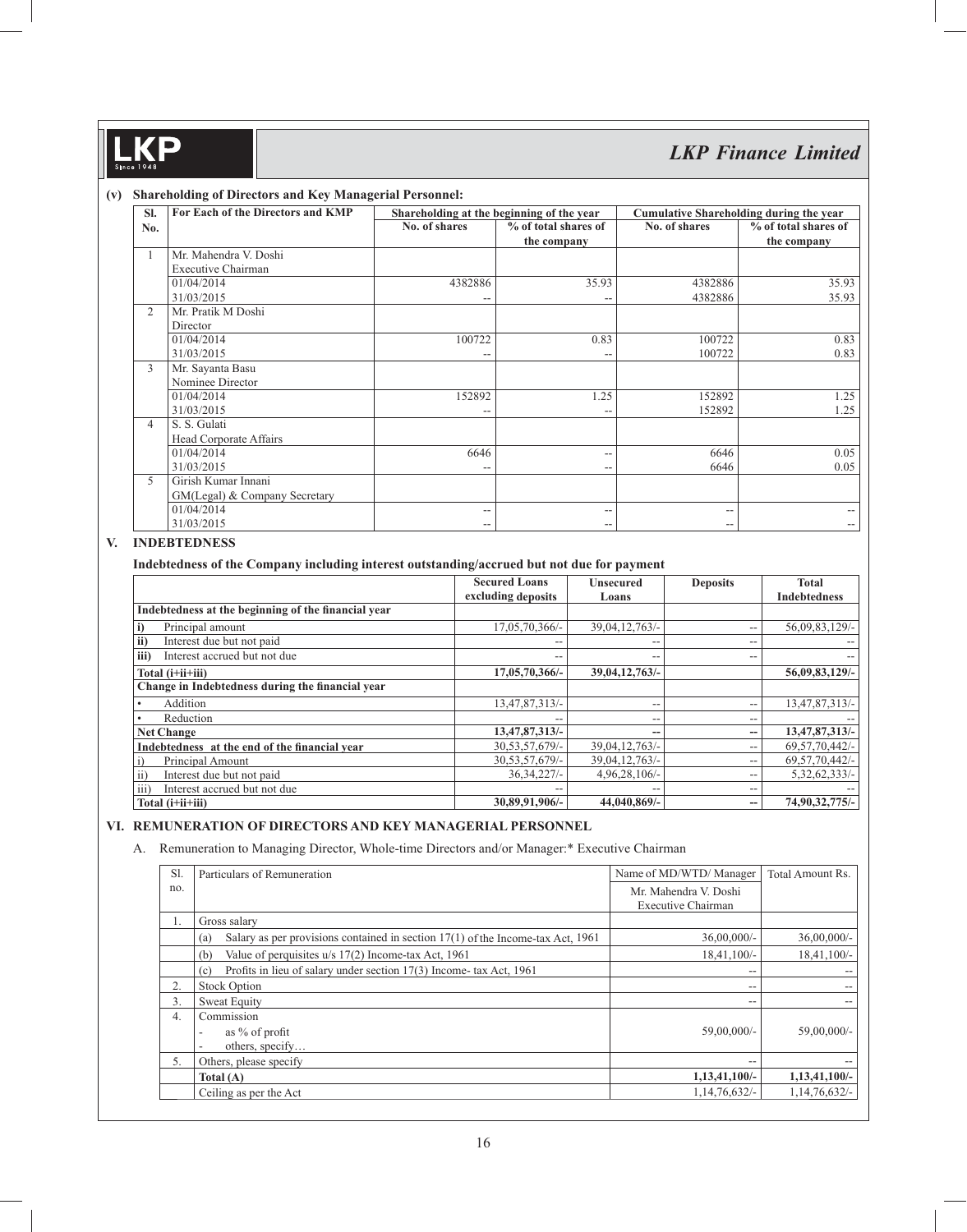#### B. Remuneration to other Directors

| SI. | <b>Particulars of Remuneration</b>                                                  |                        | <b>Name of Directors</b>  |              |               |                                                    |                            |               |
|-----|-------------------------------------------------------------------------------------|------------------------|---------------------------|--------------|---------------|----------------------------------------------------|----------------------------|---------------|
| no. |                                                                                     | Mr. Pratik<br>M. Doshi | Mr. Vineet<br>N. Suchanti | <b>Bhise</b> | <b>Suresh</b> | Mr. Milan S.   Mrs. Anjali   Mr. Hariharan  <br>Р. | Mr. Savanta<br><b>Basu</b> | Amount        |
|     | <b>Independent Directors</b><br>for attending<br>Fee<br>board<br>committee meetings | --                     | $40,000/-$                | $30,000/-$   | $10,000/-$    | $30,000/-$                                         | --                         | $1,10,000/-$  |
|     | $\bullet$ Commission                                                                | --                     | --                        | --           | --            | --                                                 | --                         |               |
|     | • Others, please specify                                                            | --                     | --                        | --           | --            | --                                                 | $- -$                      |               |
|     | Total $(1)$                                                                         | --                     | 40,000/-                  | $30,000/-$   | $10,000/-$    | $30,000/-$                                         |                            | $1,10,000/-$  |
| 2.  | Other Non-Executive Directors                                                       |                        | --                        |              | --            | --                                                 | --                         |               |
|     | Fee for attending<br>board<br>$\bullet$<br>committee meetings                       | $40,000/-$             | --                        |              | --            | --                                                 | --                         | $40,000/-$    |
|     | $\bullet$ Commission                                                                | --                     | --                        | --           | $-$           | --                                                 | --                         |               |
|     | Others, please specify                                                              | $-$                    | --                        | --           | $-$           | --                                                 | --                         |               |
|     | Total $(2)$                                                                         | $40,000/-$             | --                        |              | --            | --                                                 |                            | $40,000/-$    |
|     | Total $(B)=(1+2)$                                                                   | $40,000/-$             | $40,000/-$                | $30,000/-$   | $10,000/-$    | $30,000/-$                                         |                            | $1,50,000/-$  |
|     | <b>Total Managerial Remuneration</b>                                                |                        |                           |              |               |                                                    |                            | $1,50,000/-$  |
|     | Overall Ceiling as per the Act                                                      |                        |                           |              |               |                                                    |                            | 1,14,76,632/- |

**C.** Remuneration to Key Managerial Personnel other than MD/Manager/WTD

| SI. | <b>Particulars of Remuneration</b>                                                       | <b>Key Managerial Personnel</b> |                      |                                              |               |  |
|-----|------------------------------------------------------------------------------------------|---------------------------------|----------------------|----------------------------------------------|---------------|--|
| no. |                                                                                          | <b>CEO</b>                      | Company<br>Secretary | <b>Head Corporate</b><br><b>Affairs /CFO</b> | <b>Total</b>  |  |
| Ι.  | Gross salary                                                                             |                                 |                      |                                              |               |  |
|     | Salary as per provisions contained in section $17(1)$ of the Income-tax Act, 1961<br>(a) | --                              | $14,40,000/-$        | $39,70,000/$ -                               | $54,10,000/-$ |  |
|     | Value of perquisites $u/s$ 17(2) Income-tax Act, 1961<br>(b)                             | --                              | $60,000/-$           | $- -$                                        | $60,000/$ -   |  |
|     | Profits in lieu of salary under section $17(3)$ Income-tax<br>(c)<br>Act, 1961           | --                              | --                   | $-$                                          | --            |  |
| 2.  | <b>Stock Option</b>                                                                      | $- -$                           | --                   | $- -$                                        | --            |  |
| 3.  | Sweat Equity                                                                             | --                              | --                   | $-$                                          | $- -$         |  |
| 4.  | Commission<br>- as $\%$ of profit<br>- others, specify                                   | --                              | --                   | --                                           | --            |  |
| 5.  | Others, please specify                                                                   | --                              | --                   | $-$                                          | --            |  |
|     | Total $(C)$                                                                              | --                              | $15,00,000/-$        | $39,70,000/-$                                | $54,70,000/-$ |  |

#### **VII. PENALTIES / PUNISHMENT/ COMPOUNDING OF OFFENCES**

|                                  | Section of the<br><b>Companies Act</b> | <b>Brief Description</b> | <b>Details of Penalty</b><br>/ Punishment /<br>Compounding<br>fees imposed | <b>Authority [RD /</b><br><b>NCLT / COURT]</b> | Appeal made, if<br>any (given details) |
|----------------------------------|----------------------------------------|--------------------------|----------------------------------------------------------------------------|------------------------------------------------|----------------------------------------|
| <b>COMPANY</b>                   |                                        |                          |                                                                            |                                                |                                        |
| Penalty                          |                                        |                          |                                                                            |                                                |                                        |
| Punishment                       |                                        |                          |                                                                            |                                                |                                        |
| Compounding                      |                                        |                          |                                                                            |                                                |                                        |
| <b>DIRECTORS</b>                 |                                        |                          |                                                                            |                                                |                                        |
| Penalty                          |                                        |                          |                                                                            |                                                |                                        |
| Punishment                       |                                        |                          |                                                                            |                                                |                                        |
| Compounding                      |                                        |                          |                                                                            |                                                |                                        |
| <b>OTHER OFFICERS IN DEFAULT</b> |                                        |                          |                                                                            |                                                |                                        |
| Penalty                          |                                        |                          |                                                                            |                                                |                                        |
| Punishment                       |                                        |                          |                                                                            |                                                |                                        |
| Compounding                      |                                        |                          |                                                                            |                                                |                                        |
|                                  |                                        |                          |                                                                            |                                                |                                        |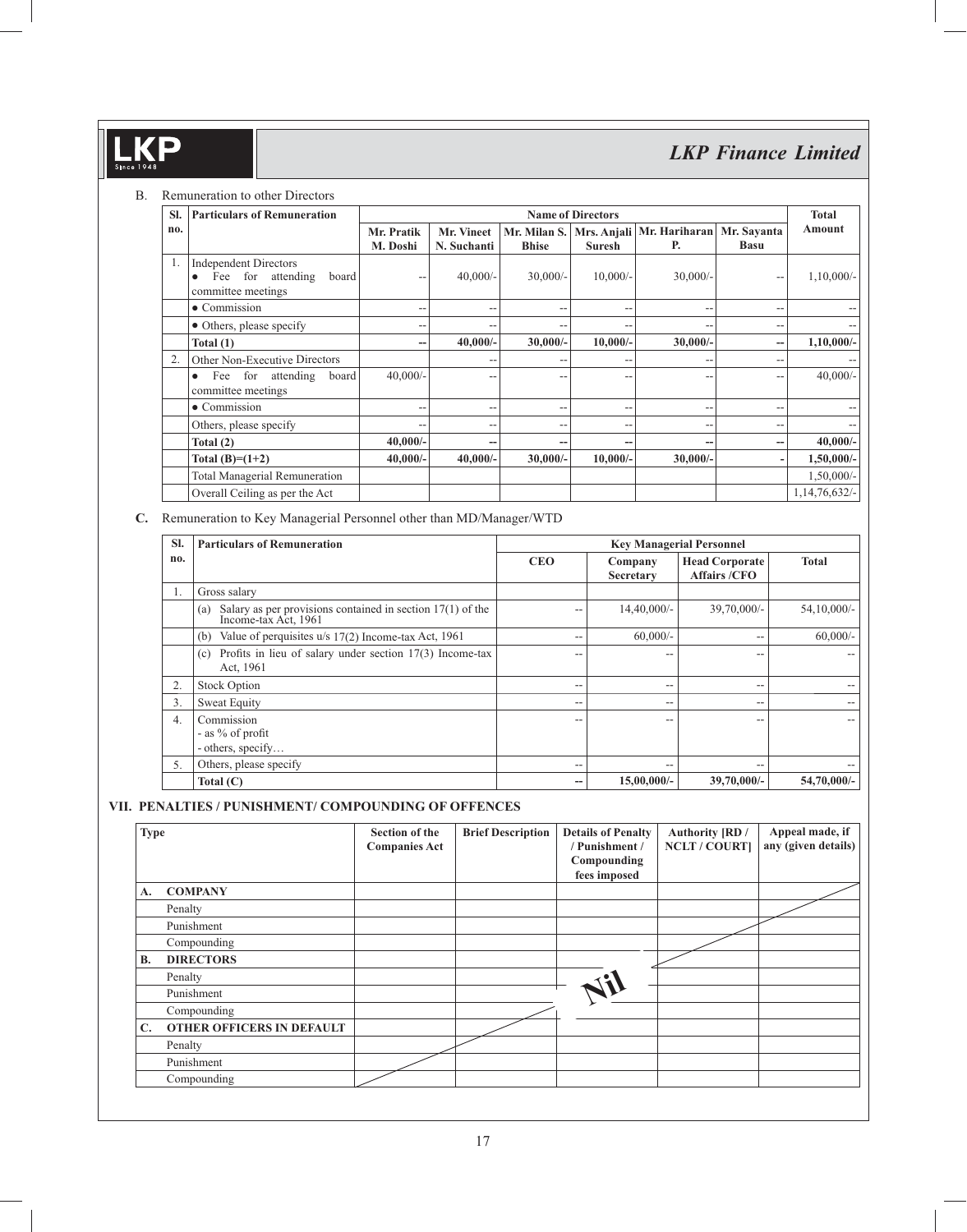

#### **Annexure D to the Directors' Report**

**Annual Report on Corporate Social Responsibility (CSR) Activities**

**1. A brief outline of the company's CSR policy, including overview of projects or programmes proposed to be undertaken and a reference to the web-link to the CSR policy and projects or programmes.**

#### **CSR policy is stated herein below:**

CSR Policy

(Approved by the Board of Directors on 29.01.2015)

 LKP Finance Limited, as a good corporate citizen, has adopted CSR as strategic tool for sustainable growth and has decided to contribute to the development of the communities as a whole. In doing so the Company aims at building a better, sustainable way of life for the weaker sections of society.

 The focus areas in which LKP plans to work shall include Education, Health care and Environmental Sustainability. The objectives of the Company for the above activities shall be as follows:-

- **1.** Education: Our endeavour is to spark the desire for learning and enlighten minds. We may undertake to fulfil this objective by way of providing quality education initiatives or by financial assistance to the poor and needy students, undertaking to impart vocational training, adult education programs, girl education, other related infrastructure etc.
- **2.** Health care: Our goal is to render quality health care facilities which we may provide by way of undertaking preventive healthcare programs by way of including but not limited to setting various camps and related infrastructure services, providing of sanitation and making available safe drinking water, etc.
- **3.** Environmental Sustainability: We aim at providing livelihood in an environmentally sustainable manner. For addressing this objective we may undertake afforestration, planting of trees, maintain public garden, playground cleanliness and such other like programs, activities towards maintaining ecological balance, quality of soil, air and water, conservation of natural resources, etc.

#### **Web Link:**

 http://www.lkpsec.com/Admin/ InvesterInreport/635665217977345000\_FINAL%20CSR%20 POLICY.pdf

#### **2. Composition of CSR committee**

| Name of the Member     | <b>Designation</b> |
|------------------------|--------------------|
| Mr. Mahendra V. Doshi  | Chairman           |
| Mr. Vineet N. Suchanti | Member             |
| Mr. Pratik M. Doshi    | Member             |

**3.** Average net profit of the company for last three financial **years:**

Average net profit: Rs. 8,68,55,909/-

**4. Prescribed CSR Expenditure (Two percent of the amount as in item 3 above)**

The company is required to spend Rs. 17,37,118/-

#### **5.** Details of CSR spend for the financial year :

- a) Total amount contributed for the financial year : Rs. 17,50,000/-
- b) Details of implementing agency : Smt. Jayalaxmi Vasantrai Doshi Charitable Trust, Mumbai. The implementing agency is in the process of spending the amount.
- c) The purpose for which the amount is proposed to be spent is medical relief, educational aid and ensuring environmental sustainability etc., mainly in Mumbai region.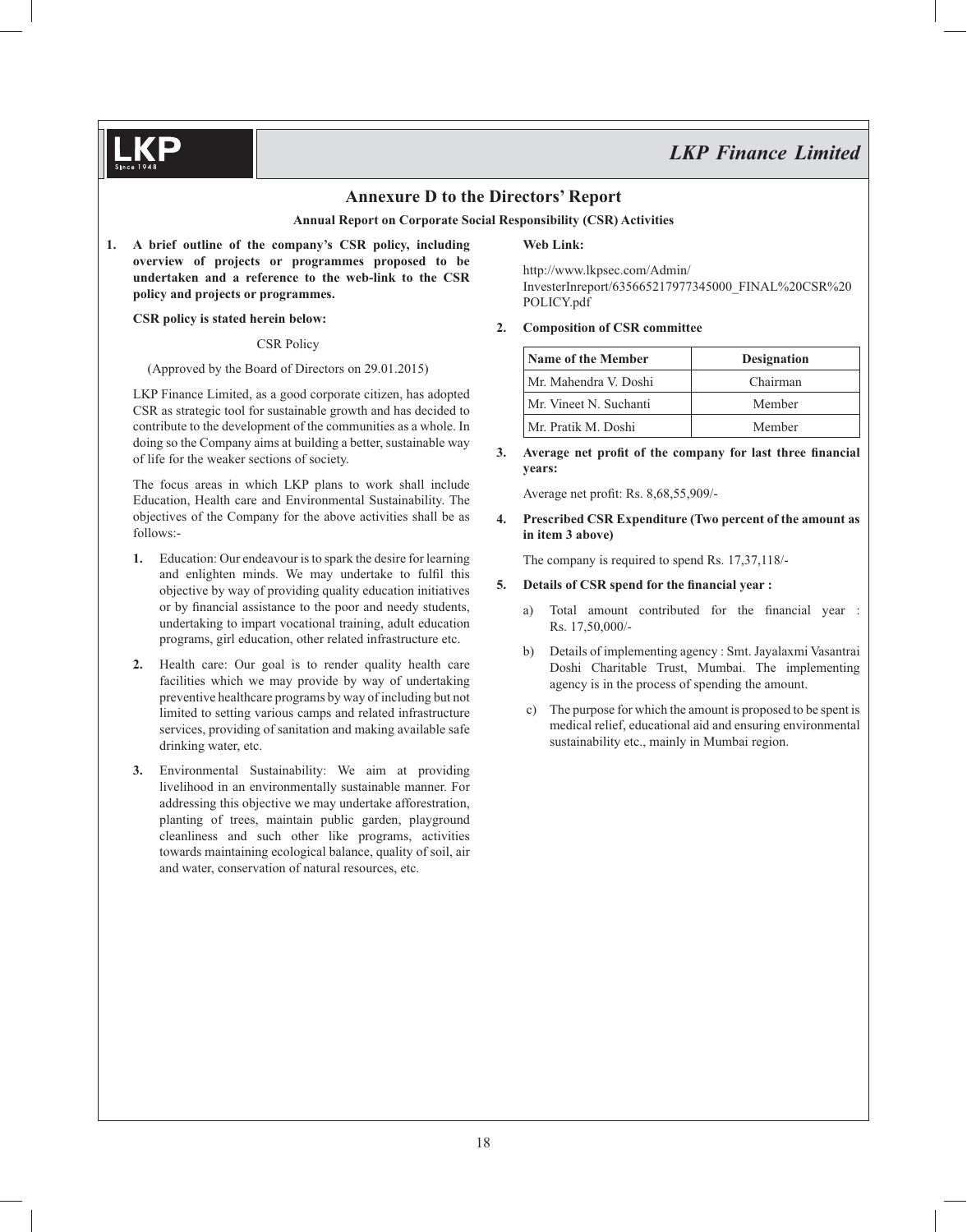#### **REPORT ON CORPORATE GOVERNANCE**

#### **1. Company's philosophy on Corporate Governance**

 The Company provides detailed information on various issues concerning the Company's business / performance, to its shareholders. The fundamental philosophy of Corporate Governance in the Company is to achieve business excellence and dedicate itself for meeting its obligations to the shareholders. The Company believes that good Corporate Governance is a continuous process and strive to improve the same to meet shareholder's expectations. The Board of Directors of the Company has adopted the Code of Conduct for its members and senior management executives.

#### **2. Board of Directors**

#### **Composition**

The composition and category of Directors as on  $31<sup>st</sup>$  March 2015 are as follows:

| Category                     | Name of Directors                        | Designation           |
|------------------------------|------------------------------------------|-----------------------|
| Promoter                     | Mr. M. V. Doshi                          | Executive<br>Chairman |
| Independent<br>Non-executive | &   Mr. Vineet N. Suchanti               | Director              |
| Independent<br>Non-executive | &   Mrs. Anjali Suresh                   | Director              |
| Independent<br>Non-executive | &   Mr. Hariharan Padmanabhan   Director |                       |
| Promoter                     | Mr. Pratik M. Doshi                      | Director              |
| Nominee                      | Mr. Sayanta Basu                         | Director              |

The composition of the Board of Directors is in accordance with the provisions of Clause 49 of the Listing Agreement. Non-Executive Independent Directors of your Company have no pecuniary relationship or any transaction with your Company.

 Mr. Sayanta Basu represents Agrud Capital Pte Ltd., Singapore, a strategic investor in the Company.

#### **Board Meetings**

 The Meeting of the Board of Directors are scheduled well in advance and generally held at the Company's office at Nariman Point, Mumbai. The notice confirming the meeting and the detailed agenda is sent well in advance to all the Directors.

There were four Board Meetings held during the financial year ended 31<sup>st</sup> March 2015, namely on 9<sup>th</sup> May 2014, 31<sup>st</sup> July 2014, 4th November 2014, and 29th January 2015.

Attendance, Other Directorship & Membership

 Membership and Attendance of each Director at the Board of Directors' Meetings held during the year and the last Annual General Meeting and the number of other Directorship/ Membership of Board Committees as on 31<sup>st</sup> March 2015:

| S.<br>No. | Name of the Director      | <b>Board</b><br>Meeting<br><b>Attended</b> | at Last<br><b>AGM</b> | Attendance No. of Directorship<br>in Boards<br>(Excluding LKP<br>Finance Ltd.) |                 | No. of Chairmanship /<br>Membership in other Board<br><b>Committees (Excluding LKP</b><br>Finance Ltd.) |  |
|-----------|---------------------------|--------------------------------------------|-----------------------|--------------------------------------------------------------------------------|-----------------|---------------------------------------------------------------------------------------------------------|--|
|           |                           |                                            |                       | <b>Public</b>                                                                  | Private         | Chairmanship Membership                                                                                 |  |
|           | Mr. Mahendra V. Doshi     | 4                                          | <b>Yes</b>            | 5                                                                              | 5               |                                                                                                         |  |
| 2         | Mr. Vineet N. Suchanti    | 4                                          | <b>Yes</b>            | 5                                                                              |                 | 3                                                                                                       |  |
| 3         | Mr. Milan S. Bhise*       | 3                                          | <b>Yes</b>            | ٠                                                                              |                 |                                                                                                         |  |
| 4         | Mr. Hariharan Padmanabhan | 3                                          | N <sub>0</sub>        | 3                                                                              | 4               |                                                                                                         |  |
| 5         | Mr. Sayanta Basu          | 4                                          | N <sub>0</sub>        | ٠                                                                              | 10 <sup>2</sup> |                                                                                                         |  |
| 6         | Mr. Pratik M. Doshi       | 4                                          | <b>Yes</b>            | $\overline{c}$                                                                 | 7               |                                                                                                         |  |
| 7         | Mrs. Anjali Suresh#       |                                            | N <sub>0</sub>        | ٠                                                                              |                 |                                                                                                         |  |

\*Resigned w.e.f. 29th January 2015

# Appointed w.e.f. 29<sup>th</sup> January 2015

 None of the present Directors are relative of each other except Mr. Pratik M. Doshi who is son of Mr. Mahendra V. Doshi.

#### Remuneration of Directors

 During the year under review the Company has paid Rs. 113.41 lacs towards remuneration [details of which are provided in the note  $4$  a) of the notes to the financial statements] to Mr. Mahendra V. Doshi, Executive Chairman of the Company pursuant to the special resolution passed by members on June 10, 2014. At present, Independent Directors are not paid any remuneration except sitting fess for attending Board Meetings.

Sitting Fees paid to Directors for attending Board Meetings

- 1. Mr. Milan S. Bhise Rs. 30,000/-
- 2. Mr. Vineet N. Suchanti Rs. 40,000/-
- 3. Mr. Hariharan Padmanabhan Rs. 30,000/-
- 4. Mr. Pratik M. Doshi Rs. 40,000/-
- 5. Mr. Sayanta Basu Nil
- 6. Mr. M. V. Doshi Nil
- 7. Mrs. Anjali Suresh Rs. 10,000/-

#### **3 Audit Committee**

 The Board has set up the Audit Committee with two Independent Directors Mr. Milan S. Bhise & Mr. Vineet N. Suchanti, and one Promoter Director Mr. M. V. Doshi. Mr. Vineet N. Suchanti is the Chairman of the Audit Committee and was present at the last Annual General Meeting. The vacancy caused during the year under review by the resignation of Mr. Milan S. Bhise was filled in by appointment of Mrs. Anjali Suresh w.e.f. 29<sup>th</sup> January 2015 as an Independent Director.

Audit Committee meetings were held on  $9<sup>th</sup>$  May 2014, 31<sup>st</sup> July 2014, 4<sup>th</sup> November 2014, and 29<sup>th</sup> January 2015. All the members have attended the aforesaid meetings except 29<sup>th</sup> January 2015 as Mr. Milan S. Bhise resigned with effect from 29th January 2015. The Statutory Auditors were the invitees to the above meetings. The scope of activities and powers of Audit Committee includes the areas prescribed under the Clause 49 of the Listing Agreement and section 177 of the Companies Act, 2013.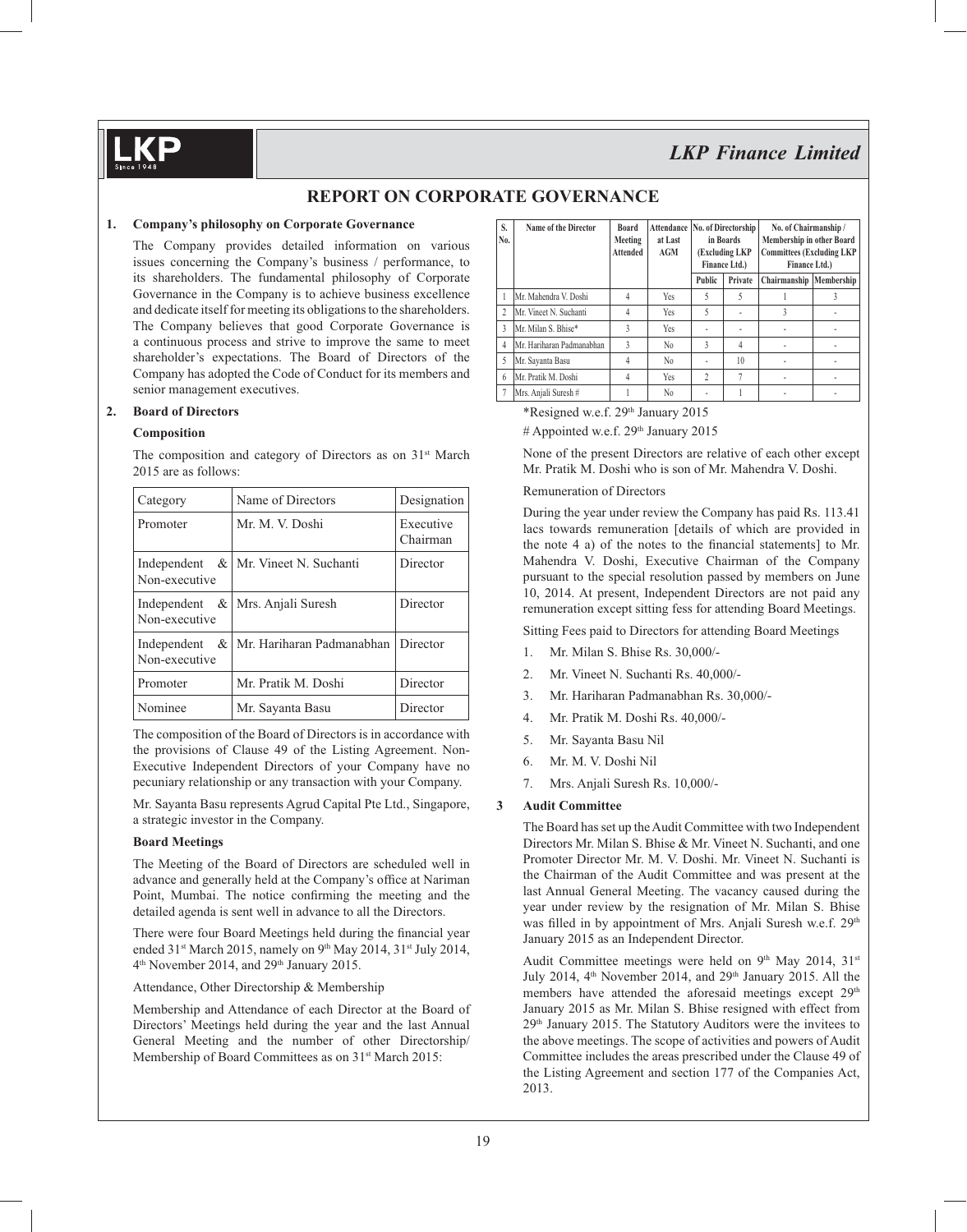#### **4. Stakeholders Relationship Committee**

At the Board Meeting held on 9<sup>th</sup> May 2014, Stakeholders Relationship Committee is constituted in place of Shareholders' Grievances Committee pursuant to the section 178 of the Companies Act, 2013. The said Committee was having two Independent Directors, Mr. Milan S. Bhise and Mr. Vineet N. Suchanti, as members. Mr. Milan S. Bhise was the Chairman of the said Committee. In view of resignation of Mr. Milan S. Bhise from the Board of Directors of the Company w.e.f. 29<sup>th</sup> January 2015, Mrs. Anjali Suresh is appointed as the Chairperson of the Committee. Mr. Girish Innani, General Manager (Legal) & Company Secretary of the Company is compliance officer. During the year under review, 3 shareholders' letters/complaints were received about non receipt of Dividend Warrant/s. The Committee meetings were held on 30<sup>th</sup> June 2014 and 31<sup>st</sup> March 2015. There is no complaint which has remained un-addressed. No transfer of shares is pending as on date.

 M/s. V. R. Associates, Practicing Company Secretaries is conducting Reconciliation of Share Capital Audit, for the Company.

#### **5. Nomination and Remuneration Committee**

 The nomination and Remuneration Committee was constituted on 9th May, 2014 in compliance with the provisions of section 178 of the Companies Act, 2013 and Clause 49(IV) of the revised Listing Agreement with Stock Exchange. Mr. Vineet N. Suchanti is the Chairman of the Committee and other members were Mr. Sayanta Basu and Mr. Milan S. Bhise. In view of resignation of Mr. Milan S. Bhise from the Board of Directors of the Company w.e.f. 29th January 2015, Mrs. Anjali Suresh was appointed as member of the Committee.

 The terms of reference of the Nomination and Remuneration Committee cover all the areas mentioned under Clause 49(IV) of the revised Listing Agreement with the Stock Exchanges and section 178 of the Companies Act, 2013. The broad terms of reference of the Nomination and Remuneration Committee therefore include recommending a policy relating to remuneration and employment terms of Executive Chairman, directors and senior management personnel, adherence to the remuneration/employment policy, also to prepare, administrate and monitor Company's Employees Stock Options Plans / Scheme from time to time, as finally approved by the Board of Directors. Preparing the criteria and identify persons who may be appointed as directors or senior management of the Company, preliminary evaluation of every Director's performance, Board diversity, compliance of the Code for Independent Directors referred to in Schedule IV of the Companies Act, 2013, compliance with the Company's Code of Conduct by Directors and employees of the Company, reporting non-compliances to the Board of Directors, recommending draft of the report required under Rule 5 of the Companies (Appointment and Remuneration of Managerial Personnel) Rules, 2014 which will form part of the Directors Report to Shareholders, monitor loans to employees and any other matters which the Board of Directors may direct from time to time.

During the financial year ended March 31, 2015, three meetings of the Nomination and Remuneration Committee were held on May 09, 2014, July 31, 2014 and January 29, 2015. All the

### *LKP Finance Limited*

members have attended the aforesaid meetings. At present, Directors are not paid any fees for attending any Committee Meetings.

 Policy for selection and Appointment of Directors and their Remuneration

Criteria of selection of Non-executive Directors

 The Non-executive Directors shall be of high integrity with relevant expertise and experience so as to have a diverse Board with Directors having expertise in the fields of marketing, finance, taxation, law, governance and general management.

 In case of appointment of Independent Directors, the Committee shall satisfy itself with regard to the independent nature of the Directors vis-a-vis the Company so as to enable the Board to discharge its function and duties effectively.

The Committee shall ensure that the candidate identified for appointment as a Director is not disqualified for appointment under Section 164 of the Companies Act, 2013.

The Committee shall consider the following attributes criteria, whilst recommending to the Board the candidature for appointment as Director.

- i. Qualification, expertise and experience of the Directors in their respective fields;
- ii. Personal, Professional or business standing;
- iii. Diversity of the Board.

 In case of re-appointment of Non-executive Directors, the Board shall take into consideration the performance evaluation of the Director and his engagement level.

#### Remuneration

 The Non-executive Directors shall be entitled to receive sitting fees for each meeting of the Board attended by them, of such sum as may be approved by the Board of Directors within the overall limits prescribed under the Companies Act, 2013 and The Companies (Appointment and Remuneration of Managerial Personnel) Rules, 2014 and reimbursement of expenses for participation in the Board Meetings.

 CEO & Executive Chairman / Director – Criteria for selection / appointment

 For the purpose of selection of the CEO & Executive Chairman / Director the Committee shall identify persons of integrity who possess relevant expertise, experience and leadership qualities required for the position and shall take into consideration recommendation, if any, received from any member of the Board.

The Committee will also ensure that the incumbent fulfils such other criteria with regard to age and other qualifications as laid down under the Companies Act, 2013 or other applicable laws.

Remuneration for the CEO & Executive Chairman / Director

At the time of appointment or re-appointment, the CEO  $\&$ Executive Chairman / Director shall be paid such remuneration as may be mutually agreed between the Company (which includes the Committee and the Board of Directors) and the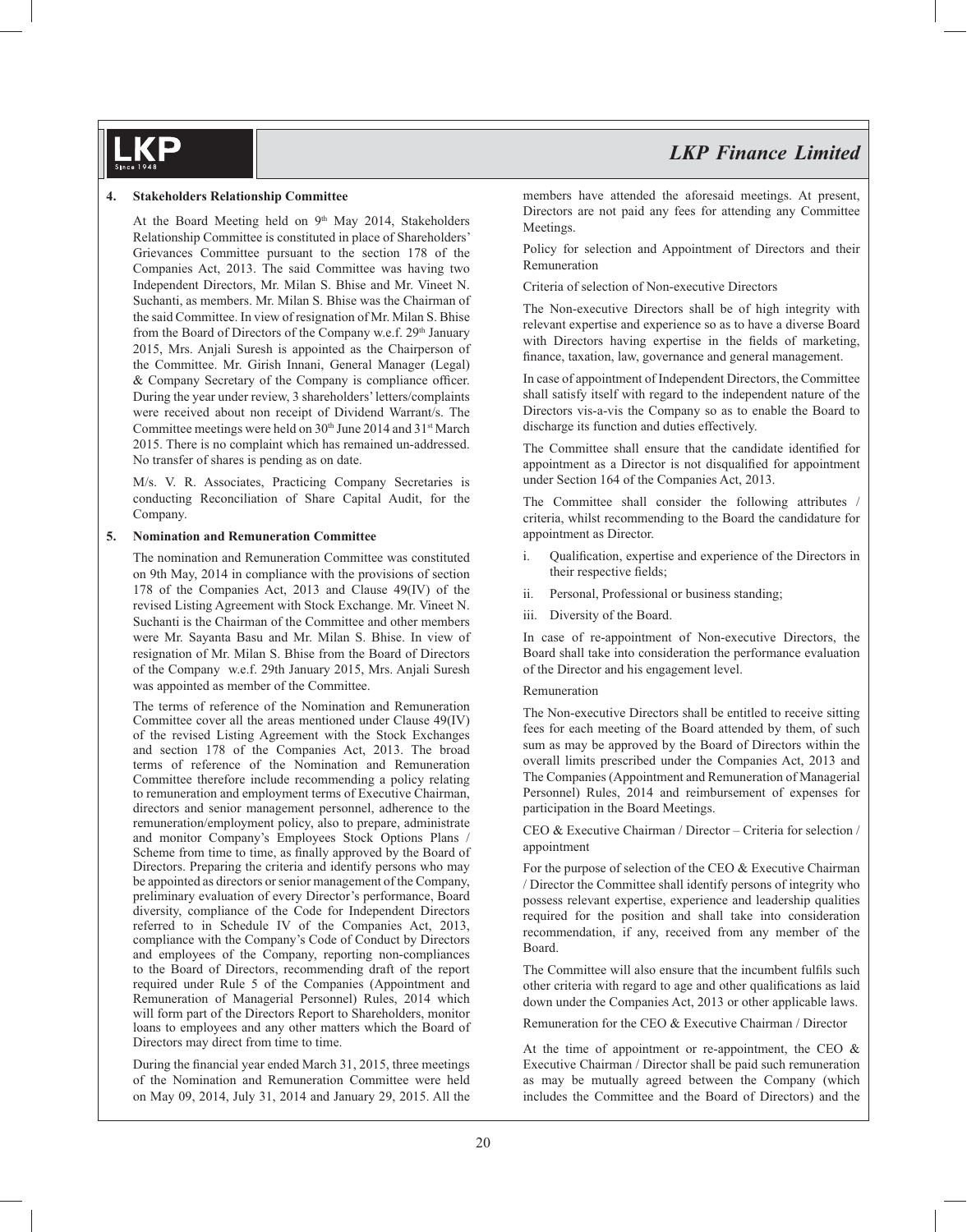CEO & Executive Chairman / Director within the overall limits prescribed under the Companies Act, 2013.

 The remuneration shall be subject to the approval of the Members of the Company in General Meeting.

 The remuneration of the CEO & Executive Chairman / Director comprises of fixed and variable component as per the provisions of Companies Act, 2013. The fixed component comprises salary, allowances, perquisites, amenities and retiral benefits.

Remuneration Policy for the Senior Management Employees

 In determining the remuneration of the Senior Management Employees the Committee shall ensure the relationship of remuneration and performance benchmark is clear.

 The Executive Chairman will carry out the individual performance review based on the respective defined objectives, qualification, expertise, experience and other factors whilst recommending the annual increment and performance incentive to the Committee for its review and approval.

#### **6. Corporate Social Responsibility (CSR) Committee:**

 As required under section 135 of the Companies Act, 2013 the company has formed a CSR committee consisting of the following members from March 29, 2014.

| Name of the Member     | <b>Designation</b> |
|------------------------|--------------------|
| Mr. Mahendra V. Doshi  | Chairman           |
| Mr. Vineet N. Suchanti | Member             |
| Mr. Pratik M. Doshi    | Member             |

The committee met 2 times during the financial year ended March 31, 2015. All the members have attended the aforesaid CSR Committee meetings.

#### **7. Asset Liability Committee and Risk Management Committee**

 The Board has set up Asset Liability Committee and Risk Management Committee pursuant to the requirement of Reserve Bank of India for NBFC. The Committee is consisting of Mr. Mahendra V. Doshi and Mr. Sayanta Basu as Members of said Committees. The Committee regularly review the Company's assets and liabilities it's quality and business risk. The Internal Auditors also report to the Committee form time to time from the purpose of risk management.

 Business Risk Evaluation and Management is an outgoing process within the Organization. The Company has a strong risk management framework to identify, monitor and minimize risks as also identify business opportunities.

 The objectives and scope of the Risk Management Committee broadly comprise of

- 1. Oversight of risk management performed by the executive management.
- 2. Reviewing the policy and framework in line with legal requirements and SEBI guidelines.
- 3. Reviewing risks and evaluate treatment including initiating mitigation actions.
- 4. Defining framework for identification, assessment, monitoring, mitigation and reporting of risks.
- 5. Within its overall scope as aforesaid, the Committee shall review risks trends, exposure, potential impact analysis and mitigation plan.

#### **8. PERFORMANCE EVALUATION OF THE BOARD**

 After taking into consideration one to one inputs received from the Directors, covering various aspects of the Board's functioning such as adequacy of the composition of the Board and its Committees, Board culture, execution and performance of specific duties, obligations and governance; pursuant to the provisions of the Companies Act, 2013 and Clause 49 of the Listing Agreement, the Board has carried out the annual performance evaluation of its own performance, the Directors individually as well as the evaluation of the working of its Audit, Appointment and Remuneration Committees.

 A separate exercise was carried out to evaluate the performance of individual Directors including the Chairman of the Board, who were evaluated on parameters such as level of engagement and contribution, independence of judgement, safeguarding the interest of the Company and its minority shareholders etc. The performance evaluation of the Independent Directors was carried out by the entire Board. The performance evaluation of the Chairman and the Non-independent Directors was carried out by the Independent Directors who also reviewed the performance of the Secretarial Department. The Directors expressed their satisfaction with the evaluation process.

#### **9. Independent Directors Meeting**

 During the year under review, the Independent Directors met on March 07, 2015, inter alia, to discuss:

- 1. Evaluation of the performance of Non Independent Directors and the Board of Directors as a Whole;
- 2. Evaluation of the performance of the Chairman of the Company, taking into account the views of the Nonexecutive Directors.
- 3. Evaluation of the quality, content and timelines of flow of information between the management and the Board that is necessary for the Board to effectively and reasonably perform its duties.

All the Independent Directors were present at the meeting.

#### **10. General Body Meetings**

The particulars of last three years Annual General Meetings are as under:

| <b>Financial Year</b> | Dav     | Date                      | <b>Time</b> |
|-----------------------|---------|---------------------------|-------------|
| 2013-2014             | Tuesday | $10th$ June 2014          | 11.00 a. m. |
| 2012-2013             | Friday  | 31 <sup>st</sup> May 2013 | 11.00 a. m. |
| 2011-2012             | Tuesday | 29th May, 2012            | 11.00 a. m. |

#### **Location:**

All the above Annual General Meetings of the Company were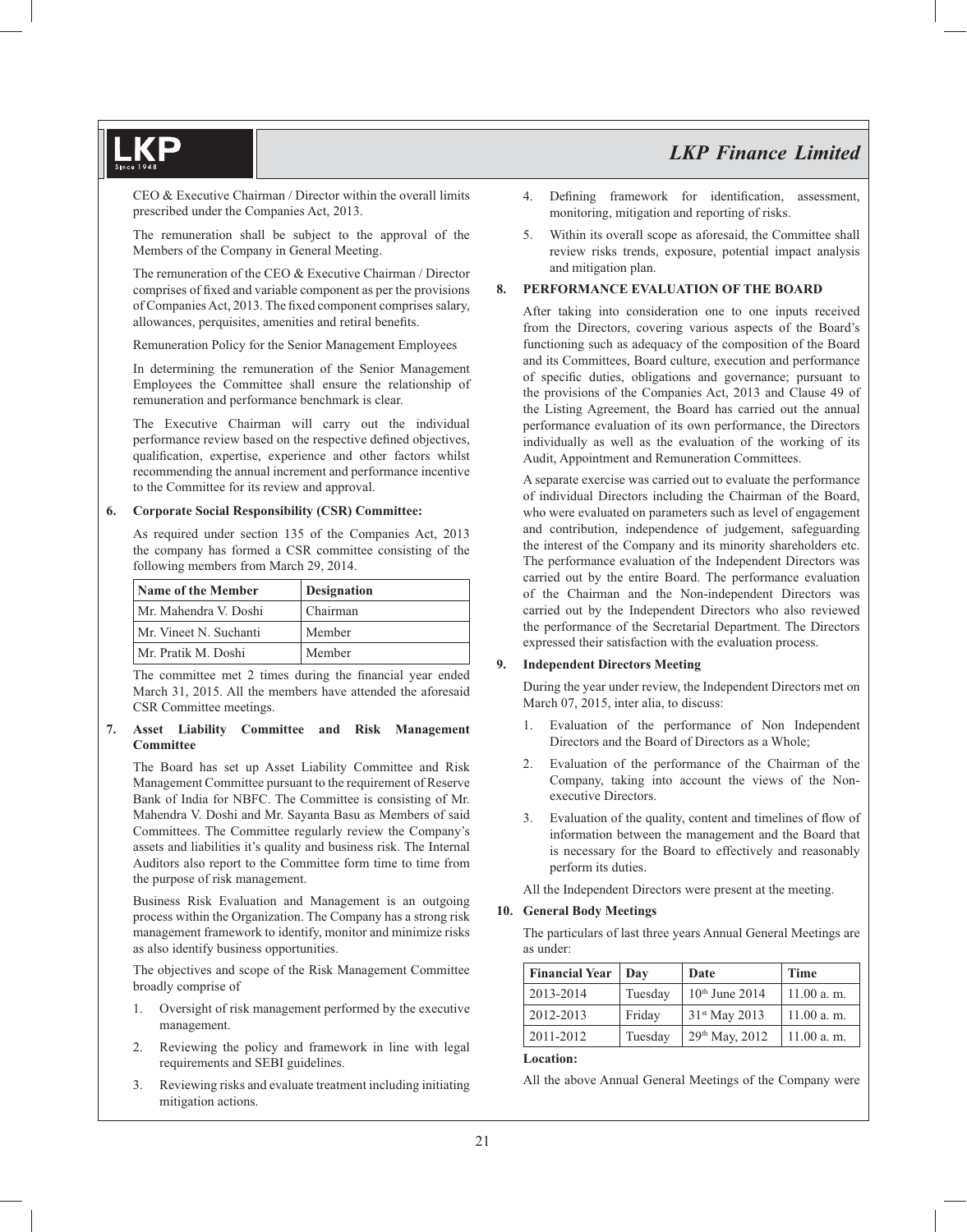held at M. C. Ghia Hall, Bhogilal Hargovindas Building, 18/20, K. Dubash Marg, Mumbai 400 001.

#### **Business**

| Year      | Special Resolution passed.                                                                                                                                              |
|-----------|-------------------------------------------------------------------------------------------------------------------------------------------------------------------------|
| 2013-2014 | 1. For Appointment of Mr. Milan S. Bhise as<br><b>Independent Director</b>                                                                                              |
|           | 2. For Appointment of Mr. Vineet N. Suchanti as<br><b>Independent Director</b>                                                                                          |
|           | 3. For approval for appointment of Mr. M. V. Doshi as<br>Executive Chairman of the Company and payment<br>of Remuneration thereof.                                      |
|           | 4. For approval for appointment of Mr. Pratik M. Doshi<br>as a Whole-time Director in Subsidiary Company-<br>LKP Securities Ltd and payment of Remuneration<br>thereof. |
|           | 5. For approval of Borrowing power of the Board<br>of Directors pursuant to section $180(1)(c)$ of the<br>Companies Act, 2013.                                          |
| 2012-2013 | No Special resolution passed.                                                                                                                                           |
| 2011-2012 | No Special resolution passed.                                                                                                                                           |

 During the last year following business had been conducted through postal ballot the result of which was announced on January 02, 2015.

- 1. Alteration of Articles of Association
- 2. Authorization to the Board of Directors for mortgaging and/or creating charge on all or any of the movable or immovable assets and / or immovable property of the Company for securing borrowings for the purpose of the Company pursuant to section 180(1)(a)of the Companies Act, 2013.
- 3. Approval of Employee Stock Option Plan 2014 of the Company.
- 4. Approval of grant of options under Employee Stock Option Plan 2014 to eligible employees of the Subsidiary Company.
- 5. Approval of grant of options under Employee Stock Option Plan 2014 to Identified Eligible Employee - Mr. Anish Unadkat
- 6. Approval of grant of options under Employee Stock Option Plan 2014 to Identified Eligible Employee- Mr. Keval Bhanushali.

#### **11. Disclosure**

- 1. The related party detail are disclosed in the notes to financial statements. The Register of Contracts containing the transactions in which Directors are interested is regularly placed before the Board for its approval.
- 2. During the last three years, there were no strictures or penalties imposed either by Securities and Exchange Board of India or the Stock Exchange or any regulatory authority for non-compliance of any matter related to the capital market.
- 3. No personnel have been denied access to the Chairman or members of the Audit Committee. The mechanism of Whistle Blower Policy is in place.
- 4. To the extent possible, the Company has complied with the mandatory requirement of this clause.
- 5. The Company has complied with all applicable Accounting Standards in preparation of its financial statements pursuant to the amended Schedule III of Companies Act, 2013.

#### **12. Means of Communication**

- 1. The financial results of all four quarters were published in The Financial Express and Mumbai Lakshyadeep dailies. These were not sent individually to the shareholders.
- 2. The Company's results or official news are displayed on a web site www.lkpsec.com
- 3. There were no presentations made to the institutional investors or to the analysts.
- 4. The Management, Discussion and Analysis Report forms a part of this Annual Report.

#### **13. General Shareholder Information**

| <b>AGM</b> Date<br>Time and<br>Venue  | Thursday, 11 <sup>th</sup> June 2015 at 11.00 a.m. at M. C. Ghia<br>Hall, Bhogilal Hargovindas Building, 18/20, K.<br>Dubash Marg, Mumbai 400 001.                                                                                                                                                                                                                                                                                                                                                                                                 |  |  |  |
|---------------------------------------|----------------------------------------------------------------------------------------------------------------------------------------------------------------------------------------------------------------------------------------------------------------------------------------------------------------------------------------------------------------------------------------------------------------------------------------------------------------------------------------------------------------------------------------------------|--|--|--|
| Financial                             | April to March                                                                                                                                                                                                                                                                                                                                                                                                                                                                                                                                     |  |  |  |
| Calendar                              | Announcement of Audited / Un-audited Results<br>(tentative)                                                                                                                                                                                                                                                                                                                                                                                                                                                                                        |  |  |  |
|                                       | 1 <sup>st</sup> Quarter - Second week of August                                                                                                                                                                                                                                                                                                                                                                                                                                                                                                    |  |  |  |
|                                       | 2 <sup>nd</sup> Ouarter - First week of November                                                                                                                                                                                                                                                                                                                                                                                                                                                                                                   |  |  |  |
|                                       | 3rd Quarter - First week of February                                                                                                                                                                                                                                                                                                                                                                                                                                                                                                               |  |  |  |
|                                       | 4 <sup>th</sup> Quarter - Last week of April                                                                                                                                                                                                                                                                                                                                                                                                                                                                                                       |  |  |  |
| <b>Book Closure</b>                   | Thursday, 4 <sup>th</sup> June, 2015 to Thursday, 11 <sup>th</sup> June, 2015<br>(both days inclusive).                                                                                                                                                                                                                                                                                                                                                                                                                                            |  |  |  |
| Dividend                              | On or after June 11, 2014                                                                                                                                                                                                                                                                                                                                                                                                                                                                                                                          |  |  |  |
| payment date                          | Dividend which remains unpaid or unclaimed declared<br>by the Company for the year ended on March 31,<br>2008 at the Annual General Meeting held on August<br>09, 2008 will be transferred to the Investor Education<br>and Protection Fund of the Central Government in<br>September, 2015 pursuant to the provisions of section<br>124 of the Companies Act, 2013. Thereafter no claim<br>shall lie against the Company on these dividend from<br>the shareholders. Individual notice will be sent to the<br>shareholders concerned in May 2015. |  |  |  |
| Listing<br>on Stock<br>Exchange       | S E Limited, Mumbai (Code-507912). The<br>B.<br>Company has paid the listing fees for the period from<br>1st April 2015 to 31st March 2016. The Company is<br>taking up the matter with appropriate authority of<br>the Stock Exchange, Ahmedabad subsequent to their<br>refusal for accepting voluntary delisting application.                                                                                                                                                                                                                    |  |  |  |
| Demat ISIN<br>No. for<br>Depositories | <b>INE 724A01017</b>                                                                                                                                                                                                                                                                                                                                                                                                                                                                                                                               |  |  |  |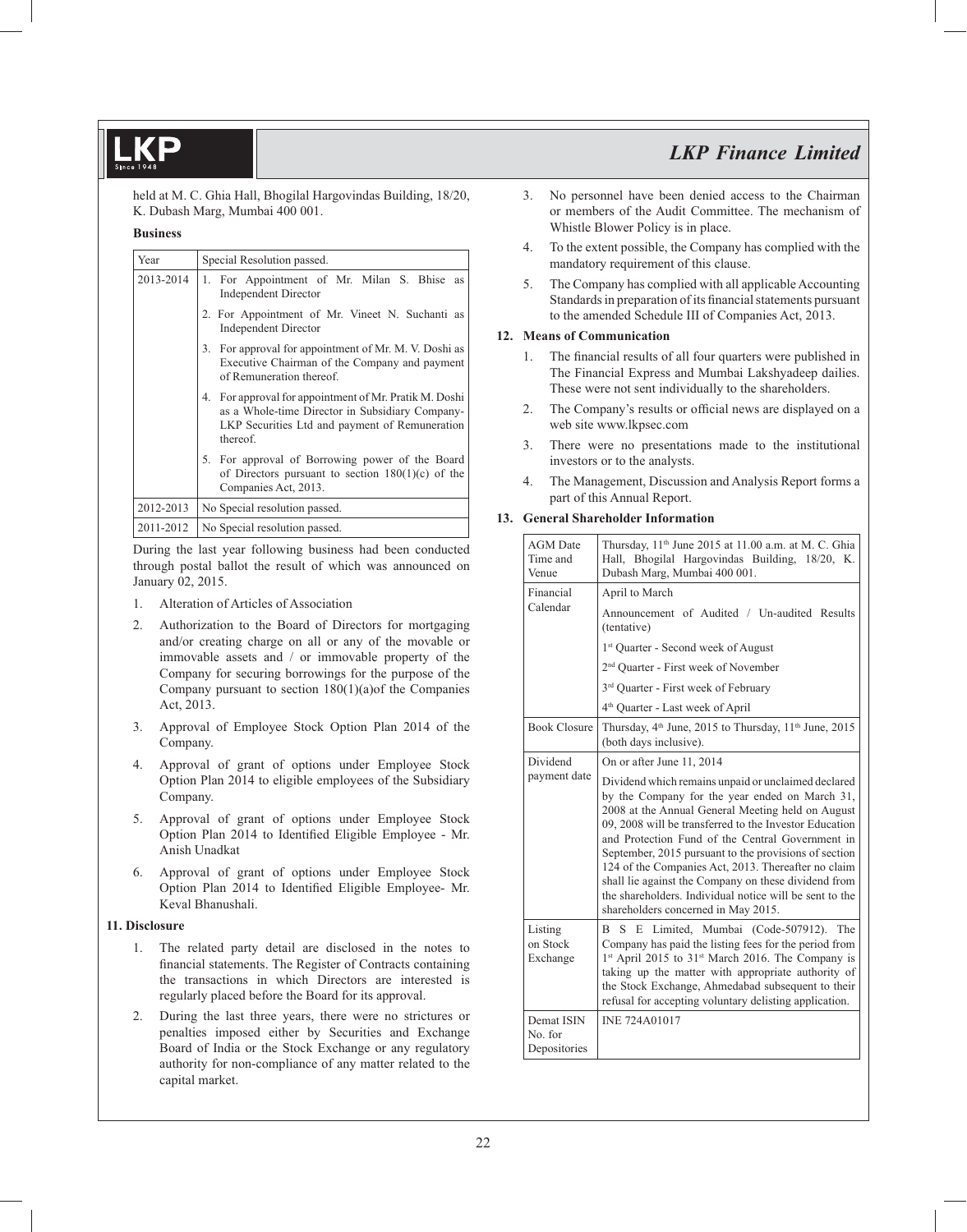#### **Market Price Data and Performance in comparison to BSE Sensex**

| Month    | High   | Low   |               | No. of        | <b>BSE Sensex</b> |       |
|----------|--------|-------|---------------|---------------|-------------------|-------|
|          | Price  | Price | <b>Shares</b> | <b>Trades</b> | High              | Low   |
| Apr-14   | 63.50  | 53.05 | 99955         | 402           | 22939             | 22198 |
| $May-14$ | 69.00  | 52.30 | 137983        | 942           | 25376             | 22277 |
| $Jun-14$ | 75.00  | 60.00 | 50962         | 1047          | 25725             | 24270 |
| $Jul-14$ | 73.90  | 57.60 | 41960         | 844           | 26300             | 24892 |
| Aug-14   | 69.90  | 59.20 | 18480         | 417           | 26674             | 25233 |
| $Sep-14$ | 68.25  | 59.05 | 66322         | 1036          | 27355             | 26220 |
| $Oct-14$ | 66.60  | 58.00 | 47468         | 536           | 27894             | 25911 |
| $Nov-14$ | 96.00  | 61.00 | 123796        | 2306          | 28822             | 27740 |
| $Dec-14$ | 85.00  | 68.75 | 184841        | 820           | 28810             | 26469 |
| $Jan-15$ | 92.45  | 71.10 | 87161         | 1430          | 29844             | 26776 |
| Feb-15   | 110.80 | 75.00 | 697207        | 9683          | 29560             | 28044 |
| $Mar-15$ | 107.90 | 84.00 | 335412        | 5290          | 30025             | 27248 |



#### **Registrar & share Transfer Agent**

M/s. Adroit Corporate Services Private Limited 19, Jafarbhoy Industrial Estate, 1<sup>st</sup> Floor, Makawana Road, Marol Naka, Andheri ( East), Mumbai 400 059. Tel. No.022- 28590942

#### **Share Transfer System**

The Company's Shares are traded on BSE Limited compulsorily in the dematerialized form. However, all requests received for transfer of shares for off market transaction in physical form furnishing with a copy of PAN card of the transferee(s) in compliance with the SEBI circular in that behalf, are processed by the Registrar and Transfer Agents and are approved by Share Transfer Committee on weekly basis. The Share Transfers are registered and returned within period of 15 days from the date of lodgment, if documents are complete in all respect.

#### **Distribution of shareholding as on 31st March 2015**

|                    |                      | o             |                     |              |               |
|--------------------|----------------------|---------------|---------------------|--------------|---------------|
| <b>Shares Slab</b> | <b>Share Holders</b> | $\frac{0}{0}$ | <b>Total Shares</b> | Amount (Rs.) | $\frac{0}{0}$ |
| 100<br>Upto<br>÷,  | 3629                 | 63.01         | 286593              | 2865930      | 2.35          |
| 101<br>$-500$      | 1465                 | 25.45         | 398512              | 3985120      | 3.27          |
| $-1000$<br>501     | 315                  | 5.47          | 243370              | 2433700      | 2.00          |
| 1001<br>$-2000$    | 177                  | 3.07          | 263960              | 2639600      | 2.16          |
| 2001<br>$-3000$    | 44                   | 0.76          | 110101              | 1101010      | 0.90          |
| 3001<br>$-4000$    | 16                   | 0.28          | 56165               | 561650       | 0.46          |
| 4001<br>$-5000$    | 21                   | 0.36          | 96598               | 965980       | 0.79          |
| 5001<br>$-10000$   | 43                   | 0.75          | 289554              | 2895540      | 2.37          |
| 10001 -20000       | 24                   | 0.42          | 332119              | 3321190      | 2.72          |
| 20001<br>$-50000$  | 4                    | 0.07          | 135100              | 1351000      | 1.11          |
| 50001 & Above      | 21                   | 0.36          | 9985951             | 99859510     | 81.87         |
| Total:             | 5759                 | 100           | 12198023            | 121980230    | 100           |

#### **Share holding pattern as on 31st March 2015**

|                | <b>Category of Shareholder</b>                    | <b>Total number</b><br>of shares | $%$ to the<br>Shareholding |
|----------------|---------------------------------------------------|----------------------------------|----------------------------|
|                | Indian Promoters / Person Acting in Concert       | 7266955                          | 59.57                      |
| $\overline{2}$ | Directors other than Promoters                    | 152892                           | 1.25                       |
| $\mathcal{E}$  | Mutual Fund and UTI                               | 1400                             | 0.01                       |
| $\overline{4}$ | Financial Institutions / Banks and Insurance Com. | 2550                             | 0.02                       |
| 5              | <b>FIIs</b>                                       | 929658                           | 7.62                       |
| 6              | Private Corporate Bodies                          | 1089413                          | 8.93                       |
|                | <b>Indian Public</b>                              | 1853926                          | 15.21                      |
| 8              | Foreign Corporate Bodies                          | 727489                           | 5.96                       |
| 9              | NRI/OCB                                           | 173740                           | 1.43                       |
|                | Total                                             | 12198023                         | 100.00                     |

#### **Dematerialization of equity Shares and liquidity**

As on  $31$ <sup>st</sup> March 2015, 96.36  $\%$  of the Company's total shares represented by 1,17,53,573 shares were held in dematerialized form.

#### **Outstanding GDR/Warrants/Convertible Instruments**

The Company has no outstanding GDR/Warrants/Convertible Instruments.

#### **Address for correspondence**

LKP Finance Limited 112A, Embassy Centre, Nariman Point, Mumbai 400 021

 **For and on behalf of Board of Directors**

Mumbai **(M. V. Doshi)**  Date: May 05, 2015 *Executive Chairman*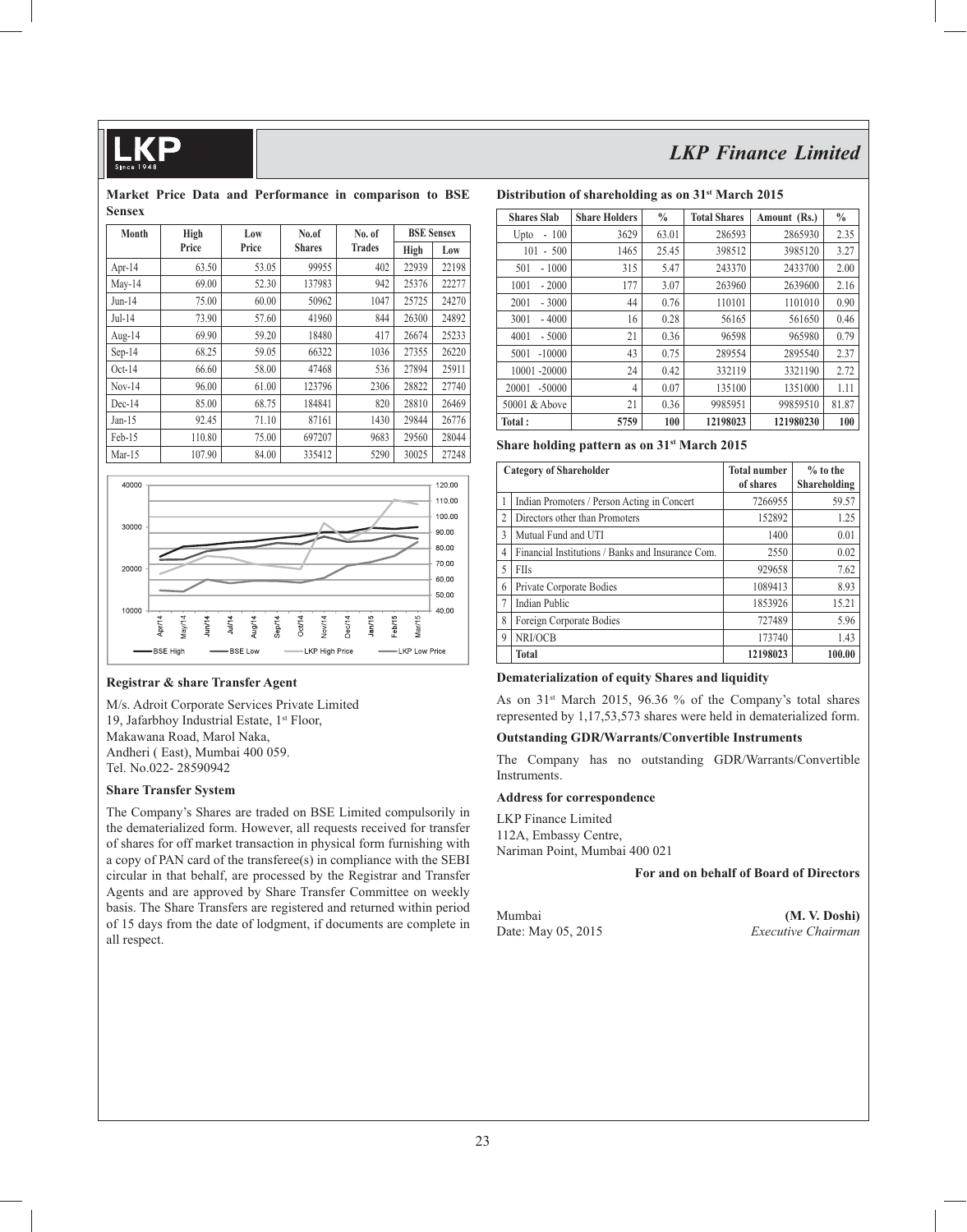### **MANAGEMENT DISCUSSION AND ANALYSIS**

#### **Industry structure and developments**

Indian markets were one of the best performing markets globally in 2014. The BSE Sensex and NSE Nifty jumped 30% buoyed by hopes of a better economy and reforms by the present government. India also emerged as one of the strongest economies amongst the emerging markets.

Currently the markets are negative for the year, but most analysts are of the opinion that the current sell-off is a periodic correction of the markets.

The key drivers for growth in India will continue to be reforms. Strong reforms in various sectors will be an important catalyst for the markets in 2015. Markets cheered the reforms introduced by the new government in 2014 such as diesel deregulation, FDI in construction and re-allocation of coal blocks.

Decline in interest rates will be an important trigger for the markets. India has been battling with high inflation. However, inflation contracted sharply in 2014 due to lower food, oil and commodity prices. The Reserve Bank of India has started cutting rates in the first quarter of the calendar year, but it may not exceed 0.5-0.7% this year.

In 2014, Foreign Institutional Investors (FIIs) pumped close to \$16 billion (Rs 96,573 crore) into equities. Brokerages are optimistic about domestic inflows into equities in 2015. The robust sentiment in anticipation of economic reforms could see additional FII inflows this year.

The last four-five years witnessed large outflows from the equity markets into other asset classes like real estate and gold. Going forward, it is expected that this may reverse. DSP BlackRock Mutual Fund expects domestic inflows of about \$10-15 billion into Indian equities. They believe relative returns from equities would be better than other asset classes in 2015.

With a gradual pick-up in demand, fall in raw material prices as well as the improvement in economic conditions, corporate earnings are expected to gather momentum in the coming quarters. Corporate profits may rise at least  $17-18\%$  in each of the next two years, according to brokerage firm IIFL.

Geopolitical risks such as the situation in Russia and Ukraine, and ISIS-related problems in Iraq and the Middle East are some of the biggest uncertainties for the markets. The Russia/Ukraine situation was seen as by far the biggest geopolitical risk for 2015, according to 84 economists who participated in a Bloomberg survey in December 2014.

The Eurozone is already facing slowdown-related issues. On top of this, talks of Greece exiting the Eurozone are back. Will Eurozone be able to handle another crisis in Greece? Markets are speculating whether EU countries will slip into recession again. If that happens, markets around the world may slump. This could affect Indian markets too.

The US economy, which faced a recession after the 2008 financial crisis, is finally picking up. The US central bank, Federal Reserve, indicated that it is confident about the recovery and, thus, may raise interest rates this year. Brokerage firms expect the Fed to raise rates in mid-2015. If the US hikes rates sooner than anticipated, it could lead to the exit of foreign investments from India and cause volatility in the markets.

The price of oil is down nearly 55% in value since June 2014, and shows no signs of abating. This week, prices slipped below \$50 a barrel, its lowest since 2009. Analysts expect prices to remain weak in the medium term. Oil prices could rise if consumption picks up or if output is cut. In such a case, oil import-dependent India could suffer.

#### **Opportunities and Threats**

Your Company being an investment Company seeks opportunities in the capital market. The volatility in the stock indices in the financial year under report represents both an opportunity and challenge for the Company.

The business of subsidiary company i.e. LKP Securities Ltd. is affected by the sentiments prevailing in the stock markets.

LKP Securities Ltd. is one of the reputed broking houses of the country, having a network of 2000 plus outlets across India. The company has put in place a new team to drive the retail business. Moreover this year this business will be spun off as a separate entity to give it more focus.

The Company is empanelled with most of the reputed domestic financial institutions including life and non insurance companies, mutual funds, foreign financial institutions and corporates, apart from having large number of HNI and retail clients. The likely increase in capital mobilisation from the primary market, increase in resource mobilisation by mutual funds and phenomenal growth in secondary market volumes provide significant business opportunities for the Company.

Capital market activities in which most of our activities depend on is also influenced by global events and hence there is an amount of uncertainty in the near term outlook of the market.

#### **Segment-wise Performance**

The Company being a holding Company is engaged in investment activities and other financial services during the year under review, hence the requirement of segment-wise reporting is considered irrelevant.

#### **Outlook**

The perception about India has changed dramatically in the last 12 months. There was widespread disenchantment with the lackadaisical leadership of the previous government that lacked a coherent economic strategy and vision to reinvigorate growth.

Political instability, protracted economic slowdown (with growth below 5% for two consecutive years) and policy paralysis has given way to rising confidence in the incumbent Prime Minister's (Narendra Modi) decisive leadership and his government's ability to revive the economy and pave the path for economic resurgence in 2015-2016, and political stability.

Soaring stock markets, rising business confidence and consumer confidence attest to such optimism about the economy.

The IMF forecasts that India will become a \$2-trillion economy in 2014 – the tenth biggest in the world – and will cross the \$3-trillion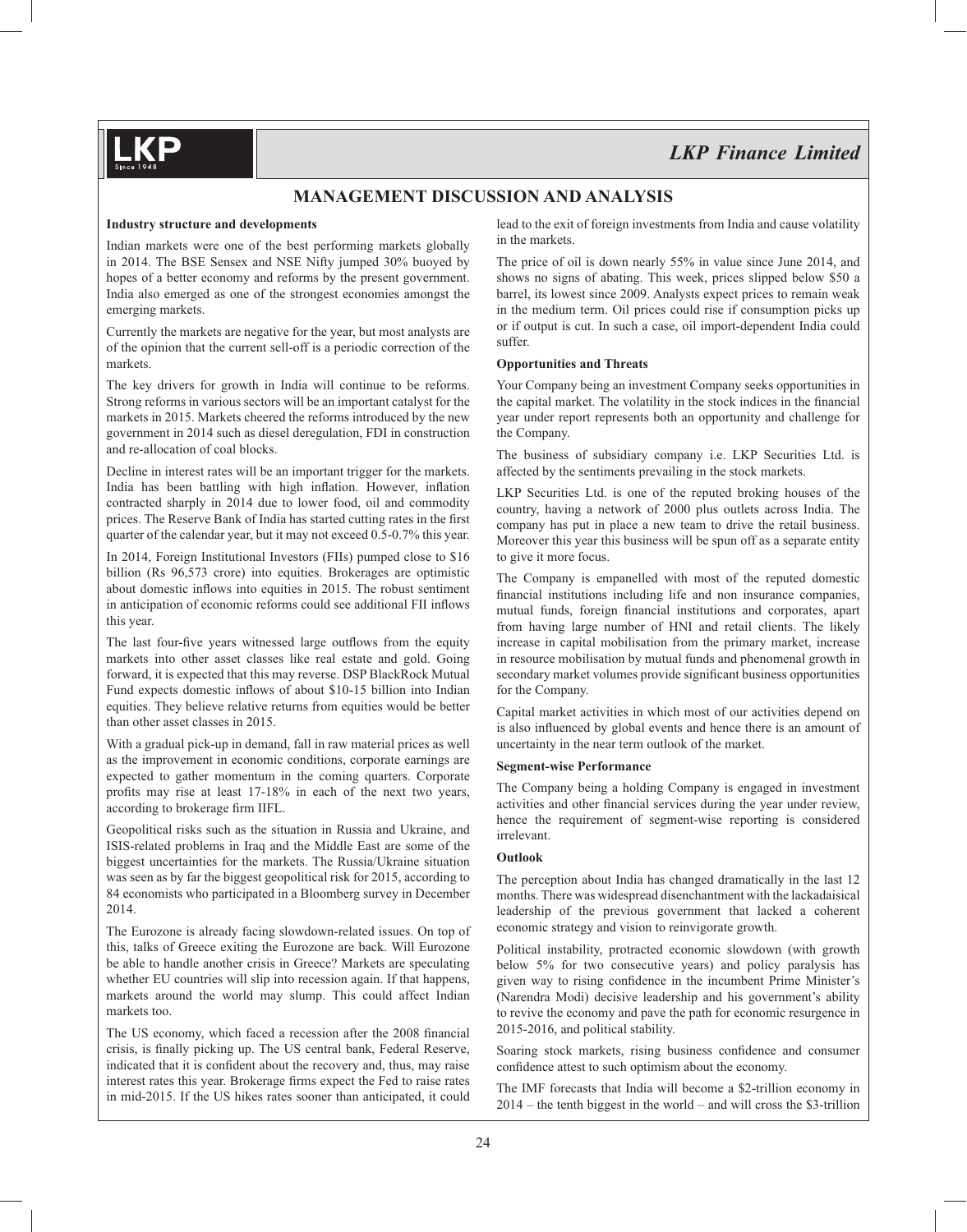threshold in 2019, which would make it the world's seventh biggest economy. Last year, after the BJP got a majority in the 2014 general elections, all major financial firms had revised their Sensex and Nifty targets upwards.

While UBS had raised its Nifty target for December 2014 to 8,000, it further revised its target in November 2014 and said that Nifty would hit 9,600 by December 2015.

Citigroup, too, had in December 2014 raised its Nifty target to 9,850 and Sensex target to 33,000 by December 2015. Similarly, Goldman Sachs raised the target for the Nifty index to 9,000 points for September 2015 as against its previous target of 8,600 for June 2015

But, twelve months into the governments term, its failure to produce detailed plans to improve India's poor infrastructure, streamline the countrys complicated tax rules and remove high government subsidies in order to fulfil the BJPs lofty promises is glaring.

The proposals contained in the Budge for 2015-16 prioritise growth and push back by one year the governments fiscal-consolidation target. Investment in infrastructure and expansion of welfare benefits are particular areas of focus in the budget. In an effort to improve the business environment, a date has been set for the implementation of the goods and services tax. Although the new budget is not revolutionary, it holds out the promise of stronger economic growth, a revival of manufacturing, an easing of business rules and an increase in foreign investment.

However, Finance Minister has argued that the government is on target to achieve this goal, through a reduction in Plan expenditure , and the finance minister has now set out plans to increase infrastructure spending in future in order to boost economic growth, while pushing back by one year, to 2017/18, the governments target of reducing the fiscal deficit to 3% of GDP. Infrastructure and manufacturing receive special attention in the budget. This is a much-needed feature of the governments plans, given that the total value of stalled infrastructure projects in India stood at Rs8.8trn, equivalent to 7% of annual GDP, at the end of 2014. The projected increase in indirect taxes as a share of total tax revenue is a source of concern, given that direct taxes are generally a more reliable source of income and have a less marked distortionary impact on the economy; indirect tax revenue is budgeted at 44.7% of gross tax receipts in 2015/16, up from 43.3% in the current fiscal year.

Long-term growth drivers for India continue to be positive.

**"Demographic dividend":** Half of India's 1.2-billion population is under the age of 25. By 2020, India will have the world's youngest population, with a median age of 29 years, compared with a median age of 37 in China. This demographic dividend could potentially give India the biggest labor force and make it the largest consumer market in the world.

**Growing middle class:** India's middle class of 250 million already represents one of the biggest consumer markets in the world. This educated, tech-savvy and relatively affluent group is expected to continue its rapid growth in the years ahead.

**Low penetration of goods and services:** Despite the economy's progress over the past quarter-century, the Indian market still has a relatively low penetration of goods and services, which translates into massive untapped potential. For example, in 2009, there were only 11 passenger cars per 1,000 people in India, compared with 34 in China, 179 in Brazil, 233 in Russia, and 440 in the U.S.

**A functioning democracy:** One of India's greatest strengths is that it is a vibrant and functioning  $-$  albeit a trifle chaotic  $-$  democracy, where the electorate regularly exercises its constitutional right to kick out non-performing governments. India's army, one of the world's largest, is also staunchly apolitical and has consistently remained aloof from political shenanigans.

**Established companies and institutions:** India has a thriving business sector with dynamic SMEs and large companies that are increasingly expanding overseas, educational institutions that are among the world's best, and competent financial organizations. Raghuram Rajan, who was formerly chief economist at the IMF, currently heads India's central bank, the Reserve Bank of India (RBI).

To conclude this government is amply demonstrating its probusiness, pro-reform, investor friendly and strong development agenda by trying to revive the flagging economy, improve the business climate and set the stage for bolder economic reforms (to put the Indian economy on a high growth trajectory of 7-8% in the medium term and even a higher growth rate in the long term). Modi is wisely initiating consistent and steady 'structural reforms' (rather than rely on 'big bang' reforms to please markets) demonstrative of a sound long-term economic vision, eschewing populism and focusing on improved governance.

#### **Risks and Concerns**

The stock broking industry has recently witnessed intense competition, falling brokerage rates and the entry of several big players. The Company's Subsidiary Company continues to achieve cost efficiencies through the application of technology. However with the availability of financial resources, we are hopeful that the said Company will be able to take the opportunities of the expanding business opportunities.

The Capital market industry in which your Company is operating is subject to extensive regulation. The Company evaluates the technological obsolescence and the associated risk and makes investment accordingly

#### **Internal Control Systems and their adequacy**

The Company has satisfactory internal control system.

The Company including subsidiaries has an adequate system of internal controls to ensure accuracy of accounting records, compliance with all laws & regulations and compliance with all rules, procedures & guidelines prescribed by the management. An extensive internal audit is carried out by independent firm of Chartered Accountants. An internal team of inspection also regularly visits branches for ensuring regulatory compliance. Post audit reviews are also carried out to ensure follow up on the observations made.

#### **Financial Performance with respect to Operational Performance**

#### **Share Capital**

The paid up equity share capital of the Company as on March 31, 2015 stands at Rs. 12,19,80,230 divided into 1,21,98,023 equity shares of Rs. 10/- each fully paid up.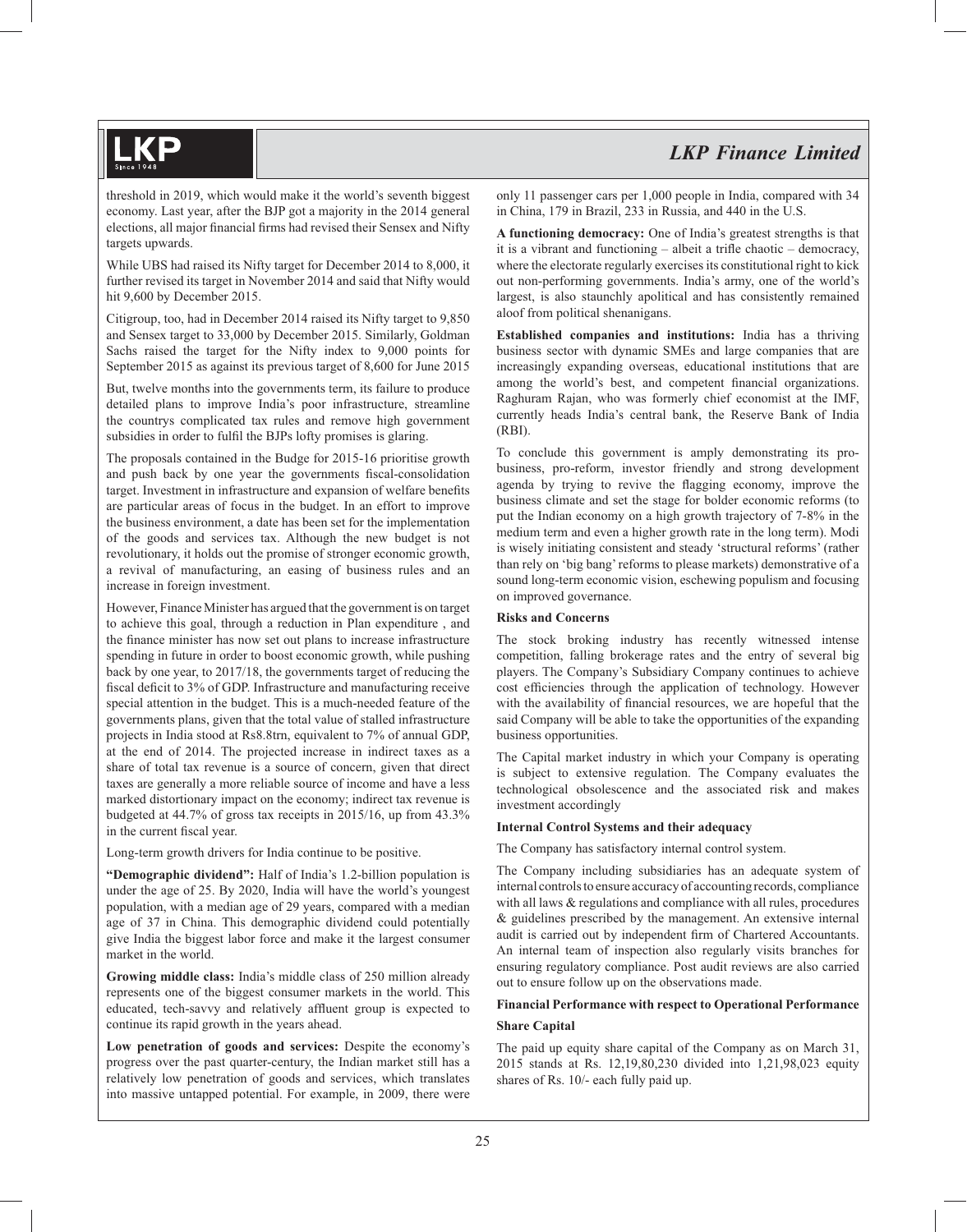#### **Net Worth**

The Net Worth of the Company increased from Rs. 15820.05 lacs to 15829.74 lacs.

#### **Secured Loans**

The secured loans increased to Rs. 6231.20 from Rs.4018.50 lacs.

#### **Total Income**

During the year under consideration total income was Rs. 8370.41lacs as against Rs. 3557.17 lacs in the previous year.

#### **Other Income**

During the year under consideration other income was Rs.23.08 lacs as against Rs. 32.31 lacs in the previous year.

#### **Interest and Finance Charges**

During the year under consideration total interest and finance charges were Rs.1735.16 lacs as against Rs. 1944.90 lacs in the previous year.

#### **Tax Expense**

During the year under consideration the Tax Expense were Rs. 467.23 lacs.

#### **Human Resources**

There has been no material development on the Human Resource/ Industrial Relations front during the year. As on 31st March 2015 the Company had 18 employees.

LKP Securities Ltd. places significant importance to its human capital. As on 31<sup>st</sup> March 2015 there are 875 employees employed by the Company. The company has also provided medical insurance for its employees and family members as a welfare measure. The company has been paying special attention to improve the skill set of the employees through various training programs. All employees are encouraged and motivated to get themselves certified in relevant industry standard certifications such as CFP, NCFM, BSEC & AMFI.

Disclosure under the Sexual Harassment of Women at Workplace (Prevention, Prohibition and Redressal) Act, 2013.

The Company has in place an Anti Sexual Harassment Policy in line with the requirements of the Sexual Harassment of Women at the Workplace (Prevention, Prohibition & Redressal) Act, 2013. Internal Complaints Committee (ICC) has been set up to redress complaints received regarding sexual harassment. All employees (permanent, contractual, temporary, trainees) are covered under this policy.

The following is a summary of sexual harassment complaints received and disposed off during the year 2014-15

- No of complaints received: Nil
- No of complaints disposed off. Nil

 **For and on behalf of the Board of Directors**

Mumbai **( M. V. Doshi )**

Date: May 05, 2015 *Executive Chairman*

### **CERTIFICATE ON CORPORATE GOVERNANCE**

#### To the Members,

#### LKP Finance Limited

We have examined the compliance of conditions of corporate governance by LKP Finance Limited for the year ended on 31st March, 2015, as stipulated in clause 49 of the listing agreement of the said company with BSE.

The compliance of conditions of corporate governance is the responsibility of the management. Our examination has been limited to a review of the procedures and implementation thereof adopted by the company for ensuring compliance with the conditions of the corporate governance as stipulated in the said clause. It is neither an audit nor an expression of opinion on the financial statements of the company.

In our opinion and to the best of our information and according to the explanations given to us and based on the representations made by the Directors and the management, we certify that the company has complied with conditions of corporate governance as stipulated in clause 49 of the above mentioned listing agreement, subject to the following observations:

- *(i) The company has not appointed a common independent director on the Board of its subsidiary(ies) as required under clause 49(V)(A) of the listing agreement;*
- (ii) The quorum for the Audit Committee meeting held on 29<sup>th</sup> *January, 2015 did not have two independent directors as required by clause 49(III)(B) of the listing agreement.*

We state that such compliance is neither an assurance as to future viability of the company nor of the efficiency or effectiveness with which the management has conducted the affairs of the company.

> **For** *V.R. Associates Company Secretaries*

*V. Ramachandran CP 4731*

Place: Mumbai Date: 5<sup>th</sup> May, 2015.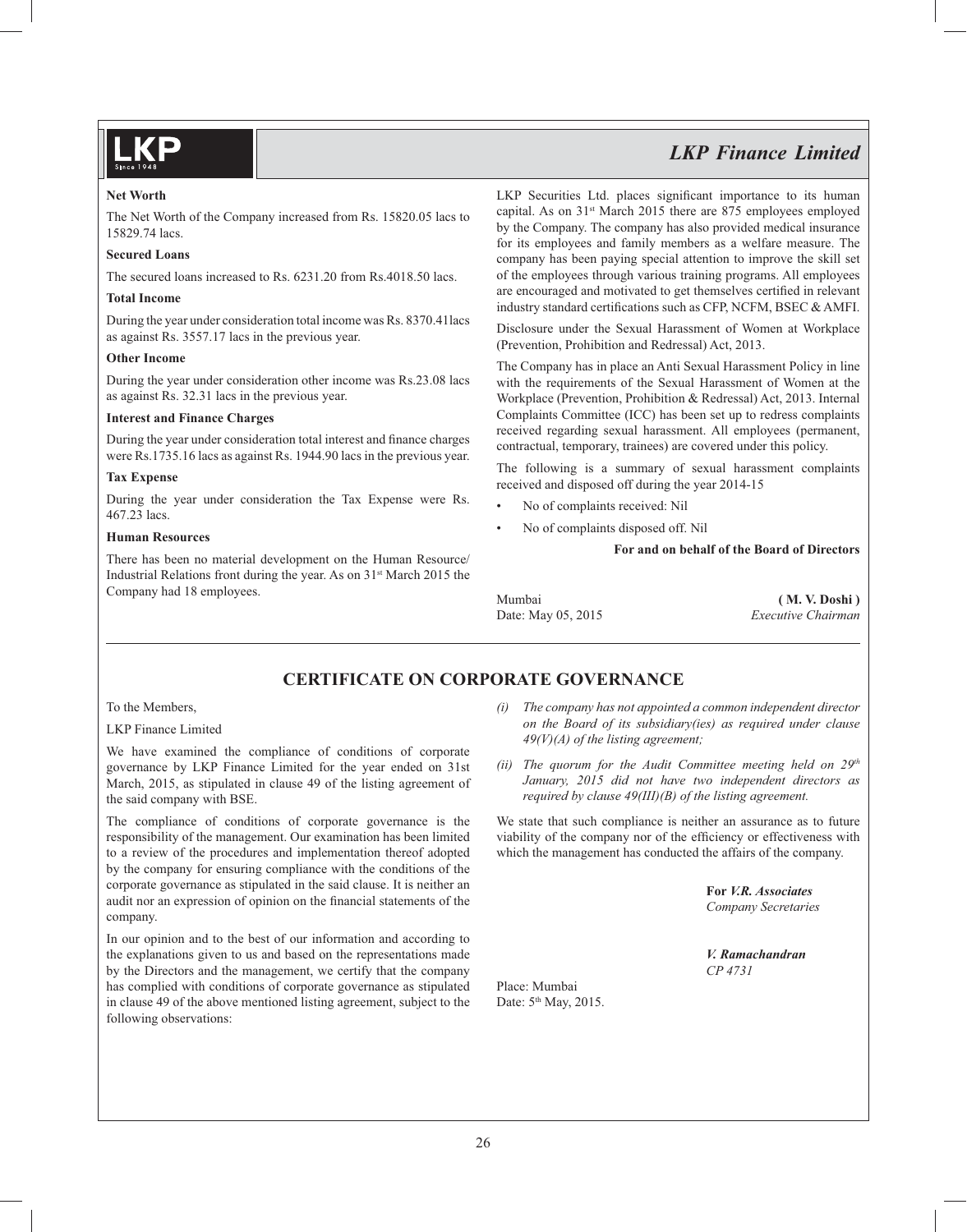

### *DECLARATION*

In accordance with the Clause 49 of the Listing Agreement with the Stock Exchange, and according to information provided/available, this is to confirm that all members of the Board of Directors and the Senior Management Personnel have affirmed compliance with the Code of Conduct, as applicable to them, for the financial year ended March 31, 2015.

Mumbai (**M. V. Doshi)** May 05, 2015 *Executive Chairman* 

### **CEO/CFO CERTIFICATION**

**\_\_\_\_\_\_\_\_\_\_\_\_\_\_\_\_\_\_\_\_\_\_\_\_\_\_\_\_\_\_\_\_\_\_\_\_\_\_\_\_\_**

The Board of Directors LKP Finance Limited

- A. We have reviewed financial statements and the cash flow statement for the financial year 2014-2015 and certify that these statements to the best of our knowledge and belief :
	- 1. do not contain any materially untrue statement or omit any material fact or contain statements that might be misleading:
	- 2. present a true and fair view of the Company's affairs and are in compliance with existing accounting standards, applicable laws and regulations.
- B. There are, to the best of our knowledge and belief, no transactions entered into by the company during the year which are fraudulent, illegal or violative of the Company's code of conduct.
- C. We accept responsibility for establishing and maintaining internal controls for financial reporting and that we have evaluated the effectiveness of internal control systems of the company pertaining to financial reporting and we have disclosed to the auditors and the Audit Committee, deficiencies in the design or operation of such internal controls, if any, of which we are aware and the steps we have taken or propose to take to rectify these deficiencies.
- D. We have indicated to the Auditors and the Audit Committee:
	- 1. significant changes in internal control over financial reporting during the year;
	- 2. significant changes in accounting policies during the year and that the same have been disclosed in the notes to the financial statements.
- E. To the best of our knowledge and belief, there are no instances of significant fraud of which we have become aware and the involvement therein, if any, of the management or an employee having a significant role in the company's internal control system over financial reporting.

M. V. Doshi S. S. Gulati

Executive Chairman Head Corporate Affairs

May 05, 2015

Mumbai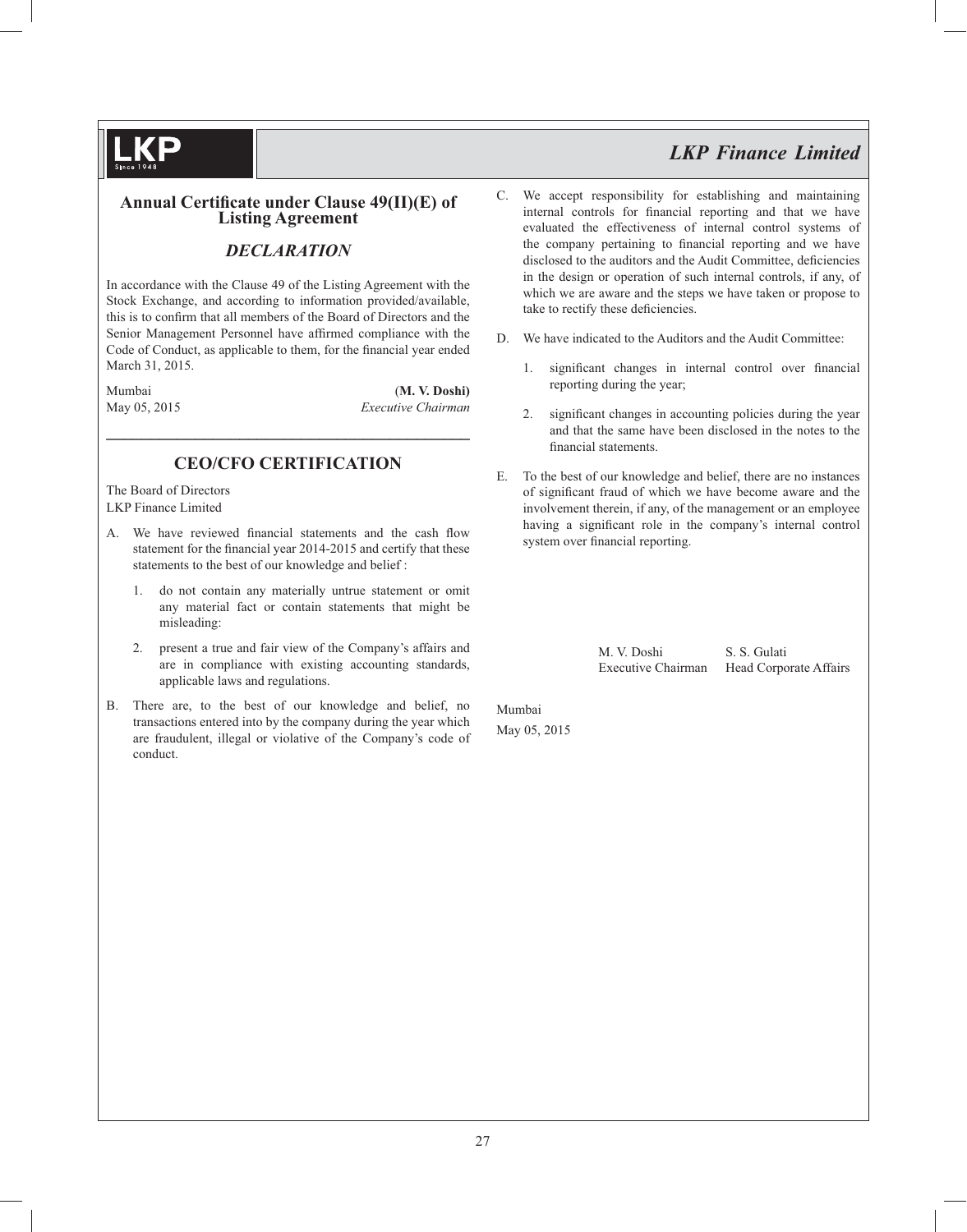### **Independent Auditor's Report To the Members of LKP Finance Limited**

We have audited the accompanying standalone financial statements of LKP Finance Limited ("the Company") which comprise the Balance Sheet as at 31<sup>st</sup> March 2015, the Statement of Profit and Loss and the Cash Flow Statement for the year then ended and a summary of significant accounting policies and other explanatory information.

#### **Management's Responsibility for the Financial Statements**

The Company's Board of Directors is responsible for the matters stated in Section 134(5) of the Companies Act, 2013 ("the Act") with respect to the preparation of the financial statements that give a true and fair view of the financial position, financial performance and cash flows of the Company in accordance with the accounting principles generally accepted in India, including the Accounting Standards specified under Section 133 of the Act, read with Rule 7 of the Companies (Accounts) Rules, 2014. This responsibility also includes maintenance of adequate accounting records in accordance with the provisions of the Act for safeguarding the assets of the Company and for preventing and detecting frauds and other irregularities; selection and application of appropriate accounting policies; making judgments and estimates that are reasonable and prudent; and design, implementation and maintenance of adequate internal financial controls, that were operating effectively for ensuring the accuracy and completeness of the accounting records, relevant to the preparation and presentation of the financial statements that give a true and fair view and are free from material misstatement, whether due to fraud or error.

#### **Auditor's Responsibility**

**KP** 

Our responsibility is to express an opinion on the financial statements based on our audit.

We have taken into account the provisions of the Act, the accounting and auditing standards and matters which are required to be included in the audit report under the provisions of the Act and the Rules made thereunder.

We conducted our audit in accordance with the Standards on Auditing specified under Section  $143(10)$  of the Act. Those Standards require that we comply with ethical requirements and plan and perform the audit to obtain reasonable assurance about whether the financial statements are free from material misstatement.

An audit involves performing procedures to obtain audit evidence about the amounts and the disclosures in the financial statements. The procedures selected depend on the auditor's judgment, including the assessment of the risks of material misstatement of the financial statements, whether due to fraud or error. In making those risk assessments, the auditor considers internal financial control relevant to the Company's preparation of the financial statements that give a true and fair view in order to design audit procedures that are appropriate in the circumstances, but not for the purpose of expressing an opinion on whether the Company has in place an adequate internal financial controls system over financial reporting and the operating effectiveness of such controls. An audit also includes evaluating the appropriateness of the accounting policies used and the reasonableness of the accounting estimates made by the Company's Directors, as well as evaluating the overall presentation of the financial statements.

We believe that the audit evidence we have obtained is sufficient and appropriate to provide a basis for our audit opinion on the financial statements.

#### **Opinion**

In our opinion and to the best of our information and according to the explanations given to us, the aforesaid financial statements give the information required by the Act in the manner so required and give a true and fair view in conformity with the accounting principles generally accepted in India, of the state of affairs of the Company as at  $31<sup>st</sup>$  March, 2015, and its profit/loss and its cash flows for the year ended on that date.

#### **Report on Other Legal and Regulatory Requirements**

- 1. As required by the Companies (Auditor's Report) Order, 2015 ("the Order"), as issued by Central Government of India in terms of sub section (11) of section 143 of Companies Act, 2013 (18 of 2013) we give in the Annexure a statement on the matters specified in paragraphs 3 and 4 of the Order.
- 2. As required by Section 143(3) of the Act, we report that:
	- a. we have sought and obtained all the information and explanations which to the best of our knowledge and belief were necessary for the purpose of our audit;
	- b. in our opinion proper books of account as required by law have been kept by the Company so far as appears from our examination of those books;
	- c. the Balance Sheet, Statement of Profit and Loss and Cash Flow Statement dealt with by this Report are in agreement with the books of account;
	- d. in our opinion, the Balance Sheet, Statement of Profit and Loss and Cash Flow Statement comply with the Accounting Standards referred to in Section 133 of the Act read with Rule 7 of the Companies (Accounts) Rules, 2014 ; and
	- e. on the basis of written representations received from the directors as on 31<sup>st</sup> March 2015, and taken on record by the Board of Directors, none of the directors is disqualified as on 31st March 2015, from being appointed as a director in terms of sub section (2) of section 164 of the Companies Act, 2013.
	- f. with respect to the other matters to be included in the Auditor's Report in accordance with Rule 11 of the Companies (Audit and Auditors) Rules, 2014, in our opinion and to the best of our information and according to the explanations given to us:
		- i. The Company has disclosed a pending litigations in the Honorable High Court of Mumbai in the matter explained under Note No.C1 of the Notes to financial statements as at 31<sup>st</sup> March, 2015. We are informed that the case when heard and disposed off will neither have cash outgo nor will have impact on the Statement of Profit and Loss for the year;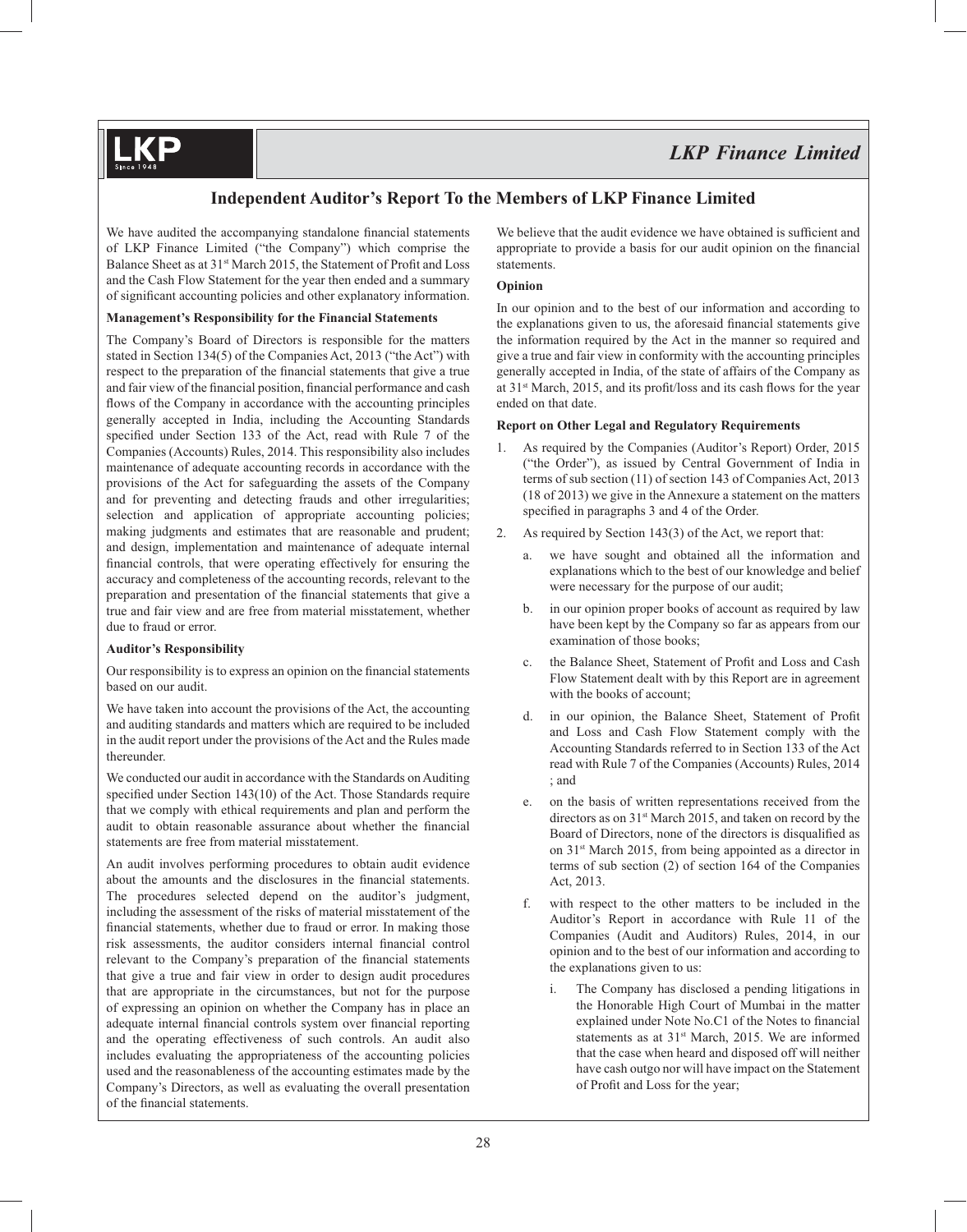- ii. As represented by the company, there are no longterm contracts including derivative contracts having material foreseeable losses other than those disclosed in note No.C17 in the Notes to financial statements as at 31st March, 2015;
- iii. As represented by the company, there is no amount required to be transferred to Investor Education and Protection Fund by the Company.

*For* **Ford, Rhodes, Parks & Co.** *Chartered Accountants*  **Firm registration number: 102860W**

**A.D.Shenoy** Place : Mumbai *Partner* Date :  $5<sup>th</sup>$  May, 2015 **Membership number: 11549** 

#### **Annexure to the Auditors' Report**

**[Referred to in paragraph pertaining to "Report on Other Legal and Regulatory Requirement" of our Report of even**  date to the members of LKP Finance Limited on the financial **statements for the year ended 31st March, 2015]**

- 1. a) The Company is maintaining proper records showing full particulars including quantitative details and situation of fixed assets.
	- b) Fixed Assets have been physically verified by the management during the year and no discrepancies between the book records and the physical inventory have been noticed. In our opinion, the frequency of verification is reasonable.
- 2. a) The inventory of stocks held for sale has been verified by the management during the year. In our opinion, the frequency of verification is reasonable.
	- b) In our opinion, the procedures of verification of inventory followed by the management are reasonable and adequate in relation to the size of the company and the nature of its business.
	- c) On the basis of our examination of the inventory records, in our opinion, the company is maintaining proper records of inventory. There are no discrepancies noticed on verification of inventory as compared to book records.
- 3. The Company has not granted any loans, secured or unsecured, to companies, firms or other parties covered in the register maintained under Section 189 of the Companies Act, 2013.
- 4. In our opinion and according to the information and explanations given to us, having regard to the explanation there is adequate internal control system commensurate with the size of the Company and the nature of its business, for the purchase of inventories and fixed asset and for sale of goods and services. Further, on the basis of our examination of the books and records of the company, and according to the information and explanations given to us, we have neither come across nor have been informed of any continuing failure to correct major weakness in the aforesaid internal control system.
- 5. The Company has not accepted any deposits from the public, within the meaning of Sections 73 to 76 of Companies Act 2013 and the rules framed there under.
- 6. We are informed by the Company sub section (1) of section 148 of the Act is not applicable.
- 7. a) According to the information and explanations given to us and records of the Company examined by us, in our opinion, the Company is generally regular in depositing undisputed statutory dues including provident fund, investor education and protection fund, employees state insurance, income tax, value added tax, wealth tax, service tax, custom duty, excise duty, cess and any other material statutory dues as applicable with the appropriate authorities. There are no undisputed statutory dues payable for a period of more than six months from the date they became payable as at 31<sup>st</sup> March, 2015.
	- b) According to the information and explanations given to us and the records of the Company examined by us, there are no dues of income tax, wealth tax, service tax, customs duty and cess as at 31<sup>st</sup> March 2015, which has not been deposited on account of dispute.
	- c) According to the information and explanations given to us and records of the Company examined by us, in our opinion, there are no amounts payable to investor education and protection fund in accordance with the relevant provisions of Companies Act, 1956 (1 of 1956) and rules there under.
- 8. The Company has no accumulated losses as at 31<sup>st</sup> March, 2015 and it has not incurred any cash losses in the financial year ended on that date or in the immediately preceding financial year.
- 9. According to the information and explanations given to us and records of the Company examined by us the company has not defaulted in repayment of dues to any financial institution or bank at the Balance Sheet date.
- 10. According to the information and explanations given to us the Company has not given any guarantees for loans taken by others from banks or financial institution during the year except a existing guarantee of Rs.8 Crores given to a bank in respect of a facility to its subsidiary and the terms and conditions whereof are not prejudicial to the interest of the Company.
- 11. The Company has not obtained any term loans except a car loan. The balance outstanding as at 31<sup>st</sup> March, 2015 is Rs.6,09,406/-(Previous Year Rs.15,75,092)
- 12. Based on the audit procedures performed and information and explanations given by the management, we report that we have not come across any instances of fraud on or by the Company, noticed or reported during the year, nor have we been informed of such case by management.

*For* **Ford, Rhodes, Parks & Co.** *Chartered Accountants*  **Firm registration number: 102860W**

**A.D.Shenoy** Place : Mumbai *Partner* Date : 5<sup>th</sup> May, 2015 **Membership number: 11549**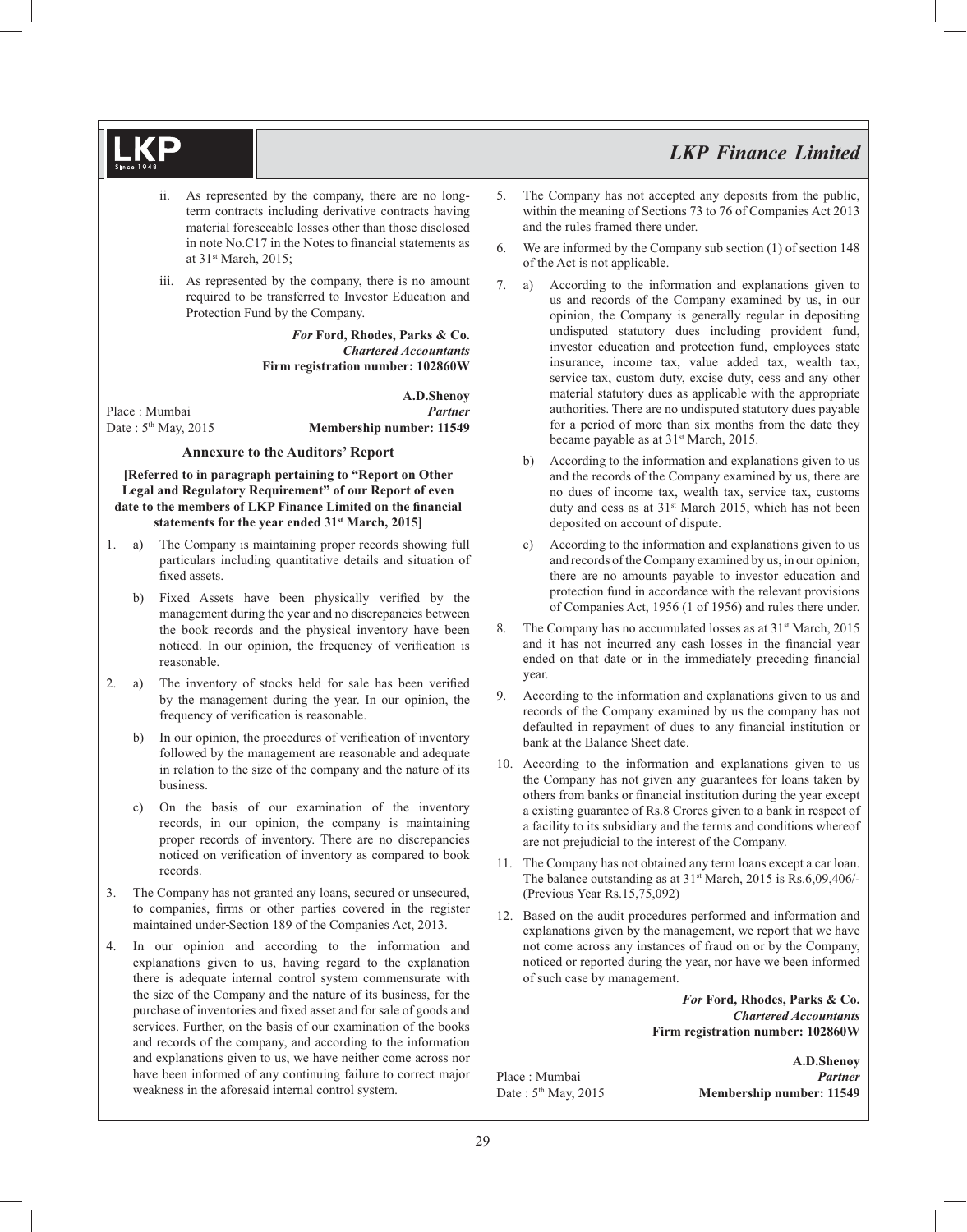|                                                       |                                       | BALANCE SHEET AS AT 31ST MARCH, 2015      |                   |                  |
|-------------------------------------------------------|---------------------------------------|-------------------------------------------|-------------------|------------------|
|                                                       |                                       |                                           |                   | (Rupees)         |
|                                                       | <b>Particulars</b>                    | Note No.                                  | As at 31.03.2015  | As at 31.03.2014 |
| I.                                                    | <b>EQUITY AND LIABILITIES:</b>        |                                           |                   |                  |
| $\mathbf{1}$                                          | <b>Shareholders' funds</b>            |                                           |                   |                  |
|                                                       | Share capital<br>(a)                  | <b>B01</b>                                | 121,980,230       | 121,980,230      |
|                                                       | Reserves and surplus<br>(b)           | <b>B02</b>                                | 1,460,993,917     | 1,460,024,775    |
| $\mathbf{2}$                                          | <b>Non-current liabilities</b>        |                                           |                   |                  |
|                                                       | Long-term borrowings<br>(a)           | <b>B03</b>                                |                   | 1,572,092        |
|                                                       | Long-term provisions<br>(b)           | <b>B04</b>                                | 3,862,341         | 3,862,341        |
|                                                       | Deferred tax liability<br>(c)         |                                           |                   | 131,822          |
| 3                                                     | <b>Current liabilities</b>            |                                           |                   |                  |
|                                                       | Short-term borrowings<br>(a)          | <b>B05</b>                                | 1,063,160,541     | 790,691,548      |
|                                                       | Trade payables<br>(b)                 | <b>B06</b>                                | 41,118,230        | 29,747,330       |
|                                                       | Other current liabilities<br>(c)      | <b>B07</b>                                | 64,999,139        | 14,922,284       |
|                                                       | Short-term provisions<br>(d)          | <b>B08</b>                                | 29,273,819        | 28,353,695       |
|                                                       |                                       | <b>TOTAL</b>                              | 2,785,388,217     | 2,451,286,117    |
| П.                                                    | <b>ASSETS:</b>                        |                                           |                   |                  |
| 1                                                     | <b>Non-current assets</b>             |                                           |                   |                  |
|                                                       | Fixed assets (Tangible Assets)<br>(a) | <b>B09</b>                                | 5,785,233         | 7,624,150        |
|                                                       | Non-current investments<br>(b)        | <b>B10</b>                                | 706,415,152       | 368,444,230      |
|                                                       | Deferred tax asset<br>(c)             |                                           | 145,112           |                  |
|                                                       | Long-term loans and advances<br>(d)   | <b>B11</b>                                | 385,000           | 385,000          |
| $\overline{2}$                                        | <b>Current assets</b>                 |                                           |                   |                  |
|                                                       | Inventories (Securities)<br>(a)       |                                           | 399,361,447       | 293, 261, 883    |
|                                                       | Trade receivables<br>(b)              | <b>B12</b>                                | 115,435,189       | 3,789,972        |
|                                                       | Cash and cash equivalents<br>(c)      | <b>B13</b>                                | 301,035,514       | 237,019,442      |
|                                                       | Short-term loans and advances<br>(d)  | <b>B14</b>                                | 1,256,825,570     | 1,540,761,440    |
|                                                       |                                       | <b>TOTAL</b>                              | 2,785,388,217     | 2,451,286,117    |
|                                                       | Notes forming part of the Accounts    | A1 to $C20$                               |                   |                  |
|                                                       | As per our Report attached.           | For and on behalf of the Board            |                   |                  |
|                                                       | For FORD, RHODES, PARKS & CO.,        | <b>Executive Chairman</b>                 | M. V. Doshi       |                  |
| Chartered Accountants<br>Firm Registration No.102860W |                                       | <b>Director</b>                           | V. N. Suchanti    |                  |
| A.D. Shenoy                                           |                                       | <b>Director</b>                           | Sayanta Basu      |                  |
| Partner                                               | Membership No 11549                   | <b>Head -Corporate Affairs</b>            | <b>S S Gulati</b> |                  |
|                                                       |                                       | <b>GM (Legal) &amp; Company Secretary</b> | <b>G</b> B Innani |                  |
| Mumbai                                                |                                       | Mumbai                                    |                   |                  |
|                                                       | Dated: 5th May, 2015                  | Dated: 5th May, 2015                      |                   |                  |

### **BALANCE SHEET AS AT 31ST MARCH, 2015**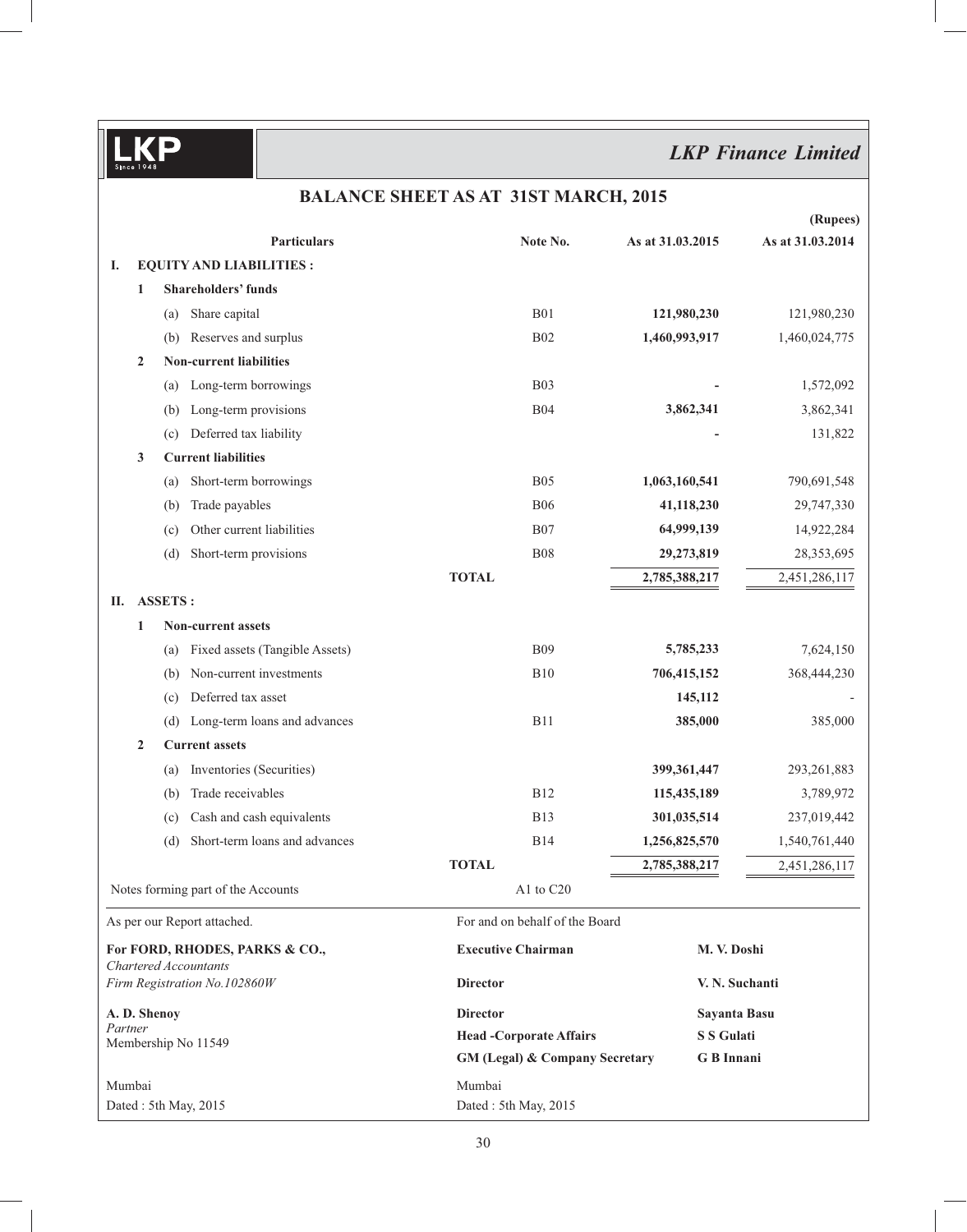### *LKP Finance Limited*

|                                     | STATEMENT OF PROFIT AND LOSS FOR THE YEAR ENDED 31ST MARCH, 2015 |                                                                             |                                   |                              |  |  |  |  |
|-------------------------------------|------------------------------------------------------------------|-----------------------------------------------------------------------------|-----------------------------------|------------------------------|--|--|--|--|
|                                     | <b>Particulars</b>                                               | Note No.                                                                    | As at 31.03.2015                  | (Rupees)<br>As at 31.03.2014 |  |  |  |  |
| Ι.                                  | Revenue from operations                                          | <b>B15</b>                                                                  | 834,733,642                       | 352,485,449                  |  |  |  |  |
| П.                                  | Other income                                                     | <b>B16</b>                                                                  | 2,307,842                         | 3,231,142                    |  |  |  |  |
|                                     | <b>III.</b> Total Revenue                                        |                                                                             | 837,041,484                       | 355,716,591                  |  |  |  |  |
|                                     | IV. Expenses:                                                    |                                                                             |                                   |                              |  |  |  |  |
|                                     | Employee benefits expense                                        | <b>B17</b>                                                                  | 56,926,321                        | 50,678,423                   |  |  |  |  |
|                                     | Finance costs                                                    |                                                                             | 173,516,569                       | 194,490,307                  |  |  |  |  |
|                                     | Depreciation                                                     |                                                                             | 1,082,398                         | 1,574,568                    |  |  |  |  |
|                                     | Other expenses                                                   | <b>B18</b>                                                                  | 381,424,547                       | 38,209,040                   |  |  |  |  |
|                                     | Provision for standard assets                                    |                                                                             |                                   |                              |  |  |  |  |
| V                                   | <b>Total Expenses</b>                                            |                                                                             | 612,949,835                       | 284,952,338                  |  |  |  |  |
|                                     | VI. Profit before tax                                            |                                                                             | 224,091,649                       | 70,764,252                   |  |  |  |  |
| VII. Tax expense (Net) for the year |                                                                  |                                                                             | 46,723,068                        | (4,005,191)                  |  |  |  |  |
|                                     | VIII. Profit after tax                                           |                                                                             | 177,368,581                       | 74,769,442                   |  |  |  |  |
|                                     | IX Earnings per equity share:                                    |                                                                             |                                   |                              |  |  |  |  |
|                                     | Basic<br>(1)                                                     |                                                                             | 14.54                             | 6.12                         |  |  |  |  |
|                                     | Diluted<br>(2)                                                   |                                                                             | 13.52                             | 5.73                         |  |  |  |  |
|                                     | Notes forming part of the Accounts                               | A1 to C20                                                                   |                                   |                              |  |  |  |  |
|                                     |                                                                  |                                                                             |                                   |                              |  |  |  |  |
|                                     | As per our Report attached.                                      | For and on behalf of the Board                                              |                                   |                              |  |  |  |  |
|                                     | For FORD, RHODES, PARKS & CO.,<br>Chartered Accountants          | <b>Executive Chairman</b>                                                   | M. V. Doshi                       |                              |  |  |  |  |
|                                     | Firm Registration No.102860W                                     | <b>Director</b>                                                             | V. N. Suchanti                    |                              |  |  |  |  |
| A.D. Shenoy<br>Partner              |                                                                  | <b>Director</b>                                                             | Sayanta Basu<br><b>S S Gulati</b> |                              |  |  |  |  |
|                                     | Membership No 11549                                              | <b>Head -Corporate Affairs</b><br><b>GM (Legal) &amp; Company Secretary</b> | G B Innani                        |                              |  |  |  |  |
| Mumbai                              | Dated: 5th May, 2015                                             | Mumbai<br>Dated: 5th May, 2015                                              |                                   |                              |  |  |  |  |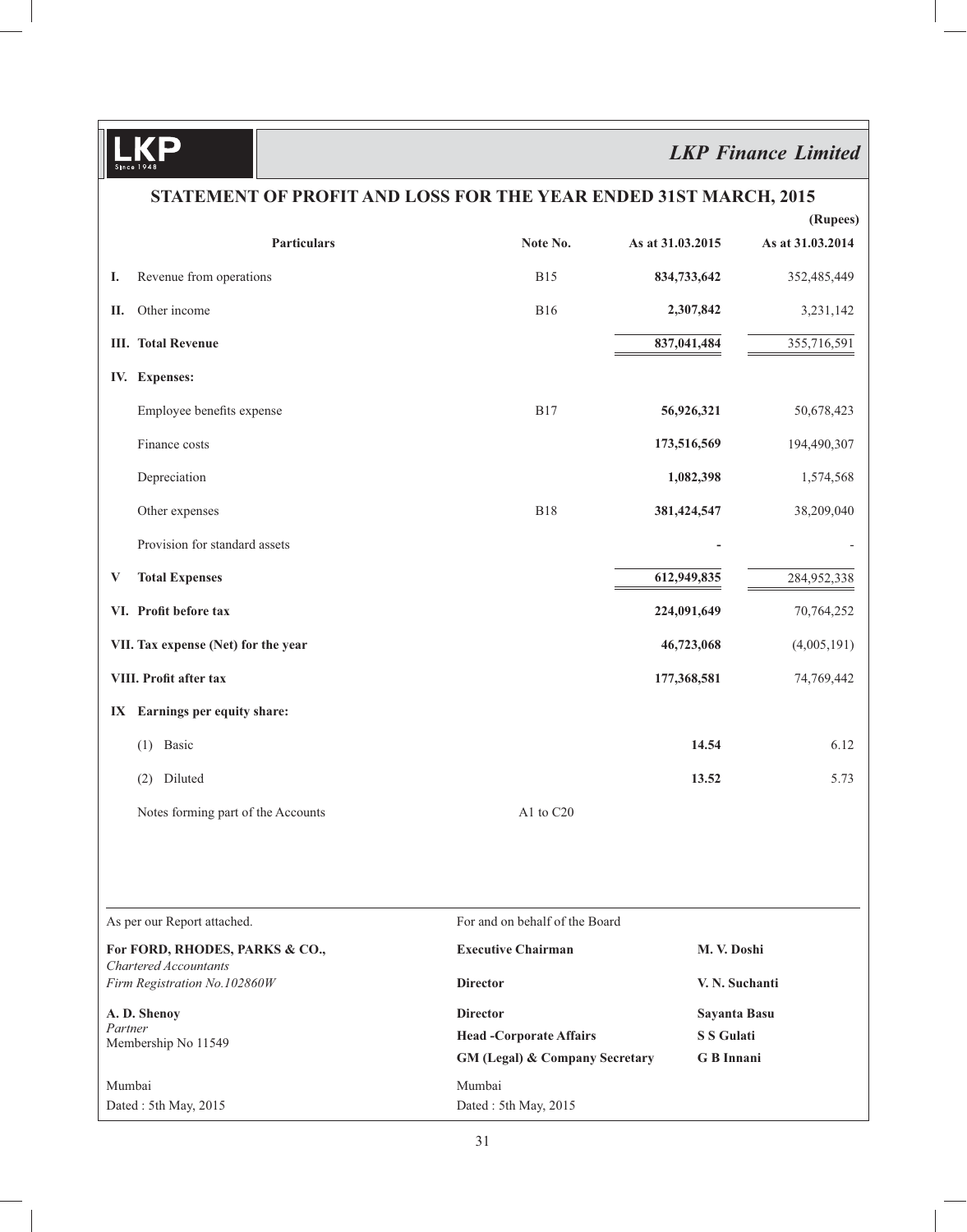## *LKP Finance Limited*

|              |                                                         |                                           |                     |                   | (Rs In Lacs)  |
|--------------|---------------------------------------------------------|-------------------------------------------|---------------------|-------------------|---------------|
|              |                                                         |                                           | <b>Current Year</b> |                   | Previous Year |
| A.           | <b>Cash Flow From Operating Activities:</b>             |                                           |                     |                   |               |
|              | Net Profit before interest & tax                        |                                           | 3,976.08            |                   | 2,652.54      |
|              | Adjustments for:                                        |                                           |                     |                   |               |
|              | Depreciation                                            | 10.82                                     |                     | 15.75             |               |
|              | Dimunition in Value of Investment                       | 0.00                                      |                     | (38.93)           |               |
|              | <b>Employee Stock Compensation Expenses</b>             | 0.00                                      |                     | 0.32              |               |
|              | Dividend Received                                       | (66.21)                                   |                     | (48.20)           |               |
|              | Profit on sale of investments                           | (6,361.59)                                |                     | (46.26)           |               |
|              | Irrecoverable loans written off & provision for NPAs    | 3,471.58                                  |                     | 0.00              |               |
|              |                                                         |                                           | (2,945.39)          |                   | (117.32)      |
|              | Operating Profit before Working Capital Changes         |                                           | 1,030.69            |                   | 2,535.22      |
|              | Adjustments for working capital changes                 |                                           | (2, 185.99)         |                   | 5,519.82      |
|              | Cash Generated from operations                          |                                           | (1, 155.30)         |                   | 8,055.04      |
|              | Interest paid                                           | (1,735.17)                                |                     | (1,944.90)        |               |
|              | Direct taxes paid                                       | (470.00)                                  | (2,205.17)          | (178.24)          | (2, 123.14)   |
|              | Net cash used in operating activities                   |                                           | (3,360.47)          |                   | 5,931.89      |
| B            | Cash flow from investing activities                     |                                           |                     |                   |               |
|              | Purchase of fixed assets                                | 0.00                                      |                     | (8.90)            |               |
|              | Purchase of Investments                                 | (4,937.38)                                |                     | (19.40)           |               |
|              | Sale of Investments                                     | 7,919.26                                  |                     | 444.65            |               |
|              | Dividend received                                       | 66.21                                     |                     | 48.20             |               |
|              | Net cash from investing activities                      |                                           | 3,048.09            |                   | 464.55        |
| C            | Cash flow from financing activities                     |                                           |                     |                   |               |
|              | Increase / (Decrease ) in borrowings                    | 2,708.97                                  |                     | (6,248.56)        |               |
|              | <b>Buyback of Shares</b>                                | 0.00                                      |                     | (92.76)           |               |
|              | Dividend (including tax)                                | (1,756.43)                                |                     | (283.54)          |               |
|              | Net cash from financing activities                      |                                           | 952.54              |                   | (6,624.86)    |
|              | Net increase in cash and cash equivalents               |                                           | 640.16              |                   | (228.42)      |
|              | Cash and cash equivalents. (opening)                    |                                           | 2,370.19            |                   | 2,598.61      |
|              | Cash and cash equivalents. (closing)                    |                                           | 3,010.36            |                   | 2,370.19      |
|              |                                                         |                                           |                     |                   |               |
|              | As per our Report attached.                             | For and on behalf of the Board            |                     |                   |               |
|              | For FORD, RHODES, PARKS & CO.,<br>Chartered Accountants | <b>Executive Chairman</b>                 |                     | M. V. Doshi       |               |
|              | Firm Registration No.102860W                            | <b>Director</b>                           |                     | V. N. Suchanti    |               |
| A. D. Shenoy |                                                         | <b>Director</b>                           |                     | Sayanta Basu      |               |
| Partner      |                                                         | <b>Head -Corporate Affairs</b>            |                     | <b>S S Gulati</b> |               |
|              | Membership No 11549                                     | <b>GM (Legal) &amp; Company Secretary</b> |                     | <b>G</b> B Innani |               |
| Mumbai       |                                                         | Mumbai                                    |                     |                   |               |

### **CASH FLOW STATEMENT FOR THE YEAR ENDED 31ST MARCH, 2015**

32

Dated : 5th May, 2015 Dated : 5th May, 2015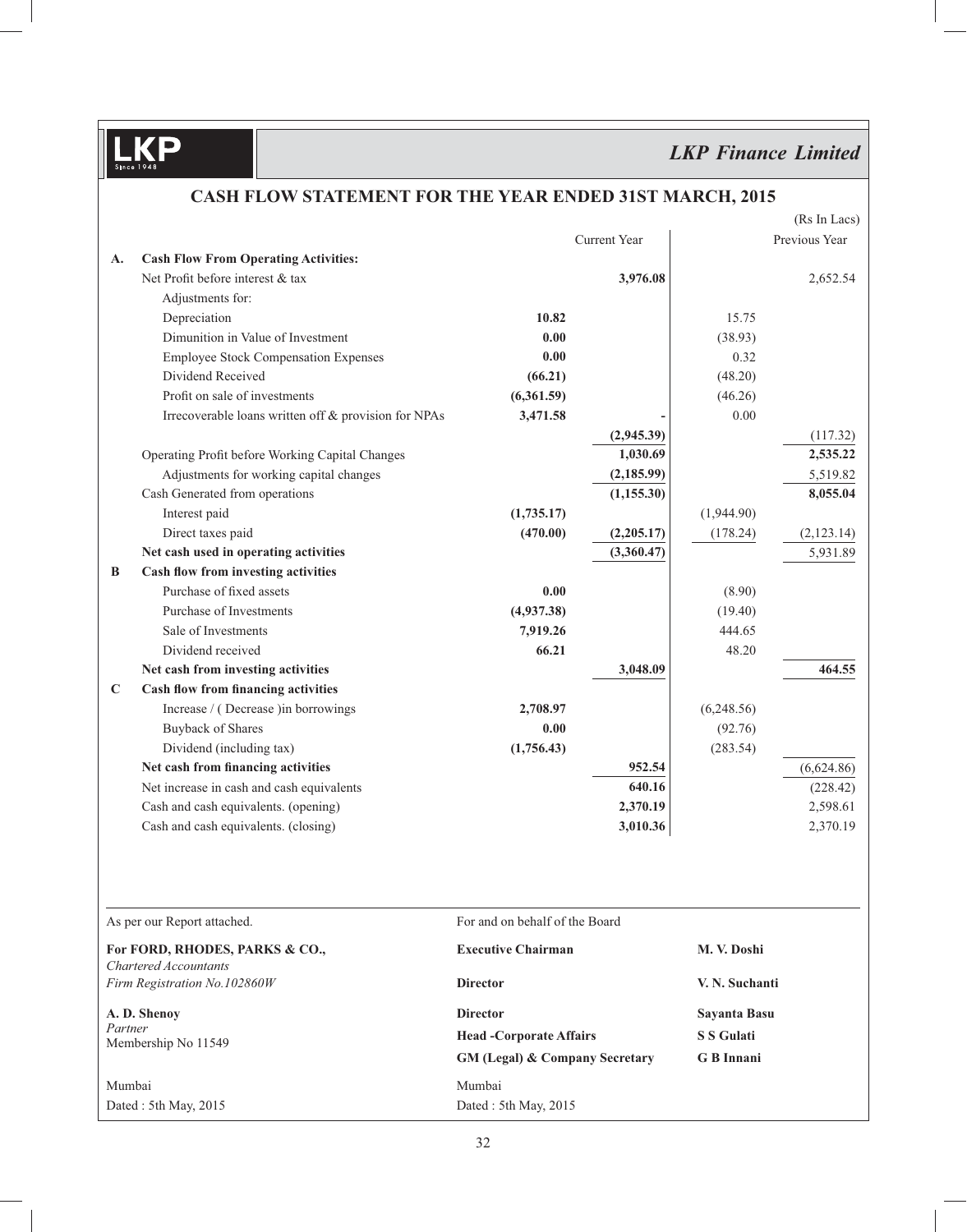### Notes to financial statements for the year ended 31st March, 2015

#### **A. SIGNIFICANT ACCOUNTING POLICIES**

#### **1. Basis of Accounting**

These financial statements are prepared in accordance with Indian Generally Accepted Accounting Principles (GAAP) under the historical cost convention on the accrual basis. The financial statements are prepared in accordance with the accounting standards notified by the Central Government, in terms of section 133 of the Companies Act,2013 read with Rule 7 and guidelines issued by the Securities and Exchange Board if India(SEBI) and the guidelines issued by the Reserve Bank of India ('RBI') as applicable to a Non Banking Finance Company ('NBFC'). The accounting policies have been consistently applied by the Company and are consistent with those used in the previous year.

#### **2. Use of Estimates**

The preparation of financial statements requires estimates and assumptions to be made that affect the reported amount of assets and liabilities on the date of the financial statement and the reported amount of revenues and expenses during the reporting periods. Difference between the actual results and estimates are recognized in the period in which the results are known materialized.

#### **3. Revenue Recognition**

 The Company follows the practice of accounting for Income on accrual basis except dividend. In respect of loans and advances, interest is accrued on standard advances and on others are accounted on the basis of certainty of collection, and/or receipt basis.

#### **4. Fixed Assets & Depreciation**

 All Fixed Assets are capitalized at cost inclusive of legal and/ or installation and incidental expenses, less accumulated depreciation.

 The Company provides depreciation on straight line basis on the basis of useful lives of assets as specified in Schedule II to the Companies Act, 2013.

 Depriciation on assets sold / purchased during the year is proportionately charged.

#### **Impairment of Assets**

 Impairment losses, if any, are recognized in accordance with the Accounting Standard. Where there is an indication that an asset is impaired, the recoverable amount, if any, is estimated and the impairment loss is recognized to the extent carrying amount exceeds recoverable amount and the same is charged to the Statement of Profit & Loss.

#### **5. Inventories**

- a) The securities acquired with the intention of short term holding and trading positions are considered as inventories and disclosed as current assets.
- b) The securities held as inventories under current assets are valued at lower of cost or market value. In case of units of mutual fund, net asset value of units declared by the mutual funds as at 31<sup>st</sup> March, 2015 is considered as market value.

#### **6. Non Current Investments**

 Securities which are intended to be held for more than one year are classified as Non Current- Long Term Investments. Investments are capitalized and accounted at the cost plus brokerage and stamp charges. Provision for diminution in value is made in case the same is other than temporary. Profit or loss on these investments are accounted as and when realized

#### **7. Earning Per Share**

 The Company reports basic and diluted earnings per share in accordance with the Accounting Standard. Basic earning per share is computed by dividing the net profit after tax by the weighted average number of equity shares outstanding during the year.

 For the purpose of calculating diluted earnings per share the net profit after tax and the weighted average number of shares outstanding during the year are adjusted for the effect of all dilutive potential equity shares.

#### **8. Taxes on Income**

- a) Current Tax: Provision for current tax is made on the estimated taxable income at the rate applicable to the relevant assessment year.
- b) Minimum Alternative Tax : In the event the income tax liability as per normal provisions of the Income Tax Act, 1961 is lower than the tax payable as per section 115J ( Minimum Alternative Tax ), tax is provided as per Section 115J.
- c) Deferred Tax : In accordance with the Accounting Standard, the deferred tax for the timing difference is measured using the tax rates and tax laws that have been enacted or substantially enacted by the Balance Sheet date.

 Deferred tax assets arising from timing difference are recognized only on the consideration of prudence.

#### **9.** Employee Benefits

Short Term Employee Benefits: (i.e. benefits payable within one year) are recognized in the period in which employee services are rendered.

 Contributions towards Provident Fund are recognized as expense. Provident Fund contributions in respect of all employees are made to Provident Fund Authorities.

 Liability towards Gratuity covering eligible employees is contributed to Group Gratuity Scheme of Life Insurance Corporation of India based on the annual premium payable to them.

 Contribution to Central Government Employees State Insurance Scheme for eligible employees is recognized as charge for the year

#### **10. Derivative Transactions.**

- **a. Equity & Commodity Futures :**Gains/Losses on futures transactions are recognized on continous basis.
- **b. Options Contracts** : Gains / Losses on options contract are recognized on squaring off/settlement day.
- **11. a.** Contingent Liabilities are disclosed by way of a note to the financial statements after careful evaluation by the management of the facts and legal aspects of the matters involved.
	- **b**. Contingent Assets are neither recognized nor disclosed.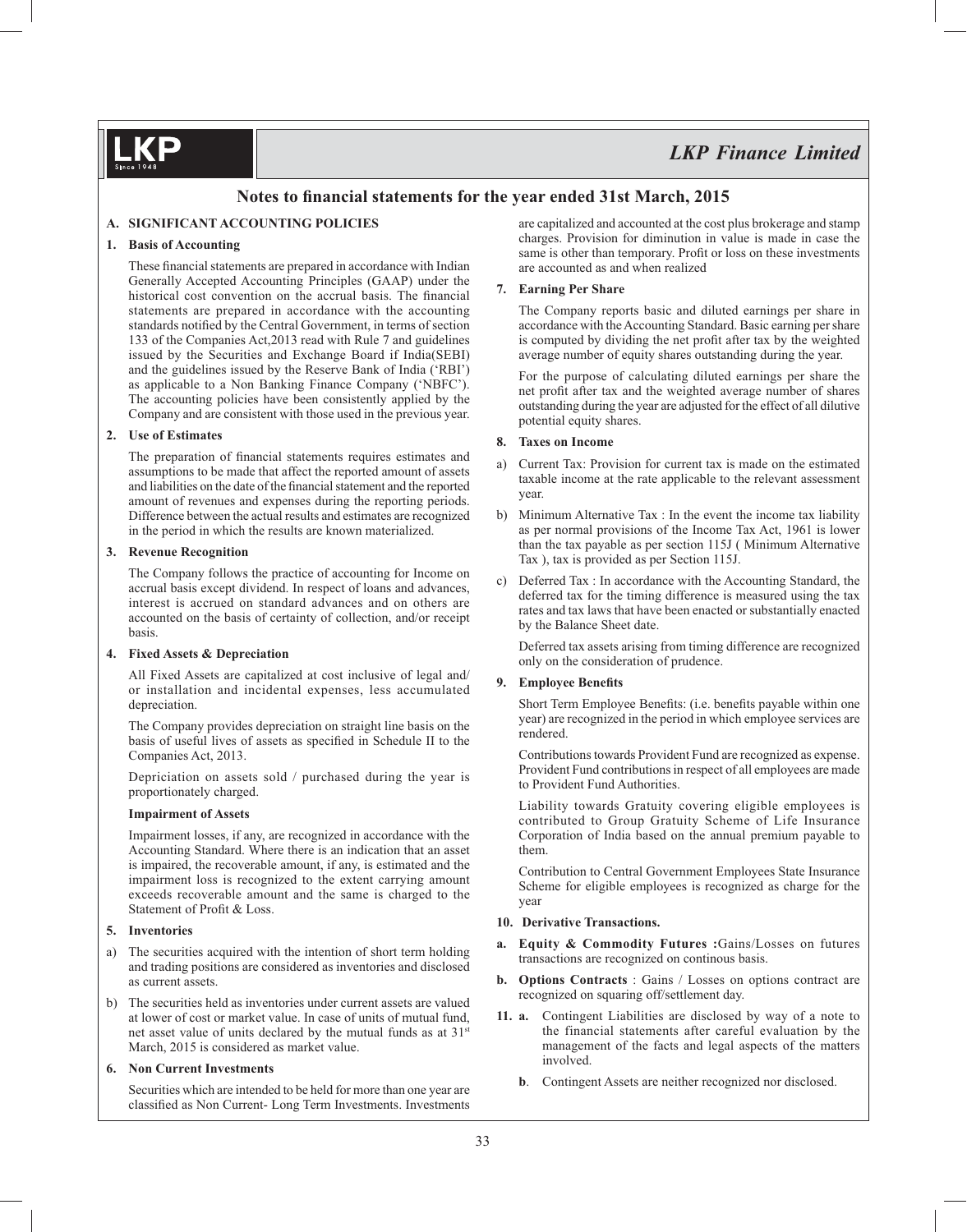## *LKP Finance Limited*

### Notes to financial statements for the year ended 31st March, 2015

| <b>B01. Share Capital</b>                                                       |                     |                      |                                |                     |                     | (Rupees)            |
|---------------------------------------------------------------------------------|---------------------|----------------------|--------------------------------|---------------------|---------------------|---------------------|
| <b>Particulars</b>                                                              |                     | As at 31 March 2015  |                                |                     | As at 31 March 2014 |                     |
|                                                                                 |                     | <b>Number</b>        |                                | Amount              | Number              | Amount              |
| <b>Authorised</b>                                                               |                     |                      |                                |                     |                     |                     |
| Redemable Cumulative Preference Shares of Rs 100/- each                         |                     | 1,000,000            | 100,000,000                    |                     | 1,000,000           | 100,000,000         |
| Equity Shares of Rs 10/- each                                                   |                     | 20,000,000           | 200,000,000                    |                     | 20,000,000          | 200,000,000         |
|                                                                                 |                     |                      | 300,000,000                    |                     |                     | 300,000,000         |
| <b>Issued, Subscribed &amp; Paid up</b>                                         |                     |                      |                                |                     |                     |                     |
| Equity Shares of Rs 10/- each                                                   |                     | 12,198,023           | 121,980,230                    |                     | 12,198,023          | 121,980,230         |
| <b>Total</b>                                                                    |                     | 12,198,023           | 121,980,230                    |                     | 12,198,023          | 121,980,230         |
| The Equity Shares are listed on the BSE Ltd.                                    |                     |                      |                                |                     |                     |                     |
| <b>Particulars</b>                                                              |                     | <b>Equity Shares</b> |                                |                     |                     |                     |
|                                                                                 |                     | <b>Number</b>        |                                | <b>Rupees</b>       |                     |                     |
| Shares outstanding at the beginning of the year                                 |                     | 12,198,023           | 121,980,230                    |                     |                     |                     |
| Shares Issued during the year                                                   |                     |                      |                                |                     |                     |                     |
| Shares bought back during the year                                              |                     |                      |                                |                     |                     |                     |
| Shares outstanding at the end of the year                                       |                     | 12,198,023           | 121,980,230                    |                     |                     |                     |
| <b>Name of Shareholder</b>                                                      | As at 31 March 2015 |                      |                                |                     | As at 31 March 2014 |                     |
|                                                                                 | No. of Shares held  |                      | % of Holding                   | No. of Shares held  |                     | % of Holding        |
| Mr Mahendra V Doshi                                                             | 4,382,886           |                      | 35.93                          | 4,382,886           |                     | 35.93               |
| Prasu Leasing & Finance Pvt Ltd                                                 |                     |                      |                                | 1,777,700           |                     | 14.57               |
| Agrud Capital Pte Ltd                                                           | 727,489             |                      | 5.96                           | 727,489             |                     | 5.96                |
| India Max Investment Fund Ltd                                                   | 818,508             |                      | 6.71                           | 818,508             |                     | 6.71                |
| Sea Glimpse Investments Pvt Ltd                                                 | 2,547,515           |                      | 20.89                          |                     |                     |                     |
| <b>Particulars</b>                                                              |                     |                      | Year (Aggregate No. of Shares) |                     |                     |                     |
|                                                                                 | 2014-2015           | 2013-2014            | 2012-2013                      |                     | 2011-2012           | 2010-11             |
| <b>Equity Shares:</b>                                                           |                     |                      |                                |                     |                     |                     |
| Fully paid up pursuant to contract(s) without<br>payment being received in cash |                     |                      |                                |                     |                     |                     |
| Fully paid up by way of bonus shares                                            |                     |                      |                                |                     |                     |                     |
| Shares bought back                                                              |                     | 145,971              |                                | 733,495             | $\boldsymbol{0}$    | 361,263             |
| <b>B02. Reserves and Surplus</b>                                                |                     |                      |                                |                     |                     | (Rupees)            |
| Particulars                                                                     |                     |                      |                                | As at 31 March 2015 |                     | As at 31 March 2014 |
| Break up of Reserves and movements thereon<br>А.                                |                     |                      |                                |                     |                     |                     |
| <b>Capital Reserves - Share Warrants moneys forfeited</b><br>a.                 |                     |                      |                                |                     |                     |                     |
| <b>Opening Balance</b>                                                          |                     |                      |                                | 19,400,000          |                     | 19,400,000          |
| (+) Current Year Transfer                                                       |                     |                      |                                |                     |                     |                     |
| (-) Written Back in Current Year                                                |                     |                      |                                |                     |                     |                     |
| <b>Closing Balance</b>                                                          |                     |                      |                                | 19,400,000          |                     | 19,400,000          |
|                                                                                 |                     |                      |                                |                     |                     |                     |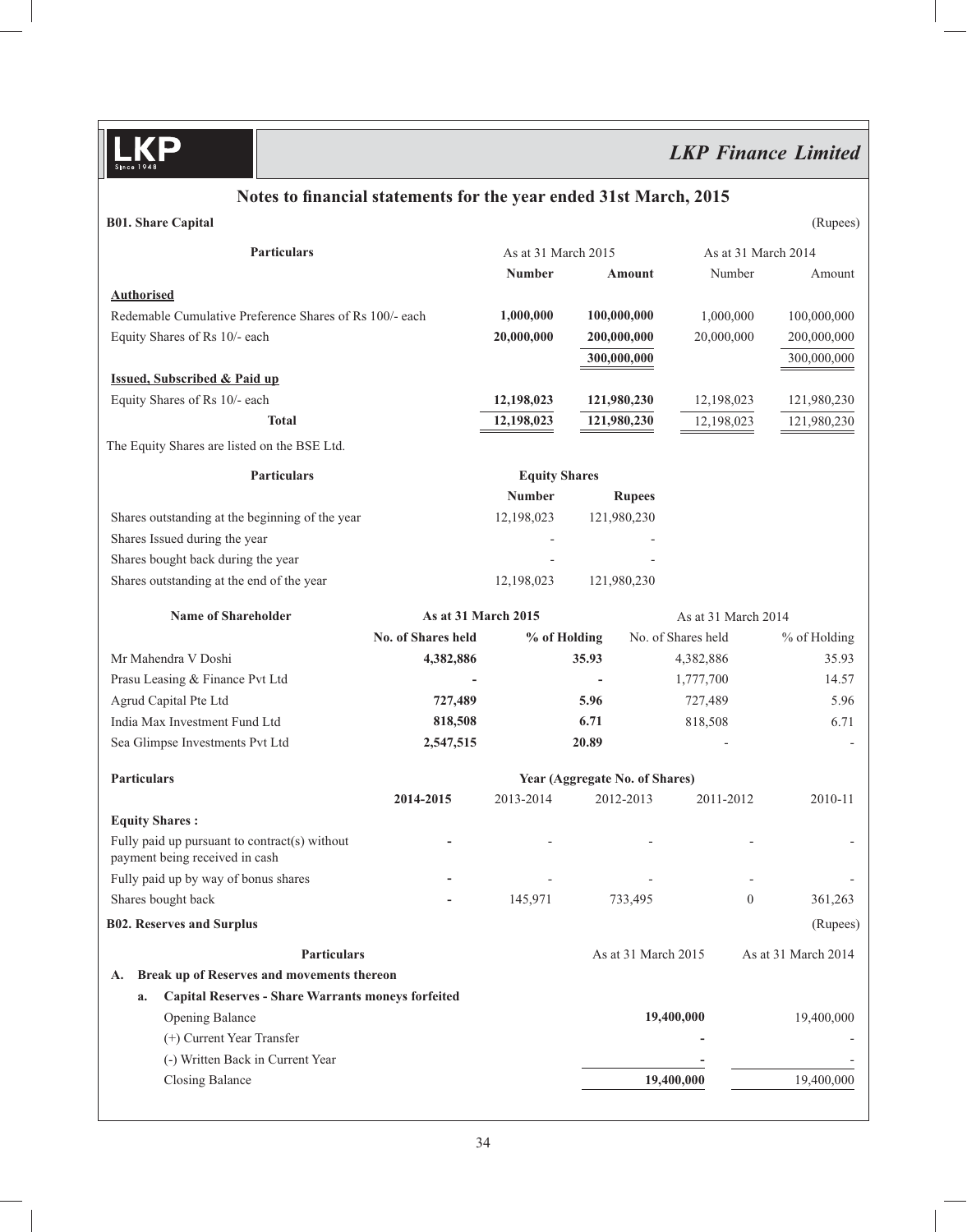## *LKP Finance Limited*

|                | Particulars                                                            | As at 31 March 2015 | As at 31 March 2014 |
|----------------|------------------------------------------------------------------------|---------------------|---------------------|
| b.             | Capital Redemption Reserve on account of buyback of Equity shares      |                     |                     |
|                | Opening Balance                                                        | 13,294,660          | 11,834,950          |
|                | (+) Current Year Transfer                                              |                     | 1,459,710           |
|                | (-) Written Back in Current Year                                       |                     |                     |
|                | <b>Closing Balance</b>                                                 | 13,294,660          | 13,294,660          |
| c.             | <b>Securities Premium Account</b>                                      |                     |                     |
|                | Balance as per last balance sheet                                      | 229,870,249         | 237,687,075         |
|                | Less : Amount paid in excess of face value on buy back                 |                     | 7,816,826           |
|                | <b>Closing Balance</b>                                                 | 229,870,249         | 229,870,249         |
| d.             | <b>Special Reserve Fund-As per RBI guidelines for NBFCs</b>            |                     |                     |
|                | Opening Balance                                                        | 299,671,495         | 284,717,606         |
|                | (+) Current Year Transfer                                              | 35,473,716          | 14,953,889          |
|                | (-) Written Back in Current Year                                       |                     |                     |
|                | <b>Closing Balance</b>                                                 | 335,145,211         | 299,671,495         |
| e.             | <b>General Reserve</b>                                                 |                     |                     |
|                | Opening Balance                                                        | 650,793,951         | 640,793,951         |
|                | (+) Current Year Transfer                                              | 100,000,000         | 10,000,000          |
|                | (-) Written Back in Current Year                                       | 756,520             |                     |
|                | <b>Closing Balance</b>                                                 | 750,037,431         | 650,793,951         |
| f.             | <b>Employees Stock Options (ESOPs)</b>                                 |                     |                     |
|                | Opening Balance                                                        | 1,747,202           | 6,692,785           |
|                | (+) Current Year Transfer                                              |                     |                     |
|                | (-) Deferred Employees Compensation                                    |                     | 4,945,583           |
|                | (-) Written Back in Current Year                                       |                     |                     |
|                | <b>Closing Balance</b>                                                 | 1,747,202           | 1,747,202           |
| В.             | <b>Surplus</b>                                                         |                     |                     |
|                | Opening balance                                                        | 245, 247, 218       | 225,059,517         |
|                | (+) Net Profit for the year                                            | 177,368,581         | 74,769,443          |
|                | (-) Transfer to Capital Redemption Reserve                             |                     | 1,459,710           |
|                | (-) Transfer to Special Reserve Fund                                   | 35,473,716          | 14,953,889          |
|                | (-) Transfer to General Reserve                                        | 100,000,000         | 10,000,000          |
|                | (-) Proposed Dividend                                                  | 24,396,046          | 24,396,046          |
|                | (-) Tax on Proposed Dividend                                           | 4,877,773           | 3,957,649           |
|                | (-) Interim Dividend Paid                                              | 121,980,230         |                     |
|                | (-) Tax on Interim Dividend                                            | 24,388,870          |                     |
|                | (+) Excess Provision for Dividend and DDT of earlier year written back |                     | 185,552             |
|                | Closing Balance                                                        | 111,499,164         | 245, 247, 218       |
|                | <b>Total</b>                                                           | 1,460,993,917       | 1,460,024,775       |
|                |                                                                        |                     |                     |
|                | <b>B03. Long Term Borrowings</b>                                       |                     |                     |
|                | Particulars                                                            | As at 31 March 2015 | As at 31 March 2014 |
| <b>Secured</b> |                                                                        |                     |                     |
| From others    |                                                                        |                     | 1,572,092           |
|                | (Secured by Hypothecation of vehicle)                                  |                     |                     |
|                | <b>Total</b>                                                           |                     | 1,572,092           |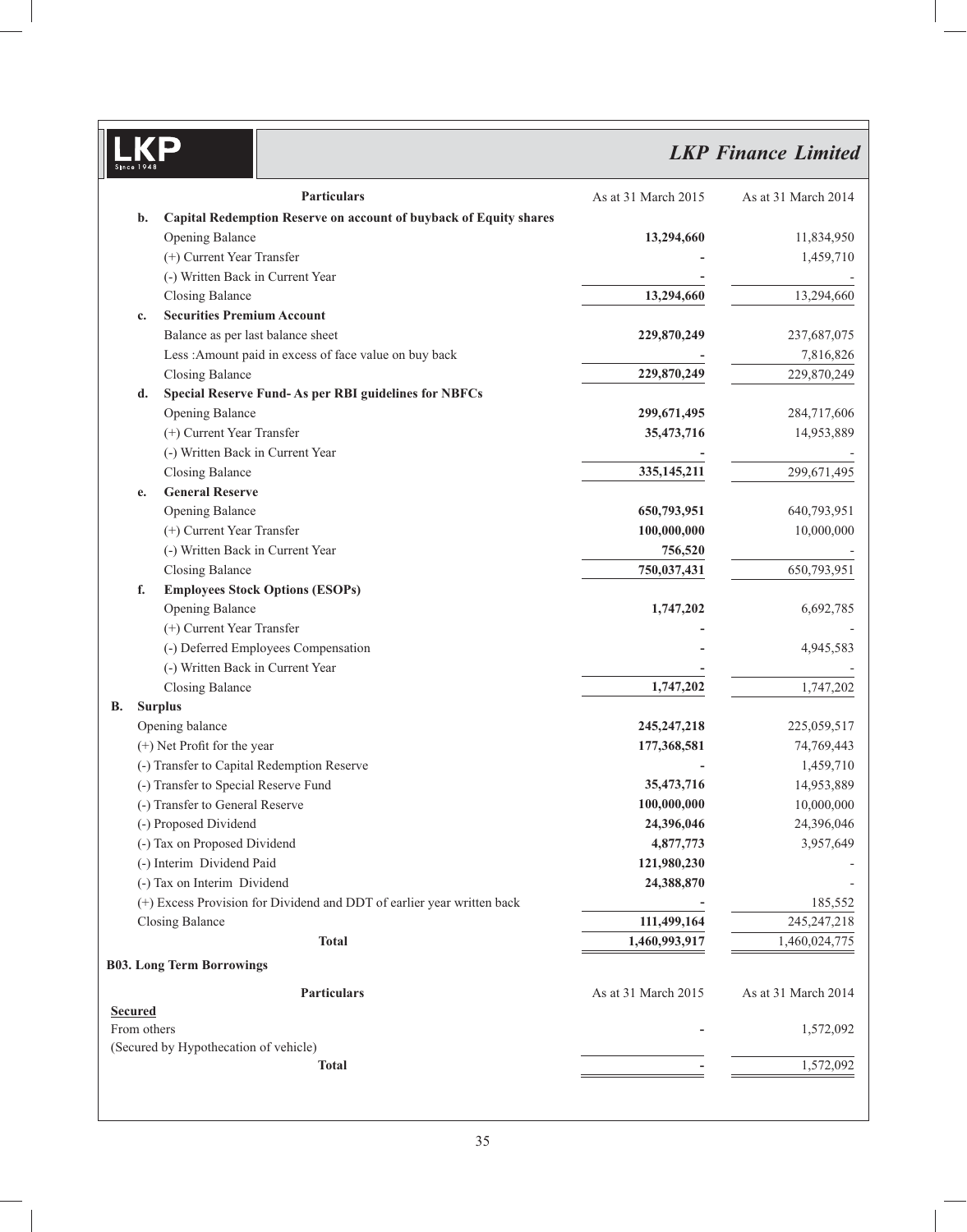## *LKP Finance Limited*

#### **B04. Long Term Provisions**

| Contingent Provisions against standard assets<br>3,862,341<br>3,862,341<br><b>Total</b><br><b>B05. Short Term Borrowings</b><br><b>Secured</b><br>From banks.<br>314, 127, 765<br>(a)<br>(Secured by pledge of Fixed Deposit Receipts and Securities. Loan is repayble<br>on demand)<br>(b) From Corporate<br>308,382,501<br>(Secured by pledge of own and third party securities. Loan is repayble on<br>demand)<br>(c) Loans from Corporates<br>609,406<br>(Secured by Hypothecation of vehicle)<br><b>Unsecured</b><br>440,040,869<br>1,063,160,541<br><b>Total</b><br><b>B06. Trade Payables</b><br>Trade Payables:<br>(a)<br><b>Sundry Creditors</b><br>41,118,230<br>41,118,230<br><b>Total</b><br><b>B07. Other Current Liabilities</b><br><b>Statutory Dues</b><br>10,487,016<br>(a)<br>Unpaid dividends<br>7,130,814<br>(b)<br>Other payables<br>47,381,309<br>(c)<br><b>Total</b><br>64,999,139<br><b>B08. Short Term Provisions</b><br><b>Proposed Dividend</b><br>24,396,046<br>Dividend Distribution Tax on above<br>4,877,773<br>29,273,819<br><b>Total</b> | Particulars | As at 31 March 2015 | As at 31 March 2014 |
|---------------------------------------------------------------------------------------------------------------------------------------------------------------------------------------------------------------------------------------------------------------------------------------------------------------------------------------------------------------------------------------------------------------------------------------------------------------------------------------------------------------------------------------------------------------------------------------------------------------------------------------------------------------------------------------------------------------------------------------------------------------------------------------------------------------------------------------------------------------------------------------------------------------------------------------------------------------------------------------------------------------------------------------------------------------------------|-------------|---------------------|---------------------|
|                                                                                                                                                                                                                                                                                                                                                                                                                                                                                                                                                                                                                                                                                                                                                                                                                                                                                                                                                                                                                                                                           |             |                     | 3,862,341           |
|                                                                                                                                                                                                                                                                                                                                                                                                                                                                                                                                                                                                                                                                                                                                                                                                                                                                                                                                                                                                                                                                           |             |                     | 3,862,341           |
|                                                                                                                                                                                                                                                                                                                                                                                                                                                                                                                                                                                                                                                                                                                                                                                                                                                                                                                                                                                                                                                                           |             |                     |                     |
|                                                                                                                                                                                                                                                                                                                                                                                                                                                                                                                                                                                                                                                                                                                                                                                                                                                                                                                                                                                                                                                                           |             |                     |                     |
|                                                                                                                                                                                                                                                                                                                                                                                                                                                                                                                                                                                                                                                                                                                                                                                                                                                                                                                                                                                                                                                                           |             |                     | 231,280,511         |
|                                                                                                                                                                                                                                                                                                                                                                                                                                                                                                                                                                                                                                                                                                                                                                                                                                                                                                                                                                                                                                                                           |             |                     |                     |
|                                                                                                                                                                                                                                                                                                                                                                                                                                                                                                                                                                                                                                                                                                                                                                                                                                                                                                                                                                                                                                                                           |             |                     | 168,998,274         |
|                                                                                                                                                                                                                                                                                                                                                                                                                                                                                                                                                                                                                                                                                                                                                                                                                                                                                                                                                                                                                                                                           |             |                     |                     |
|                                                                                                                                                                                                                                                                                                                                                                                                                                                                                                                                                                                                                                                                                                                                                                                                                                                                                                                                                                                                                                                                           |             |                     |                     |
|                                                                                                                                                                                                                                                                                                                                                                                                                                                                                                                                                                                                                                                                                                                                                                                                                                                                                                                                                                                                                                                                           |             |                     |                     |
|                                                                                                                                                                                                                                                                                                                                                                                                                                                                                                                                                                                                                                                                                                                                                                                                                                                                                                                                                                                                                                                                           |             |                     | 390,412,763         |
|                                                                                                                                                                                                                                                                                                                                                                                                                                                                                                                                                                                                                                                                                                                                                                                                                                                                                                                                                                                                                                                                           |             |                     | 790,691,548         |
|                                                                                                                                                                                                                                                                                                                                                                                                                                                                                                                                                                                                                                                                                                                                                                                                                                                                                                                                                                                                                                                                           |             |                     |                     |
|                                                                                                                                                                                                                                                                                                                                                                                                                                                                                                                                                                                                                                                                                                                                                                                                                                                                                                                                                                                                                                                                           |             |                     |                     |
|                                                                                                                                                                                                                                                                                                                                                                                                                                                                                                                                                                                                                                                                                                                                                                                                                                                                                                                                                                                                                                                                           |             |                     | 29,747,330          |
|                                                                                                                                                                                                                                                                                                                                                                                                                                                                                                                                                                                                                                                                                                                                                                                                                                                                                                                                                                                                                                                                           |             |                     | 29,747,330          |
|                                                                                                                                                                                                                                                                                                                                                                                                                                                                                                                                                                                                                                                                                                                                                                                                                                                                                                                                                                                                                                                                           |             |                     |                     |
|                                                                                                                                                                                                                                                                                                                                                                                                                                                                                                                                                                                                                                                                                                                                                                                                                                                                                                                                                                                                                                                                           |             |                     | 8,797,468           |
|                                                                                                                                                                                                                                                                                                                                                                                                                                                                                                                                                                                                                                                                                                                                                                                                                                                                                                                                                                                                                                                                           |             |                     | 4,770,072           |
|                                                                                                                                                                                                                                                                                                                                                                                                                                                                                                                                                                                                                                                                                                                                                                                                                                                                                                                                                                                                                                                                           |             |                     | 1,354,744           |
|                                                                                                                                                                                                                                                                                                                                                                                                                                                                                                                                                                                                                                                                                                                                                                                                                                                                                                                                                                                                                                                                           |             |                     | 14,922,284          |
|                                                                                                                                                                                                                                                                                                                                                                                                                                                                                                                                                                                                                                                                                                                                                                                                                                                                                                                                                                                                                                                                           |             |                     |                     |
|                                                                                                                                                                                                                                                                                                                                                                                                                                                                                                                                                                                                                                                                                                                                                                                                                                                                                                                                                                                                                                                                           |             |                     | 24,396,046          |
|                                                                                                                                                                                                                                                                                                                                                                                                                                                                                                                                                                                                                                                                                                                                                                                                                                                                                                                                                                                                                                                                           |             |                     | 3,957,649           |
|                                                                                                                                                                                                                                                                                                                                                                                                                                                                                                                                                                                                                                                                                                                                                                                                                                                                                                                                                                                                                                                                           |             |                     | 28,353,695          |

#### **B09. Fixed Assets**

| <b>Particulars</b>                                                                                               | <b>Gross Block</b>                   |                           | <b>Accumulated Depreciation</b>       |                                      |                                        |                    | <b>Net Block</b>                      |                                       |                                              |
|------------------------------------------------------------------------------------------------------------------|--------------------------------------|---------------------------|---------------------------------------|--------------------------------------|----------------------------------------|--------------------|---------------------------------------|---------------------------------------|----------------------------------------------|
|                                                                                                                  | <b>Balance as at</b><br>1 April 2014 | Additions<br>(Deductions) | <b>Balance as at</b><br>31 March 2015 | <b>Balance as at</b><br>1 April 2014 | Depreciation<br>charge for<br>the year | <b>Adjustments</b> | <b>Balance as at</b><br>31 March 2015 | <b>Balance as at</b><br>31 March 2015 | <b>Balance as at</b><br><b>31 March 2014</b> |
| <b>Tangible Assets</b>                                                                                           |                                      |                           |                                       |                                      |                                        |                    |                                       |                                       |                                              |
| <b>Buildings</b>                                                                                                 | 11,988,467                           |                           | 11,988,467                            | 9,128,276                            | 93,815                                 | 756,520            | 9,978,611                             | 2,009,856                             | 2,860,191                                    |
| Furniture and Fixtures                                                                                           | 125,000                              |                           | 125,000                               | 113,597                              | 5,153                                  |                    | 118,750                               | 6,250                                 | 11,403                                       |
| Vehicles                                                                                                         | 6,520,661                            |                           | 6,520,661                             | 2,706,535                            | 680,620                                |                    | 3,387,155                             | 3,133,506                             | 3,814,126                                    |
| Office Equipments                                                                                                | 550,000                              |                           | 550,000                               | 431,416                              | 91,084                                 |                    | 522,500                               | 27,500                                | 118,584                                      |
| Computer                                                                                                         | 37,000                               |                           | 37,000                                | 6,244                                | 14,453                                 |                    | 20,697                                | 16,303                                | 30,756                                       |
| Lease Hold Improvement                                                                                           | 852,750                              |                           | 852,750                               | 63,659                               | 197,273                                |                    | 260,932                               | 591,818                               | 789,091                                      |
| Total                                                                                                            | 20,073,878                           |                           | 20,073,878                            | 12,449,728                           | 1,082,398                              | 756,520            | 14,288,645                            | 5,785,233                             | 7,624,151                                    |
| <b>Previous Year</b>                                                                                             | 19, 184, 128                         | 889,750                   | 20,073,878                            | 10,875,160                           | 1,574,568                              |                    | 12,449,728                            | 7,624,151                             |                                              |
| Note: Cost of Buildings includes cost of shares of Rs 250/- in Embassy Centre Premises Co-operative Society Ltd. |                                      |                           |                                       |                                      |                                        |                    |                                       |                                       |                                              |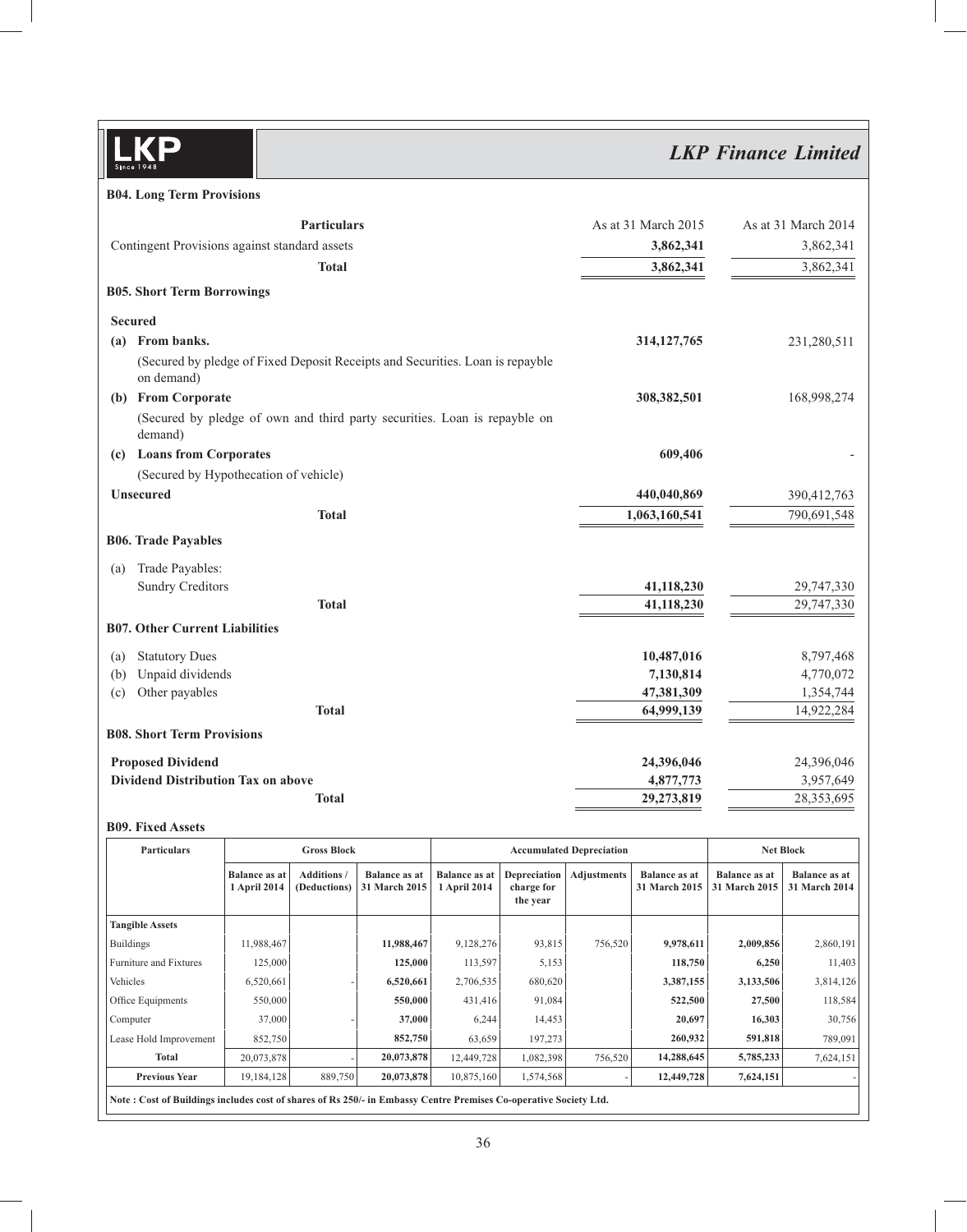

**B10. Non Current Investments**

|                                         |                                                                                                                                                                                                                                                                                                                                                                                                                                                                                                                                                                                                                                                                                                                                                                                                                                                        |                                                                                                                                                                                                                                                                                                                                                                                           |                                                                                                                                                                                                                                                                                                                               |                                                                                                                                                                                                                                                                                            |                                                                                                                                                                      |                                                                                                                                                                                                                                                                                                                                                                                                                                                           | As at 31 March 2014                                                                                                                                                                                                                                                               |
|-----------------------------------------|--------------------------------------------------------------------------------------------------------------------------------------------------------------------------------------------------------------------------------------------------------------------------------------------------------------------------------------------------------------------------------------------------------------------------------------------------------------------------------------------------------------------------------------------------------------------------------------------------------------------------------------------------------------------------------------------------------------------------------------------------------------------------------------------------------------------------------------------------------|-------------------------------------------------------------------------------------------------------------------------------------------------------------------------------------------------------------------------------------------------------------------------------------------------------------------------------------------------------------------------------------------|-------------------------------------------------------------------------------------------------------------------------------------------------------------------------------------------------------------------------------------------------------------------------------------------------------------------------------|--------------------------------------------------------------------------------------------------------------------------------------------------------------------------------------------------------------------------------------------------------------------------------------------|----------------------------------------------------------------------------------------------------------------------------------------------------------------------|-----------------------------------------------------------------------------------------------------------------------------------------------------------------------------------------------------------------------------------------------------------------------------------------------------------------------------------------------------------------------------------------------------------------------------------------------------------|-----------------------------------------------------------------------------------------------------------------------------------------------------------------------------------------------------------------------------------------------------------------------------------|
|                                         |                                                                                                                                                                                                                                                                                                                                                                                                                                                                                                                                                                                                                                                                                                                                                                                                                                                        |                                                                                                                                                                                                                                                                                                                                                                                           |                                                                                                                                                                                                                                                                                                                               |                                                                                                                                                                                                                                                                                            |                                                                                                                                                                      |                                                                                                                                                                                                                                                                                                                                                                                                                                                           |                                                                                                                                                                                                                                                                                   |
| (a)                                     |                                                                                                                                                                                                                                                                                                                                                                                                                                                                                                                                                                                                                                                                                                                                                                                                                                                        |                                                                                                                                                                                                                                                                                                                                                                                           |                                                                                                                                                                                                                                                                                                                               |                                                                                                                                                                                                                                                                                            |                                                                                                                                                                      | 189,063,541                                                                                                                                                                                                                                                                                                                                                                                                                                               |                                                                                                                                                                                                                                                                                   |
|                                         |                                                                                                                                                                                                                                                                                                                                                                                                                                                                                                                                                                                                                                                                                                                                                                                                                                                        |                                                                                                                                                                                                                                                                                                                                                                                           |                                                                                                                                                                                                                                                                                                                               |                                                                                                                                                                                                                                                                                            |                                                                                                                                                                      |                                                                                                                                                                                                                                                                                                                                                                                                                                                           | 179,365,954                                                                                                                                                                                                                                                                       |
|                                         |                                                                                                                                                                                                                                                                                                                                                                                                                                                                                                                                                                                                                                                                                                                                                                                                                                                        |                                                                                                                                                                                                                                                                                                                                                                                           |                                                                                                                                                                                                                                                                                                                               |                                                                                                                                                                                                                                                                                            |                                                                                                                                                                      |                                                                                                                                                                                                                                                                                                                                                                                                                                                           |                                                                                                                                                                                                                                                                                   |
|                                         |                                                                                                                                                                                                                                                                                                                                                                                                                                                                                                                                                                                                                                                                                                                                                                                                                                                        |                                                                                                                                                                                                                                                                                                                                                                                           |                                                                                                                                                                                                                                                                                                                               |                                                                                                                                                                                                                                                                                            |                                                                                                                                                                      |                                                                                                                                                                                                                                                                                                                                                                                                                                                           |                                                                                                                                                                                                                                                                                   |
|                                         |                                                                                                                                                                                                                                                                                                                                                                                                                                                                                                                                                                                                                                                                                                                                                                                                                                                        |                                                                                                                                                                                                                                                                                                                                                                                           |                                                                                                                                                                                                                                                                                                                               |                                                                                                                                                                                                                                                                                            |                                                                                                                                                                      |                                                                                                                                                                                                                                                                                                                                                                                                                                                           | 14,735                                                                                                                                                                                                                                                                            |
|                                         |                                                                                                                                                                                                                                                                                                                                                                                                                                                                                                                                                                                                                                                                                                                                                                                                                                                        |                                                                                                                                                                                                                                                                                                                                                                                           |                                                                                                                                                                                                                                                                                                                               |                                                                                                                                                                                                                                                                                            |                                                                                                                                                                      |                                                                                                                                                                                                                                                                                                                                                                                                                                                           | 368,444,230                                                                                                                                                                                                                                                                       |
|                                         |                                                                                                                                                                                                                                                                                                                                                                                                                                                                                                                                                                                                                                                                                                                                                                                                                                                        |                                                                                                                                                                                                                                                                                                                                                                                           |                                                                                                                                                                                                                                                                                                                               |                                                                                                                                                                                                                                                                                            |                                                                                                                                                                      |                                                                                                                                                                                                                                                                                                                                                                                                                                                           |                                                                                                                                                                                                                                                                                   |
|                                         |                                                                                                                                                                                                                                                                                                                                                                                                                                                                                                                                                                                                                                                                                                                                                                                                                                                        |                                                                                                                                                                                                                                                                                                                                                                                           |                                                                                                                                                                                                                                                                                                                               |                                                                                                                                                                                                                                                                                            | 706,415,152                                                                                                                                                          |                                                                                                                                                                                                                                                                                                                                                                                                                                                           | 368,444,230                                                                                                                                                                                                                                                                       |
|                                         |                                                                                                                                                                                                                                                                                                                                                                                                                                                                                                                                                                                                                                                                                                                                                                                                                                                        |                                                                                                                                                                                                                                                                                                                                                                                           |                                                                                                                                                                                                                                                                                                                               |                                                                                                                                                                                                                                                                                            | 275,808,151                                                                                                                                                          |                                                                                                                                                                                                                                                                                                                                                                                                                                                           | 72,837,229                                                                                                                                                                                                                                                                        |
|                                         |                                                                                                                                                                                                                                                                                                                                                                                                                                                                                                                                                                                                                                                                                                                                                                                                                                                        |                                                                                                                                                                                                                                                                                                                                                                                           |                                                                                                                                                                                                                                                                                                                               |                                                                                                                                                                                                                                                                                            | 430,607,000                                                                                                                                                          |                                                                                                                                                                                                                                                                                                                                                                                                                                                           | 295,607,000                                                                                                                                                                                                                                                                       |
|                                         |                                                                                                                                                                                                                                                                                                                                                                                                                                                                                                                                                                                                                                                                                                                                                                                                                                                        |                                                                                                                                                                                                                                                                                                                                                                                           |                                                                                                                                                                                                                                                                                                                               |                                                                                                                                                                                                                                                                                            |                                                                                                                                                                      |                                                                                                                                                                                                                                                                                                                                                                                                                                                           |                                                                                                                                                                                                                                                                                   |
|                                         | Subsidiary/                                                                                                                                                                                                                                                                                                                                                                                                                                                                                                                                                                                                                                                                                                                                                                                                                                            |                                                                                                                                                                                                                                                                                                                                                                                           |                                                                                                                                                                                                                                                                                                                               | <b>Ouoted</b> /                                                                                                                                                                                                                                                                            | Partly Paid /                                                                                                                                                        |                                                                                                                                                                                                                                                                                                                                                                                                                                                           |                                                                                                                                                                                                                                                                                   |
|                                         | Others                                                                                                                                                                                                                                                                                                                                                                                                                                                                                                                                                                                                                                                                                                                                                                                                                                                 | 31st March                                                                                                                                                                                                                                                                                                                                                                                | 31st March                                                                                                                                                                                                                                                                                                                    | Unquoted                                                                                                                                                                                                                                                                                   | <b>Fully paid</b>                                                                                                                                                    | 31st March                                                                                                                                                                                                                                                                                                                                                                                                                                                | 31st March                                                                                                                                                                                                                                                                        |
|                                         |                                                                                                                                                                                                                                                                                                                                                                                                                                                                                                                                                                                                                                                                                                                                                                                                                                                        | 2015                                                                                                                                                                                                                                                                                                                                                                                      | 2014                                                                                                                                                                                                                                                                                                                          |                                                                                                                                                                                                                                                                                            |                                                                                                                                                                      | 2015                                                                                                                                                                                                                                                                                                                                                                                                                                                      | 2014                                                                                                                                                                                                                                                                              |
| <b>Investment in Equity Instruments</b> |                                                                                                                                                                                                                                                                                                                                                                                                                                                                                                                                                                                                                                                                                                                                                                                                                                                        |                                                                                                                                                                                                                                                                                                                                                                                           |                                                                                                                                                                                                                                                                                                                               |                                                                                                                                                                                                                                                                                            |                                                                                                                                                                      |                                                                                                                                                                                                                                                                                                                                                                                                                                                           |                                                                                                                                                                                                                                                                                   |
| City Union Bank Limited                 | Others                                                                                                                                                                                                                                                                                                                                                                                                                                                                                                                                                                                                                                                                                                                                                                                                                                                 | 92,417                                                                                                                                                                                                                                                                                                                                                                                    | 92,417                                                                                                                                                                                                                                                                                                                        | Quoted                                                                                                                                                                                                                                                                                     | Fully paid                                                                                                                                                           | 2,671,688                                                                                                                                                                                                                                                                                                                                                                                                                                                 | 2,671,688                                                                                                                                                                                                                                                                         |
| D S Kulkarni Developers Ltd             | Others                                                                                                                                                                                                                                                                                                                                                                                                                                                                                                                                                                                                                                                                                                                                                                                                                                                 | $\bf{0}$                                                                                                                                                                                                                                                                                                                                                                                  | 583                                                                                                                                                                                                                                                                                                                           | Ouoted                                                                                                                                                                                                                                                                                     | Fully paid                                                                                                                                                           | $\bf{0}$                                                                                                                                                                                                                                                                                                                                                                                                                                                  | 64,130                                                                                                                                                                                                                                                                            |
| JSW Steel ltd                           | Others                                                                                                                                                                                                                                                                                                                                                                                                                                                                                                                                                                                                                                                                                                                                                                                                                                                 | $\bf{0}$                                                                                                                                                                                                                                                                                                                                                                                  | 47                                                                                                                                                                                                                                                                                                                            | Quoted                                                                                                                                                                                                                                                                                     | Fully paid                                                                                                                                                           | $\bf{0}$                                                                                                                                                                                                                                                                                                                                                                                                                                                  | 1,280                                                                                                                                                                                                                                                                             |
|                                         | Others                                                                                                                                                                                                                                                                                                                                                                                                                                                                                                                                                                                                                                                                                                                                                                                                                                                 | 300,000                                                                                                                                                                                                                                                                                                                                                                                   | 300,000                                                                                                                                                                                                                                                                                                                       | Quoted                                                                                                                                                                                                                                                                                     |                                                                                                                                                                      | 666,189                                                                                                                                                                                                                                                                                                                                                                                                                                                   | 666,189                                                                                                                                                                                                                                                                           |
|                                         | Others                                                                                                                                                                                                                                                                                                                                                                                                                                                                                                                                                                                                                                                                                                                                                                                                                                                 |                                                                                                                                                                                                                                                                                                                                                                                           | 3,406                                                                                                                                                                                                                                                                                                                         | Quoted                                                                                                                                                                                                                                                                                     | Fully paid                                                                                                                                                           |                                                                                                                                                                                                                                                                                                                                                                                                                                                           | 1,277,250                                                                                                                                                                                                                                                                         |
|                                         |                                                                                                                                                                                                                                                                                                                                                                                                                                                                                                                                                                                                                                                                                                                                                                                                                                                        |                                                                                                                                                                                                                                                                                                                                                                                           |                                                                                                                                                                                                                                                                                                                               | Quoted                                                                                                                                                                                                                                                                                     |                                                                                                                                                                      |                                                                                                                                                                                                                                                                                                                                                                                                                                                           | 35,057,251                                                                                                                                                                                                                                                                        |
| McDowell Holdings Ltd                   |                                                                                                                                                                                                                                                                                                                                                                                                                                                                                                                                                                                                                                                                                                                                                                                                                                                        |                                                                                                                                                                                                                                                                                                                                                                                           |                                                                                                                                                                                                                                                                                                                               |                                                                                                                                                                                                                                                                                            |                                                                                                                                                                      | 10,346,353                                                                                                                                                                                                                                                                                                                                                                                                                                                | $\boldsymbol{0}$                                                                                                                                                                                                                                                                  |
|                                         |                                                                                                                                                                                                                                                                                                                                                                                                                                                                                                                                                                                                                                                                                                                                                                                                                                                        | 131,910                                                                                                                                                                                                                                                                                                                                                                                   |                                                                                                                                                                                                                                                                                                                               | Quoted                                                                                                                                                                                                                                                                                     | Fully paid                                                                                                                                                           |                                                                                                                                                                                                                                                                                                                                                                                                                                                           | 3,050,198                                                                                                                                                                                                                                                                         |
| Nilkamal Ltd                            |                                                                                                                                                                                                                                                                                                                                                                                                                                                                                                                                                                                                                                                                                                                                                                                                                                                        |                                                                                                                                                                                                                                                                                                                                                                                           |                                                                                                                                                                                                                                                                                                                               | Quoted                                                                                                                                                                                                                                                                                     |                                                                                                                                                                      |                                                                                                                                                                                                                                                                                                                                                                                                                                                           | $\boldsymbol{0}$                                                                                                                                                                                                                                                                  |
|                                         |                                                                                                                                                                                                                                                                                                                                                                                                                                                                                                                                                                                                                                                                                                                                                                                                                                                        |                                                                                                                                                                                                                                                                                                                                                                                           |                                                                                                                                                                                                                                                                                                                               |                                                                                                                                                                                                                                                                                            |                                                                                                                                                                      |                                                                                                                                                                                                                                                                                                                                                                                                                                                           | 20,647,019                                                                                                                                                                                                                                                                        |
|                                         |                                                                                                                                                                                                                                                                                                                                                                                                                                                                                                                                                                                                                                                                                                                                                                                                                                                        |                                                                                                                                                                                                                                                                                                                                                                                           |                                                                                                                                                                                                                                                                                                                               |                                                                                                                                                                                                                                                                                            |                                                                                                                                                                      |                                                                                                                                                                                                                                                                                                                                                                                                                                                           | $\theta$                                                                                                                                                                                                                                                                          |
|                                         |                                                                                                                                                                                                                                                                                                                                                                                                                                                                                                                                                                                                                                                                                                                                                                                                                                                        |                                                                                                                                                                                                                                                                                                                                                                                           |                                                                                                                                                                                                                                                                                                                               |                                                                                                                                                                                                                                                                                            |                                                                                                                                                                      |                                                                                                                                                                                                                                                                                                                                                                                                                                                           | 3,061                                                                                                                                                                                                                                                                             |
|                                         |                                                                                                                                                                                                                                                                                                                                                                                                                                                                                                                                                                                                                                                                                                                                                                                                                                                        |                                                                                                                                                                                                                                                                                                                                                                                           |                                                                                                                                                                                                                                                                                                                               |                                                                                                                                                                                                                                                                                            |                                                                                                                                                                      |                                                                                                                                                                                                                                                                                                                                                                                                                                                           | 18,474                                                                                                                                                                                                                                                                            |
|                                         |                                                                                                                                                                                                                                                                                                                                                                                                                                                                                                                                                                                                                                                                                                                                                                                                                                                        |                                                                                                                                                                                                                                                                                                                                                                                           |                                                                                                                                                                                                                                                                                                                               |                                                                                                                                                                                                                                                                                            |                                                                                                                                                                      |                                                                                                                                                                                                                                                                                                                                                                                                                                                           | $\boldsymbol{0}$                                                                                                                                                                                                                                                                  |
|                                         |                                                                                                                                                                                                                                                                                                                                                                                                                                                                                                                                                                                                                                                                                                                                                                                                                                                        |                                                                                                                                                                                                                                                                                                                                                                                           |                                                                                                                                                                                                                                                                                                                               |                                                                                                                                                                                                                                                                                            |                                                                                                                                                                      |                                                                                                                                                                                                                                                                                                                                                                                                                                                           | $\boldsymbol{0}$                                                                                                                                                                                                                                                                  |
|                                         |                                                                                                                                                                                                                                                                                                                                                                                                                                                                                                                                                                                                                                                                                                                                                                                                                                                        |                                                                                                                                                                                                                                                                                                                                                                                           |                                                                                                                                                                                                                                                                                                                               |                                                                                                                                                                                                                                                                                            |                                                                                                                                                                      |                                                                                                                                                                                                                                                                                                                                                                                                                                                           | $\boldsymbol{0}$                                                                                                                                                                                                                                                                  |
|                                         |                                                                                                                                                                                                                                                                                                                                                                                                                                                                                                                                                                                                                                                                                                                                                                                                                                                        |                                                                                                                                                                                                                                                                                                                                                                                           |                                                                                                                                                                                                                                                                                                                               |                                                                                                                                                                                                                                                                                            |                                                                                                                                                                      |                                                                                                                                                                                                                                                                                                                                                                                                                                                           | $\mathbf{0}$                                                                                                                                                                                                                                                                      |
| Pvt.Ltd                                 |                                                                                                                                                                                                                                                                                                                                                                                                                                                                                                                                                                                                                                                                                                                                                                                                                                                        |                                                                                                                                                                                                                                                                                                                                                                                           |                                                                                                                                                                                                                                                                                                                               |                                                                                                                                                                                                                                                                                            |                                                                                                                                                                      |                                                                                                                                                                                                                                                                                                                                                                                                                                                           | 16,400,000                                                                                                                                                                                                                                                                        |
|                                         |                                                                                                                                                                                                                                                                                                                                                                                                                                                                                                                                                                                                                                                                                                                                                                                                                                                        |                                                                                                                                                                                                                                                                                                                                                                                           |                                                                                                                                                                                                                                                                                                                               |                                                                                                                                                                                                                                                                                            |                                                                                                                                                                      |                                                                                                                                                                                                                                                                                                                                                                                                                                                           | 107,940,450                                                                                                                                                                                                                                                                       |
|                                         |                                                                                                                                                                                                                                                                                                                                                                                                                                                                                                                                                                                                                                                                                                                                                                                                                                                        |                                                                                                                                                                                                                                                                                                                                                                                           |                                                                                                                                                                                                                                                                                                                               |                                                                                                                                                                                                                                                                                            |                                                                                                                                                                      | 1,256,500                                                                                                                                                                                                                                                                                                                                                                                                                                                 | 1,256,500                                                                                                                                                                                                                                                                         |
|                                         | Others                                                                                                                                                                                                                                                                                                                                                                                                                                                                                                                                                                                                                                                                                                                                                                                                                                                 |                                                                                                                                                                                                                                                                                                                                                                                           |                                                                                                                                                                                                                                                                                                                               |                                                                                                                                                                                                                                                                                            | Fully paid                                                                                                                                                           |                                                                                                                                                                                                                                                                                                                                                                                                                                                           | 10,050                                                                                                                                                                                                                                                                            |
|                                         |                                                                                                                                                                                                                                                                                                                                                                                                                                                                                                                                                                                                                                                                                                                                                                                                                                                        |                                                                                                                                                                                                                                                                                                                                                                                           |                                                                                                                                                                                                                                                                                                                               |                                                                                                                                                                                                                                                                                            |                                                                                                                                                                      |                                                                                                                                                                                                                                                                                                                                                                                                                                                           | 189,063,540                                                                                                                                                                                                                                                                       |
|                                         |                                                                                                                                                                                                                                                                                                                                                                                                                                                                                                                                                                                                                                                                                                                                                                                                                                                        |                                                                                                                                                                                                                                                                                                                                                                                           |                                                                                                                                                                                                                                                                                                                               |                                                                                                                                                                                                                                                                                            |                                                                                                                                                                      |                                                                                                                                                                                                                                                                                                                                                                                                                                                           |                                                                                                                                                                                                                                                                                   |
| Preference Shares                       |                                                                                                                                                                                                                                                                                                                                                                                                                                                                                                                                                                                                                                                                                                                                                                                                                                                        |                                                                                                                                                                                                                                                                                                                                                                                           |                                                                                                                                                                                                                                                                                                                               |                                                                                                                                                                                                                                                                                            |                                                                                                                                                                      |                                                                                                                                                                                                                                                                                                                                                                                                                                                           | 5,062,680                                                                                                                                                                                                                                                                         |
| Preference Shares                       |                                                                                                                                                                                                                                                                                                                                                                                                                                                                                                                                                                                                                                                                                                                                                                                                                                                        |                                                                                                                                                                                                                                                                                                                                                                                           |                                                                                                                                                                                                                                                                                                                               |                                                                                                                                                                                                                                                                                            |                                                                                                                                                                      |                                                                                                                                                                                                                                                                                                                                                                                                                                                           | 4,303,274                                                                                                                                                                                                                                                                         |
| LKP Securities Ltd-Preference Shares    |                                                                                                                                                                                                                                                                                                                                                                                                                                                                                                                                                                                                                                                                                                                                                                                                                                                        | 2,900,000                                                                                                                                                                                                                                                                                                                                                                                 | 1,700,000                                                                                                                                                                                                                                                                                                                     | Unquoted                                                                                                                                                                                                                                                                                   | Fully paid                                                                                                                                                           |                                                                                                                                                                                                                                                                                                                                                                                                                                                           | 170,000,000                                                                                                                                                                                                                                                                       |
|                                         |                                                                                                                                                                                                                                                                                                                                                                                                                                                                                                                                                                                                                                                                                                                                                                                                                                                        |                                                                                                                                                                                                                                                                                                                                                                                           |                                                                                                                                                                                                                                                                                                                               |                                                                                                                                                                                                                                                                                            |                                                                                                                                                                      |                                                                                                                                                                                                                                                                                                                                                                                                                                                           | 179,365,954                                                                                                                                                                                                                                                                       |
|                                         |                                                                                                                                                                                                                                                                                                                                                                                                                                                                                                                                                                                                                                                                                                                                                                                                                                                        |                                                                                                                                                                                                                                                                                                                                                                                           |                                                                                                                                                                                                                                                                                                                               |                                                                                                                                                                                                                                                                                            |                                                                                                                                                                      |                                                                                                                                                                                                                                                                                                                                                                                                                                                           |                                                                                                                                                                                                                                                                                   |
|                                         |                                                                                                                                                                                                                                                                                                                                                                                                                                                                                                                                                                                                                                                                                                                                                                                                                                                        |                                                                                                                                                                                                                                                                                                                                                                                           |                                                                                                                                                                                                                                                                                                                               |                                                                                                                                                                                                                                                                                            |                                                                                                                                                                      |                                                                                                                                                                                                                                                                                                                                                                                                                                                           | 14,735                                                                                                                                                                                                                                                                            |
|                                         |                                                                                                                                                                                                                                                                                                                                                                                                                                                                                                                                                                                                                                                                                                                                                                                                                                                        |                                                                                                                                                                                                                                                                                                                                                                                           |                                                                                                                                                                                                                                                                                                                               |                                                                                                                                                                                                                                                                                            |                                                                                                                                                                      |                                                                                                                                                                                                                                                                                                                                                                                                                                                           | 368,444,230                                                                                                                                                                                                                                                                       |
|                                         | <b>Investments</b><br>Investment in Equity instruments<br>Investments in Preference shares<br>Investments in Mutual Funds<br><b>Details of Investments in Securities</b><br>Name of the Body Corporate<br>Maharashtra Polybutane Ltd<br>Manganese Ore India Limited<br>Mercator Lines Limited<br>NHPC Ltd<br>South Indian Bank Limited<br>Shree Cements<br>Tata Motors Ltd<br>Thomas Cook (India) Ltd<br>Thomas Cook (India) Ltd<br>Sterling Holiday Resorts (India) Ltd<br><b>Suzlon Energy</b><br>Business India<br>Gayatri Cement & Chemicals Industries<br>LKP Securities Ltd.<br>The Hindustan Times Ltd.<br>The Saraswat Co-op Bank Ltd.<br><b>Investments in Preference Shares</b><br>Thomas Cook (India) Ltd 0.001% Class B<br>Thomas Cook (India) Ltd 0.001% Class C<br><b>Investments in Mutual Funds</b><br>BenchMark Mutual Fund.<br>Total | <b>Particulars</b><br>Investments in Debentures and bonds<br><b>Total</b><br><b>Total</b><br>Aggregate amount of quoted investments<br>Aggregate amount of unquoted investments<br>Others<br>Others<br>Others<br>Others<br>Others<br>Others<br>Others<br>Others<br>Others<br>Others<br>Others<br>Others<br>Subsidiary<br>Subsidiary<br>Others<br>Others<br>Others<br>Subsidiary<br>Others | Less: Provision for dimunition in the value of quoted Investments<br>(Market value Rs.56,81,07,784/- (Previous Year Rs 7,38,23,169/-)<br>$\bf{0}$<br>3,071,942<br>309,308<br>95,000<br>1,000,000<br>500<br>$\bf{0}$<br>440<br>1,148,500<br>705,000<br>500,000<br>500,000<br>21,000<br>26,192,350<br>5,600<br>1,005<br>147.342 | No. of Shares / Units<br>1,341,942<br>$\boldsymbol{0}$<br>131,910<br>$\boldsymbol{0}$<br>1,000,000<br>$\boldsymbol{0}$<br>40<br>440<br>$\boldsymbol{0}$<br>$\boldsymbol{0}$<br>$\boldsymbol{0}$<br>$\mathbf{0}$<br>21,000<br>26,192,350<br>5,600<br>1,005<br>319,765<br>271,800<br>147.342 | Ouoted<br>Quoted<br>Quoted<br>Quoted<br>Quoted<br>Quoted<br>Quoted<br>Quoted<br>Quoted<br>Unquoted<br>Unquoted<br>Unquoted<br>Unquoted<br>Quoted<br>Quoted<br>Quoted | As at 31 March 2015<br>416,400,417<br>290,000,000<br>14,735<br>706,415,152<br>Fully paid<br>Fully paid<br>Fully paid<br>Fully paid<br>Fully paid<br>Fully paid<br>Fully paid<br>Fully paid<br>Fully paid<br>Fully paid<br>Fully paid<br>Fully paid<br>Fully paid<br>Fully paid<br>Fully paid<br>Fully paid<br>Fully paid<br>Fully paid<br>1) The Company holds 99.81% of Equity Share capital & 100.00% of Preference Share Capital of LKP Securities Ltd | Amount<br>$\bf{0}$<br>55,475,813<br>3,050,198<br>40,745,500<br>20,647,019<br>5,744,325<br>$\bf{0}$<br>18,474<br>2,101,424<br>120,635,233<br>13,691,200<br>15,000,000<br>16,400,000<br>107,940,450<br>10,050<br>416,400,416<br>290,000,000<br>290,000,000<br>14,735<br>706,415,151 |

2) The Company holds 100% of Equity Share Capital of Gayatri Cement & Chemical Industries Pvt Ltd.

\*\*\* 3) Class B & C Preference Shares of Thomas cook (India) Ltd were converted into 51,40,000 Equity Shares.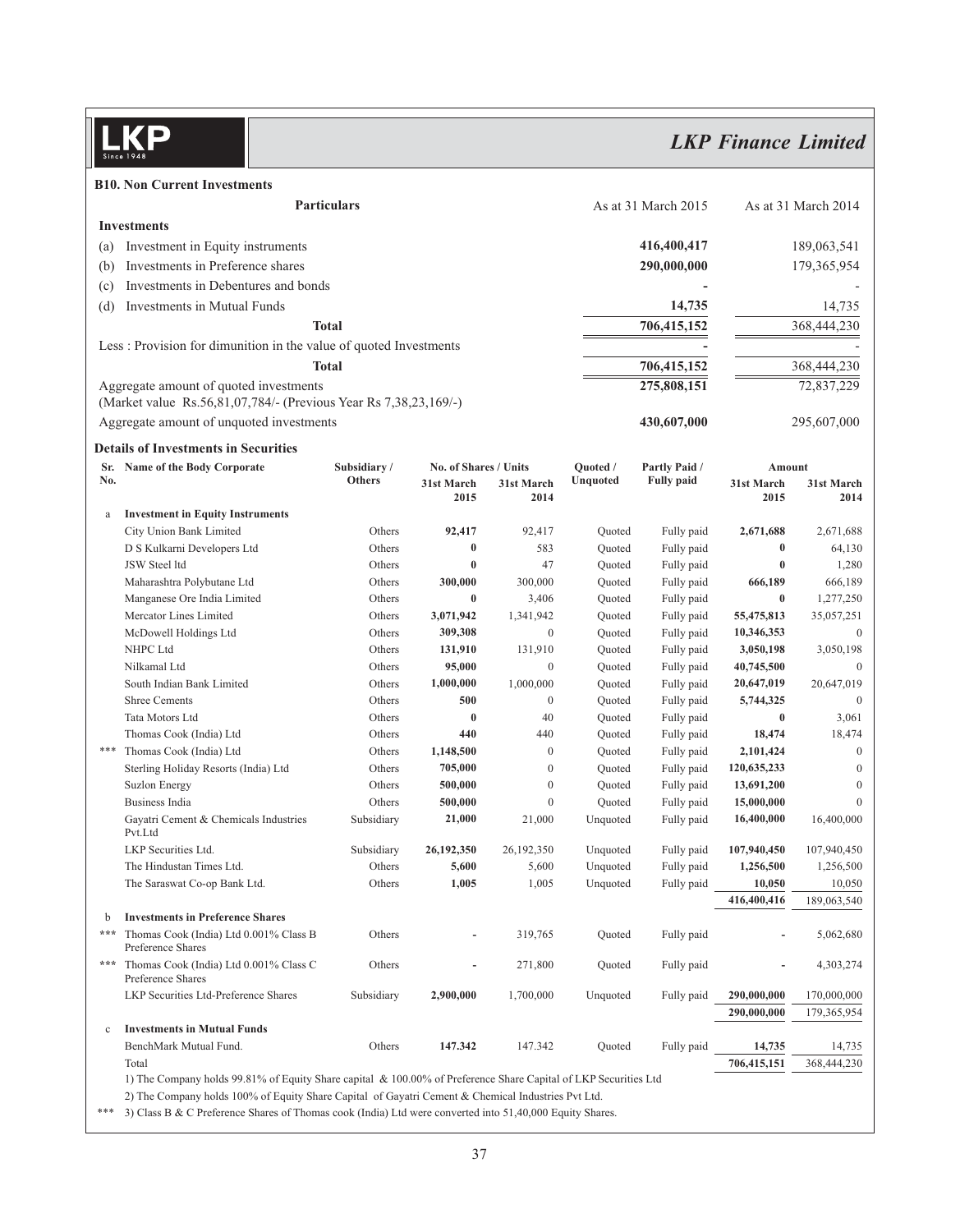*LKP Finance Limited*

**B11. Long Term Loans & Advances**

| Particulars                                                                                                      |       | As at 31 March 2015        | As at 31 March 2014     |
|------------------------------------------------------------------------------------------------------------------|-------|----------------------------|-------------------------|
| <b>Security Deposits</b>                                                                                         |       | 385,000                    | 385,000                 |
|                                                                                                                  | Total | 385,000                    | 385,000                 |
| <b>B12. Trade Receivables</b>                                                                                    |       |                            |                         |
| Trade receivables outstanding for a period less than six months                                                  |       |                            |                         |
| Unsecured                                                                                                        |       | 115,435,189                | 3,789,972               |
| <b>Total</b>                                                                                                     |       | 115,435,189                | 3,789,972               |
| B13. Cash and cash equivalents                                                                                   |       |                            |                         |
| Balances with banks<br>a.                                                                                        |       |                            |                         |
| In unpaid dividend accounts                                                                                      |       | 7,130,814                  | 4,770,072               |
| In Current Accounts                                                                                              |       | 40,897,516                 | 29,241,885              |
| In FDRs with Bank - more than 12 months maturity                                                                 |       | 100,000,000                |                         |
| In FDRs with Bank - less than 12 months maturity                                                                 |       | 153,000,000                | 203,000,000             |
| (bank has a lien on the FDRs)                                                                                    |       |                            |                         |
| Cash on hand<br>b.                                                                                               |       | 7,184                      | 7,484                   |
| <b>Total</b>                                                                                                     |       | 301,035,514                | 237,019,442             |
| <b>B14. Short term loans and advances</b>                                                                        |       |                            |                         |
| Secured                                                                                                          |       | 672,217,466                | 1,048,588,840           |
| Unsecured, considered good [including due from                                                                   |       | 546,008,151                | 440,361,878             |
| Subsidiaries Rs 2,61,23,434/- & net of provision for NPAs Rs.4,12,55,883/-]                                      |       |                            |                         |
| Advance Tax net of provision for tax                                                                             |       | 38,599,953                 | 51,810,722              |
|                                                                                                                  | Total | 1,256,825,570              | 1,540,761,440           |
| <b>B15. Revenue from Operations</b>                                                                              |       |                            |                         |
|                                                                                                                  |       |                            | Previous Year           |
| Interest Income                                                                                                  |       | 131,296,227                | 242,647,557             |
| Dividend<br>Profit on sale of shares & securities                                                                |       | 6,621,259<br>688, 843, 715 | 4,819,822<br>92,000,193 |
| Income from F&O                                                                                                  |       | 7,972,441                  | 6,334,206               |
| Income from Services                                                                                             |       |                            | 6,683,671               |
| <b>Total</b>                                                                                                     |       | 834,733,642                | 352,485,449             |
| <b>B16. Other Income</b>                                                                                         |       |                            |                         |
| Rent Income                                                                                                      |       |                            | 200,000                 |
| Miscellaneous Income                                                                                             |       | 2,307,842                  | 110,359                 |
| Insurance Claim received.                                                                                        |       |                            | 1,481,515               |
| Excess Provision for Standard Assets Written back                                                                |       |                            | 1,439,268               |
| <b>Total</b>                                                                                                     |       | 2,307,842                  | 3,231,142               |
| <b>B17. Employee Benefits Expenses</b>                                                                           |       |                            |                         |
| Salaries and allowances<br>(a)                                                                                   |       | 55,807,881                 | 49,597,507              |
| Contribution to Provident fund & ESIC<br>(b)                                                                     |       | 266,778                    | 454,528                 |
| Contribution to LIC Group Gratuity Fund<br>(c)<br>ESOP compensation expenses written off / (written back)<br>(d) |       | 85,219                     | 411,287<br>31,912       |
| Staff welfare expenses<br>(e)                                                                                    |       | 766,443                    | 183,189                 |
| <b>Total</b>                                                                                                     |       | 56,926,321                 | 50,678,423              |
|                                                                                                                  |       |                            |                         |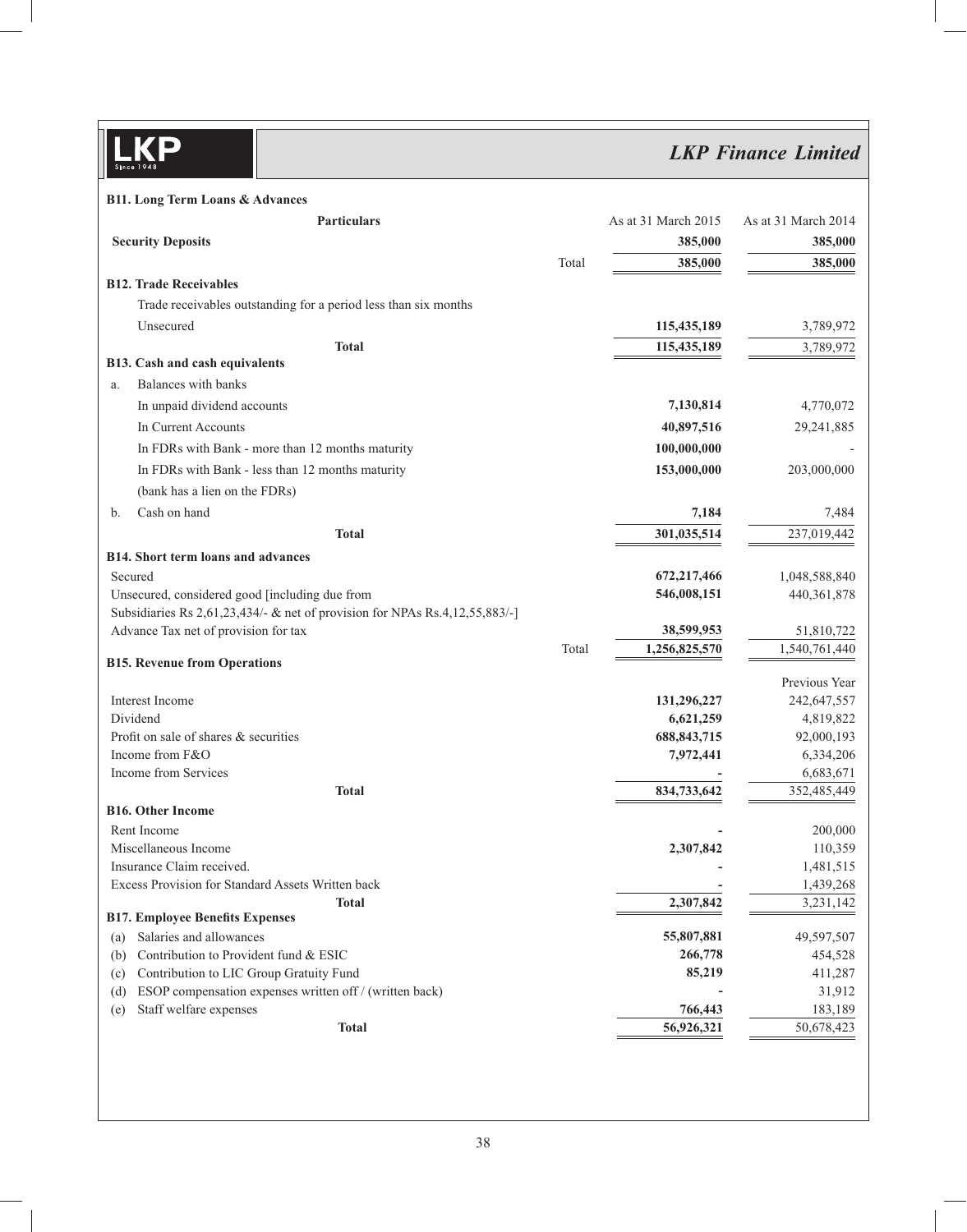#### **B18. Other Expenses**

| <b>Particulars</b>                                                | Current Year | Previous Year |
|-------------------------------------------------------------------|--------------|---------------|
| Rent, Rates & Taxes                                               | 1,082,590    | 816,142       |
| Repairs - Others                                                  | 102,019      | 56,327        |
| Advertisement                                                     | 124,108      | 58,267        |
| Directors Fees                                                    | 150,000      | 115,000       |
| Travelling & Conveyance                                           | 1,613,451    | 2,942,556     |
| Postage, Telegram & Telephones                                    | 760,836      | 557,454       |
| Legal and Professional Charges                                    | 21,141,700   | 11,730,981    |
| Printing & Stationery                                             | 208,150      | 146,584       |
| <b>Auditors Remuneration:</b>                                     |              |               |
| Audit fees                                                        | 300,000      | 300,000       |
| Tax audit fees                                                    | 25,000       | 25,000        |
| <b>Commission Expenses</b>                                        |              | 609,021       |
| <b>CSR</b> Expenses                                               | 1,750,000    |               |
| Provision for Diminution in value of investments / (written back) |              | (3,892,577)   |
| Irrecoverable loans written off                                   | 332,542,066  |               |
| Provision for NPAs (Net)                                          | 14,616,460   | 16,316,155    |
| Miscellaneous Expenses                                            | 7,008,167    | 8,428,131     |
| Total                                                             | 381,424,547  | 38,209,040    |

#### Notes to financial statements for the year ended 31st March, 2015

#### **C. Notes :**

#### **1. Contingent Liabilities:**

- (a) Guarantee given to a Bank on behalf of a Subsidiary Rs 8 crores. (Previous Year Rs 8 crores)
- (b) Claim against the Company not acknowledged as debt Rs. 33.99 Lacs , against which the company has deposited full amount in the Honorable High Court of Mumbai. The matter is pending.
- 2. The company has contributed towards its gratuity liability for employees to Life Insurance Corporation of India - Group Gratuity Scheme based on the annual contribution as intimated by Life Insurance Corporation of India.
- I) Reconciliation of opening and closing balances of the present value of the obligation

|    |                                                             | 31.03.2015<br>Rs. in lacs | 31.03.2014<br>Rs. in lacs |
|----|-------------------------------------------------------------|---------------------------|---------------------------|
| a. | Present value of obligation at<br>the beginning of the year | 63.32                     | 53.94                     |
| b. | Current service cost                                        | 5.07                      | 4.32                      |
| c. | <b>Interest Cost</b>                                        | 3.65                      | 3.27                      |
| d. | Benefits paid                                               | (16.50)                   | (2.15)                    |
| e. | Actuarial (Gain)/Loss                                       | 16.02                     | 3.94                      |
| f. | Present value of the obligation<br>at the end of the year   | 71.56                     | 63.32                     |

II) Reconciliation of opening and closing balances of the fair value of Plan Assets

|    |                                                           | $31.03.2015$ 31.03.2014<br>Rs. in lacs | Rs. in lacs |
|----|-----------------------------------------------------------|----------------------------------------|-------------|
| a. | Fair value of Plan Assets at the<br>beginning of the year | 71.60                                  | 63.60       |
| b. | Expected return on Plan Assets                            | 8.48                                   | 5.69        |
| c. | Contributions                                             | 19.74                                  | 4.46        |
| d. | Benefits paid                                             | (16.50)                                | (2.15)      |
| e. | Actuarial (Gain)/Loss on Plan<br>Assets                   | Nil                                    | Nil         |
| f. | Fair value of Plan Assets at the<br>end of the year       | 83.32                                  | 71.59       |

 Reconciliation of present value in 'I' above and the fair value of Plan Assets in 'II' above

|    |                                                                            | 31.03.2015 31.03.2014 | <b>Rs. in lacs</b> $\vert$ Rs. in lacs |
|----|----------------------------------------------------------------------------|-----------------------|----------------------------------------|
| a. | Present value of obligation at<br>the end the year                         | 71.60                 | 63.32                                  |
| b. | Fair value of Plan Assets at the<br>end of the year                        | 83.32                 | 71.59                                  |
| c. | Excess of Fair value of Plan<br>Assets over present value of<br>obligation | 11.77                 | 8.25                                   |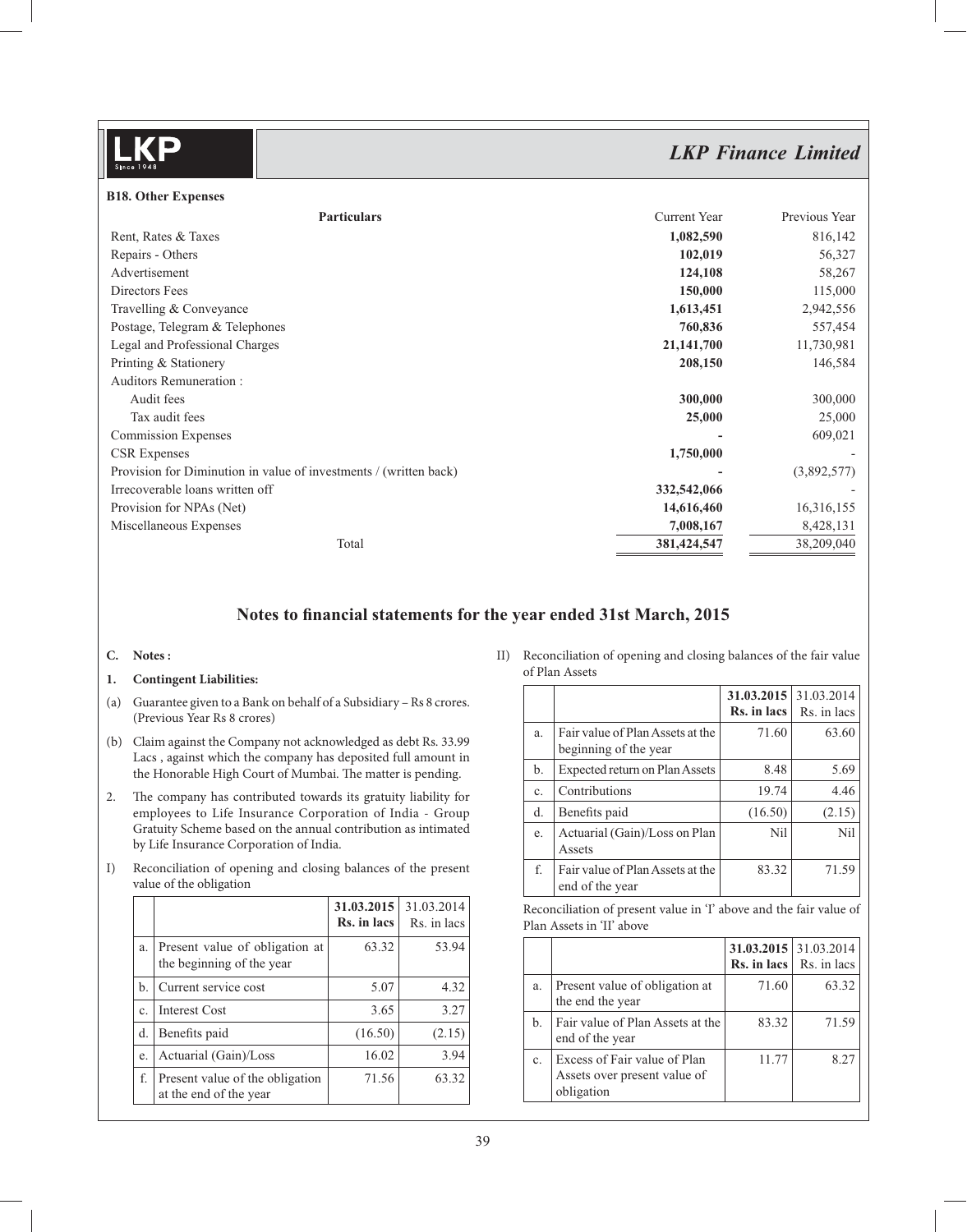#### III) Expenses charged to Statement of Profit & Loss.

|    |                                                           | Current  <br>Year<br>Rs. in lacs | Previous<br>Year<br>Rs. in lacs |
|----|-----------------------------------------------------------|----------------------------------|---------------------------------|
| a. | Expenses charged to Statement<br>of Profit & Loss Account | 0.82                             | 5.84                            |

#### **3. Corporate Social Responsibility (CSR)**

 As per Section 135 of the Companies Act , 2013, a CSR Committee has been formed by the company. The areas for CSR activities are as per Schedule VII of the Companies Act,2013. An amount of Rs. 17.50 Lakhs has been spent for the CSR activities during the year.

#### **4. Managerial Remuneration.**

#### **a) Remuneration to Executive Chairman Mr M V Doshi.**

|                                | Rs. in lacs |
|--------------------------------|-------------|
| Salary                         | 36.00       |
| Commission                     | 59.00       |
| Contribution to Provident Fund | 0.16        |
| Perquisites                    | 18.25       |
| <b>Total</b>                   | 113.41      |

b) Sitting fees to Directors : **1.50**

#### **5. Particulars with respect to Earnings per share is calculated as follows:**

|                                                         | <b>Current Year</b> | Previous Year |
|---------------------------------------------------------|---------------------|---------------|
| Profit after Tax (Rs in lacs)                           | 1,773.69            | 747.69        |
| Weighted Average Number of<br><b>Shares Outstanding</b> | 12,198,023          | 12,222,351    |
|                                                         | Rs. Ps.             | Rs. Ps.       |
| Earnings per share (Basic)                              | 14.54               | 6.12          |
| Earnings per share (Diluted)                            | 13.52               | 5.73          |
| Face Value per Share                                    |                     |               |

#### **6. Taxation :**

A. Tax expenses for the year comprises of :

|     | Current Tax.                        | Rs 470.00 Lacs            |
|-----|-------------------------------------|---------------------------|
| ii. | Deferred Tax Asset for the year     | Rs 1.45 Lacs              |
| iii | Deferred Tax Liability written back | $\overline{RS}$ 1.32 Lacs |
|     | Total                               | Rs 467.23 lacs            |

B. Income Tax assessments have been completed up to Asst. Year 2012- 2013. There are no demands outstanding.

#### C. Deferred Tax Liability

|                                    | As at       | Written     | As at       |
|------------------------------------|-------------|-------------|-------------|
|                                    | 31.03.2015  | back during | 31.03.2014  |
|                                    | Rs. in lacs | the year    | Rs. in lacs |
|                                    |             | Rs. in lacs |             |
| Written down<br>value differential | NIL         | 1.32        | (1.32)      |

- 7. Balances shown under the head of Current Assets, Loans and Advances are considered as good and recoverable by the management.
- 8. **As per the Accounting Standard , disclosure regarding related**  parties as defined in the Accounting Standards are given below:
- (i) List of related parties and relationships.

| <b>Name of the Related Party</b>                  | Relationship             |
|---------------------------------------------------|--------------------------|
| LKP Securities Ltd.                               | Subsidiary Company       |
| Gayatri Cement & Chemical<br>Industries Pvt. Ltd. | Subsidiary Company       |
| Peak Plastonics Pvt. Ltd.                         | Director Interested      |
| MKM Share & Stock Brokers Ltd.                    | Director Interested      |
| Sea Glimpse Investments Pvt. Ltd.                 | Director Interested      |
| Bhavna Holdings Pvt. Ltd.                         | Director Interested      |
| M/s. L.K. Panday                                  | Director Interested      |
| Mr. M V Doshi                                     | Key Managerial Personnel |
| Mr. G B Innani                                    | Key Managerial Personnel |
| Mr. S. S. Gulati                                  | Key Managerial Personnel |

(ii) Transaction with related parties.

|                                 | Company<br>LKP<br>Securities<br>Ltd | <i>Subsidiary</i> Subsidiary<br>Company<br>Gayatri<br>Cement $&$<br>Chemical<br><b>Industries</b><br>Pvt Ltd | Key<br>Managerial<br><b>Personnel</b> | <b>Total</b><br>(Rs. In<br>Lacs) |
|---------------------------------|-------------------------------------|--------------------------------------------------------------------------------------------------------------|---------------------------------------|----------------------------------|
| Interest Expense                | 380.23                              |                                                                                                              |                                       | 380.23                           |
| Remuneration                    |                                     | ---                                                                                                          | 129.20                                | 129.20                           |
| Brokerage Paid                  | 43.95                               |                                                                                                              |                                       | 43.95                            |
| Balance due as on<br>31.03.2015 | (447.83)                            | 261.23                                                                                                       |                                       | (186.60)                         |

#### **9. Expenditure in Foreign Currency**

|                | <b>Current Year</b><br>Rs. in lacs | Previous year<br>Rs. in lacs |
|----------------|------------------------------------|------------------------------|
| Foreign Travel | NII.                               |                              |

#### **10. Prudential Norms of the Reserve bank of India (RBI):**

 The Prudential Norms of the RBI require the company to derecognize certain income and make provisions for nonperforming assets.

 In compliance with Guidelines prescribed by Reserve Bank of India for NBFCs, the company has

- (a) provided 0.25% of Standard Assets amounting to Rs. NIL (Previous year Rs NIL). The Contingent Provision against Standard Assets as on 31.03.2015 is Rs 38.62 lacs (Previous year Rs 38.62 lacs)
- (b) appropriated 20% of the Net Profits Rs 354.74 lacs ( Previous year Rs 149.53 lacs) to Special Reserve Fund.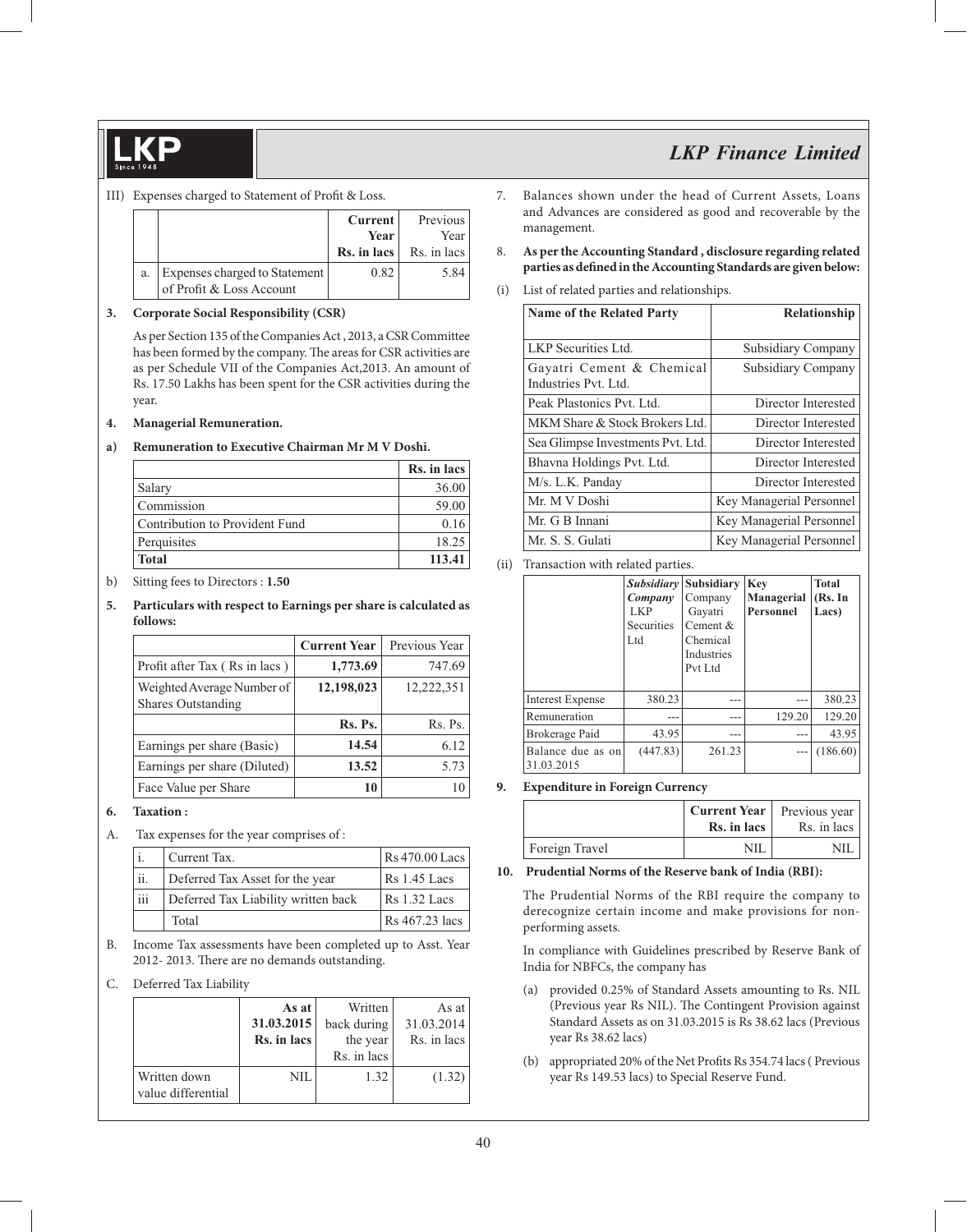- 11. Tax Deducted at Source on income: Rs. 106.34 lacs (Previous Year Rs. 178.24 lacs)
- 12. The company has provided Rs 146.16 lacs (Net) (Previous year Rs 163.16 lacs) against NPAs
- 13. Short Term Loans and Advance include Rs NIL due from a Director ( Previous year Rs 6 lacs)
- 14. The company has no amounts due to suppliers under The Micro, Small and Medium Enterprises Development Act, 2006, [MSMED Act] as at 31<sup>st</sup> March, 2015.
- 15. There are no amounts due and outstanding to be credited to Investor Education & Protection Fund as at 31<sup>st</sup> March, 2015
- 16. Measurement and disclosure of the employee share-based payment plans is done in accordance with SEBI (Employee Stock Option Scheme and Employee Stock Purchase Scheme) Guidelines, 1999 and the Guidance Note on Accounting for Employee Share-based Payments, issued by ICAI. The company measures compensation cost relating to employee stock options using the intrinsic value method. Compensation expense is amortized over the vesting period of the option on a straight line basis. 15,23,000 ESOPs are outstanding as on 31<sup>st</sup> March,2015. None of the options have been exercised so far.
- 17. During the year the company has entered into Futures & Options contracts on the National Stock Exchange in the Equity Segment and on the Multi Commodity Exchange in the commodity segment. The open position as on 31.03.2015 is Rs 4,246.31 lacs (Previous Year Rs 128.42 lacs).
- 18. The Management has reviewed the loans against shares portfolio as at the year end. On such review and inspite of best efforts made to recover the amounts due, Rs 3325.42 lacs was found to be bad and irrecoverable, and the same have been written off in the accounts.
- 19. Balance sheet of a non deposit taking non-banking financial company

 (As required in terms of paragraph 13 of Non-Banking Financial (Non-Deposit Accepting or Holding) Companies Prudential Norms {Reserve Bank} Directions, 2007)

#### **Liabilities Side:**

|     |                                                                                                    | <b>Amount</b><br>Outstanding | Amount<br>Overdue |
|-----|----------------------------------------------------------------------------------------------------|------------------------------|-------------------|
| (1) | Loans and advances availed by the<br>NBFC's inclusive of interest accrued<br>thereon but not paid: |                              |                   |
|     | (a) Debentures : Secured                                                                           | NIL                          | NIL.              |
|     | : Unsecured                                                                                        | NII.                         | NII               |
|     | (Other than falling within the meaning<br>of public deposit*)                                      |                              |                   |
|     | (b) Deferred Credits                                                                               | NIL                          | NII               |
|     | (c) Term Loans                                                                                     | NII                          |                   |

| (d) Inter-corporate Loans and    |           |  |
|----------------------------------|-----------|--|
| <b>Borrowings</b>                |           |  |
| (e) Commercial Paper             | NII       |  |
| (f) Other Loans (specify Nature) | 10,631.61 |  |

**Asset Side**

|     | Asset Side                                                                                             |                       |
|-----|--------------------------------------------------------------------------------------------------------|-----------------------|
|     |                                                                                                        | Amount<br>Outstanding |
| (2) | Break-up of Loans and Advances including bills receivables<br>(other than those included in (4) below) |                       |
|     | (a) Secured                                                                                            | 6,722.17              |
|     | (b) Unsecured                                                                                          | 5,846.08              |
|     | (Comprises advance income tax paid, capital advances &<br>miscellaneous dues)                          |                       |
| (3) | Break up of Leased Assets and stock on hire and other<br>assets counting towards AFC activities        | NIL                   |
|     | (i) Lease assets including lease rentals under sundry<br>debtors                                       | NIL                   |
|     | (a) Financial Lease                                                                                    | NIL                   |
|     | (b) Operating Lease                                                                                    | NIL                   |
|     | (ii) Stock on hire including hire charges under sundry<br>debtors NIL                                  | NIL                   |
|     | (a) Assets on hire                                                                                     | NIL                   |
|     | (b) Repossessed Assets                                                                                 | NIL                   |
|     | (iii) Other loans counting towards AFC activities                                                      | NIL.                  |
|     | (a) Loans where assets have been repossessed                                                           | NIL                   |
|     | (b) Loans other than (a) above                                                                         | NIL                   |
| (4) | Break up of Investments:                                                                               |                       |
|     | <b>Current Investments</b>                                                                             |                       |
|     | 1.<br>Ouoted:                                                                                          |                       |
|     | (i)<br><b>Shares</b><br>(a) Equity                                                                     | NIL                   |
|     | (b) Preference                                                                                         | NIL                   |
|     | (ii) Debentures and Bonds                                                                              | NIL                   |
|     | (iii) Units of mutual funds                                                                            | <b>NIL</b>            |
|     | (iv) Government Securities                                                                             | NIL                   |
|     | (v) Others:<br>(a) Certificate of Deposit                                                              | <b>NIL</b>            |
|     | (b) Commercial Paper                                                                                   | NIL                   |
|     | Unquoted:<br>2.                                                                                        |                       |
|     | (i) Shares<br>Equity<br>(a)                                                                            | NIL                   |
|     | Preference<br>(b)                                                                                      | <b>NIL</b>            |
|     | (ii) Debentures and Bonds                                                                              | NIL                   |
|     | (iii) Units of mutual funds                                                                            | NIL                   |
|     | (iv) Government Securities                                                                             | NIL                   |
|     | (v) Others:<br>(a) Certificate of Deposit                                                              | NIL                   |
|     | (b) Commercial Paper                                                                                   | NIL                   |

(Rs. In L akh)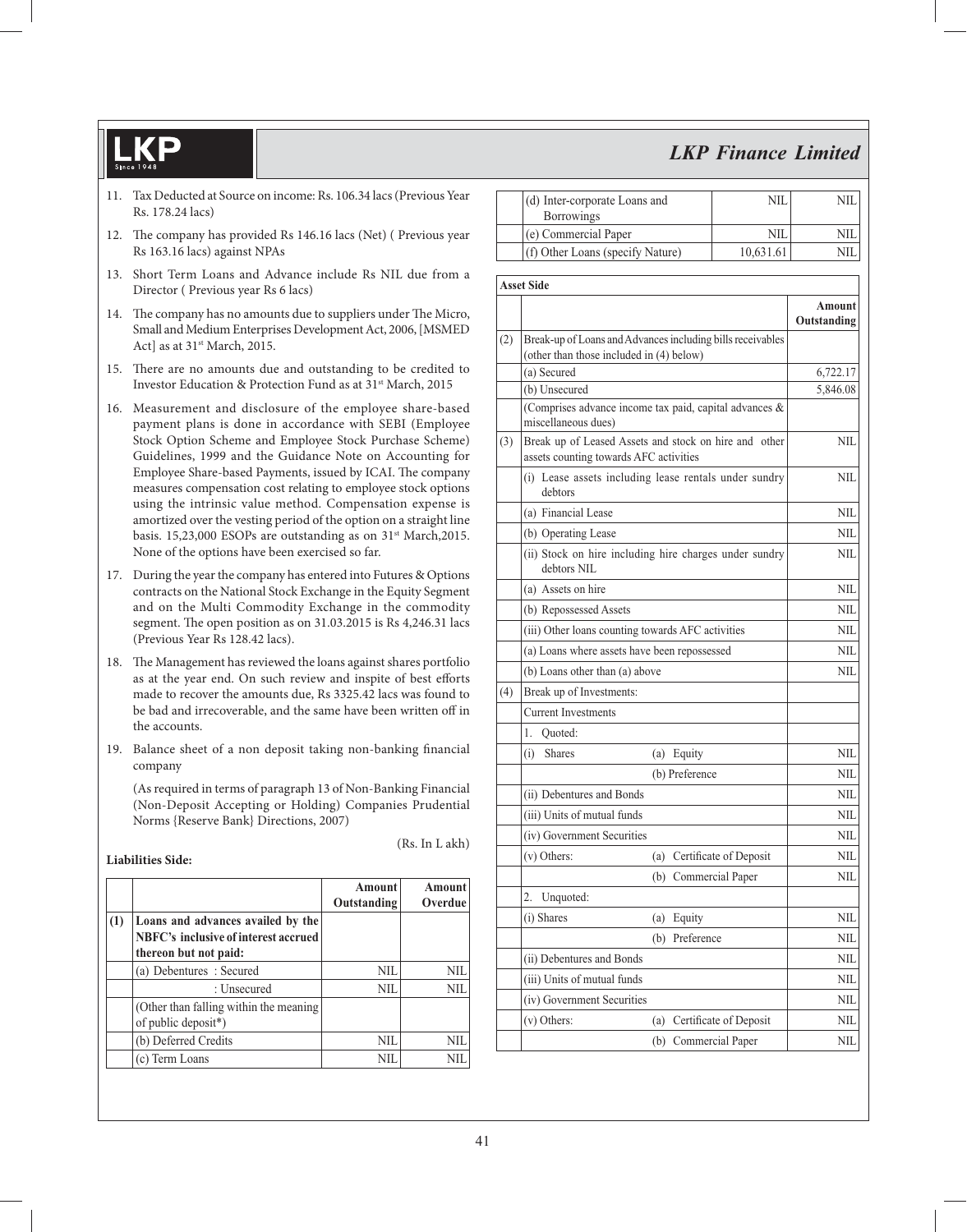|    | Long Term Investments       |                |            |
|----|-----------------------------|----------------|------------|
| 1. | Quoted                      |                |            |
|    | (i) Shares:                 | (a) Equity     | 2,757.93   |
|    |                             | (b) Preference | <b>NIL</b> |
|    | (ii) Debentures and Bonds   |                | NIL        |
|    | (iii) Units of mutual funds |                | 0.15       |
|    | (iv) Government Securities  |                | <b>NIL</b> |
|    | (v) Others (Please specify) |                | NIL        |
| 2. | Unquoted:                   |                |            |
|    | (i) Shares                  | (a) Equity     | 1,406.07   |
|    |                             | (b) Preference | 2,900.00   |
|    | (ii) Debentures and Bonds   |                | <b>NIL</b> |
|    | (iii) Units of mutual funds |                | <b>NIL</b> |
|    | (iv) Government Securities  |                | <b>NIL</b> |
|    | (v) Others (please specify) |                | <b>NIL</b> |
|    | Share warrants              |                | NIL        |
|    | Total                       |                | 7,064.15   |

Borrower group-wise classification of assets financed as in (2) **and (3) above :**

| Category                         | Amount net of provisions |           |           |
|----------------------------------|--------------------------|-----------|-----------|
|                                  | Secured                  | Unsecured | Total     |
| <b>Related Parties</b>           |                          |           |           |
| Subsidiaries<br>(a)              | NIL                      | 261.23    | 261.23    |
| (b) Companies in the same        |                          |           |           |
| group                            |                          |           |           |
| Other related parties<br>(c)     | $\overline{\phantom{0}}$ |           |           |
| Other than related parties<br>2. | 6,722.17                 | 5,584.84  | 12,307.01 |
| Total                            | 6,722.17                 | 5,846.07  | 12,568.24 |

Investor group-wise classification of all investments (current and **long term) in shares and securities (both quoted and unquoted):**

| Category       |                            | Amount net of provisions |                 |  |
|----------------|----------------------------|--------------------------|-----------------|--|
|                |                            | Market Value /           | Book Value (Net |  |
|                |                            | Break Up or fair         | of Provision)   |  |
|                |                            | value or NAV             |                 |  |
| $\mathbf{1}$ . | <b>Related Parties</b>     |                          |                 |  |
|                | (a) Subsidiaries           | 3,303.85                 | 4,143.40        |  |
|                | (b) Companies in the same  |                          |                 |  |
|                | group                      |                          |                 |  |
|                | (c) Other related parties  |                          |                 |  |
| 2.             | Other than related parties | 5,843.75                 | 2,920.75        |  |
| Total          |                            | 9,297.03                 | 7,064.15        |  |

**Other information**

| Particulars                           | Amount   |
|---------------------------------------|----------|
| (i) Gross Non-Performing Assets       |          |
| (a) Related parties                   |          |
| (b) Other than related parties        | 1,650.23 |
| (ii) Net Non-Performing Assets        |          |
| (a) Related parties                   |          |
| (b) Other than related parties        | 1,237.67 |
| (iii) Assets pledged/taken charge of. | 1,040.00 |

20. Previous Years Figures are regrouped  $/$  reclassified wherever necessary.

#### **For FORD, RHODES, PARKS & CO.,**

Mumbai Mumbai Dated : 5th May, 2015 Dated : 5th May, 2015

#### As per our Report attached. For and on behalf of the Board

| For FORD, RHODES, PARKS & CO.,                        | <b>Executive Chairman</b>                 | M. V. Doshi    |  |
|-------------------------------------------------------|-------------------------------------------|----------------|--|
| Chartered Accountants<br>Firm Registration No.102860W | <b>Director</b>                           | V. N. Suchanti |  |
| A.D. Shenoy                                           | <b>Director</b>                           | Sayanta Basu   |  |
| Partner<br>Membership No 11549                        | <b>Head -Corporate Affairs</b>            | S S Gulati     |  |
|                                                       | <b>GM (Legal) &amp; Company Secretary</b> | G B Innani     |  |
| Mumbai                                                | Mumbai                                    |                |  |
| _ . _                                                 |                                           |                |  |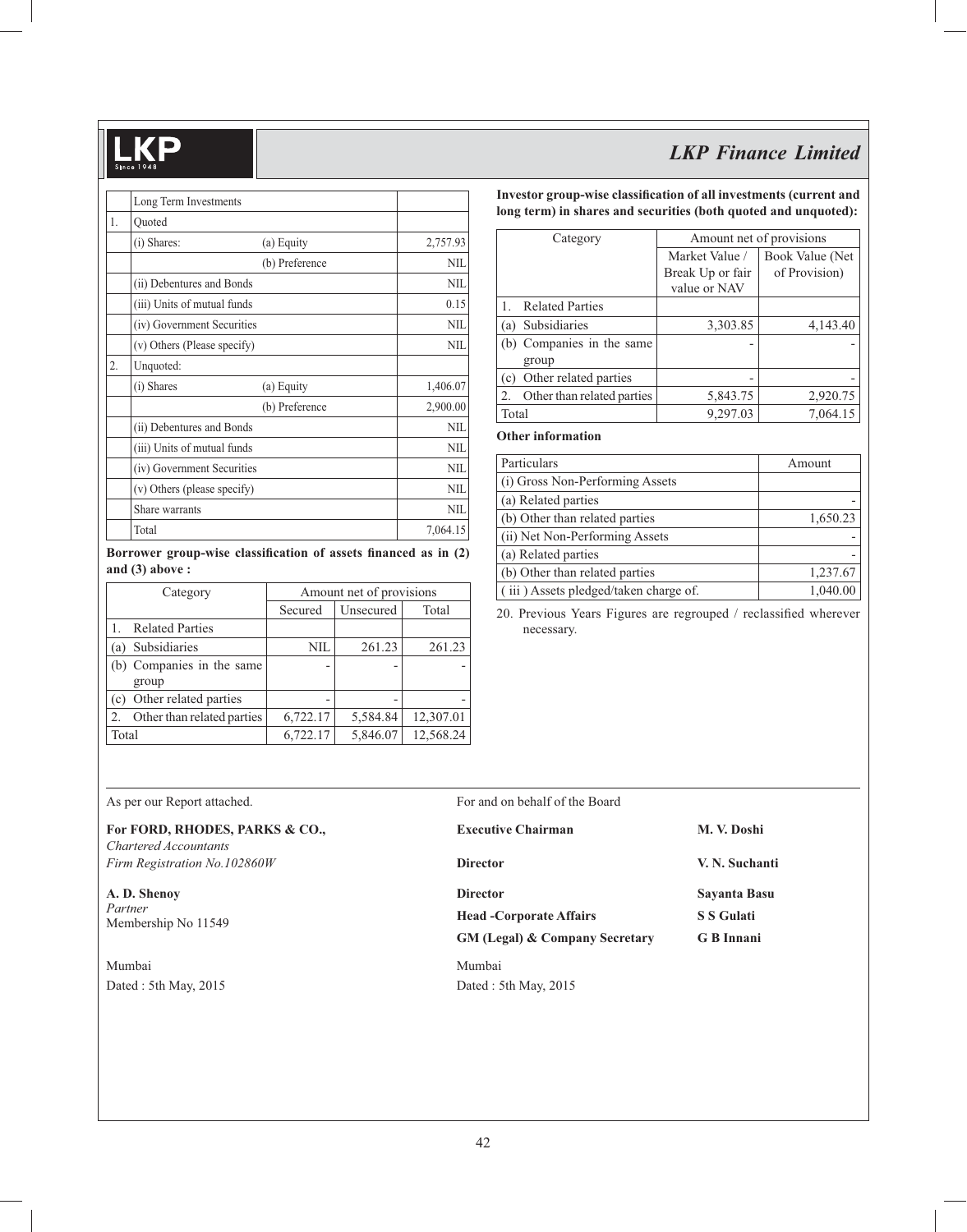#### **TO THE MEMBERS OF LKP FINANCE LIMITED**

#### **Report on the Consolidated Financial Statements**

We have audited the accompanying consolidated financial statements of LKP Finance Limited (hereinafter referred to as "the Holding Company") and its two subsidiaries namely LKP Securities Limited and Gayatri Chemicals & Cements Private Limited (the Holding Company and its subsidiaries together referred to as "the Group"), comprising of the Consolidated Balance Sheet as at 31<sup>st</sup> March, 2015, the Consolidated Statement of Profit and Loss, the Consolidated Cash Flow Statement for the year then ended, and a summary of the significant accounting policies and other explanatory information (hereinafter referred to as "the consolidated financial statements").

#### **Management's Responsibility for the Consolidated Financial Statements**

The Holding Company's Board of Directors is responsible for the preparation of these consolidated financial statements in terms of the requirements of the Companies Act, 2013 (hereinafter referred to as "the Act") that give a true and fair view of the consolidated financial position, consolidated financial performance and consolidated cash flows of the Group in accordance with the accounting principles generally accepted in India, including the Accounting Standards specified under Section 133 of the Act, read with Rule 7 of the Companies (Accounts) Rules, 2014. The respective Board of Directors of the companies included in the Group are responsible for maintenance of adequate accounting records in accordance with the provisions of the Act for safeguarding the assets of the Group and for preventing and detecting frauds and other irregularities; the selection and application of appropriate accounting policies; making judgments and estimates that are reasonable and prudent; and the design, implementation and maintenance of adequate internal financial controls, that were operating effectively for ensuring the accuracy and completeness of the accounting records, relevant to the preparation and presentation of the financial statements that give a true and fair view and are free from material misstatement, whether due to fraud or error, which have been used for the purpose of preparation of the consolidated financial statements by the Directors of the Holding Company, as aforesaid.

#### **Auditor's Responsibility**

Our responsibility is to express an opinion on these consolidated financial statements based on our audit. While conducting the audit, we have taken into account the provisions of the Act, the accounting and auditing standards and matters which are required to be included in the audit report under the provisions of the Act and the Rules made thereunder.

We conducted our audit in accordance with the Standards on Auditing specified under Section  $143(10)$  of the Act. Those Standards require that we comply with ethical requirements and plan and perform the audit to obtain reasonable assurance about whether the consolidated financial statements are free from material misstatement. An audit involves performing procedures to obtain audit evidence about the amounts and the disclosures in the consolidated financial statements. The procedures selected depend on the auditor's judgment, including

the assessment of the risks of material misstatement of the consolidated financial statements, whether due to fraud or error. In making those risk assessments, the auditor considers internal financial control relevant to the Holding Company's preparation of the consolidated financial statements that give a true and fair view in order to design audit procedures that are appropriate in the circumstances but not for the purpose of expressing an opinion on whether the Holding Company has an adequate internal financial controls system over financial reporting in place and the operating effectiveness of such controls. An audit also includes evaluating the appropriateness of the accounting policies used and the reasonableness of the accounting estimates made by the Holding Company's Board of Directors and the Boards of two subsidiaries in the Group, as well as evaluating the overall presentation of the consolidated financial statements. We believe that the audit evidence obtained by us in terms of our reports referred to in sub-paragraph (a) of the Other Matters paragraph below, is sufficient and appropriate to provide a basis for our unqualified audit opinion on the consolidated financial statements.

#### **Opinion**

In our opinion and to the best of our information and according to the explanations given to us, the aforesaid consolidated financial statements of the Group give the information required by the Act in the manner so required and give a true and fair view in conformity with the accounting principles generally accepted in India, of the consolidated state of affairs of the Group as at 31st March, 2015, and their consolidated profit and their consolidated cash flows for the year ended on that date.

#### **Report on Other Legal and Regulatory Requirements**

- 1. As required by the Companies (Auditor's Report) Order, 2015 ("the Order"), issued by the Central Government of India in terms of sub-section (11) of Section 143 of the Act, based on the comments in the Auditors' reports of the Holding company and two subsidiary companies incorporated in India, we give in the Annexure a statement on the matters specified in paragraphs 3 and 4 of the Order, to the extent applicable.
- 2. As required by Section143(3) of the Act, we report, to the extent applicable, that:
	- (a) We have sought and obtained all the information and explanations which to the best of our knowledge and belief were necessary for the purposes of our audit of the aforesaid consolidated financial statements of the Group.
	- (b) In our opinion proper books of account as required by law relating to preparation of the aforesaid consolidated financial statements of the Group have been kept so far as it appears from our examination of those books.
	- (c) The Consolidated Balance Sheet, the Consolidated Statement of Profit and Loss, and the Consolidated Cash Flow Statement of the Group dealt with by this Report are in agreement with the relevant books of account maintained for the purpose of preparation of the consolidated financial statements.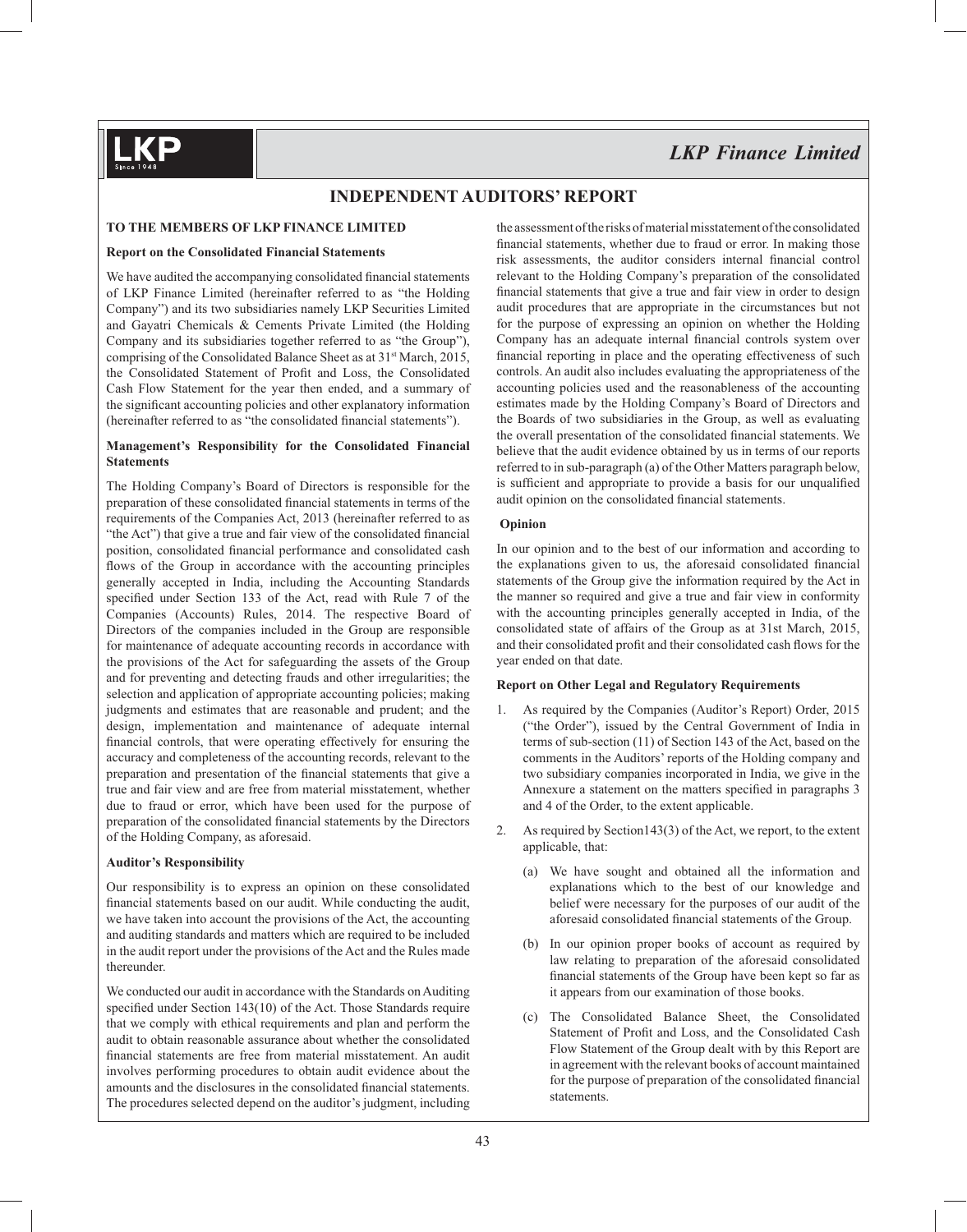- (d) In our opinion the aforesaid consolidated financial statements of the Group comply with the Accounting Standards specified under Section 133 of the Act, read with Rule 7 of the Companies (Accounts) Rules, 2014.
- (e) On the basis of the written representations received from the directors of the Holding Company and its two subsidiaries as on 31st March, 2015 taken on record by the Board of Directors of the Holding Company and its two subsidiaries, none of the directors of the Group incorporated in India is disqualified as on 31st March, 2015 from being appointed as a director in terms of Section 164 (2) of the Act.
- (f) With respect to the other matters to be included in the Auditor's Report in accordance with Rule 11 of the Companies (Audit and Auditor's) Rules, 2014, in our opinion and to the best of our information and according to the explanations given to us:
	- the Holding Company has disclosed in its financial statements matters relating to a pending case before the Honourable High Court of Bombay where on disposal of the case there will be no cash outgo and there will be no impact on the consolidated financial position of the Group.
- ii. provision has been made wherever applicable in the financial statements of the Holding Company as required under the applicable law or accounting standards for material foreseeable losses, if any, on derivative contracts. There are no derivative contracts reported in the financial statements of the two subsidiaries.
- iii. There were no amounts which were required to be transferred to the Investor Education and Protection Fund by the Group.

For **Ford, Rhodes, Parks & Co. Chartered Accountants Firm Registration No.102860W**

**A.D. Shenoy** Place: Mumbai **Partner** Date:  $5<sup>th</sup>$  May, 2015 **Membership No.11549** 

### **ANNEXURE TO THE AUDITORS' REPORT**

#### **[Referred to in paragraph pertaining to "Report on Other Legal and Regulatory Requirement" of our Report of even date to the members of LKP Finance Limited on the Consolidated Financial**  Statements for the year ended  $31<sup>st</sup> March, 2015$

- 1. a) The Companies in the Group are maintaining proper records showing full particulars including quantitative details and situation of fixed assets except in respect of one subsidiary where the fixed assets register requires updation.
	- b) Fixed Assets have been physically verified by the management's of respective companies in the Group during the year and no discrepancies between the book records and the physical inventory have been noticed except in respect of one subsidiary where comparison with book records is pending on account of updation of its fixed asset register. In our opinion, the frequency of verification is reasonable.
- 2. a) The inventory of stocks held for sale has been verified by the managements of respective companies in the Group during the year. In our opinion, the frequency of verification is reasonable.
	- b) In our opinion, the procedures of verification of inventory followed by the managements of respective companies in the Group are reasonable and adequate in relation to the size of the company and the nature of its business.
	- c) On the basis of our examination of the inventory records, in our opinion, the companies in the Group are maintaining proper records of inventory. There are no discrepancies

noticed on verification of inventory as compared to book records.

- 3. There are no amounts outstanding in the books of the Holding Company as at 31<sup>st</sup> March, 2015 from the parties covered under Section 189 of the Companies Act, 2013. Transactions within the Group get cancelled while preparing and presenting the Consolidated Financial Statements of the Group.
- 4. In our opinion and according to the information and explanations given to us, having regard to the explanation there is adequate internal control system commensurate with the size of the Companies in the Group and the nature of its business, for the purchase of inventories and fixed assets and for sale of goods and services. Further, on the basis of our examination of the books and records of the Companies in the Group, and according to the information and explanations given to us, we have neither come across nor have been informed of any continuing failure to correct major weakness in the aforesaid internal control system.
- 5. The Companies in the Group have not accepted any deposits from the public, within the meaning of Sections 73 to 76 of Companies Act 2013 and the rules framed there under.
- 6. We are informed by the Companies in the Group that sub section (1) of section 148 of the Act is not applicable to them.
- 7. a) According to the information and explanations given to us and records of the Companies in the Group examined by us, in our opinion, the Companies in the Group are generally regular in depositing undisputed statutory dues including provident fund, investor education and protection fund,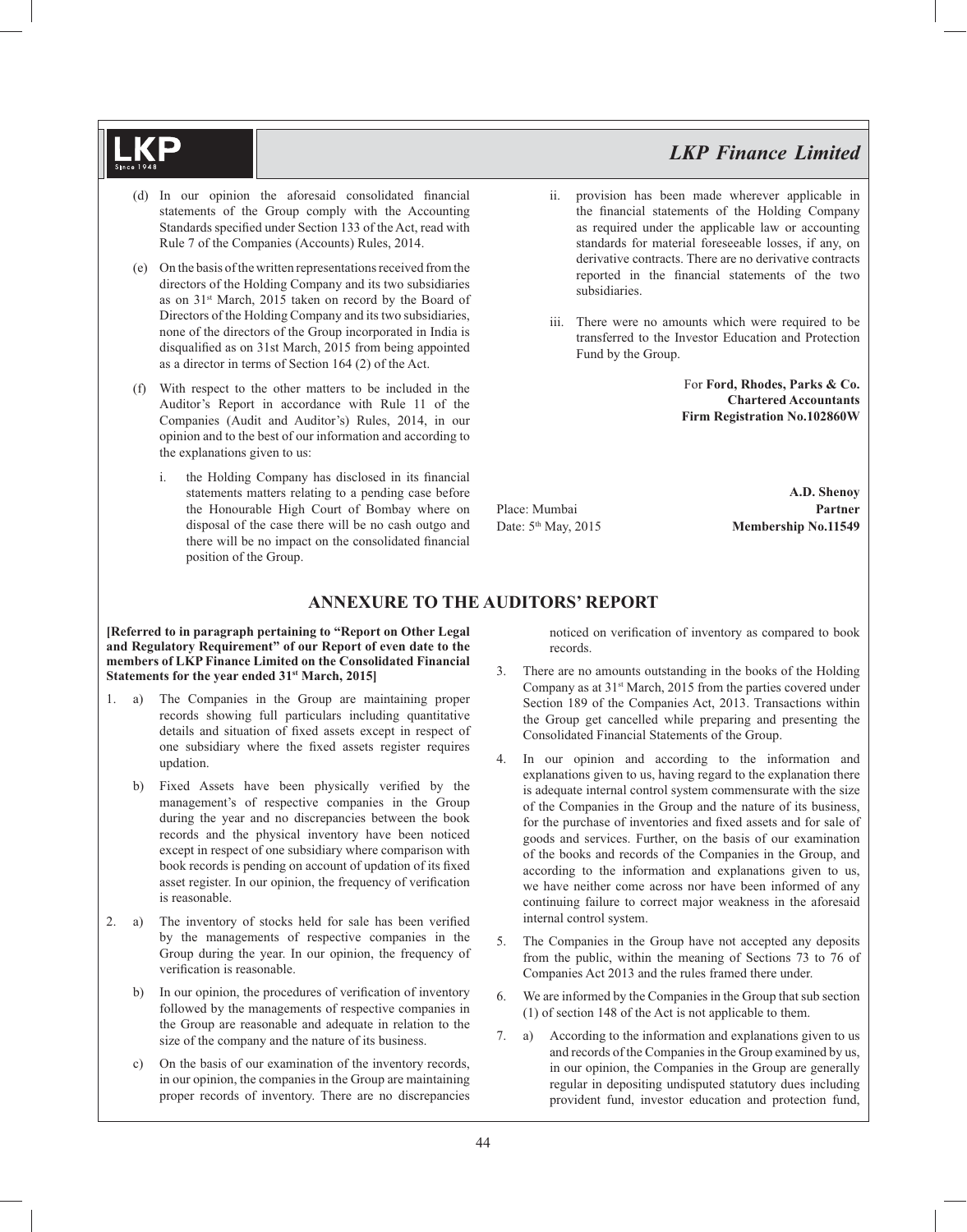employees state insurance, income tax, value added tax, wealth tax, service tax, custom duty, excise duty, cess and any other material statutory dues as applicable with the appropriate authorities. There are no undisputed statutory dues payable for a period of more than six months from the date they became payable as at  $31<sup>st</sup>$  March, 2015.

- b) According to the information and explanations given to us and the records of the Companies in the Group examined by us, there are no dues of income tax, wealth tax, service tax, customs duty and cess as at  $31<sup>st</sup>$  March 2015, which have not been deposited on account of dispute except in the case of one Subsidiary there is a demand for Rs 8,00,000 for the Assessment Year 2008-09 and the matter is pending before the Appellate Tribunal, Mumbai
- c) According to the information and explanations given to us and records of the Companies in the Group examined by us, in our opinion, there are no amounts payable to Investor Education and Protection Fund in accordance with the relevant provisions of Companies Act, 1956 (1 of 1956) and rules there under.
- 8. The Consolidated Financial Statements of the Group have no accumulated losses as at 31<sup>st</sup> March, 2015 and there are no cash losses in the financial year ended on that date. However, in respect of one subsidiary there were cash losses in the immediately preceding financial year.
- 9. According to the information and explanations given to us and records of the Companies in the Group examined by us the

Companies in the Group have not defaulted in repayment of dues to any financial institution or bank at the Balance Sheet date.

- 10. According to the information and explanations given to us the Companies in the Group have not given any guarantees for loans taken by others from banks or financial institution during the year. However there is an existing guarantee of Rs.8 Crores given to a bank by the Holding Company in respect of a facility to its subsidiary.
- 11. The Group has not obtained any term loans except car loans. The balance outstanding as at  $31<sup>st</sup>$  March, 2015 is is Rs.6,09,406/-(Previous Year Rs.15,75,092)
- 12. Based on the audit procedures performed and information and explanations given by the management of the respective companies in the Group, we report that we have not come across any instances of fraud on or by the Company, noticed or reported during the year, nor have we been informed of such case by management.

For **Ford, Rhodes, Parks & Co. Chartered Accountants Firm Registration No.102860W**

**A.D. Shenoy** Place: Mumbai **Partner** Date:  $5<sup>th</sup>$  May, 2015 **Membership No.11549**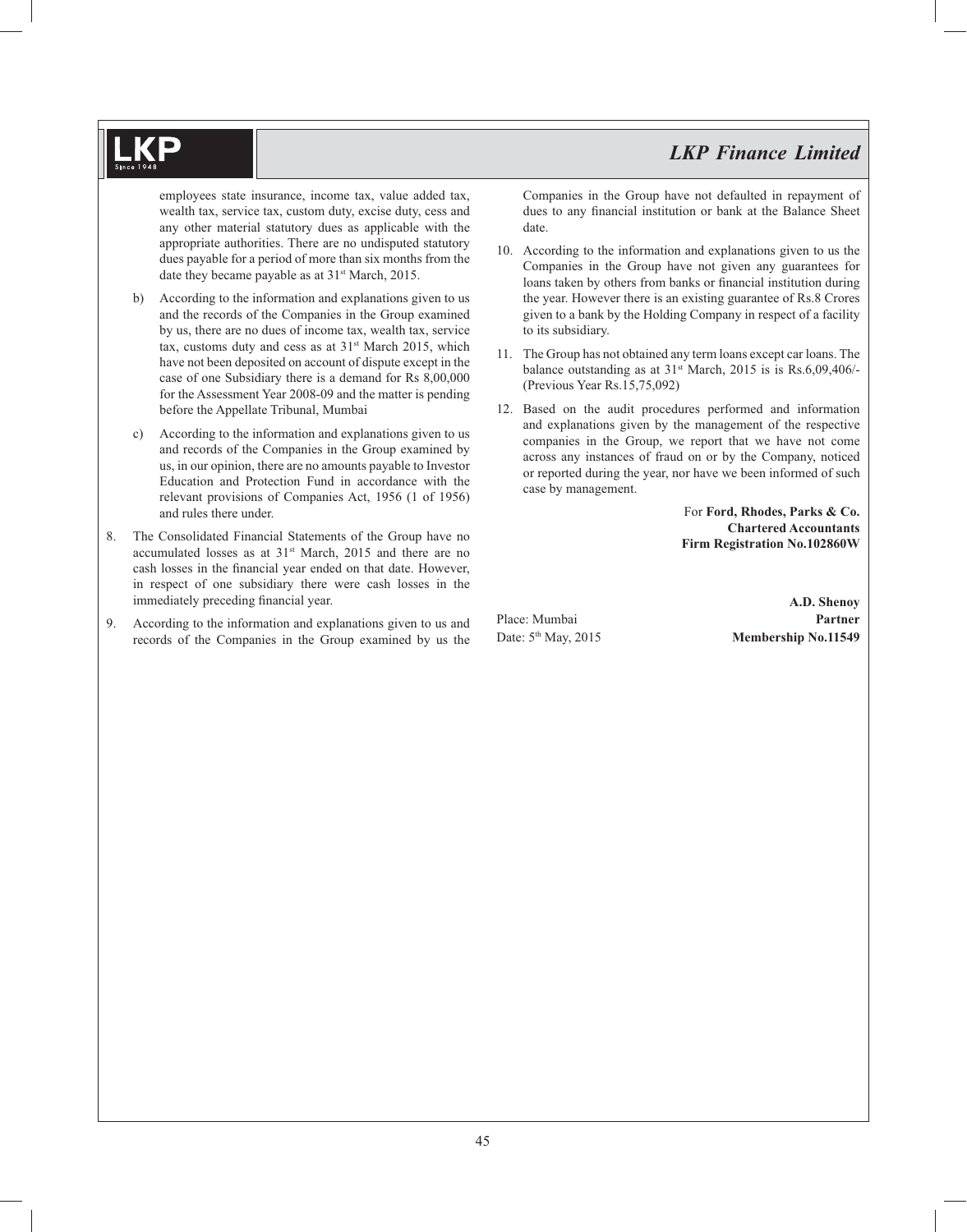## *LKP Finance Limited*

|                |         | <b>CONSOLIDATED BALANCE SHEET AS AT 31ST MARCH, 2015</b> |                |                                    |                               |         | <b>CONSOLIDATED</b>                          |
|----------------|---------|----------------------------------------------------------|----------------|------------------------------------|-------------------------------|---------|----------------------------------------------|
|                |         | <b>Particulars</b>                                       | <b>Note</b>    | As at                              | As at                         |         | <b>THE YEAR ENDE</b>                         |
|                |         |                                                          | No.            | 31.03.2015                         | 31 03 2014                    |         | <b>Particulars</b>                           |
| I.             |         | <b>EQUITY AND</b><br><b>LIABILITIES:</b>                 |                |                                    |                               |         |                                              |
|                |         |                                                          |                |                                    |                               |         |                                              |
| 1              |         | <b>Shareholders' funds</b>                               |                |                                    |                               | I.      | Revenue from o                               |
|                |         | (a) Share capital                                        | $C - B1$       | 121,980,230                        | 121,980,230                   |         |                                              |
|                |         | (b) Reserves and surplus                                 | $C - B2$       | 1,410,176,234                      | 1,408,818,908                 | П.      | Other income                                 |
|                |         |                                                          |                |                                    |                               |         |                                              |
| $\overline{2}$ |         | <b>Non-current liabilities</b>                           |                |                                    |                               | Ш.      | <b>Total Revenue</b>                         |
|                |         | (a) Long-term borrowings                                 | $C - B3$       | 19,363,480                         | 1,572,092                     |         |                                              |
|                |         | (b) Long-term provisions                                 | $C - B4$       | 11,536,177                         | 9,136,177                     | IV.     | <b>Expenses:</b>                             |
|                |         |                                                          |                |                                    |                               |         |                                              |
| 3              |         | <b>Current liabilities</b>                               |                |                                    |                               |         | Employee benef                               |
|                |         | (a) Short-term borrowings<br>(b) Trade payables          | C-B5<br>$C-B6$ | 1,644,668,120<br>460,575,932       | 1,155,388,336<br>519,824,365  |         |                                              |
|                |         | (c) Other current liabilities                            | $C-B7$         | 29,163,220                         | 42,619,495                    |         |                                              |
|                |         | (d) Short-term provisions                                | $C-B8$         | 29,273,819                         | 28,353,695                    |         | Finance costs                                |
|                |         |                                                          |                |                                    |                               |         |                                              |
|                |         | <b>TOTAL</b>                                             |                | 3,726,737,212                      | 3,287,693,298                 |         | Depreciation                                 |
|                |         |                                                          |                |                                    |                               |         |                                              |
| П.             |         | <b>ASSETS:</b>                                           |                |                                    |                               |         | Other expenses                               |
|                |         | <b>Non-current assets</b>                                |                |                                    |                               |         |                                              |
|                |         | 1 (a) Fixed assets                                       | $C-B9$         |                                    |                               |         | Provision for sta                            |
|                |         | a.Tangible assets                                        |                | 47,514,987                         | 66,722,799                    |         |                                              |
|                |         | b.Intangible assets                                      |                | 18,163,064                         | 20, 261, 323                  | V.      | <b>Total expenses</b>                        |
|                |         | c.Goodwill on consolidation                              |                | 69,758,450                         | 69,758,450                    |         |                                              |
|                |         | (b) Non-current investments                              | $C-B10$        | 311,531,333                        | 96,474,949                    |         |                                              |
|                |         | (c) Deferred tax asset (net)                             |                | 38,879,366                         | 27,606,486                    | VI.     | Profit Before Ta                             |
|                |         | (d) Long-term loans and                                  | $C-B11$        | 71,897,561                         | 71,599,709                    |         |                                              |
|                |         | advances                                                 |                |                                    |                               |         | VII. Tax expense for                         |
|                |         | (e) Other non current assets                             |                | 16,497,581                         | 16,497,581                    |         |                                              |
| $\overline{2}$ |         | <b>Current assets</b>                                    |                |                                    |                               |         | VIII. Profit After Tax                       |
|                |         | (a) Inventories (Securities)<br>(b) Trade receivables    | $C-B12$        | 399,361,447<br>906,371,040         | 293, 353, 772<br>733,946,230  |         |                                              |
|                |         | (c) Cash and cash equivalents                            | $C-B13$        | 517,764,590                        | 399,659,014                   | IX      | <b>Earnings per ed</b>                       |
|                |         | (d) Short-term loans and                                 | $C-B14$        | 1,310,025,477                      | 1,471,187,562                 |         |                                              |
|                |         | advances                                                 |                |                                    |                               |         | $(1)$ Basic                                  |
|                |         | (e) Other Current Assets                                 |                | 18,972,316                         | 20,625,423                    |         |                                              |
|                |         |                                                          |                |                                    |                               |         |                                              |
|                |         | <b>TOTAL</b>                                             |                | 3,726,737,212                      | 3,287,693,298                 |         | (2) Diluted                                  |
|                |         |                                                          |                |                                    |                               |         |                                              |
|                |         |                                                          |                |                                    |                               |         | Notes forming p                              |
|                |         | Notes forming part of the<br>Consolidated Financial      | $C-A1$<br>to   |                                    |                               |         | Consolidated Fi                              |
|                |         | Statement                                                | $C-C8$         |                                    |                               |         | Statement                                    |
|                |         |                                                          |                |                                    |                               |         |                                              |
|                |         | As per our Report attached                               |                |                                    |                               |         | As per our Report attacl                     |
|                |         | For FORD, RHODES, PARKS & CO.<br>Chartered Accountants   | Director       | Executive Chairman                 | M. V. Doshi<br>V. N. Suchanti |         | For FORD, RHODES, I<br>Chartered Accountants |
|                |         | Firm Registration No.102860W                             | Director       |                                    | Sayanta Basu                  |         | Firm Registration No.1                       |
|                |         | A.D. Shenoy                                              |                | Head -Corporate Affairs S S Gulati |                               |         | A.D. Shenoy                                  |
|                | Partner |                                                          |                | $GM$ (Legal) $\&$                  | G B Innani                    | Partner |                                              |
|                |         | Membership No 11549                                      |                | Company Secretary                  |                               |         | Membership No 11549                          |
|                |         |                                                          |                |                                    |                               |         |                                              |
|                | Mumbai  |                                                          | Mumbai         |                                    |                               | Mumbai  |                                              |

Dated : 5th May, 2015 Dated : 5th May, 2015

#### **PROFIT AND LOSS STATEMENT FOR ED 31ST MARCH, 2015**

|                                             | <b>Particulars</b>                                               | <b>Note</b><br>No.   | <b>Current Year</b>                                | Previous Year                       |
|---------------------------------------------|------------------------------------------------------------------|----------------------|----------------------------------------------------|-------------------------------------|
|                                             |                                                                  |                      |                                                    |                                     |
| I.                                          | Revenue from operations                                          |                      | C-B15 1,413,306,492                                | 731,252,280                         |
| П.                                          | Other income                                                     |                      | C-B16 17,879,044 22,680,971                        |                                     |
| III.                                        | Total Revenue $(I + II)$                                         |                      | 1,431,185,536 753,933,251                          |                                     |
| IV.                                         | <b>Expenses:</b>                                                 |                      |                                                    |                                     |
|                                             | Employee benefits expense C-B17                                  |                      | 328,784,702                                        | 236,697,832                         |
|                                             | Finance costs                                                    |                      | 198,723,083                                        | 219,550,861                         |
|                                             | Depreciation                                                     |                      | 35,860,039                                         | 17,717,366                          |
|                                             | Other expenses                                                   |                      | C-B18 654,333,827                                  | 273,385,567                         |
|                                             | Provision for standard assets                                    |                      | and the state of the state of the                  |                                     |
| V.                                          | <b>Total expenses</b>                                            |                      | 1,217,701,651 747,351,626                          |                                     |
|                                             | VI. Profit Before Tax                                            |                      | 213,483,885                                        | 6,581,625                           |
|                                             | VII. Tax expense for the year                                    |                      |                                                    | 35,727,122 (18,653,516)             |
|                                             | VIII. Profit After Tax                                           |                      |                                                    | $\overline{177,756,763}$ 25,235,141 |
| IX                                          | Earnings per equity share:                                       |                      |                                                    |                                     |
|                                             | $(1)$ Basic                                                      |                      | 14.57                                              | 2.06                                |
|                                             | (2) Diluted                                                      |                      | 12.96                                              | 1.93                                |
|                                             | Notes forming part of the<br>Consolidated Financial<br>Statement | $C-A1$<br>to<br>C-C8 |                                                    |                                     |
|                                             | As per our Report attached                                       |                      |                                                    |                                     |
|                                             | For FORD, RHODES, PARKS & CO.                                    |                      | Executive Chairman                                 | M. V. Doshi                         |
| Chartered Accountants                       |                                                                  | Director             |                                                    | V. N. Suchanti                      |
| Firm Registration No.102860W<br>A.D. Shenoy |                                                                  | Director             |                                                    | Sayanta Basu                        |
| Partner                                     |                                                                  |                      | Head -Corporate Affairs S S Gulati<br>GM (Legal) & | G B Innani                          |
|                                             | Membership No 11549                                              |                      | Company Secretary                                  |                                     |
| Mumbai                                      |                                                                  | Mumbai               |                                                    |                                     |
|                                             | Dated : 5th May, 2015                                            |                      | Dated : 5th May, 2015                              |                                     |
|                                             |                                                                  |                      |                                                    |                                     |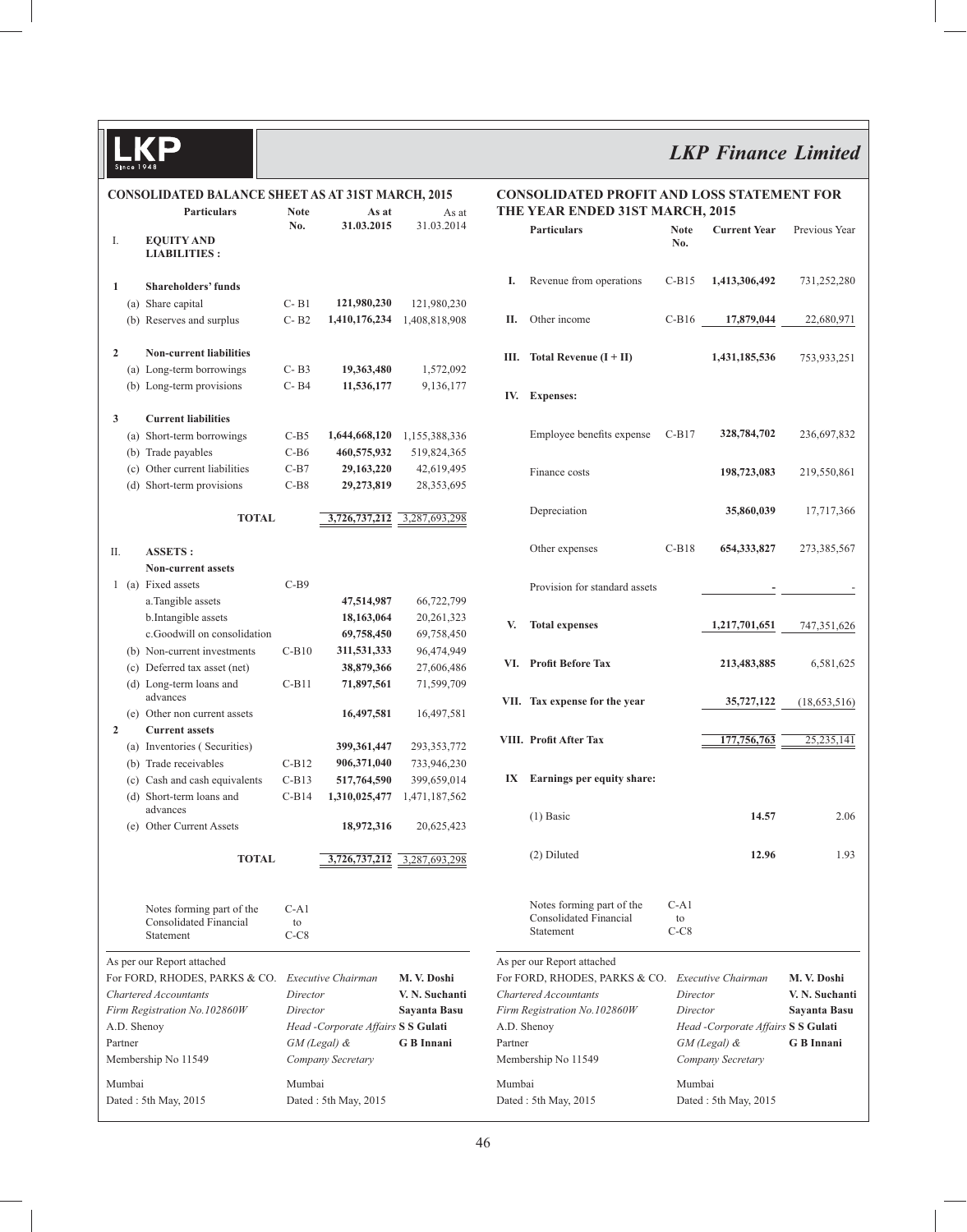#### **CONSOLIDATED CASH FLOW STATEMENT FOR THE YEAR ENDED 31ST MARCH, 2015**

|         |                                                         | Current Year                       |                       | Previous Year         |                |
|---------|---------------------------------------------------------|------------------------------------|-----------------------|-----------------------|----------------|
|         |                                                         |                                    | Rs in Lacs Rs in Lacs | Rs in Lacs Rs in Lacs |                |
| А.      | <b>Cash Flow From Operating Activities:</b>             |                                    |                       |                       |                |
|         | Net Profit/(Loss) before tax and Interest               |                                    | 4,122.07              |                       | 2,261.33       |
|         | Adiustments for:                                        |                                    |                       |                       |                |
|         | Depreciation                                            | 348.95                             |                       |                       |                |
|         |                                                         |                                    |                       | 177.17                |                |
|         | Dimunition in Value of Investment                       | 0.00                               |                       | (38.93)               |                |
|         | <b>Employee Stock Compensation Expenses</b>             | 0.00                               |                       | (0.32)                |                |
|         | Dividend Received                                       | (67.19)                            |                       | (49.51)               |                |
|         | Profit on sale of investments                           | (6,353.21)                         |                       | 0.00                  |                |
|         | Irrecoverable loans written off & provision<br>for NPAs | 3,482.09                           |                       |                       |                |
|         |                                                         |                                    | (2,589.37)            |                       | 88.41          |
|         | Operating Profit before Working Capital<br>Changes      |                                    | 1,532.70              |                       | 2,349.74       |
|         | Adjustments for working capital changes                 |                                    | (463.30)              |                       | 7,780.64       |
|         | Cash Generated from operations                          |                                    | 1,069.41              |                       | 10,130.38      |
|         | Interest paid                                           | (1,987.23)                         |                       | (2,195.51)            |                |
|         | Direct taxes paid                                       | (357.27)                           | (2,344.50)            | (738.35)              | (2,933.86)     |
|         | Net cash used in operating activities                   |                                    | (1,275.10)            |                       | 7.196.52       |
|         |                                                         |                                    |                       |                       |                |
| В.      | Cash flow from investing activities                     |                                    |                       |                       |                |
|         | Purchase of fixed assets                                | (153.11)                           |                       | (295.85)              |                |
|         | Sale of fixed assets                                    | 9.66                               |                       | 13.19                 |                |
|         | Purchase of Investments                                 | (3,737.87)                         |                       | (19.31)               |                |
|         | Sale of Investments                                     | 7,940.52                           |                       | 444.65                |                |
|         | Dividend received                                       | 67.19                              |                       | 49.51                 |                |
|         |                                                         |                                    |                       |                       |                |
|         | Net cash from investing activities                      |                                    | 4,126.38              |                       | 192.19         |
|         | C. Cash flow from financing activities                  |                                    |                       |                       |                |
|         | Increase / (Decrease) in borrowings                     | 86.21                              |                       | (7, 443.49)           |                |
|         | <b>Buyback of Shares</b>                                | 0.00                               |                       | (92.77)               |                |
|         | Dividend paid                                           | (1,756.43)                         |                       | (283.54)              |                |
|         | Net cash used in financing activities                   |                                    | (1,670.22)            |                       | (7,819.80)     |
|         | Net increase in cash and cash equivalents               |                                    | 1,181.06              |                       | (431.09)       |
|         | Cash and cash equivalents. (opening)                    |                                    | 3,996.59              |                       | 4,427.68       |
|         | Cash and cash equivalents. (closing)                    |                                    | 5,177.65              |                       | 3,996.59       |
|         |                                                         |                                    |                       |                       |                |
|         |                                                         |                                    |                       |                       |                |
|         |                                                         |                                    |                       |                       |                |
|         | As per our Report attached                              |                                    |                       |                       |                |
|         | For FORD, RHODES, PARKS & CO.                           | Executive Chairman                 |                       |                       | M.V. Doshi     |
|         | Chartered Accountants                                   | Director                           |                       |                       | V. N. Suchanti |
|         | Firm Registration No.102860W                            | Director                           |                       |                       | Sayanta Basu   |
|         | A.D. Shenoy                                             | Head -Corporate Affairs S S Gulati |                       |                       |                |
| Partner |                                                         | GM (Legal) &                       |                       |                       | G B Innani     |
|         | Membership No 11549                                     | Company Secretary                  |                       |                       |                |
|         | Mumbai                                                  | Mumbai                             |                       |                       |                |
|         | Dated : 5th May, 2015                                   | Dated : 5th May, 2015              |                       |                       |                |

## *LKP Finance Limited*

#### **NOTES TO THE CONSOLIDATED FINANCIAL STATEMENTS FOR THE YEAR ENDED 31ST MARCH, 2015**

#### **C-A. SIGNIFICANT ACCOUNTING POLICIES**

1. Basis of Accounting

The financial accounts have been prepared on historical cost convention. The Company follows the accrual basis of accounting. The financial statements are prepared in accordance with the accounting standards specified in the Companies (Accounting Standards) Rules, 2006, as amended, notified by the Central Government, in terms of section 211 (3C) of the Companies Act,1956 and the guidelines issue by the Reserve Bank of India ('RBI') as applicable to a Non Banking Finance Company ('NBFC'). The accounting policies have been consistently applied by the Company and are consistent with those used in the previous year.

#### **2.** Fixed Assets & Depreciation

 All Fixed Assets are capitalized at cost inclusive of legal and/or installation and incidental expenses, less accumulated depreciation.

 The Company provides depreciation on straight line basis on the basis of useful lives of assets as specified in Schedule II to the Companies Act, 2013. Depriciation on assets sold / purchased during the year is proportionately charged.

#### Impairment of Assets

 Impairment losses, if any, are recognized in accordance with the Accounting Standard. Where there is an indication that an asset is impaired, the recoverable amount, if any, is estimated and the impairment loss is recognized to the extent carrying amount exceeds recoverable amount and the same is charged to the Statement of Profit  $&$  Loss.

#### 3. Principles of Consolidation

(a) The consolidated financial statements relate to LKP Finance Ltd ('the Company) and its Subsidiary Companies.

The consolidated financial statements have been prepared on the following basis.

- The financial statements of The Company and its Subsidiary Companies have been combined on a line-by-line basis by adding together income and expenses, after fully eliminating inter-group balances and inter-group transactions.
- The consolidated financial statements have been prepared using uniform accounting policies for like transactions and other events in similar circumstances and are presented to the extent possible, in the same manner as the Company's separate financial statements.
- The excess of cost to the company of its investments (in the Subsidiary Companies) over the Share Capital of its Subsidiaries is recognised in the financial statements as goodwill.
- No disclosure has been made for share of profit and share in net assets of the subsidiary, LKP Securities Ltd in respect of Minority Interest (0.19% of the Subsidiary's Equity Capital).
- (b) The Subsidiary Companies in the consolidated financial statements are:

| Name of the Company                             | Country of<br>Incorporation | % of voting<br>power held as at<br>31st March, 2015 |
|-------------------------------------------------|-----------------------------|-----------------------------------------------------|
| <b>LKP</b> Securities Limited                   | India                       | 99.81                                               |
| Gayatri Cement &<br>Chemical Industries Pvt Ltd | India                       | 100.00                                              |
| 3. LKP Wealth Advisory Pvt<br>L td              | India                       | 99.98                                               |

(c) Other Significant Accounting Policies

 These are set out in the notes to accounts under Statement of Accounting Policies of the financial statements of the Company and Subsidiaries LKP Securities Limited & Gayatri Cement & Chemical Industries Pvt Ltd.

4. Segment reporting and related information is not given, as the same is not applicable to the Company and its Subsidiaries as there is only one segment.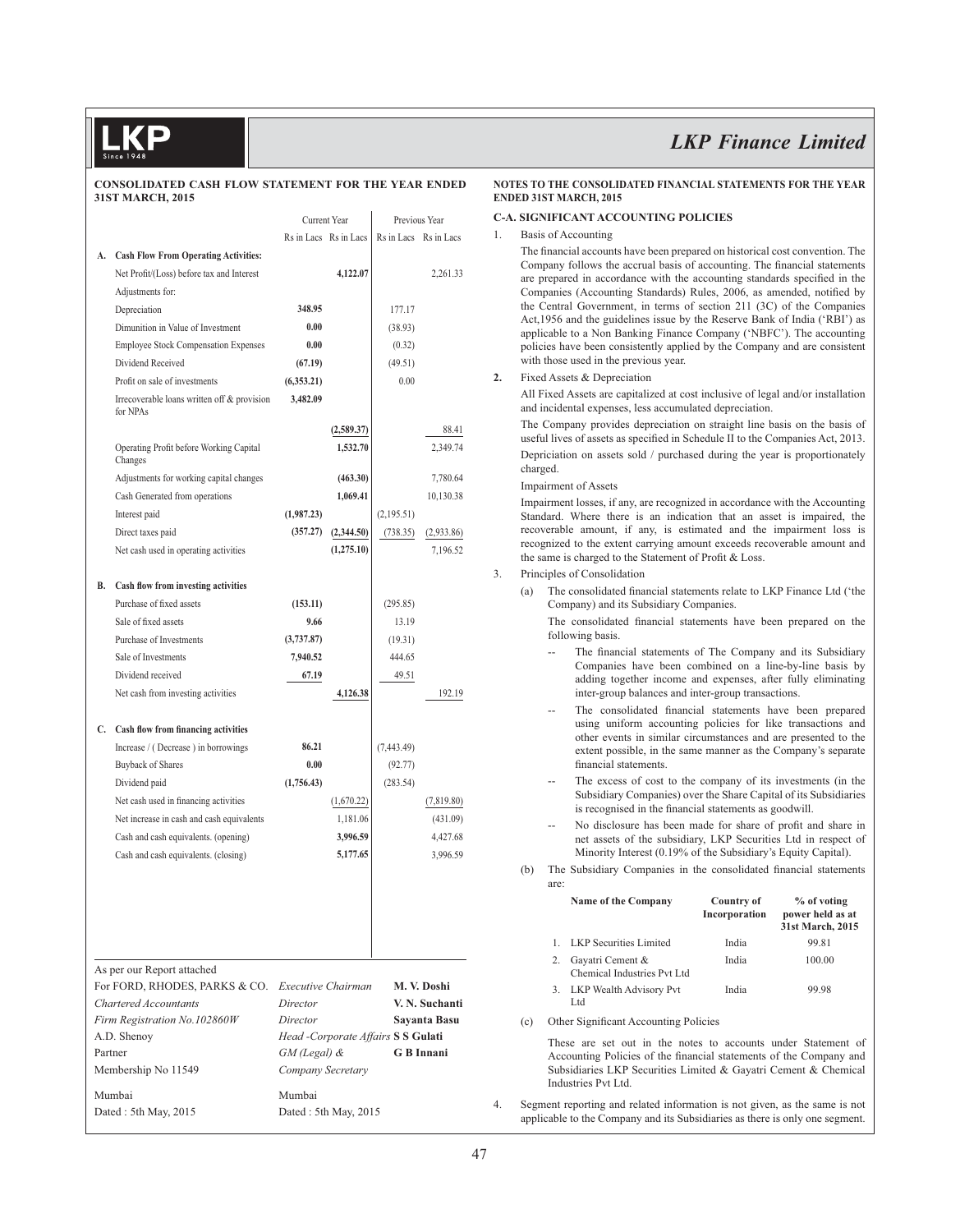**KP** 

## *LKP Finance Limited*

### **NOTES TO CONSOLIDATED FINANCIAL STATEMENTS FOR THE YEAR ENDED 31ST MARCH, 2015**

#### **C-B1. SHARE CAPITAL**

|    | Particulars                                             |  | Number             | As at 31 March 2015     | Amount      |                       |                         | As at 31 March 2014<br>Number  |             | (Rupees)<br>Amount |
|----|---------------------------------------------------------|--|--------------------|-------------------------|-------------|-----------------------|-------------------------|--------------------------------|-------------|--------------------|
|    | <b>Authorised</b>                                       |  |                    |                         |             |                       |                         |                                |             |                    |
|    | Redemable Cumulative<br>Preference Shares of            |  | 1,000,000          |                         | 100,000,000 |                       |                         | 1,000,000                      |             | 100,000,000        |
|    | Rs 100/- each<br>Equity Shares of<br>Rs 10/- each       |  | 20,000,000         |                         | 200,000,000 |                       |                         | 20,000,000                     |             | 200,000,000        |
|    |                                                         |  |                    |                         | 300,000,000 |                       |                         |                                |             | 300,000,000        |
|    | Issued, Subscribed &                                    |  |                    |                         |             |                       |                         |                                |             |                    |
|    | Paid up<br>Redemable Cumulative<br>Preference Shares of |  |                    |                         |             |                       |                         |                                |             |                    |
|    | Rs 100/- each<br>Equity Shares of<br>$Rs$ 10/- each     |  | 12,198,023         |                         | 121,980,230 |                       |                         | 12,198,023                     |             | 121,980,230        |
|    | <b>Total</b>                                            |  | 12,198,023         |                         | 121,980,230 |                       |                         | 12,198,023                     |             | 121,980,230        |
|    |                                                         |  |                    |                         |             |                       |                         |                                |             |                    |
| 1) | The Equity Shares are listed on the BSE Ltd             |  |                    |                         |             |                       |                         |                                |             |                    |
|    |                                                         |  | <b>Particulars</b> |                         |             |                       | <b>Number</b>           | <b>Equity Shares</b>           |             | <b>Rupees</b>      |
|    | Shares outstanding at the beginning of the year         |  |                    |                         |             |                       | 12,198,023              |                                |             | 121,980,230        |
|    | Shares Issued during the year                           |  |                    |                         |             |                       |                         |                                |             |                    |
|    | Shares bought back during the year                      |  |                    |                         |             |                       |                         |                                |             |                    |
|    | Shares outstanding at the end of the year               |  |                    |                         |             | 12,198,023            |                         |                                | 121,980,230 |                    |
|    | Name of                                                 |  | As at              |                         |             |                       | As at                   |                                |             |                    |
|    | <b>Shareholder</b>                                      |  |                    | 31 March 2015<br>No. of |             | $%$ of                | 31 March 2014<br>No. of |                                |             | $%$ of             |
|    |                                                         |  |                    | <b>Shares</b> held      |             | Holding               |                         | Shares held                    |             | Holding            |
|    | Mr Mahendra V                                           |  |                    | 4,382,886               |             | 35.93                 |                         | 4,382,886                      |             | 35.93              |
|    | Doshi<br>Prasu Leasing &                                |  |                    |                         |             |                       |                         |                                |             | 14.57              |
|    | Finance Pvt Ltd                                         |  |                    |                         |             |                       | 1,777,700               |                                |             |                    |
|    | Agrud Capital Pte Ltd                                   |  |                    | 727,489                 |             | 5.96                  |                         | 727,489                        |             | 5.96               |
|    | India Max Investment<br>Fund Ltd                        |  |                    | 818,508                 |             | 6.71                  |                         | 818,508                        |             | 6.71               |
|    | Sea Glimpse                                             |  |                    | 2,547,515               |             | 20.89                 |                         |                                |             |                    |
|    | <b>Investments Pvt Ltd</b>                              |  |                    |                         |             |                       |                         |                                |             |                    |
|    | <b>Particulars</b>                                      |  |                    |                         |             |                       |                         | Year (Aggregate No. of Shares) |             |                    |
|    |                                                         |  | 2014-2015          |                         |             | 2013-2014   2012-2013 |                         | 2011-12                        |             | 2010-11            |
|    | <b>Equity Shares:</b>                                   |  |                    |                         |             |                       |                         |                                |             |                    |
|    | Fully paid up                                           |  |                    |                         |             |                       |                         |                                |             |                    |
|    | pursuant to                                             |  |                    |                         |             |                       |                         |                                |             |                    |
|    | contract(s)<br>without payment                          |  |                    |                         |             |                       |                         |                                |             |                    |
|    | being received                                          |  |                    |                         |             |                       |                         |                                |             |                    |
|    | in cash                                                 |  |                    |                         |             |                       |                         |                                |             |                    |
|    | Fully paid up by                                        |  |                    |                         |             |                       |                         |                                |             |                    |
|    | way of bonus                                            |  |                    |                         |             |                       |                         |                                |             |                    |
|    | shares                                                  |  |                    |                         |             |                       |                         |                                |             |                    |
|    | Shares bought<br>back                                   |  |                    |                         | 145,971     |                       | 733,495                 |                                |             | 361,263            |

#### **C-B2. RESERVES AND SURPLUS**

|    |    | Particulars                                                                                     | As at<br>31 March 2015 31 March 2014 | (Rupees)<br>As at |
|----|----|-------------------------------------------------------------------------------------------------|--------------------------------------|-------------------|
| A. | a. | <b>Break up of Reserves and movements</b><br>thereon<br><b>Capital Reserves- Share Warrants</b> |                                      |                   |
|    |    | moneys forfeited<br>Opening Balance                                                             | 19,400,000                           | 19,400,000        |
|    |    | (+) Current Year Transfer                                                                       |                                      |                   |
|    |    | (-) Written Back in Current Year<br><b>Closing Balance</b>                                      | 19,400,000                           | 19,400,000        |
|    |    | b. Capital Redemption Reserve on account<br>of buyback of Equity shares                         |                                      |                   |
|    |    | <b>Opening Balance</b>                                                                          | 13,294,660                           | 11,834,950        |
|    |    | (+) Current Year Transfer                                                                       |                                      | 1,459,710         |
|    |    | (-) Written Back in Current Year<br><b>Closing Balance</b>                                      | 13,294,660                           | 13,294,660        |
|    | c. | <b>Securities Premium Account</b>                                                               |                                      |                   |
|    |    | Balance as per last balance sheet                                                               | 229,870,249                          | 237,687,075       |
|    |    | Less : Amount paid in excess of face value                                                      |                                      | 7,816,826         |
|    |    | of buyback<br><b>Closing Balance</b>                                                            | 229,870,249                          | 229,870,249       |
|    |    |                                                                                                 |                                      |                   |
|    | d. | <b>Special Reserve Fund-As per RBI</b><br>guidelines for NBFCs                                  |                                      |                   |
|    |    | Opening Balance                                                                                 | 299,671,495                          | 284,717,606       |
|    |    | (+) Current Year Transfer                                                                       | 35,473,716                           | 14,953,889        |
|    |    | (-) Written Back in Current Year<br><b>Closing Balance</b>                                      | 335,145,211                          | 299,671,495       |
|    | e. | <b>General Reserve</b>                                                                          |                                      |                   |
|    |    | Opening Balance                                                                                 | 651,098,768                          | 641,098,768       |
|    |    | (+) Current Year Transfer                                                                       | 100,000,000                          | 10,000,000        |
|    |    | (-) Written Back in Current Year<br><b>Closing Balance</b>                                      | 756,520<br>750,342,248               | 651,098,768       |
|    |    |                                                                                                 |                                      |                   |
|    | f. | <b>Employees Stock Options (ESOPs)</b>                                                          |                                      |                   |
|    |    | Opening Balance<br>(+) Current Year Transfer                                                    | 1,747,202                            | 6,692,785         |
|    |    | (-) Deferred Employees Compensation<br>(-) Written Back in Current Year                         |                                      | 4,945,583         |
|    |    | <b>Closing Balance</b>                                                                          | 1,747,202                            | 1,747,202         |
| B. |    | <b>Surplus</b>                                                                                  |                                      |                   |
|    |    | Opening balance                                                                                 | 193,736,534                          | 223,083,216       |
|    |    | (+) Net Profit for the year                                                                     | 177,756,765                          | 25,235,060        |
|    |    | (-) Transfer to Capital Redemption Reserve                                                      |                                      | 1,459,710         |
|    |    | (-) Transfer to Special Reserve Fund<br>(-) Transfer to General Reserve                         | 35,473,716<br>100,000,000            | 14,953,889        |
|    |    | (-) Interim Dividend                                                                            | 121,980,230                          | 10,000,000        |
|    |    | (-) Tax on Interim Dividend                                                                     | 24,388,870                           |                   |
|    |    | (-) Proposed Dividend                                                                           | 24,396,046                           | 24,396,046        |
|    |    | (-) Tax on Proposed Dividend                                                                    | 4,877,773                            | 3,957,649         |
|    |    | (+) Excess Dividend and Tax Previous Year                                                       |                                      | 185,552           |
|    |    | Closing Balance                                                                                 | 60,376,664                           | 193,736,534       |
|    |    | Total                                                                                           | 1,410,176,234                        | 1,408,818,908     |
|    |    |                                                                                                 |                                      |                   |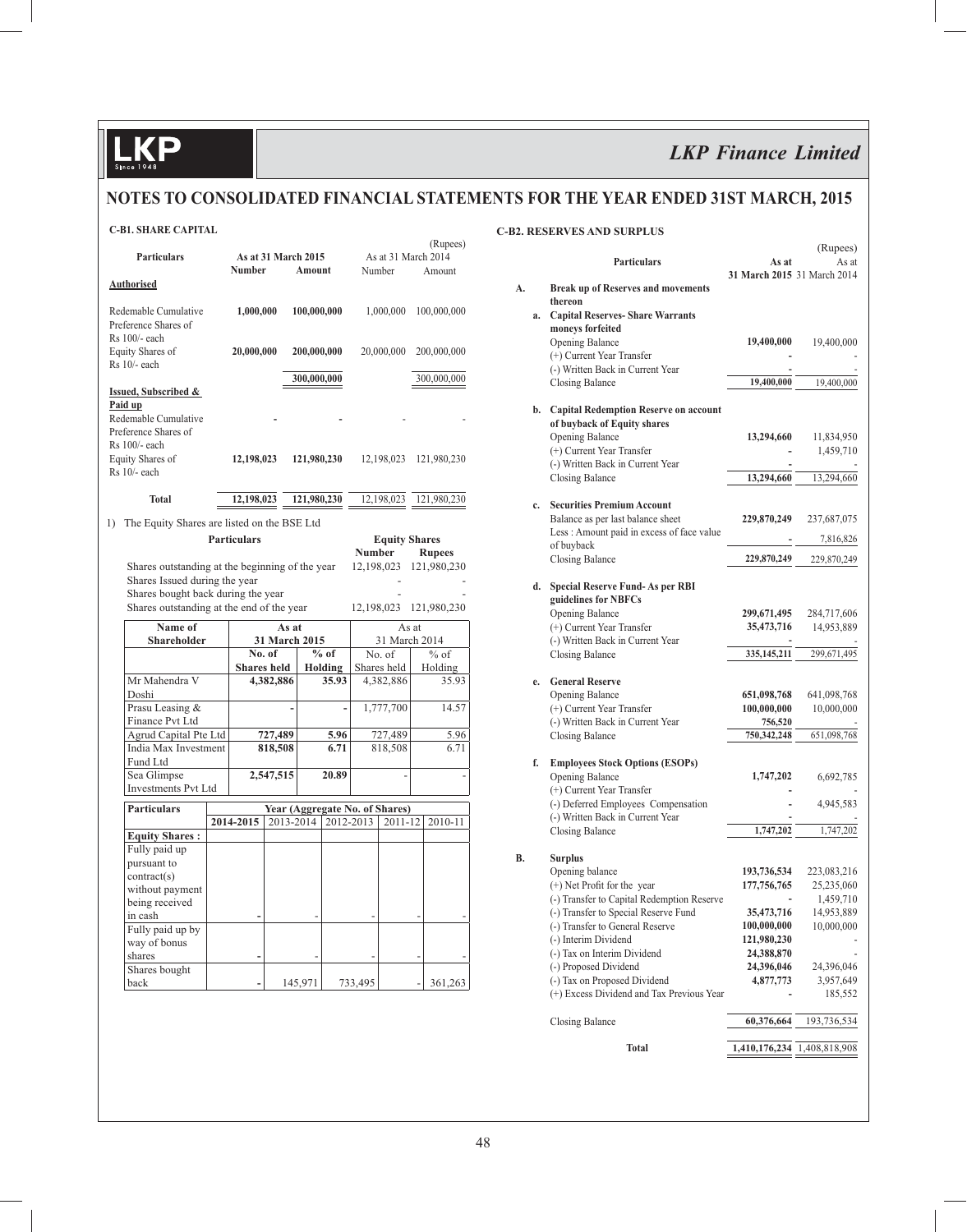(Rupees)

### **NOTES TO CONSOLIDATED FINANCIAL STATEMENTS FOR THE YEAR ENDED 31ST MARCH, 2015**

#### **C- B3. LONG TERM BORROWINGS**

|                                                                 |               | (Rupees)    | <b>Particulars</b>                    | As at 31      | As at 31      |
|-----------------------------------------------------------------|---------------|-------------|---------------------------------------|---------------|---------------|
| <b>Particulars</b>                                              | As at 31      | As at $31$  |                                       | March 2015    | March 2014    |
|                                                                 | March 2015    | March 2014  | (c) Vehicle Loans                     |               |               |
| <b>Secured</b>                                                  |               |             | (Secured by hypothecation of vehicle) | 704,402       | 913,747       |
| From banks                                                      |               |             | <b>Unsecured</b>                      |               |               |
| (Secured by pledge of Fixed Deposit<br>Receipts)                |               |             | Others                                | 1,650,000     | 1,650,000     |
| Other Loans                                                     | 19,363,480    | 1,572,092   | <b>Total</b>                          | 1,644,668,120 | 1,155,388,336 |
| (Secured by hypothecation of vehicle)                           |               |             |                                       |               |               |
| Total                                                           | 19,363,480    | 1,572,092   | <b>C-B6. TRADE PAYABLES</b>           |               |               |
|                                                                 |               |             | Trade Payables:                       |               |               |
| <b>C-B4. LONG TERM PROVISIONS</b>                               |               |             | <b>Sundry Creditors</b>               | 460,575,932   | 519,824,365   |
| Contingent Provision against standard assets                    | 3,862,341     | 3,862,341   | <b>Total</b>                          | 460,575,932   | 519,824,365   |
| Provision for Gratuity                                          | 7,673,836     | 5,273,836   |                                       |               |               |
| <b>TOTAL</b>                                                    | 11,536,177    | 9,136,177   | <b>C-B7 OTHER CURRENT LIABILITIES</b> |               |               |
|                                                                 |               |             | (a) Statutory Dues                    | 19,434,342    | 16,134,647    |
| <b>C-B5. SHORT TERM BORROWINGS</b>                              |               |             | (b) Unpaid dividends                  | 7,130,814     | 4,770,072     |
| <b>Secured</b>                                                  |               |             | (c) Other payables                    | 2,598,064     | 21,714,776    |
| (a) From banks                                                  |               |             |                                       |               |               |
| (Secured By pledge of Fixed Deposit<br>Receipts and Securities) | 314, 127, 765 | 231,280,511 | <b>Total</b>                          | 29,163,220    | 42,619,495    |
| (Secured By hypothecation of Debtors and                        |               |             | <b>C-B8. SHORT TERM PROVISIONS</b>    |               |               |
| pledge of FDR's & personal guarantee of                         |               |             | Proposed Dividend & Tax               | 24,396,046    | 24,396,046    |
| Mr M V Doshi)                                                   | 499,823,741   | 362,133,041 | Dividend Distribution Tax on above    | 4,877,773     | 3,957,649     |
| (b) Loans from Corporates                                       |               |             | <b>Total</b>                          | 29,273,819    | 28,353,695    |
| (Secured by pledge of own and third party                       |               |             |                                       |               |               |
| securities)                                                     | 388,321,343   | 168,998,274 |                                       |               |               |
| <b>Unsecured</b>                                                | 440,040,869   | 390,412,763 |                                       |               |               |

#### **C- B9 FIXED ASSETS** (Rupees)

|    | <b>Particulars</b>                                                                                              | <b>Gross Block</b>                   |                                                 |                                          | <b>Accumulated Depreciation</b>      |                                        |                                                        |                                          | <b>Net Block</b>                         |                                          |
|----|-----------------------------------------------------------------------------------------------------------------|--------------------------------------|-------------------------------------------------|------------------------------------------|--------------------------------------|----------------------------------------|--------------------------------------------------------|------------------------------------------|------------------------------------------|------------------------------------------|
|    |                                                                                                                 | <b>Balance as at</b><br>1 April 2014 | <b>Additions/</b><br>Deductions/<br>Adjustments | <b>Balance as</b><br>at 31 March<br>2015 | <b>Balance as at</b><br>1 April 2014 | Depreciation<br>charge for the<br>vear | <b>Additions/</b><br>Deductions/<br><b>Adjustments</b> | <b>Balance</b> as<br>at 31 March<br>2015 | <b>Balance</b> as<br>at 31 March<br>2015 | <b>Balance as</b><br>at 31 March<br>2014 |
| a. | <b>Tangible Assets</b>                                                                                          |                                      |                                                 |                                          |                                      |                                        |                                                        |                                          |                                          |                                          |
|    | <b>Buildings</b>                                                                                                | 17,758,523                           |                                                 | 17,758,523                               | 14,034,782                           | 114,375                                | 756,520                                                | 14,905,677                               | 2,852,846                                | 3,723,741                                |
|    | Furniture and Fixtures                                                                                          | 40,400,566                           | (965, 873)                                      | 39,434,693                               | 30,330,459                           | 4,560,824                              | (866,997)                                              | 34,024,286                               | 5,410,407                                | 10,070,107                               |
|    | Vehicles                                                                                                        | 23,929,052                           |                                                 | 23,929,052                               | 12,732,275                           | 3,316,871                              |                                                        | 16,049,146                               | 7,879,906                                | 11,196,777                               |
|    | Office equipment                                                                                                | 123,239,501                          | 13,227,558                                      | 136,467,059                              | 93,433,715                           | 22,413,657                             | 98,372                                                 | 115,749,000                              | 20,718,059                               | 29,805,786                               |
|    | Leasehold Improvements                                                                                          | 18, 134, 723                         | 701,835                                         | 18,836,558                               | 6,208,335                            | 1,974,454                              |                                                        | 8,182,789                                | 10,653,769                               | 11,926,388                               |
|    | <b>Total</b>                                                                                                    | 223,462,365                          | 12,963,520                                      | 236,425,885                              | 156,739,566                          | 32,380,181                             | 1,721,889                                              | 188,910,898                              | 47,514,987                               | 66,722,799                               |
| h  | <b>Intangible Assets</b>                                                                                        |                                      |                                                 |                                          |                                      |                                        |                                                        |                                          |                                          |                                          |
|    | Goodwill                                                                                                        | 17, 125, 795                         |                                                 | 17,125,795                               | 1,141,720                            | 1,712,580                              |                                                        | 2,854,300                                | 14,271,495                               | 15,984,075                               |
|    | <b>Computer software</b>                                                                                        | 41,746,293                           | 1,381,599                                       | 43,127,892                               | 37,469,045                           | 1,767,278                              |                                                        | 39,236,323                               | 3,891,569                                | 4,277,248                                |
|    |                                                                                                                 | 58,872,088                           | 1,381,599                                       | 60,253,687                               | 38,610,765                           | 3,479,858                              |                                                        | 42,090,623                               | 18,163,064                               | 20, 261, 323                             |
|    | <b>Previous Year</b>                                                                                            | 254,767,903                          | 28,266,550                                      | 282,334,453                              | 34,863,007                           | 17,717,366                             | 1,114,256                                              | 195,350,331                              | 86,984,122                               |                                          |
|    | Note: Cost of Building includes cost of shares of Rs 500/- in Embassy Center Premises Co-operative Society Ltd. |                                      |                                                 |                                          |                                      |                                        |                                                        |                                          |                                          |                                          |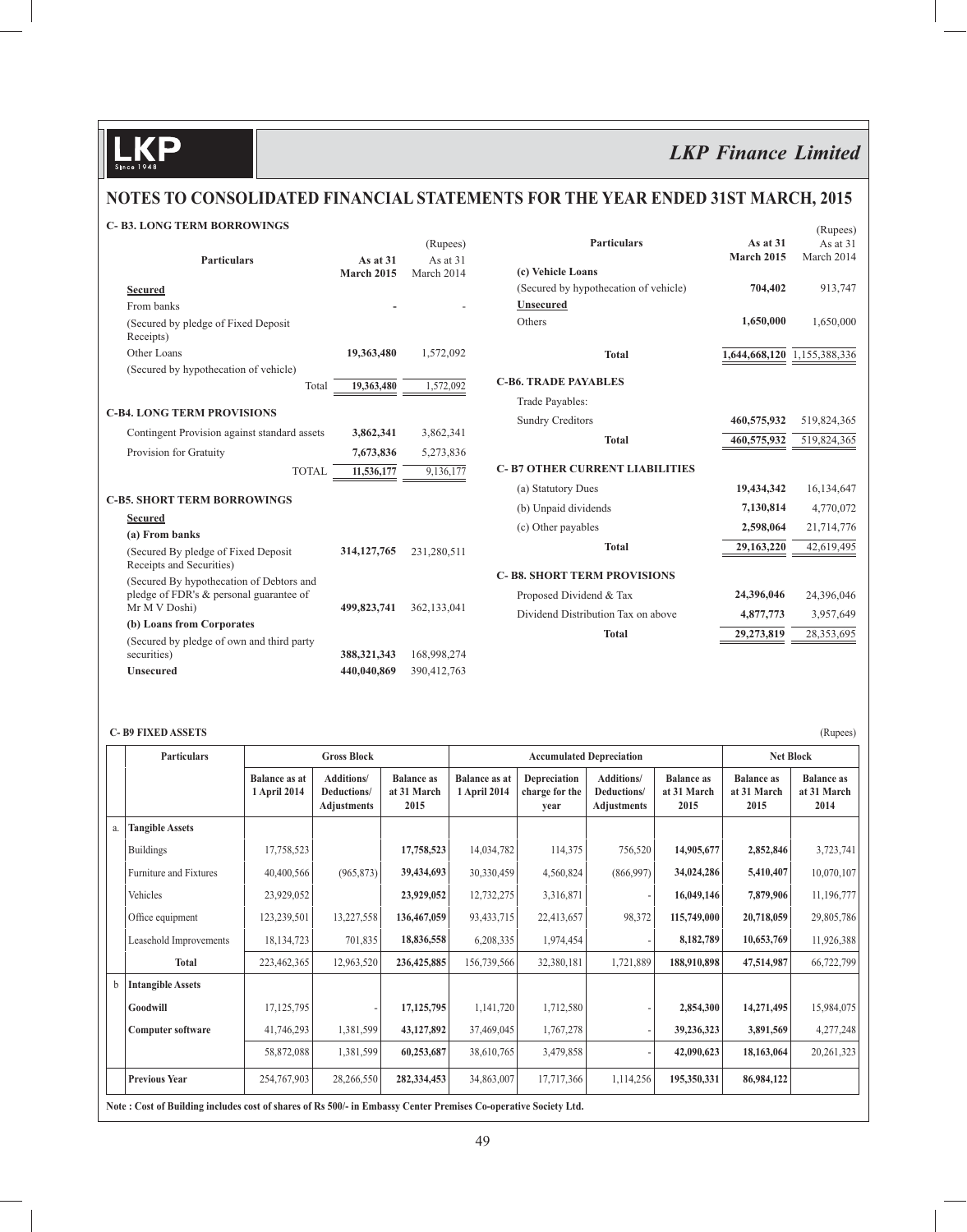**KP** 

### *LKP Finance Limited*

### **NOTES TO CONSOLIDATED FINANCIAL STATEMENTS FOR THE YEAR ENDED 31ST MARCH, 2015**

#### **C-B10. NON CURRENT INVESTMENTS**

|                                                                   |             | (Rupees)                                |
|-------------------------------------------------------------------|-------------|-----------------------------------------|
| <b>Particulars</b>                                                |             | As at 31 March 2015 As at 31 March 2014 |
| <b>Investments (Refer A below)</b>                                |             |                                         |
| (a) Investment in Properties -- Office Premises                   |             |                                         |
| (b) Investment in Equity instruments                              | 312,821,501 | 87,399,163                              |
| (c) Investments in preference shares                              |             | 9,365,954                               |
| (d) Investments in debentures or bonds                            |             |                                         |
| (e) Investments in Mutual Funds                                   | 14,735      | 1,014,735                               |
| <b>Total</b>                                                      | 312,836,236 | 97,779,852                              |
| Less: Provision for dimunition in the value of quoted Investments | (1,304,903) | (1,304,903)                             |
| <b>Total</b>                                                      | 311,531,333 | 96,474,949                              |
|                                                                   |             |                                         |

 **Note :**

 Aggregate amount of quoted investments Rs 292,827,608/- (139,389,987/- ) Market value Rs 568,107,784/- ( Rs120,409,785/-) Aggregate amount of unquoted investments Rs 20,008,628/- (Rs 299,229,112)

|     | <b>Details of Investments in Securities</b> |               |                       |               |                 |                   |               |                        |
|-----|---------------------------------------------|---------------|-----------------------|---------------|-----------------|-------------------|---------------|------------------------|
| Sr. | <b>Name of the Body Corporate</b>           | Subsidiary/   | No. of Shares / Units |               | Quoted /        | Partly Paid /     | (Rupees)      |                        |
| No. |                                             | <b>Others</b> | As at                 | As at         | <b>Unquoted</b> | <b>Fully paid</b> | As at         | As at                  |
|     |                                             |               | 31 March 2015         | 31 March 2014 |                 |                   | 31 March 2015 | 31 March 2014          |
| (1) | (2)                                         | (3)           | (4)                   | (5)           | (6)             | (7)               | (10)          | (11)                   |
| (a) | <b>Investment in Equity Instruments</b>     |               |                       |               |                 |                   |               |                        |
|     | Tata Motors Ltd                             | Others        |                       | 40            | Quoted          | Fully Paid        |               | 3,061                  |
|     | Maharashtra Polybutane Ltd                  | Others        | 300,000               | 300,000       | Quoted          | <b>Fully Paid</b> | 666,189       | 666,189                |
|     | JSW Steel ltd                               | Others        |                       | 47            | Ouoted          | <b>Fully Paid</b> |               | 1,280                  |
|     | D S Kulkarni Developers Ltd                 | Others        | 149                   | 732           | Quoted          | <b>Fully Paid</b> | 7,390         | 71,520                 |
|     | NHPC Ltd                                    | Others        | 131,910               | 131,910       | <b>Ouoted</b>   | <b>Fully Paid</b> | 3,050,198     | 3.050.198              |
|     | Mercator Lines Limited                      | Others        | 3,071,942             | 1,341,942     | Ouoted          | <b>Fully Paid</b> | 55,475,813    | 35,057,251             |
|     | City Union Bank Limited                     | Others        | 35,043                | 35,043        | Quoted          | <b>Fully Paid</b> | 1,524,208     | 1,524,208              |
|     | City Union Bank Limited-Rights              | Others        | 57,374                | 57,374        | Quoted          | Partly Paid       | 1,147,480     | 1,147,480              |
|     | Manganese Ore India Limited                 | Others        |                       | 3,406         | Ouoted          | <b>Fully Paid</b> |               | 1,277,250              |
|     | South Indian Bank Limited                   | Others        | 1,000,000             | 1.000.000     | <b>Ouoted</b>   | Fully Paid        | 20,647,019    | 20,647,019             |
|     | Thomas Cook (India) Ltd                     | Others        | 1,148,940             | 440           | Ouoted          | <b>Fully Paid</b> | 2,119,898     | 18,474                 |
|     | Gold Crest Finance (I) Ltd.                 | Others        | 10000                 | 10000         | Quoted          | <b>Fully Paid</b> | 100,000       | 100,000                |
|     | Infra Industries Ltd.                       | Others        | 149000                | 149000        | Quoted          | <b>Fully Paid</b> | 4,470,000     | 4,470,000              |
|     | Axis IT & T Ltd.                            | Others        |                       | 500           | Quoted          | <b>Fully Paid</b> |               | 40,500                 |
|     | ONGC Ltd.                                   | Others        | $\overline{72}$       | 72            | Ouoted          | <b>Fully Paid</b> | 36,000        | 36,000                 |
|     | Roopa Industries Ltd.                       | Others        | 8900                  | 8900          | Ouoted          | <b>Fully Paid</b> | 89,000        | 89,000                 |
|     | TCI Finance Ltd.                            | Others        |                       | 8300          | Ouoted          | Fully Paid        |               | 249,000                |
|     |                                             |               | 6792                  | 6792          |                 |                   | 1,199,920     |                        |
|     | Geodesic Information Systems Ltd.           | Others        | 17440                 |               | Quoted          | <b>Fully Paid</b> | 6,481,117     | 1,199,920              |
|     | Reliance Power Ltd.                         | Others        | 37000                 | 17440         | Ouoted          | Fully Paid        |               | 6,481,117<br>3,072,290 |
|     | East India Hotels                           | Others        |                       | 37000         | Quoted          | <b>Fully Paid</b> | 3,072,290     |                        |
|     | <b>TV18</b>                                 | Others        | 5000                  | 5000          | Ouoted          | <b>Fully Paid</b> | 100,000       | 100,000                |
|     | Everlon Synthetics Ltd                      | Others        | 11,531                | 14,000        | Quoted          | Fully Paid        | 135,877       | 140,000                |
|     | Asian Electronics                           | Others        | 10,000                | 10,000        | Quoted          | <b>Fully Paid</b> | 265,900       | 265,900                |
|     | Credit Capital Venture Ltd                  | Others        | 1,000                 | 1,000         | Ouoted          | Fully Paid        | 49,043        | 49,043                 |
|     | D B Reality Ltd                             | Others        |                       | 1,500         | Ouoted          | Fully Paid        |               | 236.222                |
|     | Eros Media Ltd                              | Others        |                       | 500           | Quoted          | <b>Fully Paid</b> |               | 99,884                 |
|     | <b>IDBI</b> Ltd                             | Others        | 1,500                 | 1.500         | Ouoted          | <b>Fully Paid</b> | 244,005       | 244,005                |
|     | Idea Cellular Ltd                           | Others        |                       | 1,500         | Quoted          | Fully Paid        |               | 200,475                |
|     | <b>Indus Network Ltd</b>                    | Others        | 2,300                 | 2,300         | Quoted          | <b>Fully Paid</b> | 59,320        | 59,320                 |
|     | Ispat Industries Ltd                        | Others        |                       | 8,000         | Ouoted          | Fully Paid        |               | 567,318                |
|     | Kingfisher Airlines Ltd                     | Others        |                       | 5,600         | Quoted          | Fully Paid        |               | 271,963                |
|     | <b>MRPL</b>                                 | Others        | 7,000                 | 7,000         | Quoted          | <b>Fully Paid</b> | 385,199       | 385,199                |
|     | Power Grid Corporation Ltd                  | Others        |                       | 1,500         | Quoted          | Fully Paid        |               | 214,050                |
|     | Sanghi Polvester Ltd                        | Others        | 10.000                | 10.000        | Quoted          | Fully Paid        | 124,484       | 124,484                |
|     | Srei Infrastructure Finance Ltd             | Others        |                       | 500           | Ouoted          | <b>Fully Paid</b> |               | 43,408                 |
|     | Yes Bank Ltd                                | Others        | 700                   | 700           | Quoted          | Fully Paid        | 199,912       | 199,912                |
|     | Edelweiss                                   | Others        |                       | 1,000         | Ouoted          | Fully Paid        |               | 36,596                 |
|     | Nilkamal Ltd                                |               | 95,000                |               | Quoted          | <b>Fully Paid</b> | 40,745,500    | $\boldsymbol{0}$       |
|     | <b>Shree Cements</b>                        |               | 500                   | J.            | Ouoted          | <b>Fully Paid</b> | 5,744,325     | $\overline{0}$         |
|     | <b>Sterling Holidays</b>                    |               | 705,000               |               | Quoted          | <b>Fully Paid</b> | 120,635,233   | $\overline{0}$         |
|     | Suzlon energy                               |               | 500,000               | ÷,            | Ouoted          | <b>Fully Paid</b> | 13,691,200    | $\overline{0}$         |
|     | MC Dowell                                   |               | 309,308               |               | Ouoted          | <b>Fully Paid</b> | 10,346,353    | $\overline{0}$         |
|     | MKM Shares & Stock Brokers Ltd              | Others        | 2000                  | 2000          | Unquoted        | Fully Paid        | 6,200         | 6,200                  |
|     | Seaglimpse Investments Pvt Ltd              | Others        | 980                   | 490           | Unquoted        | <b>Fully Paid</b> | 98,000        | 49,000                 |
|     | Dean Finance & Investments Pvt Ltd          | Others        | 4900                  | 4900          | Unquoted        | <b>Fully Paid</b> | 49,000        | 49,000                 |
|     | Peak Plastonics Pvt Ltd                     | Others        | 490                   | 490           | Unquoted        | <b>Fully Paid</b> | 49,000        | 49,000                 |
|     | The Saraswat Co-op Bank Ltd.                | Others        | 1.005                 | 1.005         | Unquoted        | <b>Fully Paid</b> | 10,050        | 10.050                 |
|     | The Hindustan Times Ltd.                    | Others        | 5,600                 | 5,600         | Unquoted        | Fully Paid        | 1,256,500     | 1,256,500              |
|     | <b>LKP</b> Holdings Pvt Ltd                 | Others        |                       |               | Unquoted        | Fully Paid        |               | $\mathbf{0}$           |
|     |                                             |               |                       |               |                 |                   |               |                        |
|     | Gobind Sugar Ltd.                           | Others        | 11200                 | 11200         | Unquoted        | Fully Paid        | 1,785,000     | 1,785,000              |
|     | Bombay Stock Exchange Ltd.                  | Others        | 11401                 | 11401         | Unquoted        | <b>Fully Paid</b> | 1,754,877     | 1,754,877              |
|     | <b>Business India Publications Ltd</b>      |               | 500000                |               | Unquoted        | Fully Paid        | 15,000,000    |                        |
| (b) | <b>Investments in Mutual Funds</b>          |               |                       |               |                 |                   |               |                        |
|     | BenchMark Mutual Fund.                      | Others        | 147.342               | 147.342       | Ouoted          | Fully Paid        | 14,735        | 14,735                 |
|     | <b>LIC Mutual Fund</b>                      | Others        |                       | 100,000       |                 | Fully Paid        |               | 1,000,000              |
|     | Total                                       |               |                       |               |                 |                   | 312,836,236   | 88,413,898             |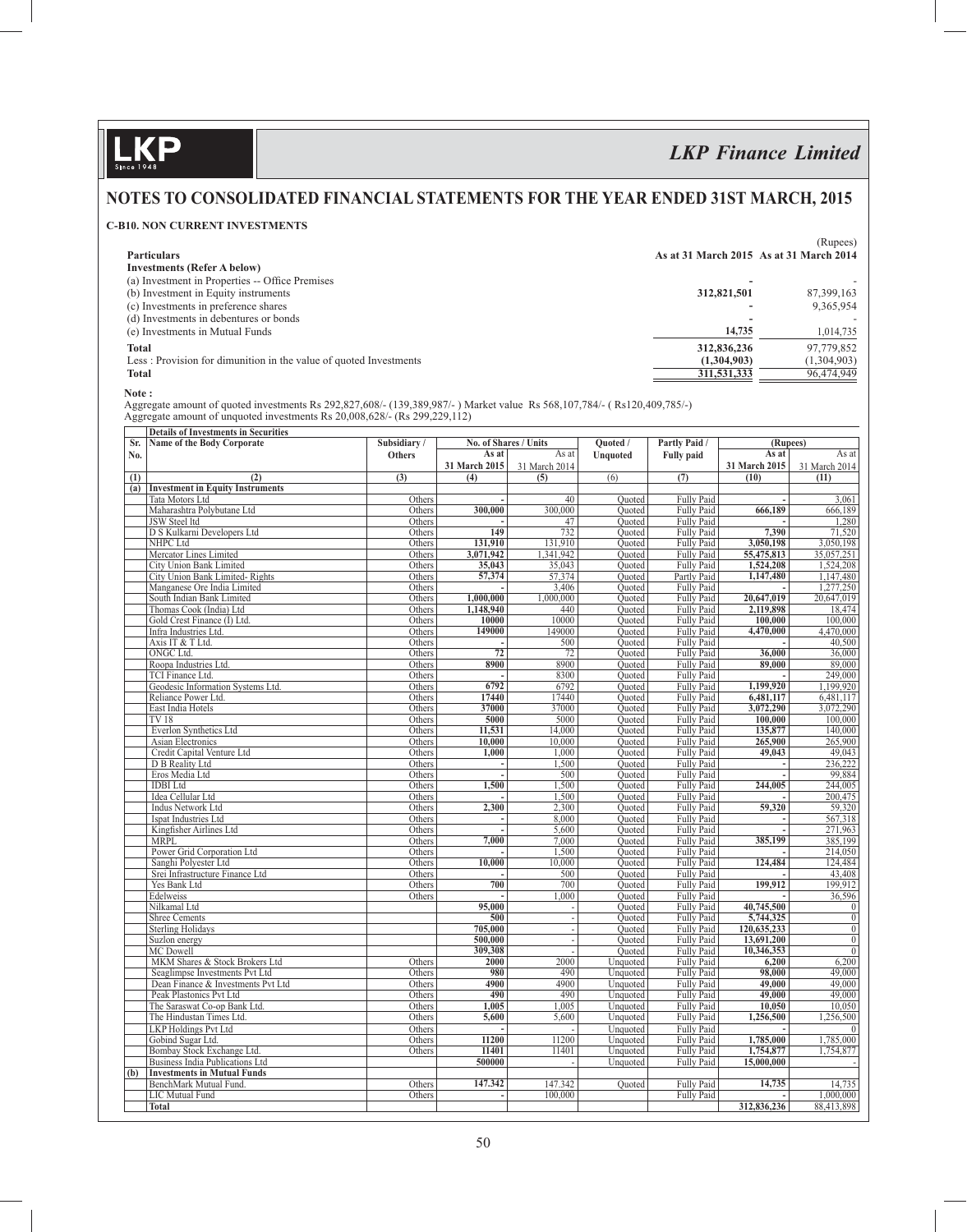### **NOTES TO CONSOLIDATED FINANCIAL STATEMENTS FOR THE YEAR ENDED 31ST MARCH, 2015**

#### **C- B11 LONG TERM LOANS AND ADVANCES**

### **C-B16 OTHER INCOME**

|                                                                    |                     | (Rupees)             |
|--------------------------------------------------------------------|---------------------|----------------------|
| <b>Particulars</b>                                                 | As at               | As at                |
|                                                                    | 31 March, 2015      | 31 March, 2014       |
| <b>Security Deposit</b>                                            | 71,897,561          | 71,599,709           |
| Total                                                              | 71,897,561          | 71,599,709           |
| <b>C-B12 TRADE RECEIVABLES</b>                                     |                     |                      |
| Trade receivables outstanding for a<br>period less than six months |                     |                      |
| Unsecured.                                                         | 906,371,040         | 733,946,230          |
| <b>Total</b>                                                       | 906,371,040         | 733,946,230          |
|                                                                    |                     |                      |
| <b>C-B13 CASH AND CASH EQUIVALENTS</b>                             |                     |                      |
| a. Balances with banks                                             |                     |                      |
| In unpaid dividend accounts                                        | 7,130,814           | 4,770,072            |
| In Current Accounts                                                | 119,194,610         | 61,017,596           |
| In FDRs with Bank - more than 12<br>months maturity                | 230, 222, 755       | 8,072,340            |
| In FDRs with Bank - less than 12<br>months maturity                | 161,072,340         | 325,731,892          |
| b. Cash on hand                                                    | 144,071             | 67,114               |
|                                                                    | 517,764,590         | 399,659,014          |
|                                                                    |                     |                      |
| <b>C-B14 SHORT TERM LOANS AND ADVANCES</b>                         |                     |                      |
| Secured                                                            | 672,217,466         | 1,048,588,840        |
| Unsecured, considered good (Net of<br>provisions for NPAs)         | 550,282,552         | 330, 105, 519        |
| Advance Tax net of provision for tax                               | 87,525,459          | 92,493,203           |
| <b>Total</b>                                                       | 1,310,025,477       | 1,471,187,562        |
| <b>C-B15 REVENUE FROM OPERATION</b>                                |                     |                      |
| <b>Particulars</b>                                                 | <b>Current Year</b> | <b>Previous Year</b> |
| Interest Income                                                    | 145,640,975         | 242,647,557          |
| Dividend                                                           | 6,719,174           | 4,951,013            |
| Brokerage / Commission / Charges                                   | 557,741,785         | 366,990,583          |
| Profit on sale of shares & securities                              | 695,206,154         | 103,763,394          |
| Income from F&O                                                    | 7,998,404           | 6,216,062            |
| Income from Services                                               |                     | 6,683,671            |
| <b>Total</b>                                                       | 1,413,306,492       | 731.252.280          |
|                                                                    |                     |                      |

|                                                      |                     | (Rupees)             |
|------------------------------------------------------|---------------------|----------------------|
| Particulars                                          | <b>Current Year</b> | <b>Previous Year</b> |
| Interest                                             | 14,353,735          | 12,199,206           |
| Rent Income                                          |                     |                      |
| Insurance Claim Received                             |                     | 1,481,515            |
| Excess Provision for Standard Assets Written<br>hack |                     | 1,439,268            |
| Miscelleneous Income                                 | 3,525,309           | 7,560,982            |
| <b>Total</b>                                         | 17,879,044          | 22,680,971           |
|                                                      |                     |                      |
| <b>C-B17 EMPLOYEE BENEFITS EXPENSE</b>               |                     |                      |
| (a) Salaries and allowances                          | 313,045,434         | 222,798,871          |
| (b) Contribution to Provident fund & ESIC"           | 6,441,070           | 5,208,157            |
| (c) Contribution to LIC Group Gratuity Fund          | 3,223,338           | 5,023,305            |
| (d) ESOP compensation expenses w/off                 | $\bf{0}$            | 31,912               |
| (e) Staff welfare expenses                           | 6,074,860           | 3,635,487            |
| <b>Total</b>                                         | 328,784,702         | 236,697,732          |
|                                                      |                     |                      |
| <b>C-B18 OTHER EXPENSES</b>                          |                     |                      |
| Rent, Rates & Taxes                                  | 30,340,751          | 28,215,948           |
| Repairs - Others                                     | 4,854,323           | 3,965,919            |
| Advertisement                                        | 502,235             | 662,398              |
| Directors Fees                                       | 150,000             | 115,000              |
| Travelling & Conveyance                              | 5,906,507           | 8,321,404            |
| Postage, Telegram & Telephones                       | 3,376,685           | 18,240,877           |
| Legal and Professional Charges                       | 30,088,442          | 22,291,671           |
| Printing & Stationery                                | 2,996,542           | 1,870,645            |
| Auditors Remuneration:                               |                     |                      |
| Audit fees                                           | 590,754             | 570,754              |
| Tax audit fees                                       | 25,000              | 45,000               |
| Irrecoverable Loans Written off                      | 333,592,077         |                      |
| <b>Commission Expenses</b>                           | 166,913,576         | 123,810,376          |
| <b>Electricity Expenses</b>                          | 8,298,719           | 7,945,574            |
| Subscription & Membership                            | 1,796,445           | 4,995,152            |
| <b>Computer Expenses</b>                             | 4,737,445           | 4,170,000            |
| Donation                                             |                     |                      |
| <b>CSR</b> Expenses                                  | 1,750,000           |                      |
| Provision for Diminution in value of investments     | 0                   | (3,892,577)          |
| Provision for Sub Standard assets                    | 14,616,460          | 16,316,155           |
| Provision for Doubtful Debts                         |                     | 14,000,000           |
| Miscellaneous Expenses                               | 43,797,866          | 21,741,271           |
| <b>Total</b>                                         | 654,333,827         | 273,385,567          |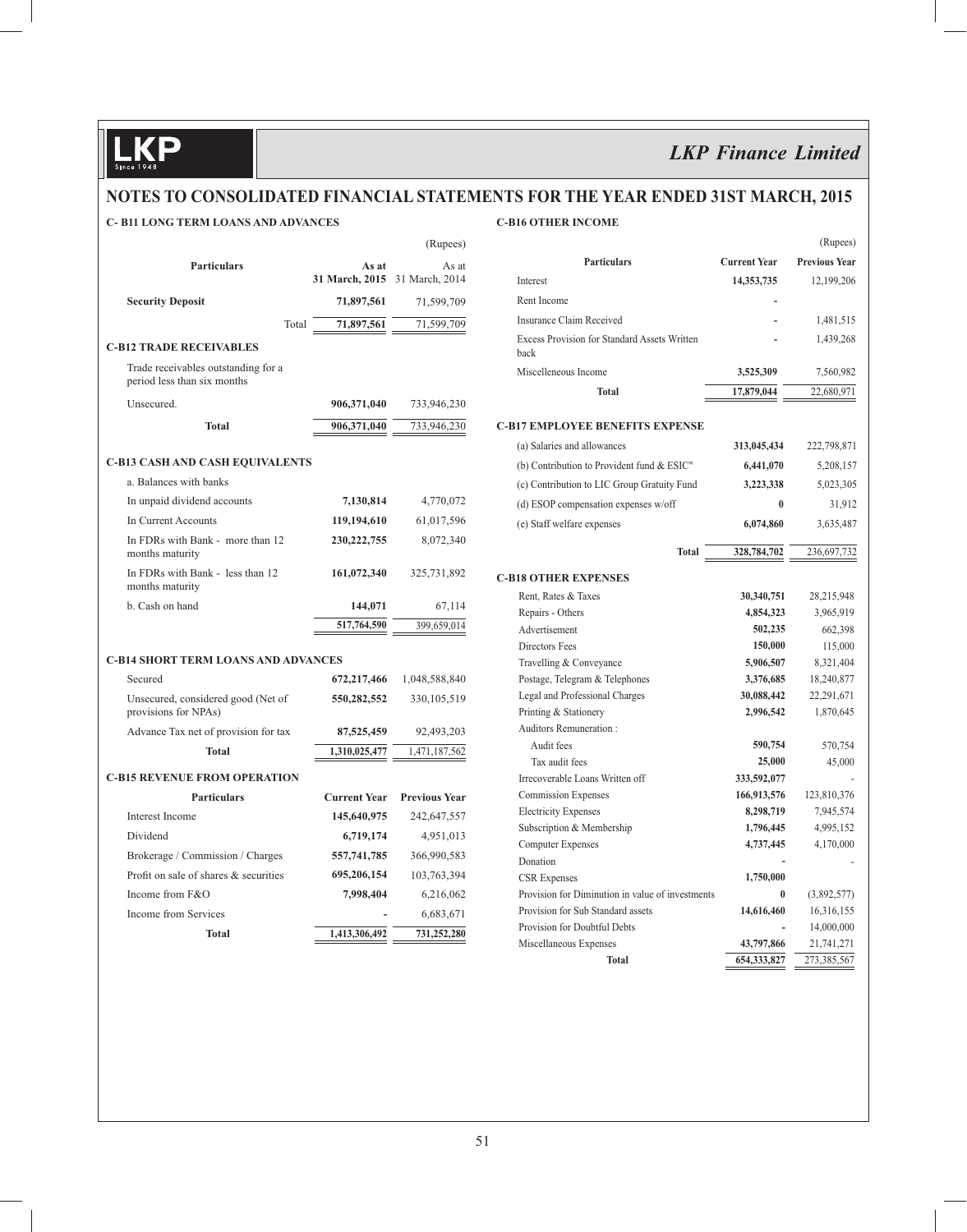### **NOTES TO CONSOLIDATED FINANCIAL STATEMENTS FOR THE YEAR ENDED 31ST MARCH, 2015**

#### **C. NOTES :**

1. Particular with respect to Earnings per share is calculated as follows:

|                                        | 2014-15     | 2013-14     |
|----------------------------------------|-------------|-------------|
|                                        |             |             |
| Profit after Taxation (Rupees in Lacs) | 1,777.57    | 252.35      |
| Weighted Average Number of Shares      | 1,21,98,023 | 1,22,22,351 |
| Outstanding                            |             |             |
|                                        | Rs. Ps.     | Rs. Ps.     |
| Earnings per shares (Basic)            | 14.57       | 2.06        |
| Earnings per shares (Diluted)          | 12.96       | 1.93        |
| Face Value of Share                    | 10          | 10          |

- 2) As per the Accounting Standard , disclosure regarding related parties as defined in the Accounting Standards are given below :
- (i) List of related parties with whom transactions have taken place and relationships.

 (Relationship : Subsidiary Company, Director Interested, Key Managerial Personnel)

| <b>Name of the Related Party</b>                | <b>Relationship</b>      |
|-------------------------------------------------|--------------------------|
| LKP Securities Ltd.                             | Subsidiary Company       |
| Gayatri Cement & Chemical<br>Industries Pvt Ltd | Subsidiary Company       |
| Peak Plastonics Pvt. Ltd.                       | Director Interested      |
| MKM Share & Stock Brokers Ltd.                  | Director Interested      |
| Sea Glimpse Investments Pvt. Ltd.               | Director Interested      |
| Bhavna Holdings Pvt. Ltd.                       | Director Interested      |
| M/s. L.K. Panday                                | Director Interested      |
| Mr. M V Doshi                                   | Key Managerial Personnel |
| Mr. G B Innani                                  | Key Managerial Personnel |
| Mr. S. S. Gulati                                | Key Managerial Personnel |
|                                                 |                          |

#### **(ii) Transaction with related parties.**

|                                 | Subsidiary<br>Company<br><b>LKP</b><br><b>Securities</b><br>ltd | Subsidiary<br>Company<br>Gayatri<br>Cement $\&$<br>Chemical<br><b>Industries Pyt</b><br>Ltd | Key<br>Managerial<br>Personnel | <b>Total</b><br>(Rs. In<br>Lacs) |
|---------------------------------|-----------------------------------------------------------------|---------------------------------------------------------------------------------------------|--------------------------------|----------------------------------|
| <b>Interest Expense</b>         | 380.23                                                          | ---                                                                                         |                                | 380.23                           |
| Remuneration                    | ---                                                             | ---                                                                                         | 129.20                         | 129.20                           |
| Brokerage Paid                  | 43.95                                                           | ---                                                                                         | ---                            | 43.95                            |
| Balance due as on<br>31.03.2015 | (447.83)                                                        | 261.23                                                                                      | ---                            | (183.60)                         |

3) Details of the subsidiaries are given in aggregate as per the General Circular No  $51/12/2007$ -CL-III dated  $8<sup>th</sup>$  February, 2011 issued by the Government of India, Ministry of Corporate Affairs, New Delhi, (Rs in lacs) :

| Capital (including Pref Shares) | 3445.82  |
|---------------------------------|----------|
| Reserves & Surplus              | (508.18) |
| <b>Total Assets</b>             | 8937.84  |
| <b>Total Liabilities</b>        | 8937.84  |
| Investments                     | 194.56   |
| Turnover                        | 5941.44  |
| Loss before taxation            | (106.08) |
| Provision for taxation          | (109.96) |
| Profit after taxation           | 3.88     |
| Proposed Dividend               | Nil      |

- 4) Contingent Liabilities:
	- (a) Guarantee given to Banks Rs 29.35 crores. (Previous Year Rs 29.35 crores)
	- (b) Claim against the Company not acknowledged as debt Rs. 33.99 Lacs , against which the company has deposited full amount in the Honorable High Court of Mumbai. The matter is pending.
- 5) In compliance with Guidelines prescribed by Reserve Bank of India for NBFCs, the company has
	- (a) provided 0.25% of Standard Assets amounting to Rs. NIL ( Previous year Rs NIL lacs). The Contingent Provision against Standard Asset as on 31.03.2015 is Rs 38.62 lacs (Previous year Rs 38.62 lacs)
	- (b) appropriated 20% of the Net Profits Rs  $354.74$  lacs (Previous year Rs 149.53 lacs) to Special Reserve Fund.
- 6) The company has provided Rs 146.16 lacs (Previous year Rs 163.16) against NPAs
- 7) During the year the company has entered into Futures & Options contracts on the National Stock Exchange in the Equity Segment and on the Multi Commodity Exchange in the commodity segment. The open position as on 31.03.2015 is Rs 4,246.31 lacs (Previous Year Rs 128.42 lacs).
- 8) Previous Years Figures are regrouped / reclassified wherever necessary.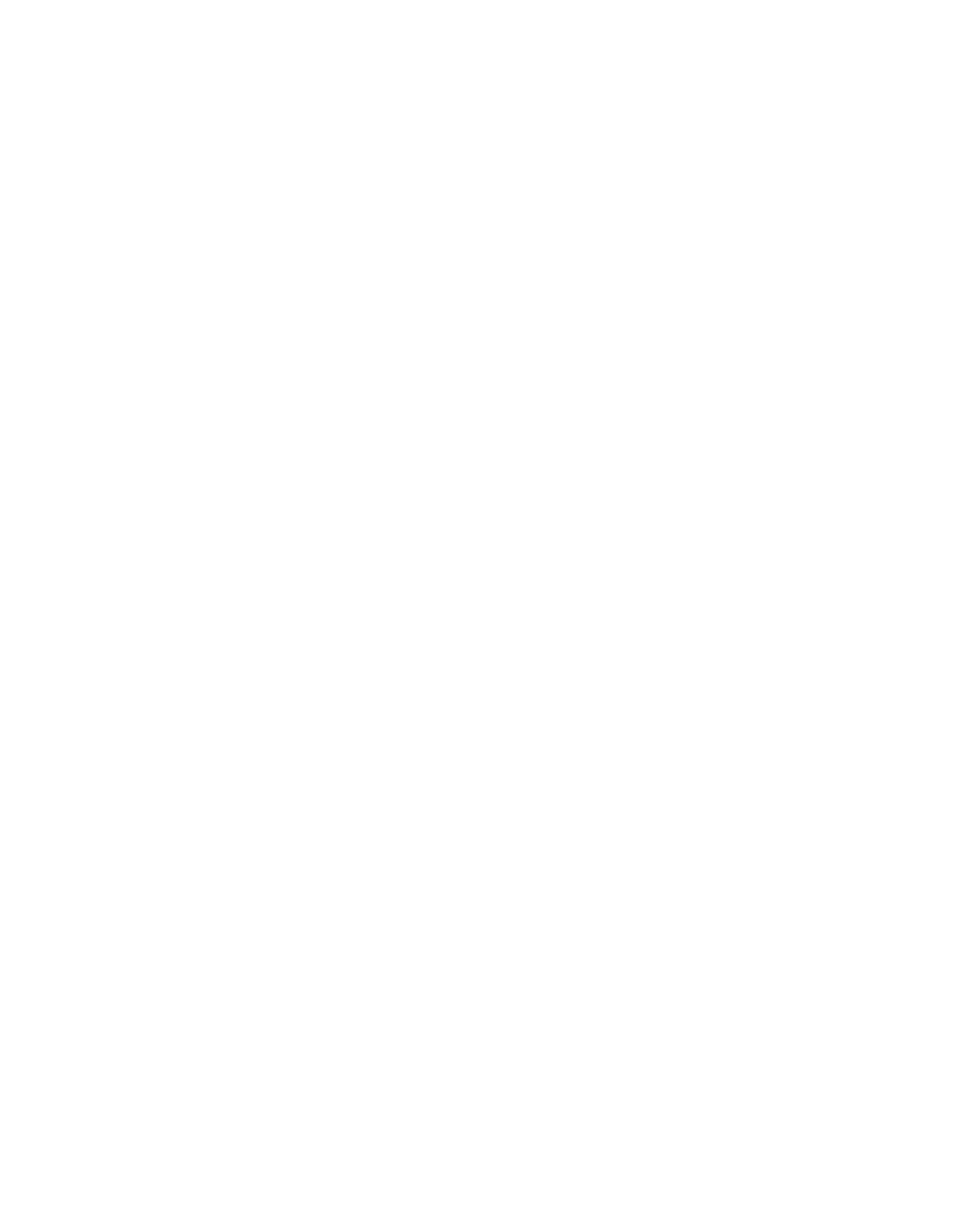

*If undelivered, please return to :*

**LKP Finance Limited** 112A, Embassy Centre, Nariman Point, Mumbai - 400 021.